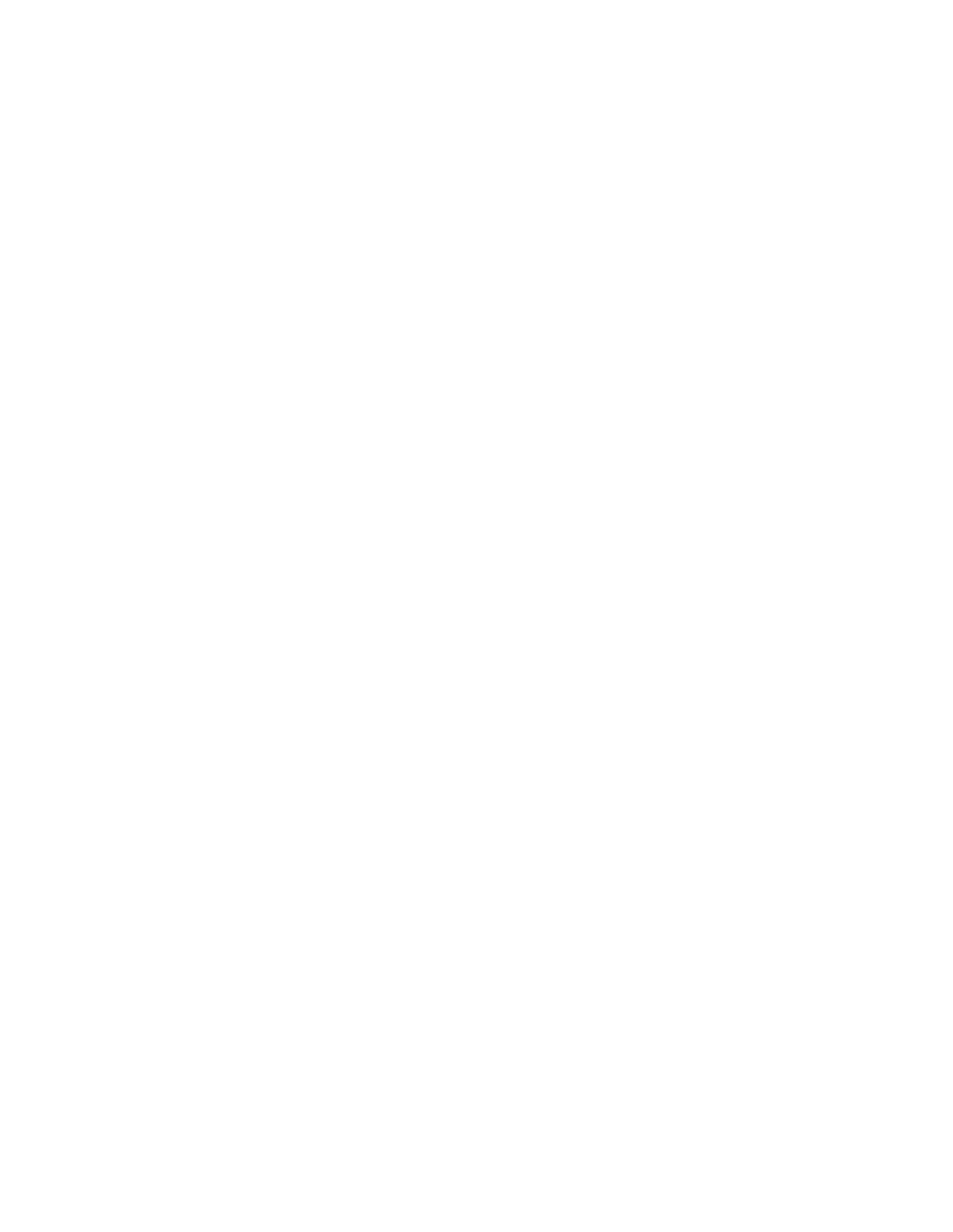## **Acknowledgements**

The Departments of Education of New Brunswick, Newfoundland and Labrador, Nova Scotia, and Prince Edward Island gratefully acknowledge the contributions of Department and School District/Board personnel, as well as many teachers to the development of the achievement standards documents.

#### **Achievement Standards Steering Committee**

**New Brunswick**  Dorene Alexander Barry Lydon Darlene Whitehouse-Sheehan

**Newfoundland and Labrador**  Eldrid Barnes Bob Gardner

#### **Nova Scotia**

Ann Blackwood Ann Powers Vince Warner

**Prince Edward Island**  Clayton Coe Cindy Wood

## **CAMET**

Sylvie Martin

#### **New Brunswick Writing Team**

Dorene Alexander Elaine Batt Kimberly Bauer Cynthia Hatt Darlene Whitehouse-Sheehan

#### **Regional Department of Education Literacy Committees (current and past members):**

#### **New Brunswick**

Dorene Alexander Tiffany Bastin Kimberly Bauer Sandra Mazerall Darlene Whitehouse-Sheehan

#### **Newfoundland and Labrador**

Denise Coady Beverley Fitzpatrick Krista Vokey

#### **Nova Scotia**

Beth Charlton Mary Fedorchuk Tom Henderson Susan Martin-O'Brien Janet Porter Jim Rice Barry Wilson

#### **Province of Prince Edward Island**

Tracey Anderson Jackie Hicken Linda MacDonald Jarmo Puiras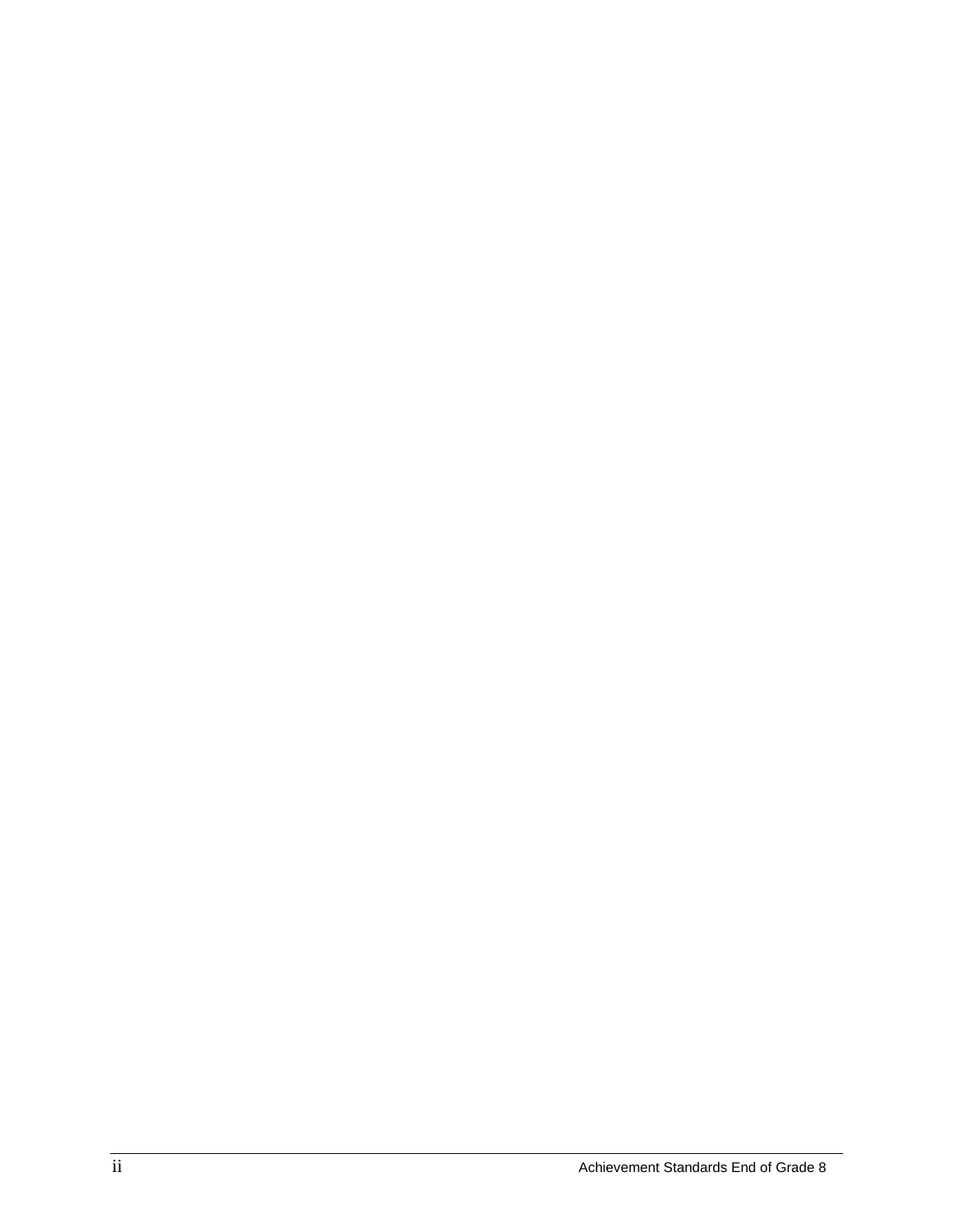## **Table of Contents**

| KEEP YOUR EYES ON THE SUN AND YOU WON'T SEE THE SHADOWS' DIFFERENT WAYS. - EXEMPLAR FOR                                                                                                      |  |
|----------------------------------------------------------------------------------------------------------------------------------------------------------------------------------------------|--|
| KEEP YOUR EYES ON THE SUN AND YOU WON'T SEE THE SHADOWS' DIFFERENT WAYS. - RATIONALE FOR                                                                                                     |  |
|                                                                                                                                                                                              |  |
| HOCKEY IS A VERY CHALLENGING AND FAST-PACED GAME. - EXEMPLAR FOR APPROPRIATE ACHIEVEMENT 59<br>HOCKEY IS A VERY CHALLENGING AND FAST-PACED GAME. - RATIONALE FOR APPROPRIATE ACHIEVEMENT  61 |  |
| THE DAY MY BROTHERS AND I RECEIVED OUR DOG WAS - EXEMPLAR FOR APPROPRIATE ACHIEVEMENT  67<br>THE DAY MY BROTHERS AND I RECEIVED OUR DOG WAS- RATIONALE FOR APPROPRIATE ACHIEVEMENT 69        |  |
|                                                                                                                                                                                              |  |
|                                                                                                                                                                                              |  |
|                                                                                                                                                                                              |  |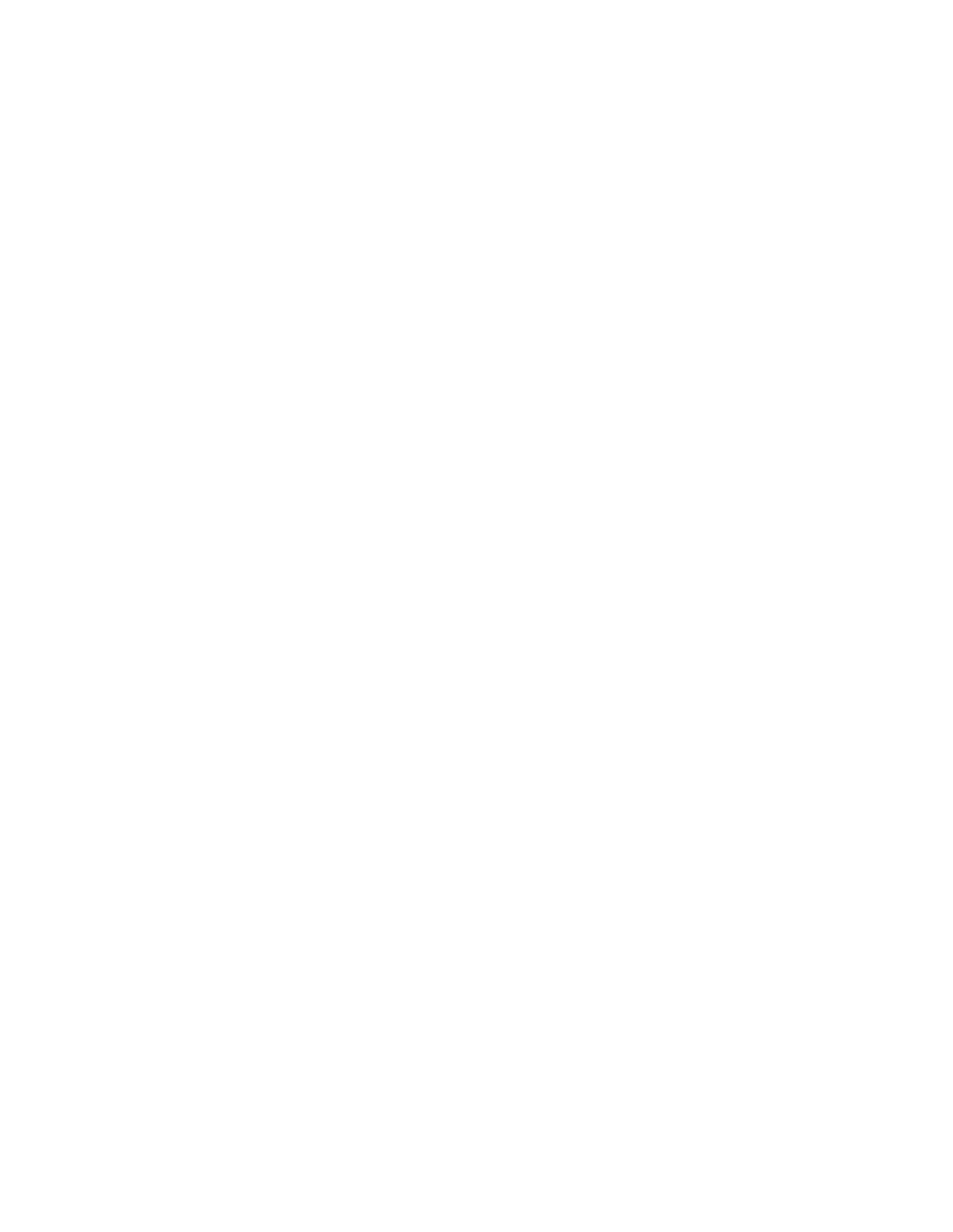## **Introduction**

#### **Background**

The reading and writing achievement standards documents were developed by the Atlantic Provinces under the auspices of the Council of Atlantic Ministers of Education and Training (CAMET). The New Brunswick Department of Education had lead responsibility for the project, with input provided by the other provinces at defined points. The first draft of the achievement standards was developed in consultation with teachers and personnel from school districts/boards. Working groups of educators from various school districts/boards, provincial assessments, and the work of educational researchers documented in professional resources were consulted in ongoing revisions. Final draft versions of the documents were made available for field tests/reviews throughout the Atlantic Provinces. The resulting feedback informed the published versions of the achievement standards.

#### **Timeline of Reading and Writing Achievement Standards Development**

- CAMET initiative formulated for grade-level standards documents.
- New Brunswick assumes project lead.
- Draft development following consultation with educators.
- Field tests/reviews conducted of final drafts.
- Achievement standards documents published.

#### **Purpose**

The achievement standards are intended to establish common expectations in reading and writing among Atlantic Canadian educators for students at the end of designated grade levels (entry through grade nine). The standards address the question, "**How well should students be able to read and write independently by the end of each grade level?**", and are based on both the reading and viewing outcomes and the writing and representing outcomes within the *1998 Atlantic Canada English Language Arts Curricula,* Entry through Grade Nine*.* (See Appendix for outcomes alignment.) The project directive focuses only on defining reading and writing achievement standards. However, not to be diminished is classroom instruction in the other language arts outcomes (i.e. those outcomes not addressed from the reading and viewing, the writing and representing, and the speaking and listening strands).

**The standards provide reasonable end-of-grade expectations for reading and writing through descriptions of two levels of student achievement:** 

The standard for **appropriate achievement** describes what a student who meets intended grade-level expectations of the learning outcomes must know and be able to do.

The standard for **strong achievement** describes what a student who demonstrates a high level of performance in intended grade-level expectations of the learning outcomes must know and be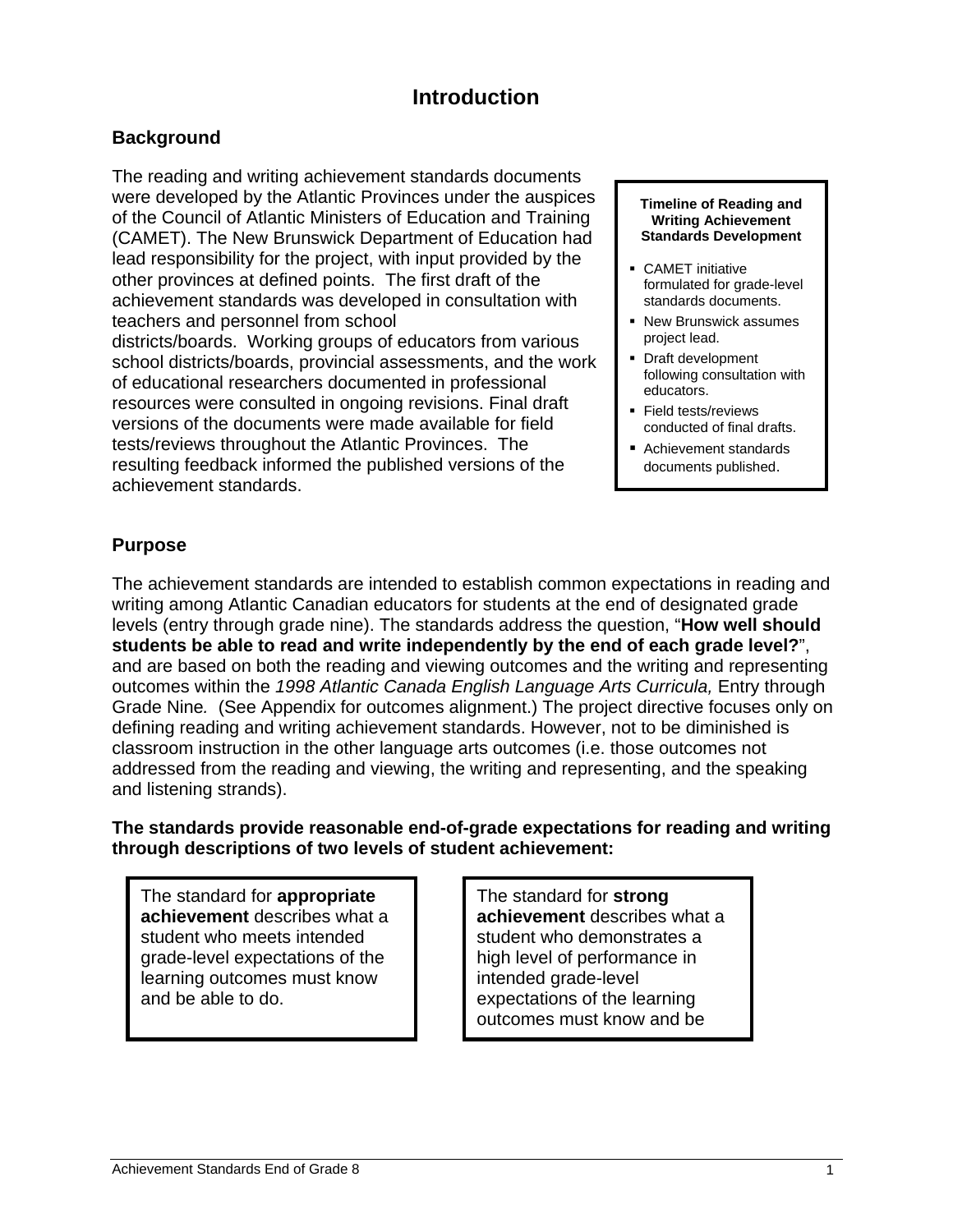#### **Overview: Reading Achievement Standards**

The reading achievement standards include **three components** to be considered when **assessing students' independent interactions** with text. The three components are identified as:

**Text Complexity** – characteristics of fiction/nonfiction (information) texts **Reading Strategies and Behaviours** – learning behaviours students should exhibit when reading texts independently

**Comprehension Responses** – literal, inferential/interpretive, and personal/critical/evaluative responses to texts

Exemplars (samples) of comprehension questions and student responses are provided as a guide for teachers to use when formulating questions and promoting discussions with any classroom student texts.

Student responses were collected through fall provincial assessments (October and November) and by classroom teachers at the end of the school year. Students were provided with grade-appropriate reading passages and related open-response questions to complete **independent** writing tasks. No teacher assistance could be provided with the reading or interpretation of the passages or questions.

#### **Overview: Writing Achievement Standards**

The writing achievement standards include **three components**:

**Text Forms** – characteristics of narrative, poetry and information texts **Reading Strategies and Behaviours** – learning behaviours students should exhibit when writing texts independently

**Writing Traits** – describe what students should be able to demonstrate independently with respect to the six common traits when completing a piece of writing. The six traits are:

**Content/Ideas** – overall topic, degree of focus, and related details.

**Organization** – structure and form, dependent on purpose and audience

**Word Choice** – vocabulary, language, and phrasing

**Voice** – evidence of author's style, personality, and experience

**Sentence Structure** – variety and complexity of sentences

**Conventions** – spelling, punctuation, capitalization, and usage (grammar)

The writing achievement standards for each grade level are clarified through student exemplars. The student exemplars, with supporting rationale, represent various forms of both narrative and expository writing. The majority of writing samples were drawn from provincial writing assessments; information is displayed within writing assessment booklets indicating student writing samples at this level may later be used in provincial publications.

Writing tasks included both a topic of student choice and assigned prompts. Students used space provided to plan and draft, revise and edit, before writing their final copy. All assignments were completed **independently** within a sixty-minute time frame. Students were reminded to use their writing tools (e.g., dictionary and thesaurus).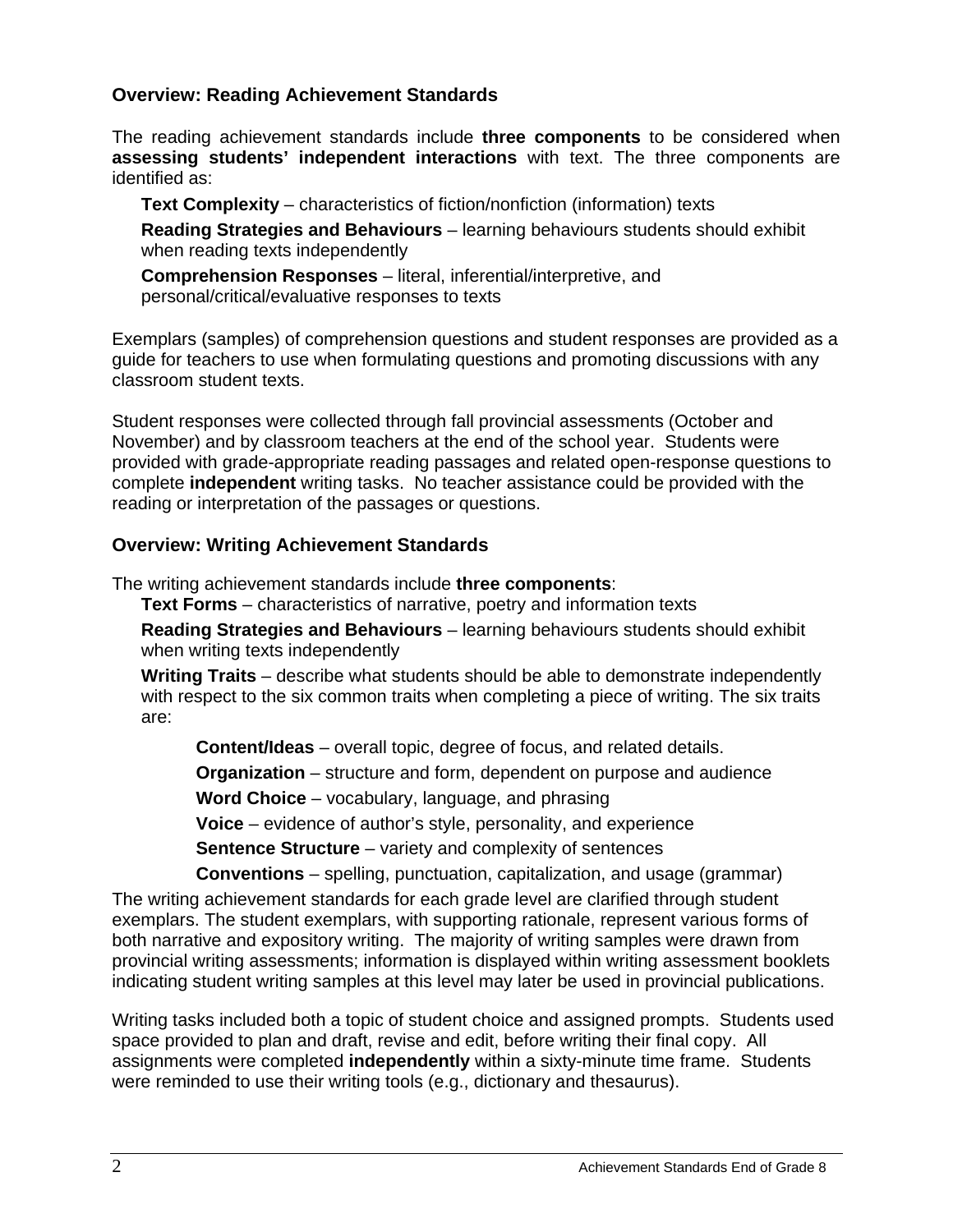#### **Guidelines for Copying from the Standards**

Educators should note that the **published fiction/nonfiction texts within the reading standards have been reprinted by permission of the publisher/owner**; a citation appears at the bottom of each page to provide source information. The materials have been secured with an agreement that they will be viewed only within the document and/or in a read-only electronic version; therefore the reading passages **may not be reproduced** in any form. The student exemplars however, in both the reading and writing sections, can be reproduced but only for use within classrooms.

#### **Application of Standards**

When using the achievement standards for either formative or summative purposes, it is important to consider all elements of the standards and to give students multiple opportunities to demonstrate their abilities. For example, when assessing a student's ability to read, the teacher must consider text complexity, reading strategies the student employs, and various types of responses to text. Similarly, when assessing a student's ability to write, it is important to consider all traits that contribute to quality writing.

#### **Application of the Reading Standard**

Student reading comprehension exemplars reflect responses to grade-appropriate reading texts (i.e., text complexity defined as **appropriate** for the end of a given grade level). Student responses determined to be at an appropriate level reflect the criteria described for appropriate achievement; and student responses identified as strong achievement reflect the criteria described for the strong level. Comprehension responses are defined as:

**Literal** – students recall explicitly stated facts and/or ideas. Often the level of achievement is dependent upon the number of questions answered correctly; that is, for appropriate achievement a student responds accurately to **most** literal questions; for strong achievement a student responds accurately to **virtually all** literal questions. As the text complexity advances, strong responses may be distinguished by precision and the depth of response.

**Inferential/Interpretive** – students connect ideas within the text, demonstrating an ability to identify and understand messages that are implied, but not explicitly stated.

**Personal/Critical/Evaluative** – students make judgments about textual content.

It is expected that students who demonstrate a strong level of achievement will be capable of reading slightly more challenging texts than included within the grade-level documents. With more challenging texts, the student may not consistently demonstrate the criteria for responses defined under strong achievement.

#### **Application of the Writing Standard**

**To obtain appropriate achievement in writing, student writing must consistently demonstrate the level of development described for each trait within the category of the standard**. However, a student whose achievement in writing is identified at an appropriate level may be strong in one or more traits. Equally, to be identified at a strong level of achievement, the student must consistently demonstrate the level of development described within the standard for each trait in the strong category. **When assessing a student's writing achievement for formative purposes, a teacher could focus on the student's ability with respect to each trait. The information gained could inform instruction** to ensure a student achieves the overall level of development identified within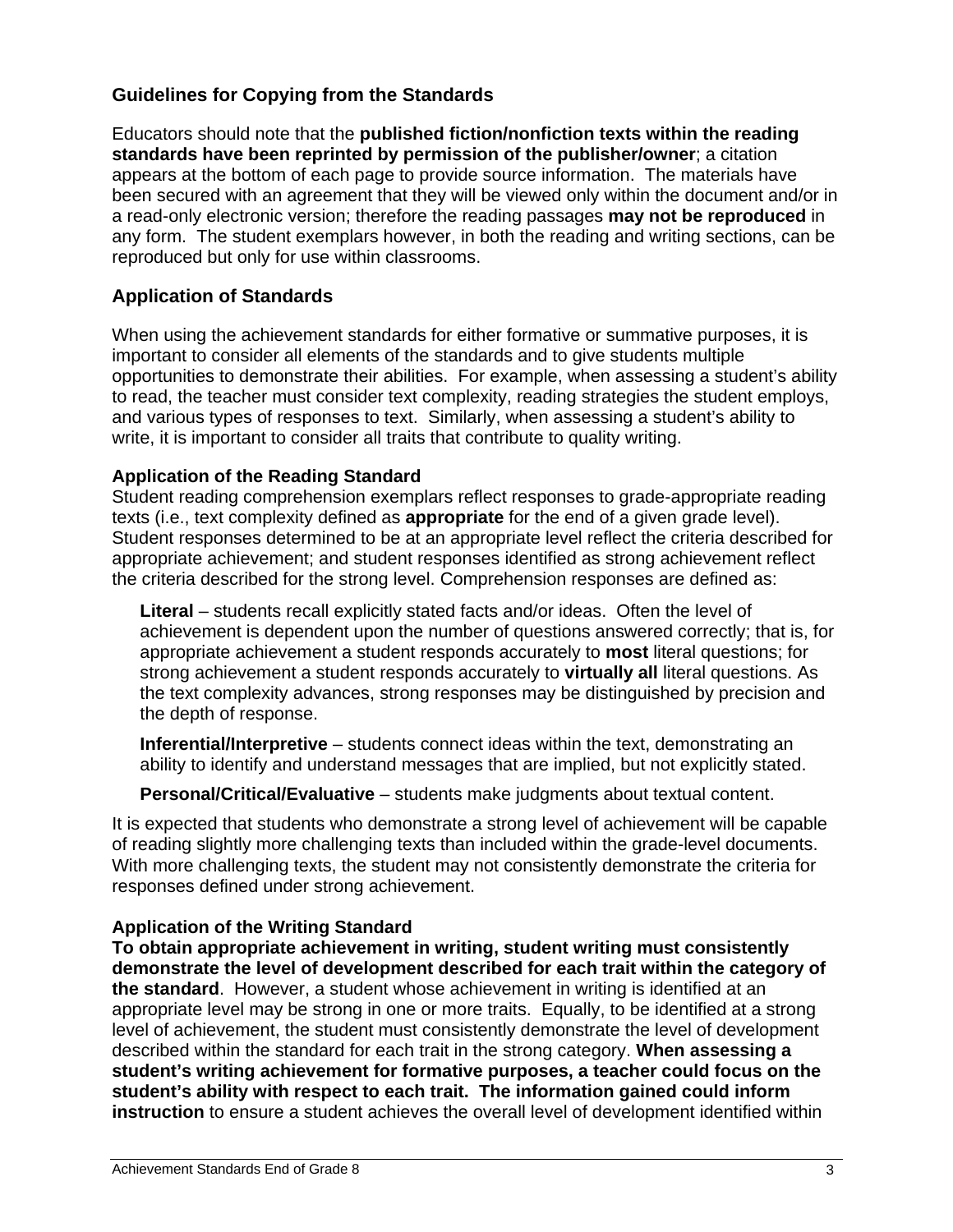the end of grade level achievement standards. The goal is to develop students' proficiency in all the traits of writing as each is important and contributes to quality writing.

**Planning for Individual Instruction with the Standards** 

**The reading and writing achievement standards and accompanying exemplars may facilitate the design and implementation of individual learning plans for reading and writing outcomes.** The descriptors in the standards are designed on a continuum; therefore, any grade level, indicative of a student's instructional level, may be used to guide planning. This can be achieved by matching the behavior descriptions of appropriate and strong achievement at a grade level reflective of the student's reading and writing ability. Once this level is determined, goals and specific outcomes may be written to reflect the reading and writing standards. The reading and writing standards provide a tool to focus literacy goals for the instructional level of any student.

## **Conclusion**

The purpose of this CAMET initiative, standards for reading and writing - Entry through Grade 9, is to provide teachers with a tool for assessing student achievement that is consistent with other jurisdictions. The *Reading and Writing Achievement Standards* define **how well a student should be able to read and write** at the end of each grade and are intended as supplementary documents to the *Atlantic Canada English Language Arts Curriculum*.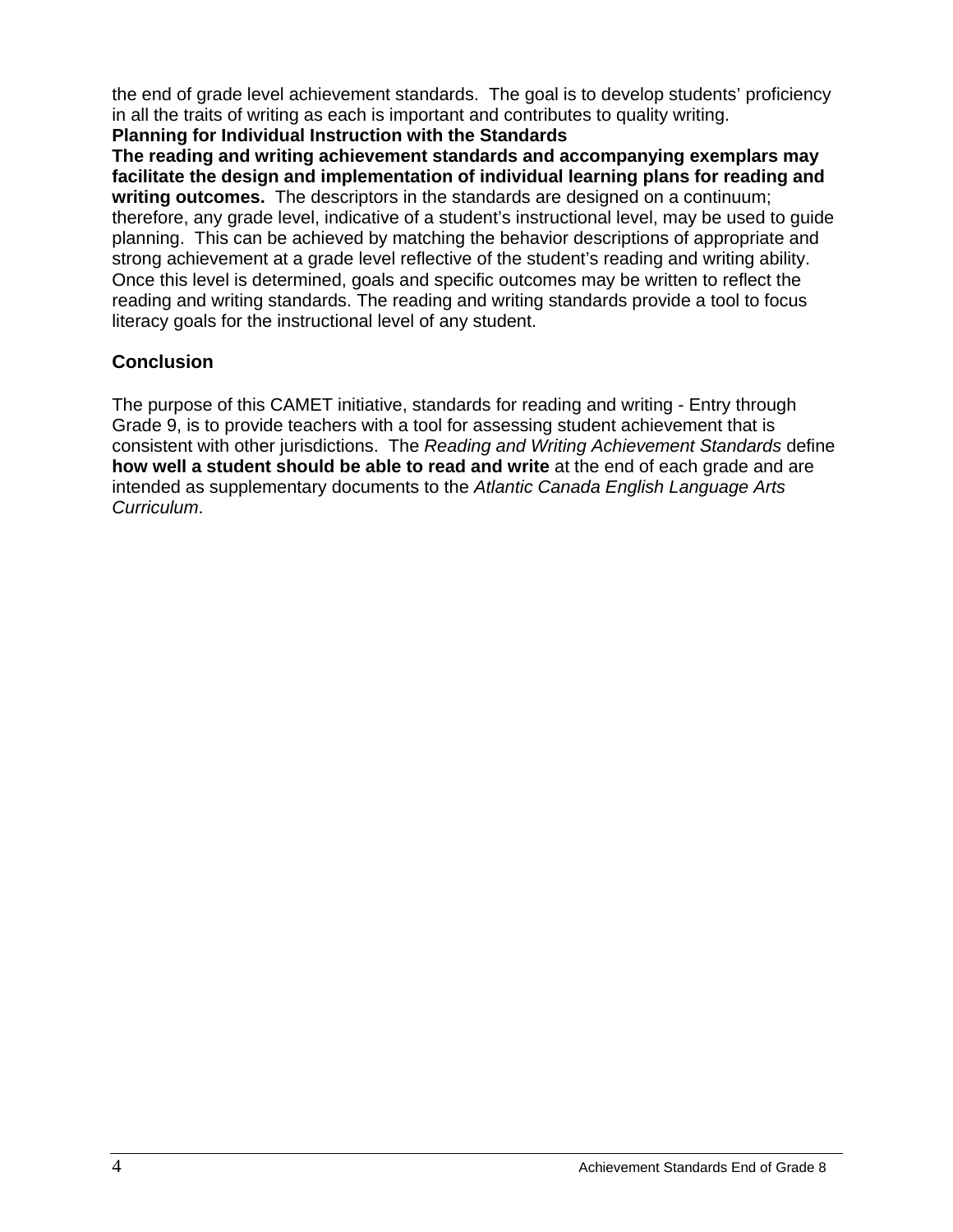## **Reading Achievement Standards**

**End of Grade 8** 

**Reading Achievement Standards Appropriate and Strong** 

**Reading Texts** 

**Student Reading Comprehension Exemplars**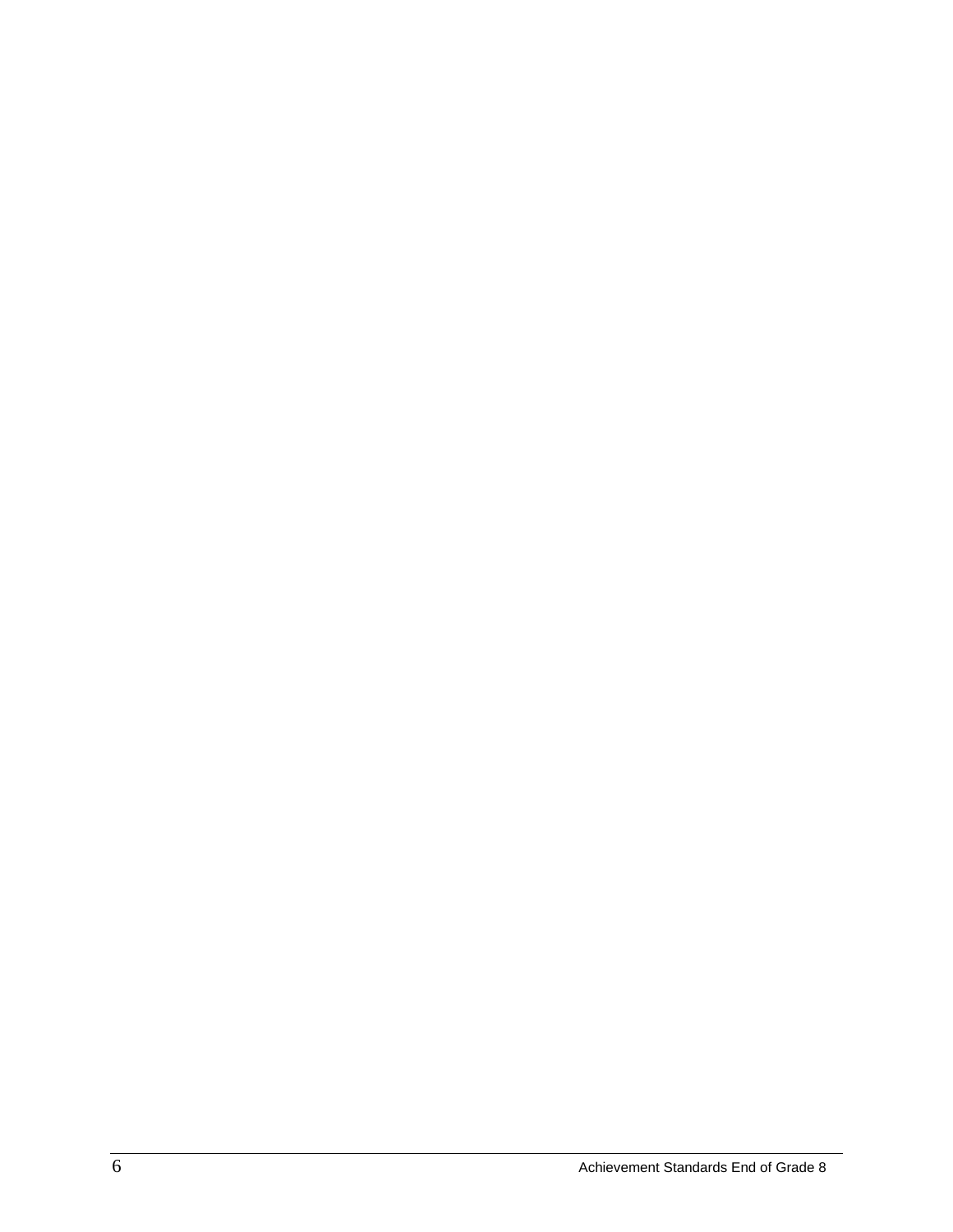## **Reading Strategies and Behaviours Reading Strategies and Behaviours Appropriate Achievement Reading Strategies and Behaviours Strong Achievement Students** • check closely for understanding; adjust and use a wide variety of strategies (e.g., generate questions, make connections, organize significant information in notes or with graphic organizers) • quickly solve unfamiliar words using a variety of cues (e.g. dividing words into syllables, using root words/origins to gain meaning; using background knowledge and context cues) use references to find the meanings of unknown/technical words • automatically read and understand most words in range of contexts (e.g., subject-specific terminology, vocabulary from oral language) Students demonstrating strong achievement apply strategies and exhibit behaviours described at the appropriate level in an increasingly efficient and deliberate manner, **and** • show insight with their questions and predictions, based on interpretations of subtle textual details • recognize subtle biases • make sophisticated text-to-text and text-to-world connections based on extensive knowledge

- read appropriate-level texts with expression and confidence; adjust rates to match form and purpose; use appropriate phrasing, pausing and intonation
- use context clues, prior knowledge/experience, and knowledge of text forms/features to verify and adjust predictions while reading; inquire/conduct research when content exceeds knowledge/experience
- use text features (e.g. table of contents, glossary, captions, headings/subheadings, index, sidebars, charts/diagrams, maps, font) to preview, interpret, and locate information
- reflect on reading processes and strategies to ensure deeper understanding of content

gained through broader reading experiences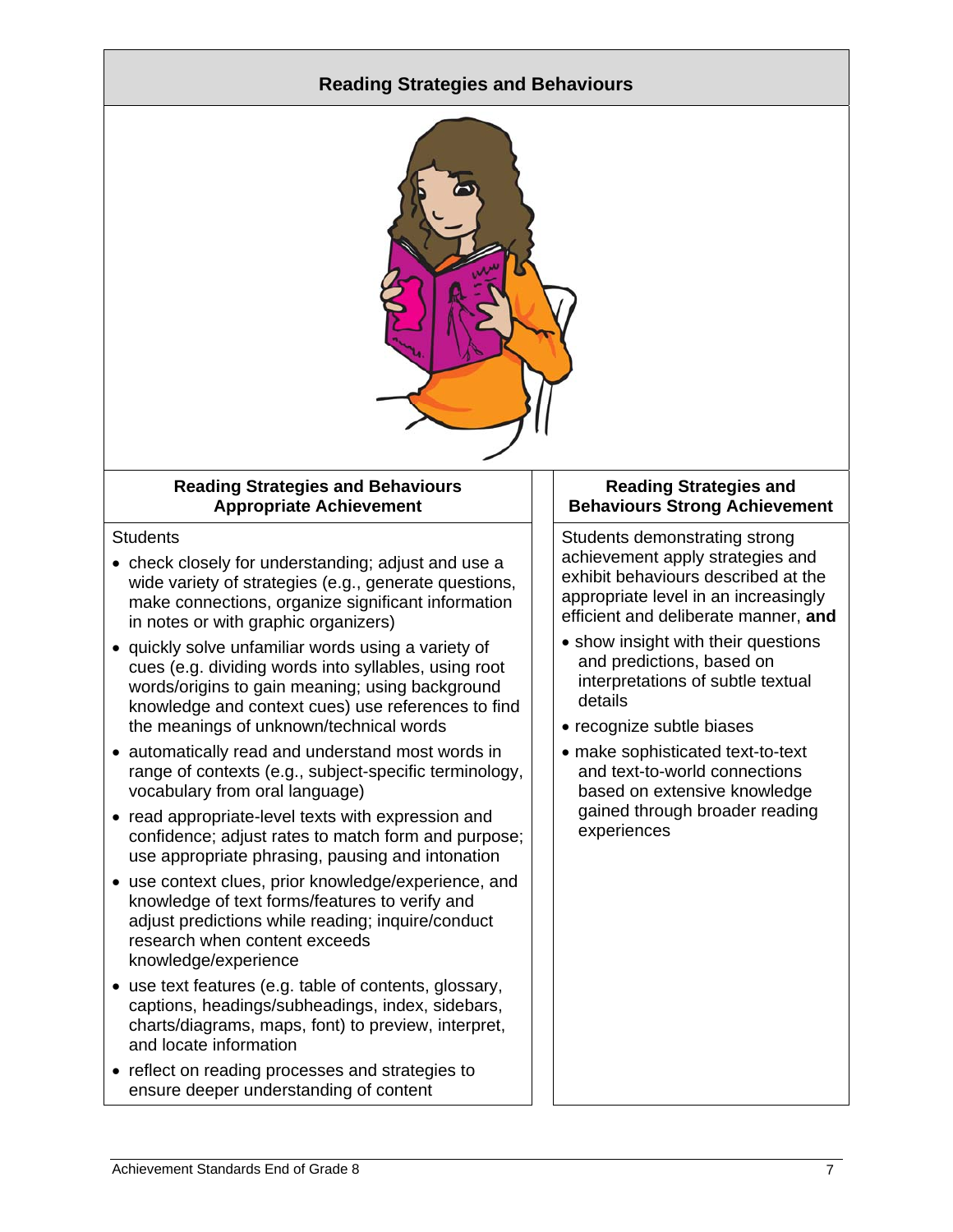#### **Comprehension Responses Appropriate Achievement**

| Students demonstrating appropriate achievement respond to a variety of comprehension tasks in the<br>manner described below. |                                                                                                                                                                                                                                                                                                                                                                                                                                                                                                                                                                                                                                                                                                                                                                                                                                                                                                                                                                                                                                                                                                                                                                                                                                                                                                                                                            |  |  |  |
|------------------------------------------------------------------------------------------------------------------------------|------------------------------------------------------------------------------------------------------------------------------------------------------------------------------------------------------------------------------------------------------------------------------------------------------------------------------------------------------------------------------------------------------------------------------------------------------------------------------------------------------------------------------------------------------------------------------------------------------------------------------------------------------------------------------------------------------------------------------------------------------------------------------------------------------------------------------------------------------------------------------------------------------------------------------------------------------------------------------------------------------------------------------------------------------------------------------------------------------------------------------------------------------------------------------------------------------------------------------------------------------------------------------------------------------------------------------------------------------------|--|--|--|
| <b>Reading</b><br>"the lines"                                                                                                | <b>Literal Response</b><br><b>Students</b><br>• respond accurately to most literal questions; skim large amount of text in search of<br>information, locate literal information from a variety of texts<br>• identify key story elements (setting, characters, events, problem/resolution, theme/lesson) of<br>a narrative text; explain how events are related to the theme; graphic organizers (e.g.<br>timelines, story maps) may be used<br>• distinguish between main ideas and supporting details; concisely summarize key<br>information; graphic organizers (e.g., timelines, charts, webs) may be used                                                                                                                                                                                                                                                                                                                                                                                                                                                                                                                                                                                                                                                                                                                                            |  |  |  |
| <b>Reading</b><br>"between the<br>lines"                                                                                     | <b>Inferential/Interpretive Response</b><br><b>Students</b><br>• make logical inferences about multiple complex characters (i.e., motivations, traits, feelings,<br>personality) and story events, referring to relevant textual details; describe relationships<br>among characters and effect on plot or overall theme<br>• interpret relationships among ideas to draw conclusions (e.g., plot, sequence, cause/effect,<br>problem/solution) or make comparisons; support responses with relevant details<br>• use context clues, prior knowledge, and reference tools (e.g., dictionary, glossary) to explain<br>the meaning of new vocabulary/technical terms; interpret subtle shades of meaning, and<br>figurative and descriptive language; interpret symbols (objects, events, motifs) used by<br>author to convey meaning<br>• interpret/use text features to understand the text (headings and subheadings, cut aways,<br>legends, diagrams, maps, graphs, glossaries, captions, charts, feature boxes, sidebars);<br>make general inferences using this information                                                                                                                                                                                                                                                                            |  |  |  |
| <b>Reading</b><br>"beyond the<br>lines"                                                                                      | <b>Personal/Critical/Evaluative Response</b><br><b>Students</b><br>• make personal connections: compare/contrast with personal experiences/relevant prior<br>knowledge; make logical text-to-text, text-to-world comparisons; connect characters within<br>and across texts/genres by circumstances, traits, or actions<br>• make connections between the social/moral issues of the present and those presented in<br>realistic/historical fiction, biographies, and other genres<br>• express and support personal reactions, preferences for, and opinions about, particular<br>texts, authors, illustrators, and genres using specific details/examples<br>• explain how the different elements of author's style/technique (e.g., dialect, descriptions.<br>figurative language, flashbacks, foreshadowing, symbolism) creates meaning and reaction;<br>evaluate author's effectiveness by providing relevant examples<br>• respond critically to texts: recognize language used to manipulate, persuade, or control;<br>detect prejudice, stereotyping and bias; propose alternative perspectives<br>• evaluate purpose, structure, and characteristics of a variety of text forms (e.g. short story,<br>ballad, report, explanation, persuasive, autobiography, science fiction, fantasy); explain how<br>they contribute to understanding the text |  |  |  |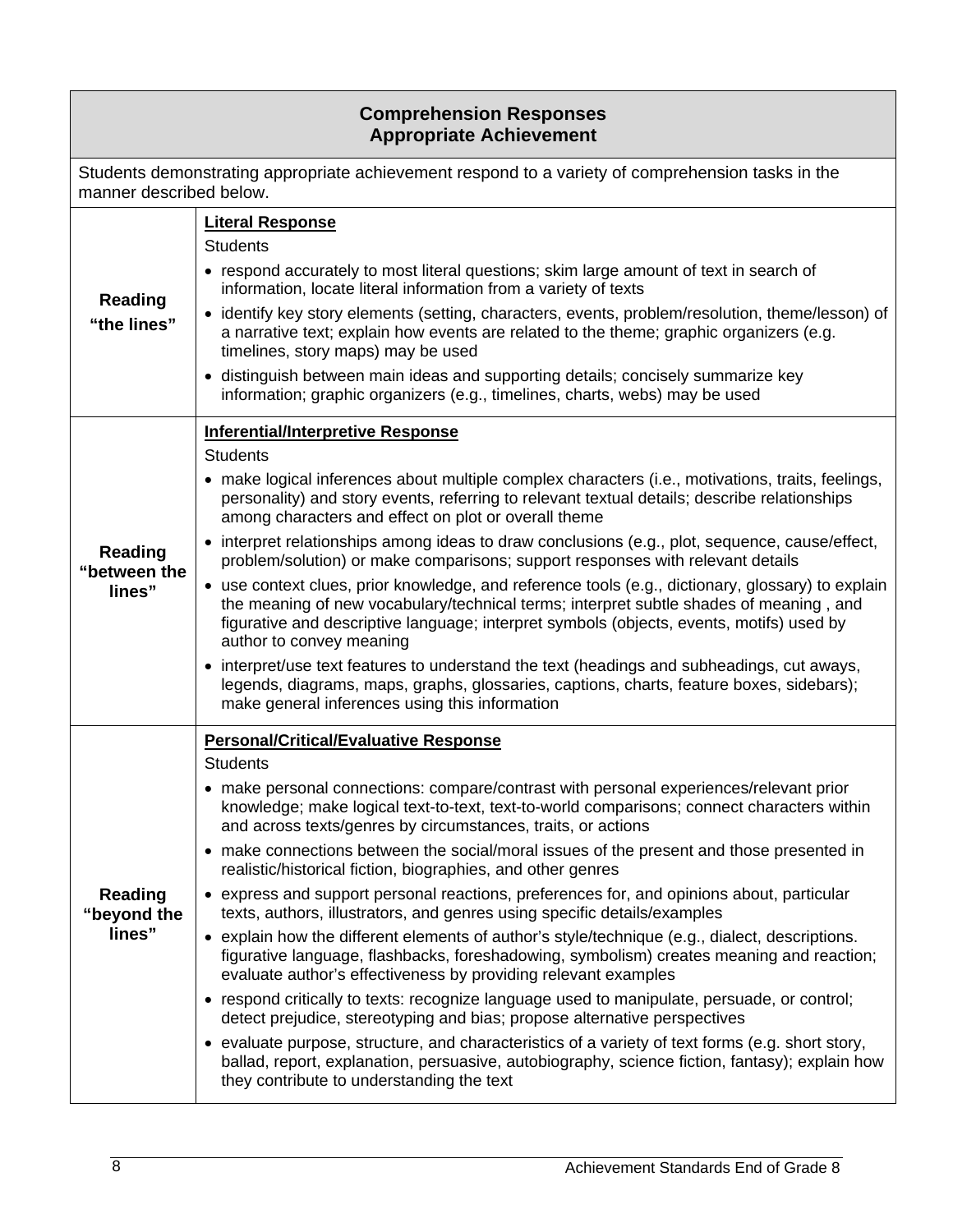| <b>Comprehension Responses</b>                                                                                                                                                                                                                                                                                                                                                                                                                                                                                                                                                                                                                                                                                                                                                                                                                                                                                                                                  |                                                                                                                                                                                                                                                                                                    |  |  |  |
|-----------------------------------------------------------------------------------------------------------------------------------------------------------------------------------------------------------------------------------------------------------------------------------------------------------------------------------------------------------------------------------------------------------------------------------------------------------------------------------------------------------------------------------------------------------------------------------------------------------------------------------------------------------------------------------------------------------------------------------------------------------------------------------------------------------------------------------------------------------------------------------------------------------------------------------------------------------------|----------------------------------------------------------------------------------------------------------------------------------------------------------------------------------------------------------------------------------------------------------------------------------------------------|--|--|--|
| <b>Strong Achievement</b>                                                                                                                                                                                                                                                                                                                                                                                                                                                                                                                                                                                                                                                                                                                                                                                                                                                                                                                                       |                                                                                                                                                                                                                                                                                                    |  |  |  |
| <b>Sample Questions/Tasks</b><br>The following types of questions/tasks may be used to assess students'<br>comprehension.                                                                                                                                                                                                                                                                                                                                                                                                                                                                                                                                                                                                                                                                                                                                                                                                                                       | Students demonstrating<br>strong achievement<br>respond to                                                                                                                                                                                                                                         |  |  |  |
| <b>Literal Response</b><br>• What new information did you learn from reading and viewing this selection?<br>• Summarize what you have found so far. What key words did you note to help<br>you remember?<br>• Where would you begin to construct a timeline to plot the events in this<br>autobiography?<br>• Why is ___ (event/action of character) important to the story?<br>• What were the key ideas in the information you read/viewed? Why did you<br>identify them as important?<br>• Provide the "gist" of this article in twenty words or less.                                                                                                                                                                                                                                                                                                                                                                                                       | questions/tasks described<br>at the appropriate level<br>with overall accuracy and<br>precision. They also<br>• read large amounts of<br>text and distinguish<br>between important and<br>unimportant details<br>• organize and present<br>information gathered<br>from a wide variety of<br>texts |  |  |  |
| <b>Inferential/Interpretive Response</b><br>• Describe ___ (character) at the beginning of the story and at the end of the<br>story. What caused this change?<br>• In what ways did the weaknesses/strengths of the character affect the chain of<br>events in the story? How would the story be different if the character had acted<br>differently?<br>• What is the theme or message of this selection? What do you think the<br>author/poet wants you to think about and remember?<br>• What does this word mean? What helped you figure that out?<br>• Explain and give an example of how the author/poet used<br>metaphor/simile/irony/personification/onomatopoeia.<br>• Show me how you used this key to understand the map.<br>• Look at this photograph and caption. What information do you learn that adds to<br>the words of the text?<br>• How do the text features (e.g. headings, charts, questions) help you<br>understand what you have read? | · demonstrate a solid<br>understanding of how<br>story events are<br>interrelated<br>• provide thoughtful<br>inferences supported by<br>specific and relevant<br>examples and by<br>personal knowledge and<br>experience                                                                           |  |  |  |
| <b>Personal/Critical/Evaluative Response</b><br>Which character is most like you? How?<br>$\bullet$<br>How would you have solved the problem?<br>$\bullet$<br>Tell me about your favourite genre. What is it about the genre that engages<br>you?<br>• Does the author keep you interested in this selection? How?<br>What does the author do to help you picture this character?<br>$\bullet$<br>The problem is described by $\_\_\_\$ . What do you think $\_\_\_\$ would say about it?<br>$\bullet$<br>Whose viewpoint is presented? What, if any, opposing viewpoints are<br>$\bullet$<br>presented? Whose viewpoint is missing? Describe the biases and assumptions<br>presented in this selection. Whose interests are served?<br>What are some examples of how the author used persuasive language in this<br>$\bullet$<br>piece?<br>What are some similarities and differences between one form/genre and<br>another? (e.g. myths and legends)          | • synthesize<br>knowledge/experience<br>gained through reading<br>extensively to make<br>insightful and<br>sometimes sophisticated<br>connections                                                                                                                                                  |  |  |  |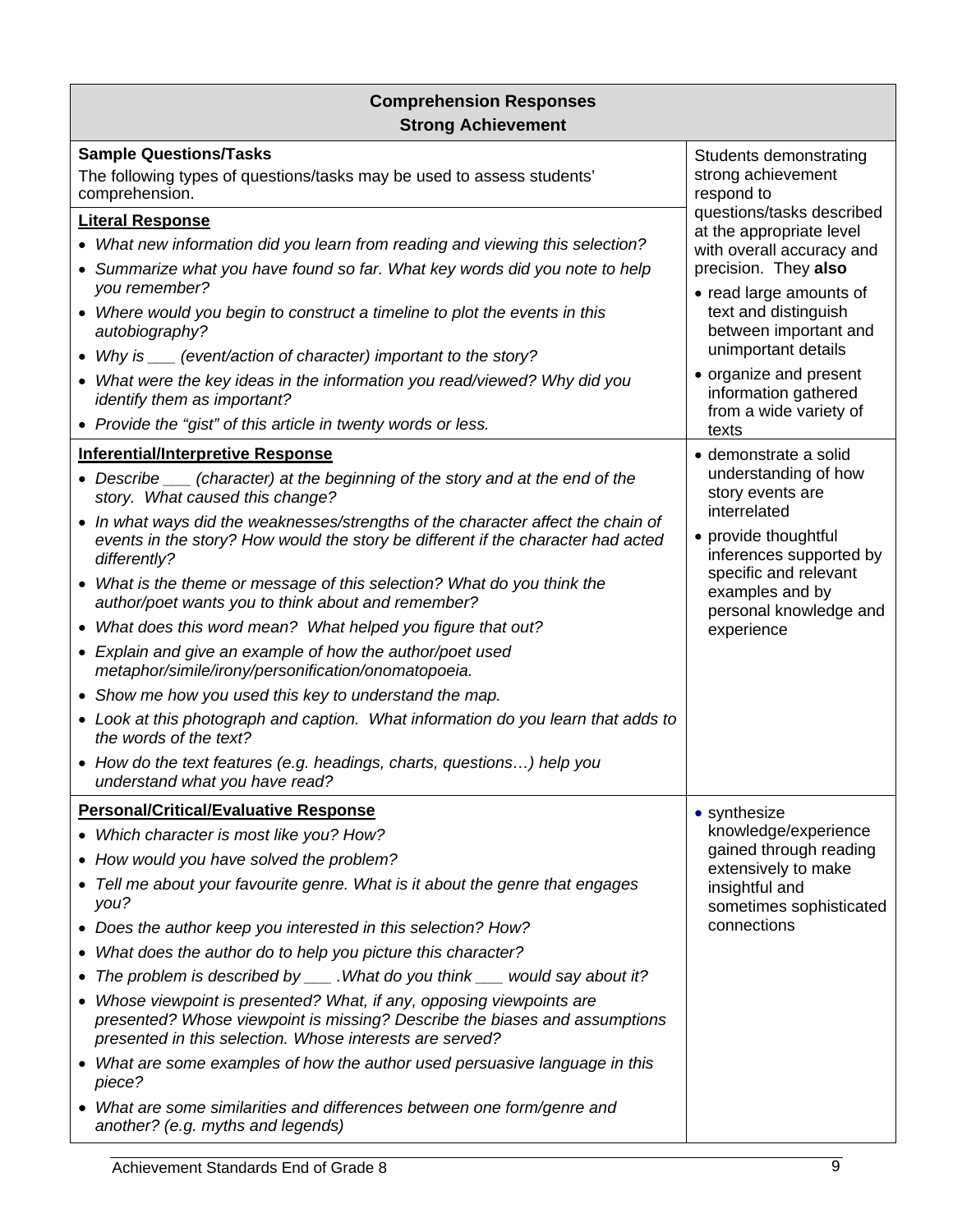#### **Text Complexity**

Students select and read independently a variety of literary and information texts. Texts include

- a wide range of genres; some texts (hybrids) combine genres; longer texts, beyond personal experiences, often requiring cultural, historical or social perspectives
- multidimensional mature/challenging themes/ideas (e.g. human problems: abuse, war, hardship, poverty, racism) that cultivate social awareness and provide insight into the struggles of humanity; age appropriate characters/ information requiring the reader to interpret and connect information/ideas with other texts and subject areas; sometimes themes that evoke alternative interpretations
- many complex sentence structures (including sentences greater than 30 words); large amounts of description containing information vital to the understanding of the text; more complicated use of dialogue; wide range of declarative, imperative and interrogative sentences; embedded phrases/ clauses
- challenging language (need context, glossary/dictionary); wide range of literary devices (e.g. figurative language, symbolism, flashbacks, flash forward, time lapses, stories within stories); dialects (regional/historical), some words from other languages, archaic words
- many long multisyllable words (require knowledge of root words/affixes), complex plurals/spelling patterns, many nouns/technical words that are difficult to decode
- variety of challenging illustrations/photographs/complex graphics that match/add meaning/extend text; much literary text with no or few illustrations
- many lines of print on a page; variation in layout/print styles/font within the same text (some examples of dense print); wide range of punctuation; may feature readers' tools (e.g. glossary, pronunciation guide)

Note: Text complexity is not defined as appropriate or strong. The wide range of unfamiliar content at this level ensures sufficient challenges for all readers

**Literary** (Realistic/Historical Fiction, Fantasy, Myths, Legends, Poetry, Science Fiction, Mysteries, Satire, Hybrids)

Texts characterized by

- varied structures (e.g., short stories, plays) with multiple narrators, some longer books requiring sustained reading and recall of information; some collections with interrelated themes
- plots with detailed episodes/subplots/multiple story lines; occasional unexpected twists
- main characters display complexity and unpredictability, i.e. "hero" with shades of good and bad; factors that relate to character development that require inferences; multiple characters revealed through dialogue, actions, thoughts and/or perceptions of others
- some unassigned dialogue from which story action must be inferred; many lines of descriptive language vital to understanding setting, characters, theme, imagery, symbolism, figurative language

**Information** (Content Subject Textbooks, Reports, Directions, Biography, Memoir Autobiography, Ads, Hybrids)

Texts characterized by

- heavy content load requiring readers to synthesize information
- topics/explicit ideas/information linked by categories and presented through clear structures (e.g. description, sequence, compare/contrast, problem/solution, cause/effect- at times combined in same text
- variety of formats (paragraphs, columns, boxes, legends, question/answer)
- wide variety of graphics—some dense and challenging—support text; some complicated layouts
- information conveyed through text features (e.g. table of contents, index, glossary, subheadings, captions, sidebars, cutaways, charts, diagrams, maps, keys/legends, bold type)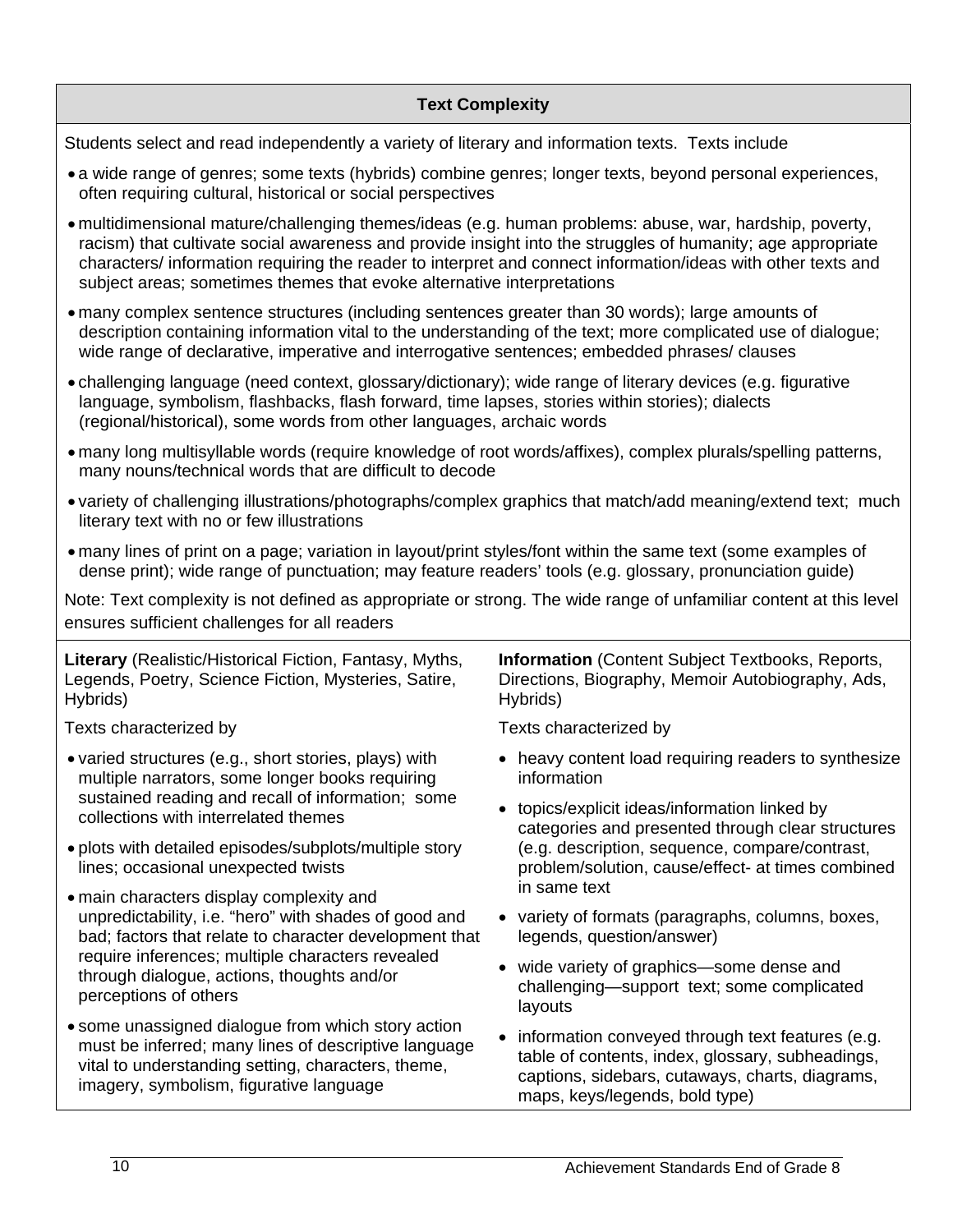Read the poem. Answer all the questions in your own words. Refer to the poem when necessary, to reveal that you have a clear understanding of the ideas.

#### **ROBINS AND RAVENS**

Yesterday morn, two robins perched On a branch of a tall birch tree, And the liquid notes from their swelling throats Filled the day with melody.

5 They gladdened the air with their merry song, The world seemed happy and bright, And the memory of beauty remained with us From morn' 'till the fall of night.

Alas! Today a lone raven perched

- 10 On a branch of that same birch tree, And its angry cries pierced the morning skies With its woe and misery. The day, though bright, had a gloomy cast, Our hearts less cheerful and bright,
- 15 And the memory of harshness remained with us From dawn 'till the failing light.

We mortals are much like those morning birds, As we face life's surging sea,

And our habits diverse, for better or worse,

20 Leave their mark on humanity. Will we face the world with a gladsome heart, Or with manner sad and craven – The choice is ours, which will we be A robin, or a raven?

— Jessie H. Moffitt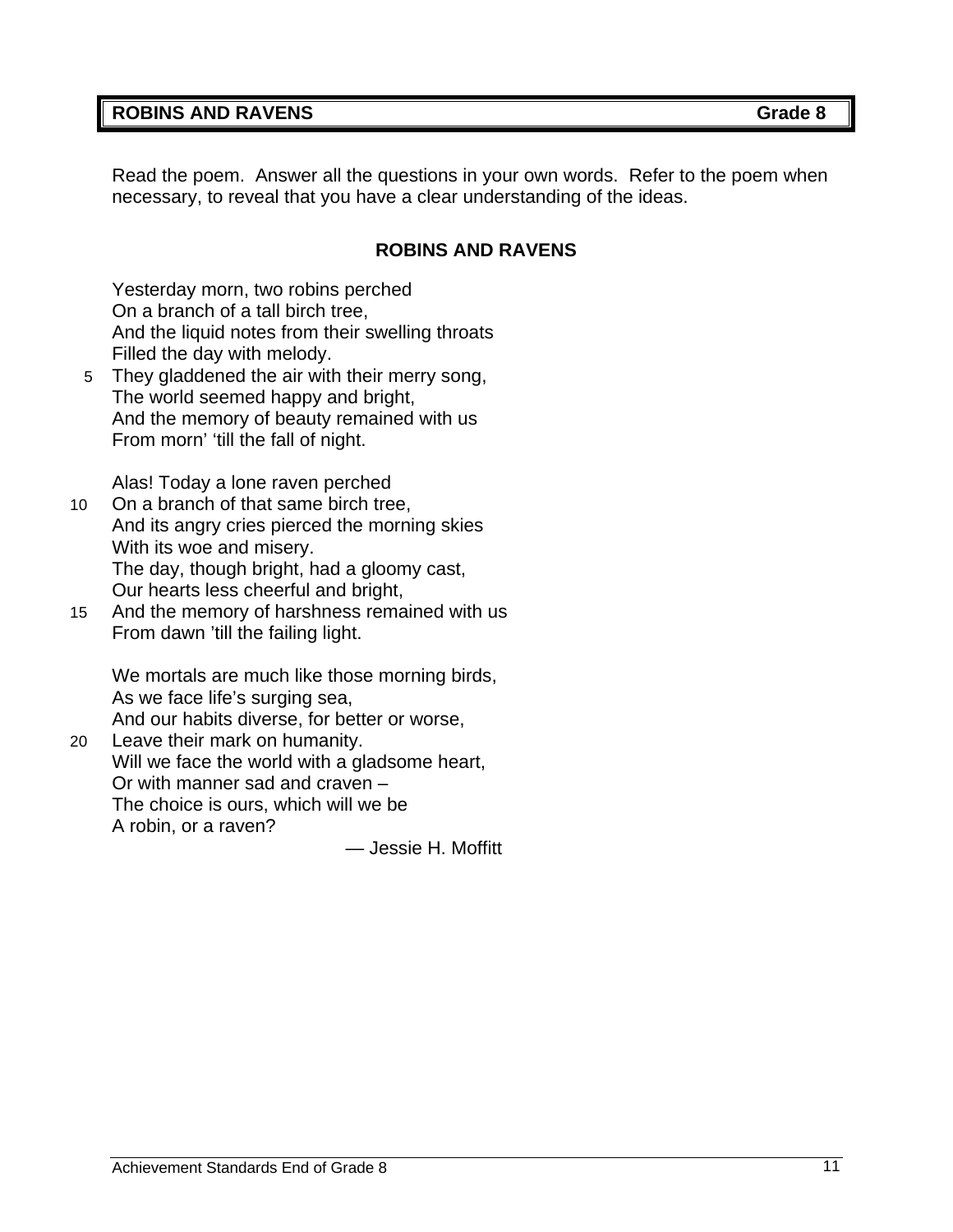#### **Literal Response – Reading "the lines"**

#### **1. When did the robins come to the birch tree?**

(This question generates one level of response.)

#### **Criteria for Response**

Students respond accurately to the literal question, stating the time that the robins perched on the tree.

*Student Exemplars (Appropriate – In students' words and spelling)* 

- The robins came yesterday morn.
- Yesterday morn, two robins perched on the branch of a tall birch tree.
- The robins arrived in the birch tree yesterday morning.

#### **Inferential/Interpretive Response – Reading "between the lines"**

#### **2. Tell why the day was gloomy, as stated in line 13.**

(This question generates two levels of response.)

#### **Criteria for Appropriate Response**

Students interpret the relationship between the gloomy day and the raven.

#### *Student Exemplars (Appropriate – In students' words and spelling)*

- The day was gloomy because the raven was in misery.
- The day was gloomy because the raven pierced the skies with loud noises.
- The raven's angry cries made a dark and gloomy day.

#### **Criteria for Strong Response**

Students interpret the relationship between the gloomy day and the raven and demonstrate an understanding of the poetic symbolism.

*Student Exemplars (Strong – In students' words and spelling)* 

• The day was gloomy because of the raven was in misery. It's talking about if you choose to be a robin then you will be a happy person and if you choose to be a raven you will be a sad mean person. It means you can choose your own path if you want to. The ravens angry cries with its woe and misery, shows no one really likes it, it is dull. You can choose to be dull and no one would like you.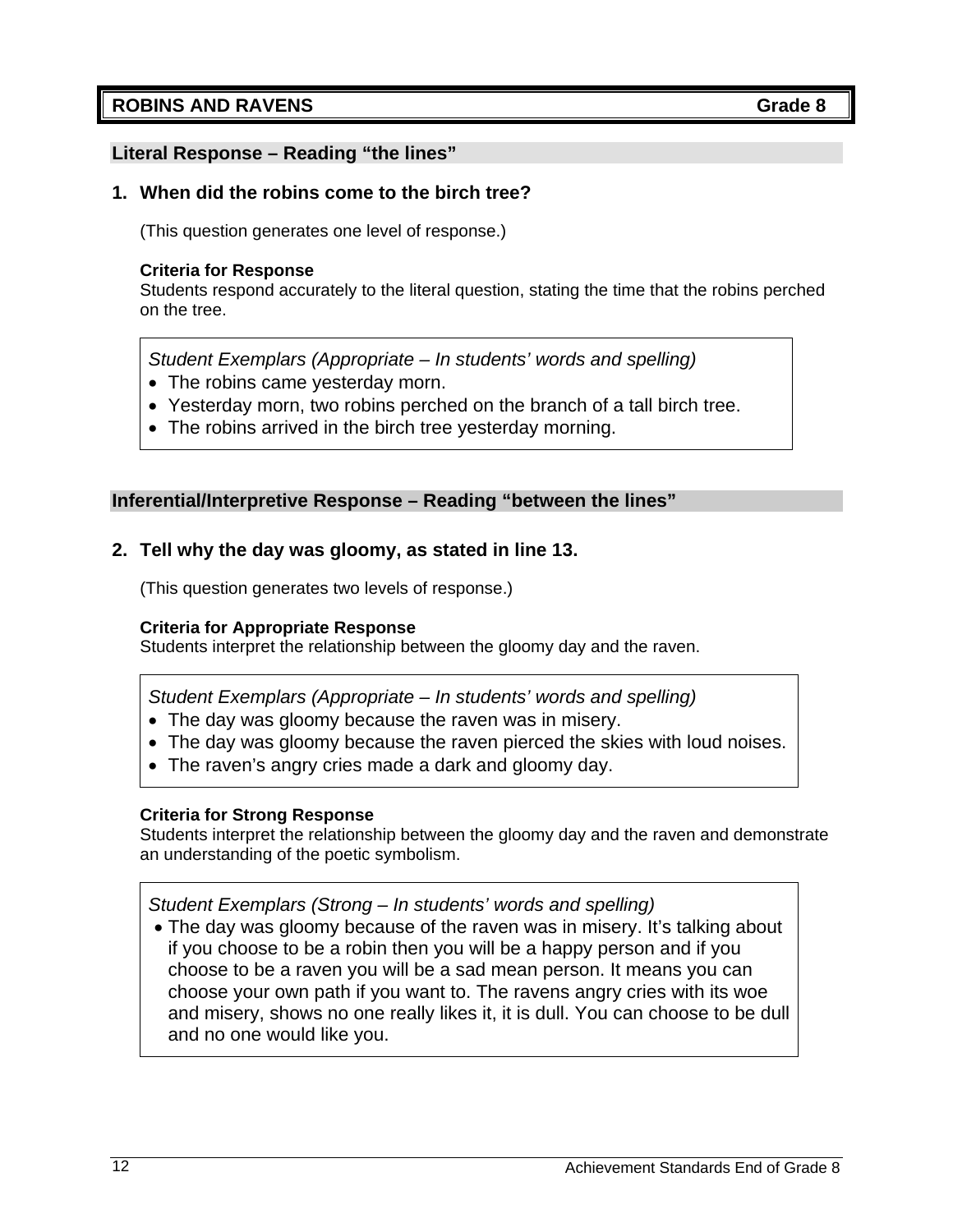#### **Personal/Critical/Evaluative Response – Reading "beyond the lines"**

#### **3. Explain why the poet chose robins and a raven as her examples in the poem.**

(This question generates two levels of response.)

#### **Criteria for Appropriate Response**

Students make connections with prior knowledge/experience (i.e. a robin as a cheerful bird and a raven as the disturber) in order to explain the poet's choice of birds as her examples.

*Student Exemplars (Appropriate – In students' words and spelling)* 

- Everyone knows about those birds and what they are like.
- The poet chose robins because everybody likes robins, and people think ravens are mean.
- She wanted to show that "angry cries" like the cries a raven makes can ruin a good day, but happy people like "cheerful" robins make a "happy and bright" world.

#### **Criteria for Strong Response**

Students draw on extensive experience with other texts/prior knowledge to provide more sophisticated reasons underlying the poet's choice (i.e. the comparison to Robin Redbreast or the cheerfulness of a robin in spring).

*Student Exemplars (Strong – In students' words and spelling)* 

- The reason the poet chose the birds is because robins are thought of as cheerful birds like little Robin Redbreast. They welcome spring with their "merry song" while the raven is black and dark to represent gloom and sadness with its "woe and misery".
- The raven shows how bad habits affect people and can ruin a good day, but if we "face the world with a gladsome heart" like cheerful robins, we leave our mark on the world for good.
- The poet wanted to remind us that we can have a good effect on people or a bad effect so she used the birds as examples. We have to choose how to act but we should make a good choice as we face the world because we leave a mark whatever way we choose.

#### **4. Explain what you think the poet means in line 17 when she writes, "We mortals are much like those morning birds."**

(This question generates two levels of response.)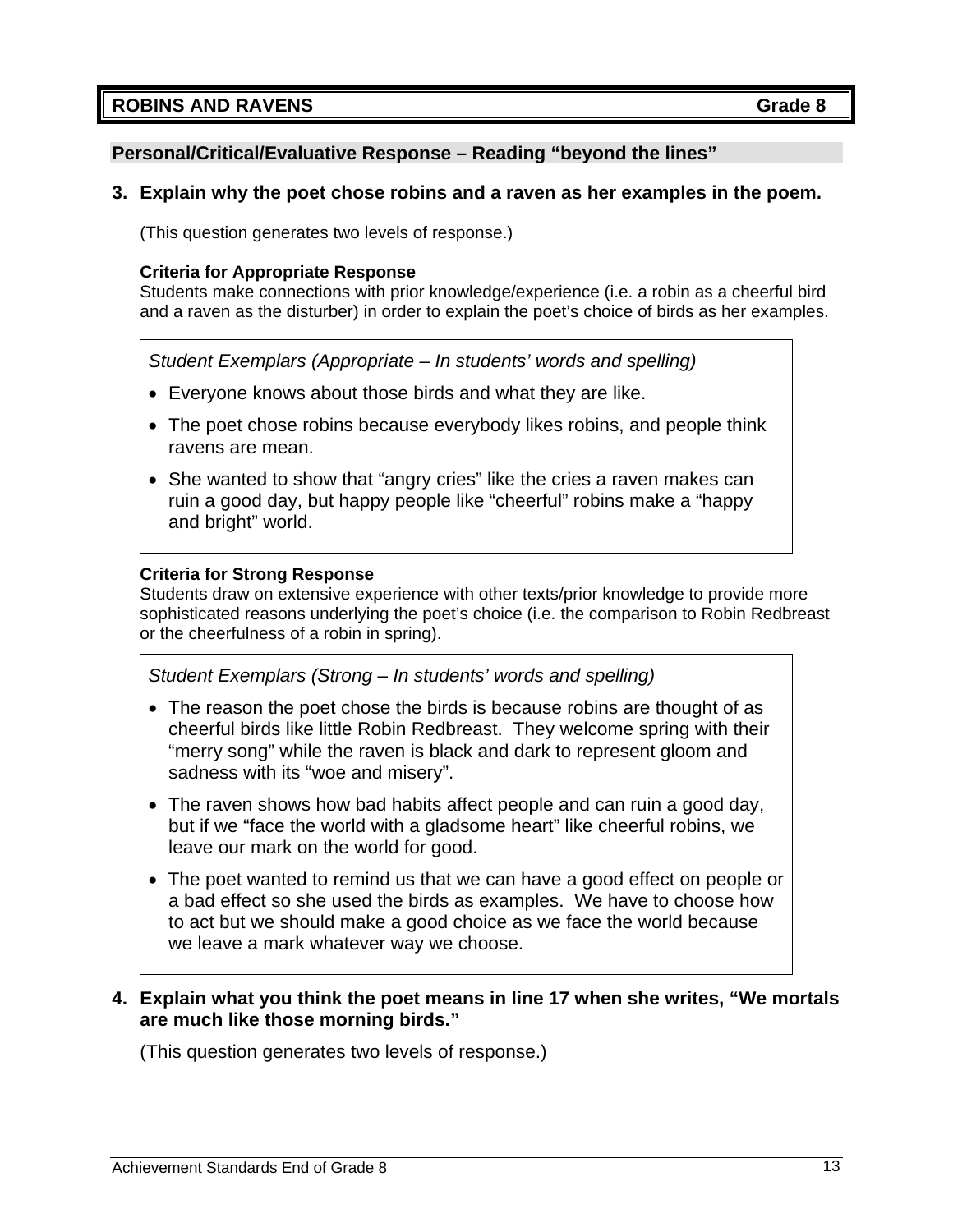#### **Criteria for Appropriate Response**

Students explain what they think the poet means by making a simple personal connection.

*Student Exemplars (Appropriate – In students' words and spelling)* 

- The poet means we are like the birds because we choose how we act.
- The poet means we make choices about how we act, much like the birds.
- The poet means some people are merry and some people are gloomy.

#### **Criteria for Strong Response**

Students make sophisticated text–to-self/ text-to-world connections by identifying key ideas to explain what the poet means. Responses at the strong level include textual references/evidence of mature understanding.

- I think that the poet means that humanity can make the world a better place, but it all depends on our atitudes. We all have an influence on the lives of others just like the morning birds.
- I think the poet is saying that people are like two different birds. A cheerful person is a robin and a grumpy person is a raven. She says, "The choice is ours, which will we be?" I would rather be a robin so "the world will be happy and bright."
- We all have an influence on the lives of others just like the morning birds. A grumpy person will leave a bad impression while we all can create a happier place if we are always cheerful. You see this influence in "The memory of beauty remained with us." (Line 7).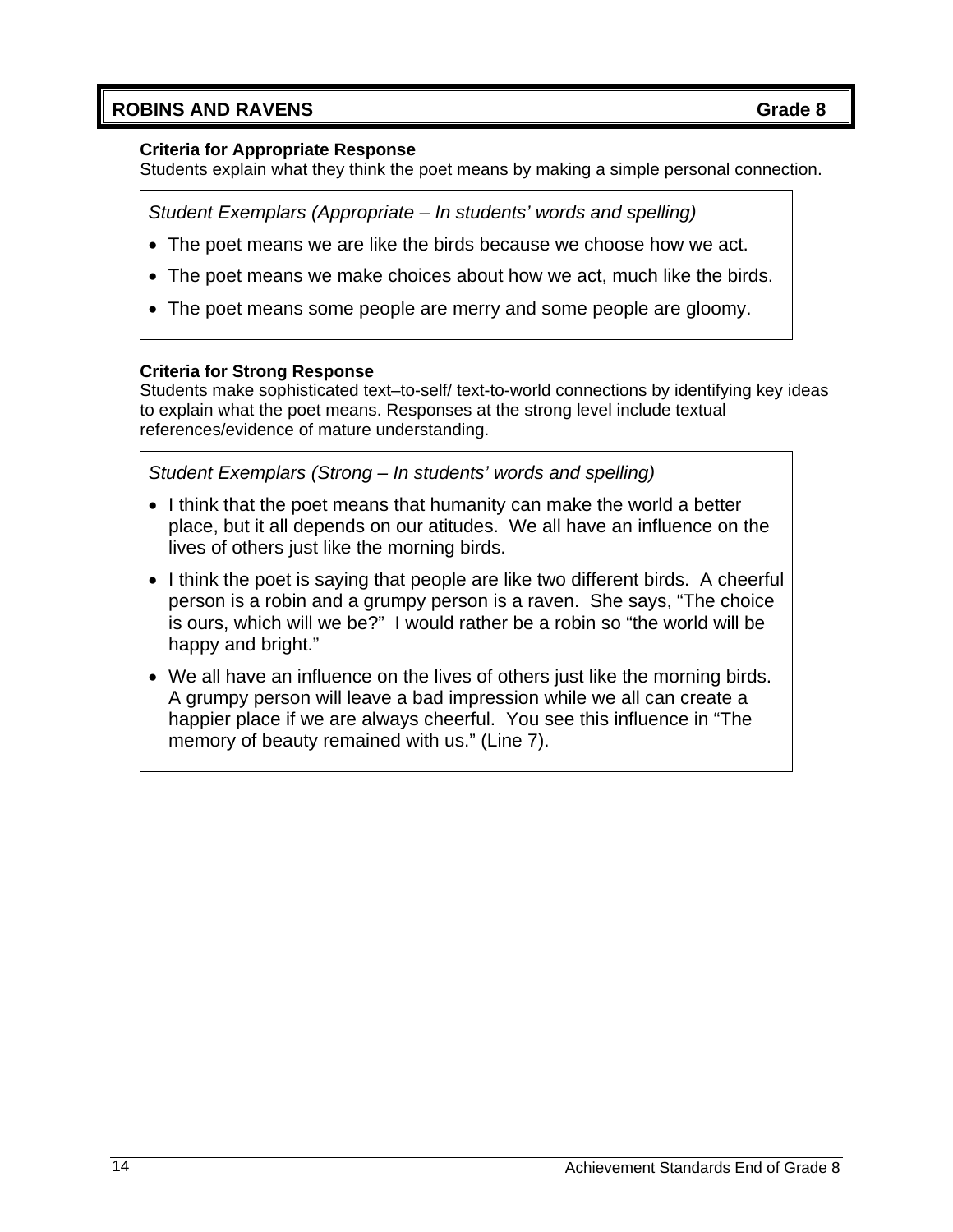# Save the Amazon Rainforest!

The Amazon rainforest is one of the world's most fascinating ecosystems. It is so thickly wooded that there are as many as 200 different species of trees in each square kilometre. The Amazon River flows through the rainforest. It is the second longest river in the world and contains more than 3000 species of fish. Plant and animal life in the Amazon rainforest is also extremely rich and diverse. Researchers continue to discover new species, in addition to the millions that have already been identified.

#### **Why Should We Care?**

Since the Amazon rainforest is so far from Canada, you might wonder why we should care about it. Does it really make any difference to us? Well, you decide.



With an area of about six million square kilometres, the Amazon rainforest is the world's largest rainforest. Because of its size, it has a major effect on the world's climate. How? The rainforest absorbs carbon dioxide—one of the harmful gases that produces the "greenhouse effect." It also gives off a by-product necessary for all life: oxygen. In addition, the Amazon rainforest's dark forest cover absorbs heat from the sun. Without this rainforest, Earth's temperature would rise. Even as far away as Canada, winters would be considerably warmer and summers much hotter and drier.

You may have heard that this valuable resource is in grave danger. Over the past 50 years, we have lost about half of the world's tropical rainforests to both natural and human causes, such as fires and chainsaws. Enormous chunks of the Amazon rainforest are being clear-cut for farms, cattle ranches, lumber, development, and gold mines.

#### **Negative Effects**

Clearing the rainforest has many damaging effects, including soil erosion. Without trees and their root structure to hold the soil in place, it is easily washed away. The land gradually turns into a desert where nothing will grow. The disappearance of the rainforest also threatens many species with extinction. The jaguar, for instance, needs large areas of forest for its hunting grounds. Because the rainforest is shrinking, the jaguar is now on the endangered species list. Furthermore, about 25 percent of cancer medications used today come from organisms found only in the rainforest.

**Reprinted with permission by © Pearson Education Canada**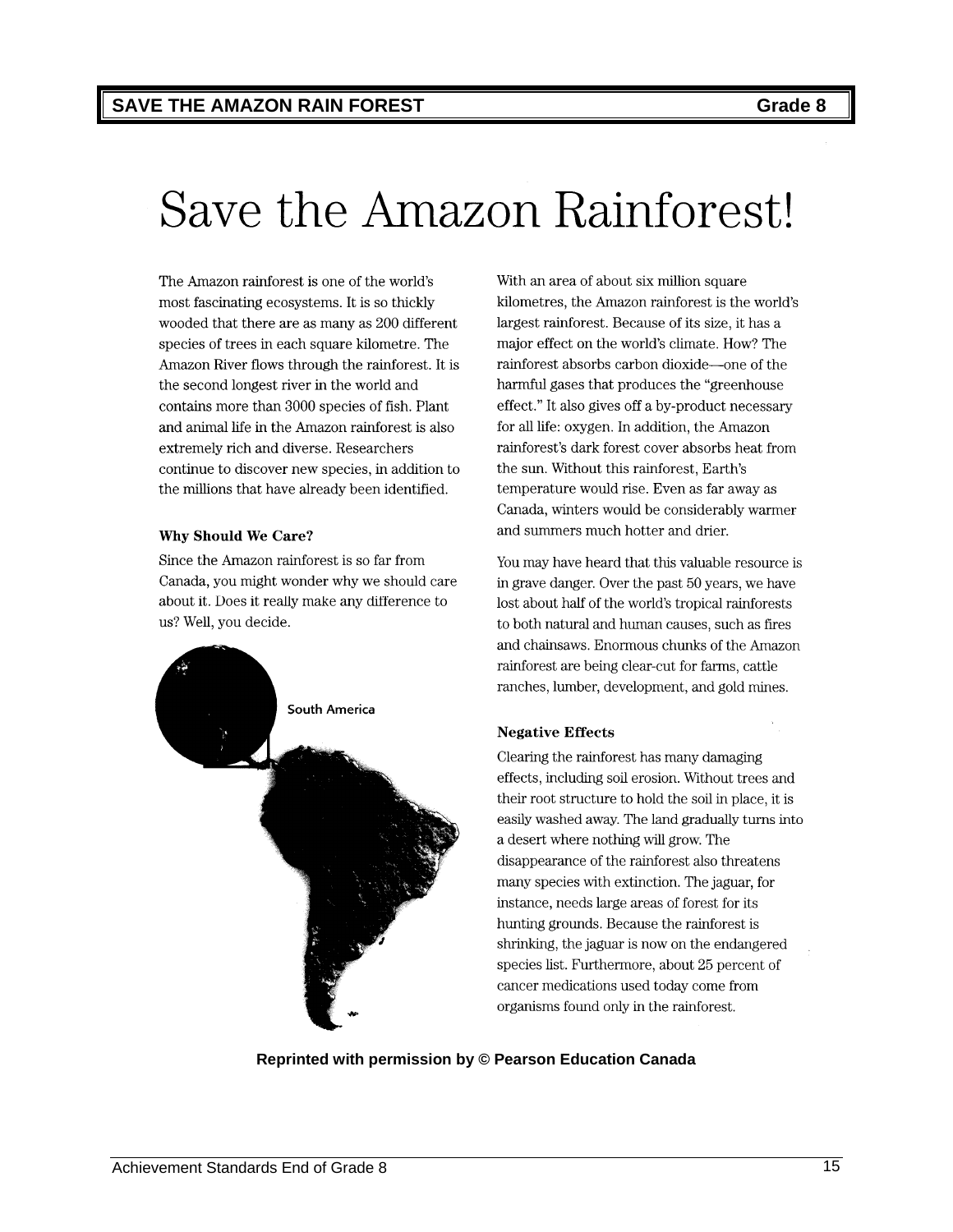

Percentage of Amazon Rainforest Cleared

#### **What You Can Do**

Help save the Amazon rainforest! There are several things you can do.

- 1. Join a conservation group, such as Greenpeace or the World Wildlife Fund, to learn more about the Amazon rainforest ecosystem.
- 2. Raise money to "adopt" a piece of the rainforest.
- 3. Do a Web search under Amazon and rainforest (or *rain forest*) to see what other students are doing to stop the destruction of this wonderful ecosystem. If young people like you work toward the conservation of tropical rainforests, the benefits to our world will continue for many generations.

Photograph: A jaguar in a jungle

The destruction of the Amazon rainforest has reduced habitats for many species, including the jaguar.

**Reprinted with permission by © Pearson Education Canada**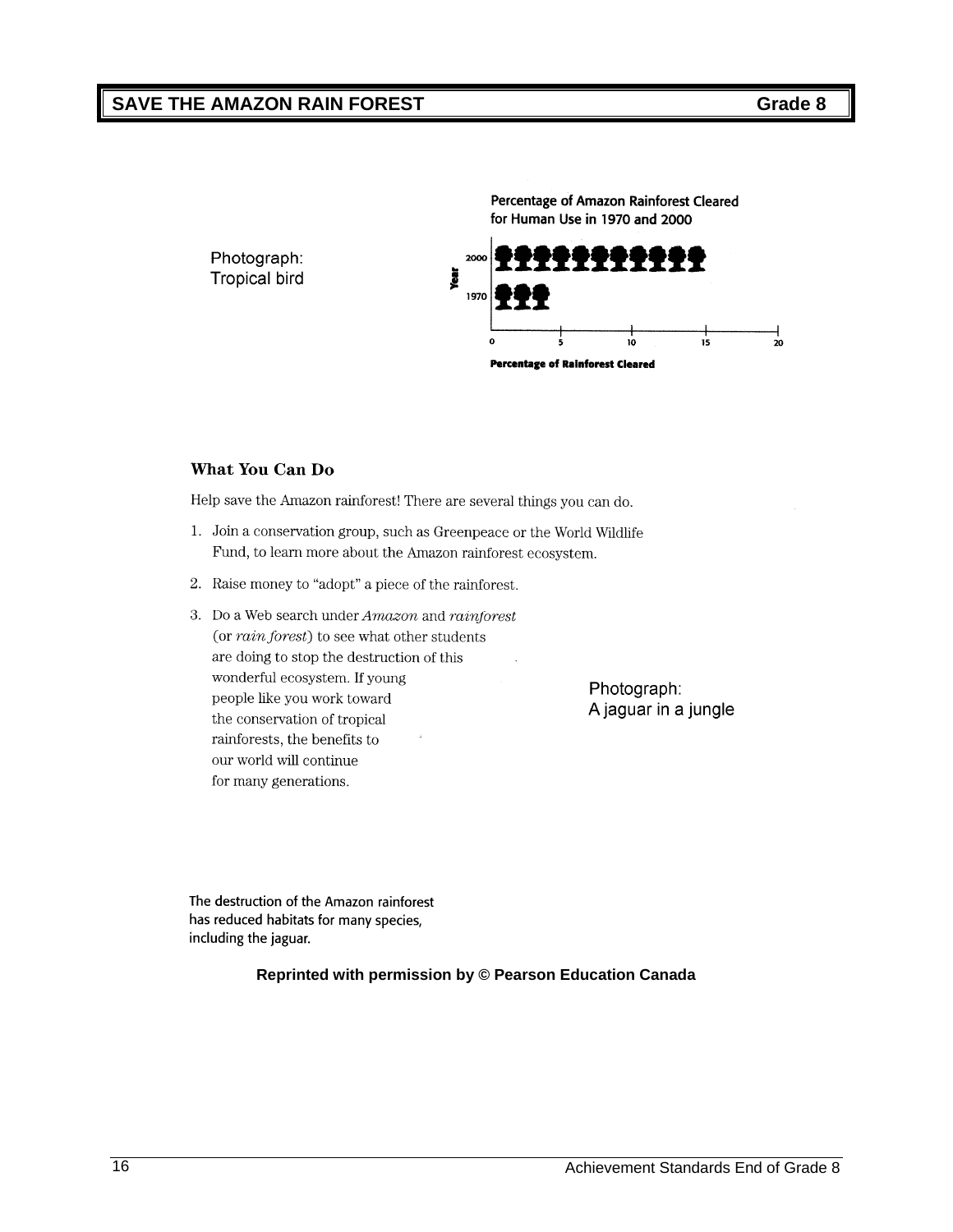#### **SAVE THE AMAZON RAIN FOREST GRAIN CONSTRUCTED ASSAULT AND STACK Grade 8**

#### **Literal Response – Reading "the lines"**

#### **1. What is the main idea of the opening paragraph?**

(This question generates two levels of response.)

#### **Criteria for Appropriate Response**

Students locate and identify the main idea of the text.

*Student Exemplars (Appropriate – In students' words and spelling)* 

• The main idea is that the Amazon rainforest is one of the world's most fascinating ecosystems.

#### **Criteria for Strong Response**

Students identify the main idea of a text. Responses at the strong level demonstrate precise understanding of the intention of the text.

*Student Exemplars (Strong – In students' words and spelling)* 

- The main idea is that the Amazon Rainforest is a great ecosystem for thousands of plants and animals to inhabit.
- The main idea of the rainforest is that the rainforest has numerous forms of life within it and that it is plentiful in resources.

#### **2. List four relevant details that support this main idea.**

This question generates one level of response.)

#### **Criteria for Response**

Students distinguish between main ideas and supporting details and concisely summarize key information.

- It is very thickly wooded, with as many as 200 different tree species in each square kilometre of the rainforest. The second-largest river in the world, the Amazon River, flows through the rainforest. The Amazon River is also home to more than 3,000 species of fish. The plant and animal life in the rainforest is very diverse.
- There are as many as 200 species of trees in each square kilometre. The Amazon river is the  $2<sup>nd</sup>$  longest river in the world. The Amazon river is home to "more than 3000" species of fish. Researchers continue to discover new species in addition to the millions that have already been identified.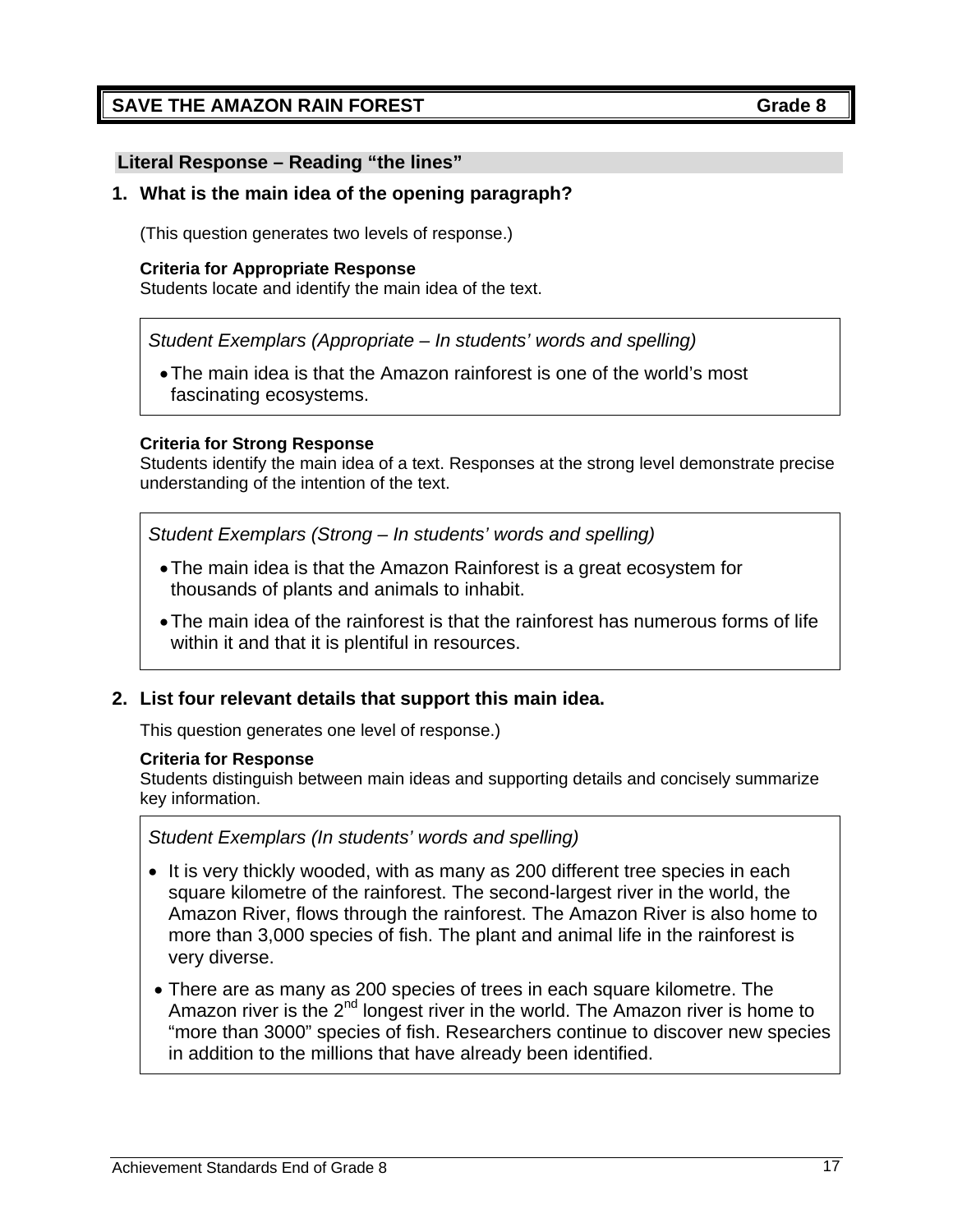#### **SAVE THE AMAZON RAIN FOREST GRAIN CONSTRUCTED ASSAULT ASSAULT CONSTRUCT CONSTRUCT**

#### **Inferential/Interpretive Response – Reading "between the lines"**

#### **3. How does the information found in the map and in the graph help you to understand the situation in the rainforest?**

(This question generates two levels of response.)

#### **Criteria for Appropriate Response**

Students interpret text features (i.e., the map and graph) and explain how they support the reader's understanding of the selection.

*Student Exemplars (Appropriate – In students' words and spelling)* 

- The map shows the size of the Amazon rainforest. It is large. The graph is good to have to show how much humans have already affected it.
- The map shows that the Amazon Rainforest is a huge rainforest, and if we cut it down, it will have an enormous impact on wildlife and the environment. The graph helps me to understand how desperate humans are to get land for themselves.

#### **Criteria for Strong Response**

Students interpret, with overall accuracy and precision, text features (i.e., the map and graph) and explain, citing specific examples, how they support the reader's understanding of the selection.

- The map helps us understand where the Amazon rainforest is in the world and how far away from Canada it is. The graph helps understand how much rainforest has been cleared in 1970 and 2000 and how much more we cut down in 2000 as opposed to 1970. There was almost a 10% increase in rainforest cleared over a time span of 30 years.
- The graph shows us the increasing percentage of the cleared rainforest. In 1970, that percentage was about 4%, but over the next 30 years, it jumped to 14%! This shows how quickly the devastation is growing. The map shows where the rainforest is found. That region is quickly being cleared for people which is destroying the rainforest.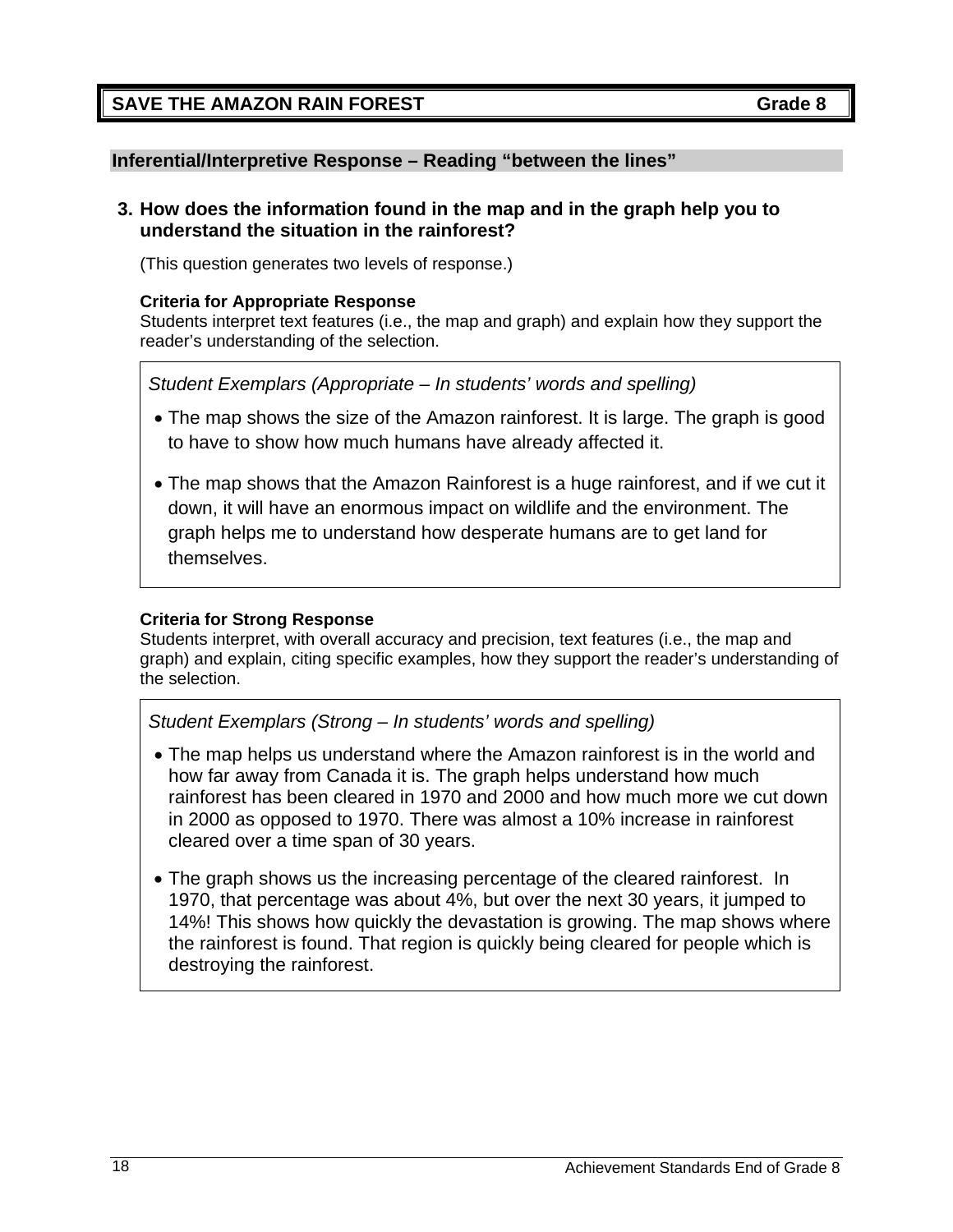## **SAVE THE AMAZON RAIN FOREST GRAIN CONSTRUCTED ASSAULT AND STATE GRAIN GRADE 8**

#### **4. The author tells us that the loss of the rainforest will have serious consequences. Why should Canadians be concerned about this? Give at least 3 reasons.**

(This question generates two levels of response.)

#### **Criteria for Appropriate Response**

Students interpret relationships among ideas to draw conclusions and provide support with at least three relevant details.

*Student Exemplars (Appropriate – In students' words and spelling)*

- Canadians should be concerned about loss of the rainforest because the Amazon absorbs a lot of carbon dioxide, which produces the "greenhouse effect", the rainforest absorbs heat that the sun gives off, which, if it was cut down, would make it hotter all over the world, and 25% of medicines that treat cancer come from organisms in the rainforest.
- Canadians should be concerned because this rainforest has an impact on a lot of places. Without this forest, earth's temperature would rise. Winters would be considerably warmer and summers much hotter and drier. This rainforest absorbs a lot of carbon dioxide \_ a harmful gas\_ and it produces lots of oxygen for us.

#### **Criteria for Strong Response**

Students interpret relationships among ideas to draw conclusions providing thoughtful/wellsupported responses using at least three specific examples.

- Canadians should be concerned because all the trees in the rainforest provide oxygen, which is very important, and they also absorb carbon dioxide that creates the "greenhouse effect" which isn't good for the environment. 25% of our cancer medications come from organisms that can only be found in the rainforest. Also, many species, including the jaguar, are now on the endangered species list and could become extinct.
- Canadians should be greatly concerned for several reasons. One of the benefits of the rainforest is that it absorbs carbon dioxide and produces oxygen so that the people of the world can live and breathe. The darkness of its foliage absorbs the Sun's heat, keeping summers and winters within their correct temperature ranges. The article also states that out of the cancer medications for the world, about 25% of them are from species that rely on the resources of the Amazon rainforest.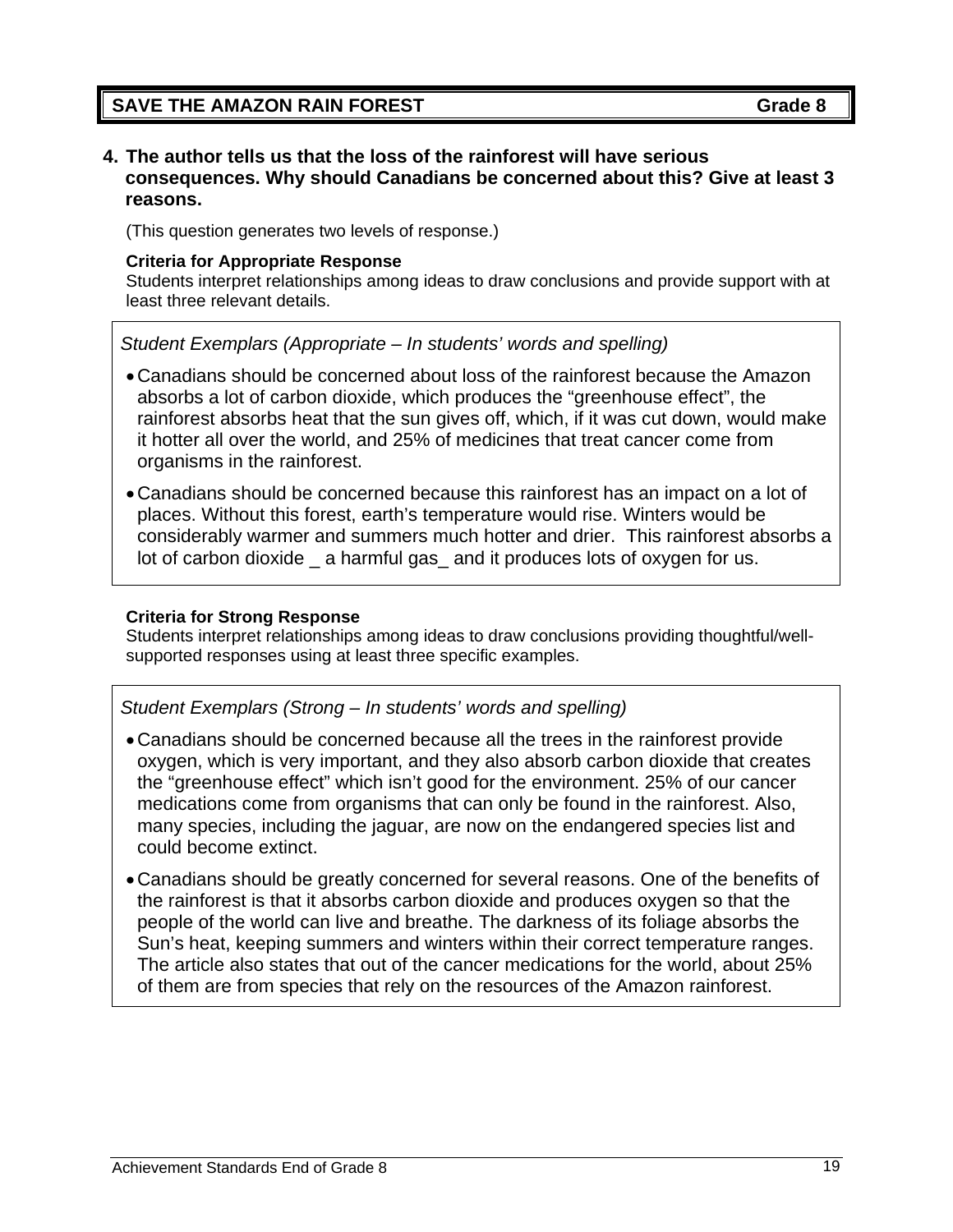#### **5. What do you think it means to "adopt" a piece of the rainforest?**

(This question generates two levels of response.)

#### **Criteria for Appropriate Response**

Students use context clues and prior knowledge to provide obvious interpretations of the word "adopt".

*Student Exemplars (Appropriate – In students' words and spelling)* 

- When you adopt a part of a rainforest, you buy some land within the rainforest, and the land will be protected and not be cleared or destroyed in any way. It becomes a small reserve.
- I think that when you "adopt" a piece of the rainforest that you are responsible for keeping it clean and unpolluted. Perhaps if you "adopt" a piece of rainforest, it means people cannot go onto that piece and clear cut it or hunt endangered animals on it.
- It means to raise enough money to protect a piece of the Amazon. Companies would not be allowed to clear cut over that piece of land. I bet if enough people "adopted" a section of the Amazon, it would eventually be saved.

#### **Criteria for Response: Strong**

Students use context and prior knowledge to provide thoughtful interpretations of the word "adopt" with specific and relevant examples.

*Student Exemplars (Strong – In students' words and spelling)* 

- I think it means to try and save some of the rainforest with the power you have to save it, such as donating money to a company or group that are working on saving the Amazon rainforest.
- I think to "adopt" a piece of the rainforest means that you raise money and it goes towards a conservation group and helps them try to save the Amazon rainforest.

#### **6. The writer tells us about a problem and makes some suggestions to solve the problem.**

#### **(a) What is the problem?**

(This question generates two levels of response.)

#### **Criteria for Appropriate Response**

Students interpret relationships to summarize the ideas and articulate the problem.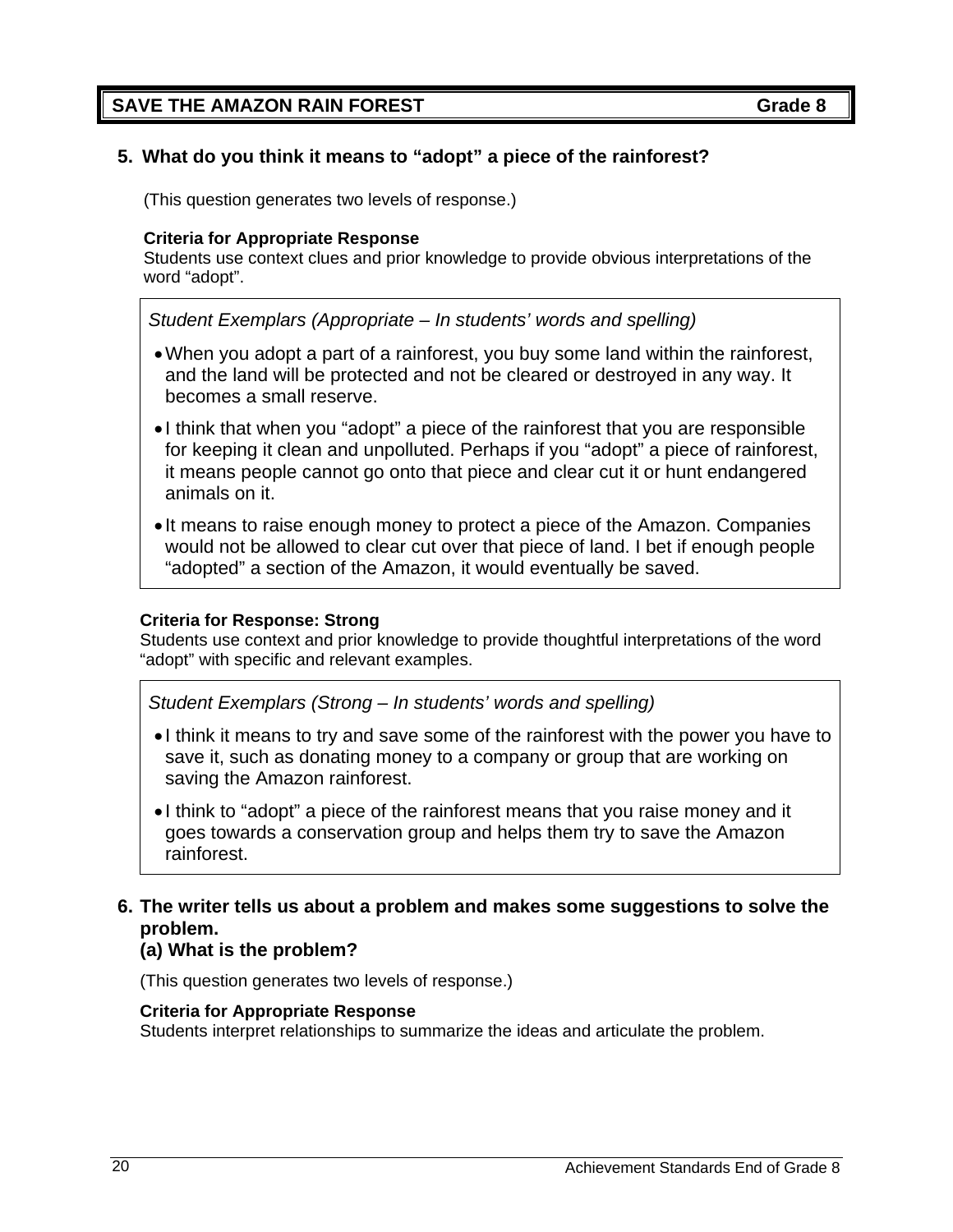### **SAVE THE AMAZON RAIN FOREST GRAIN CONSTRUCTED ASSAULT ASSAULT CONSTRUCT CONSTRUCT**

*Student Exemplars (Appropriate – In students' words and spelling)*

- The problem is that the Amazon Rainforest could be in danger due to human activities, and if humans are not careful, the rainforest could be gone forever.
- The problem that the writer has posed is that the Amazon rainforest is quickly disappearing and must be protected in order to save this precious ecosystem from extinction.

#### **Criteria for Strong Response**

Students interpret relationships to summarize the ideas and provide thoughtful inferences supported by specific and relevant examples to articulate the problem.

*Student Exemplars (Strong – In students' words and spelling)*

- The problem is that clearing the rainforest has many damaging effects. Some of the effects are soil erosion, animal extinction, and there wouldn't be much cancer medication because 25 percent is found only in the rainforest.
- The problem that is being discussed is that the Amazon rainforest is being cut down to make way for other things like ranches and gold mines. These huge chunks of land are being cut down and being taken away from the wildlife which are now becoming extinct, or endangered.

#### **Personal/Critical/Evaluative Response – Reading "beyond the lines"**

**(b) Do you think that young people can make a difference and help solve this problem? Explain your answer**.

(This question generates two levels of response.)

#### **Criteria for Appropriate Response**

Students make personal connections with social issues and provide reasonable suggestions in the response.

*Student Exemplars (Appropriate – In students' words and spelling)*

- I think that young people can make a difference in solving this problem, because if everyone does even a little bit to help, it will add up to a lot to help. There are many conservation groups who aim to help the rainforest, so joining one of them, or even donating to their cause, can be helpful. Even something as simple as recycling can make the world a better place.
- Yes, adolescents can help with this problem. As the article suggests, teens could adopt part of the rainforest, join a conservation group or learn what other people are doing. Closer to home, anybody could recycle old items and make a compost heap for a garden. Instead of buying items covered in plastic and wrappings, only buy things without much wrapping. Students could take a lunch bag instead of taking a paper bag to school every day. There are several ways to protect the rainforest. Every effort helps.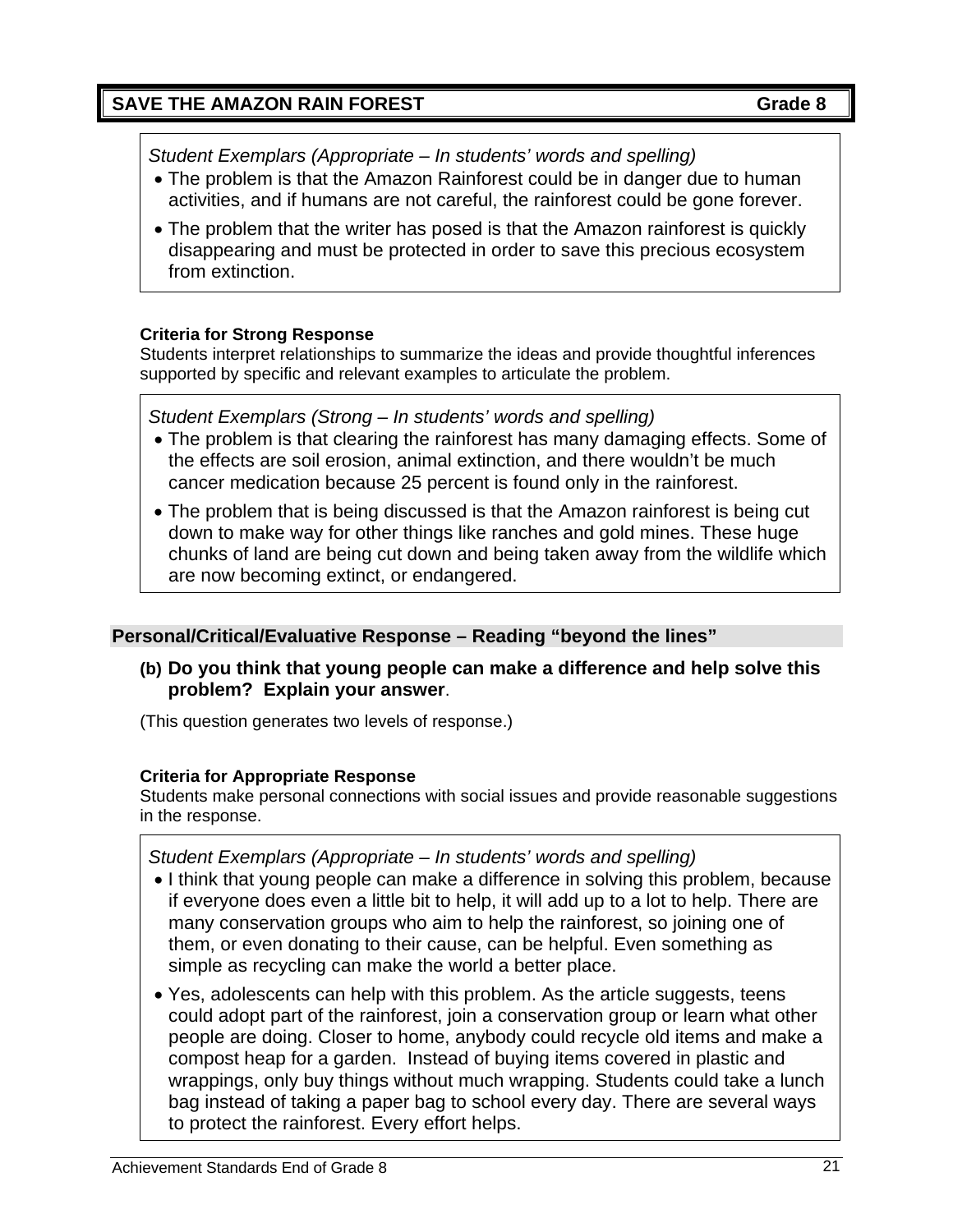#### **Criteria for Response: Strong**

Students make personal connections with social issues and provide insightful suggestions in the response.

- To save the rainforest we could join a conservation group to learn more about it. We could "adopt" a piece of the rainforest. We could search for things we can do to help on the internet. I think that young people can certainly make a difference. Young people are usually keen to save the environment, and we can be very tech-savvy, making it easier to research the Amazon rainforest. If we, as young people, make a difference today, the benefits will continue for our children and grandchildren and for many generations to come.
- Yes I think that young people can help save the rainforest because every little bit helps. If young people started spreading the word and saving a little bit of time and money to send to people who are saving the rainforests the results would be astonishing. Things would really add up fast and the movement might inspire more people to do the same. That is why I believe that young people can help save the rainforest.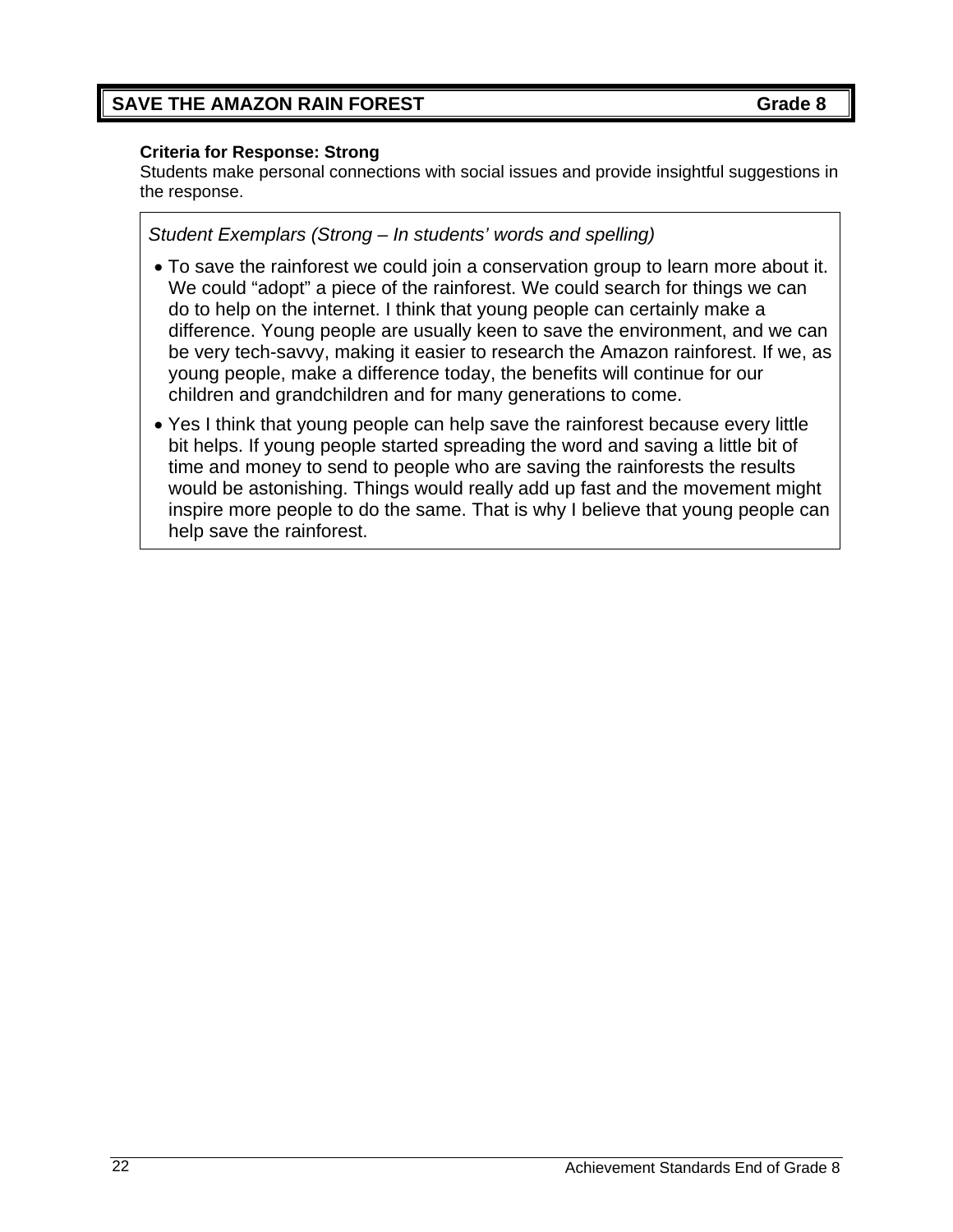#### **MRS. BUELL** Grade 8

Read the story. Answer all the questions in your own words. Refer to the story when necessary, to reveal that you have a clear understanding of the ideas.

#### **Mrs. Buell**

For years and years, for what seems like forever, I've gone to BUELLS when I had a dime to spare. It's a run-down, not very clean, corner store. Kids go there mostly, for licorice and bubble gum and jawbreakers and Popsicles and comic books and cones. She only has three flavours and the cones taste stale. Still, she'll sell you *5* one scoop for fifteen cents. It's not a full scoop but it's cheaper than anywhere else. It's the only place I know where a kid can spend one penny.

Mrs. Buell is run-down too, and a grouch. She never smiles or asks how you are. Little kids are scared to go in there alone. We laugh at them but really, we understand. We felt it too, when we were smaller and had to face her towering behind the counter.

*10* She was always the same except that once. I tripped going in, and fell and scraped my knee. It hurt so much that I couldn't move for a second. I was winded too, and I had to gasp for breath. I managed not to cry out but I couldn't keep back the tears.

Mrs. Buell is big but she moved like lightning. She hauled a battered wooden *15* chair out from behind the curtain that hung across the back. Then, without a word, she picked me up and sat me down on it. We were alone in the store but I wasn't afraid. Her hands, scooping me up, had been work-roughened; hard but kind.

She still didn't speak. Instead, she took a bit of rag out of her sweater pocket, bent down and wiped the smear of blood off my knee. The rag looked grayish but her *20* hands were gentle. I think she liked doing it. Then she fetched a Band-Aid and stuck it on.

 "Does it still sting?" she asked, speaking at last, in a voice I'd never heard her use before.

I shook my head. And she smiled. At least I think she did. It only lasted a *25* fraction of a second. And I wasn't looking straight at her.

At that moment Johnny Tresano came in with one nickel clutched in his fist. He was so intent on the candies he hardly noticed me. He stood and stood, trying to decide.

"Make up your mind or take yourself off," she growled.

**Text from** *Hey World, Here I am!* **by Jean Little is used by permission of Kids Can Press Ltd., Toronto. Text © 1986 Jean Little.**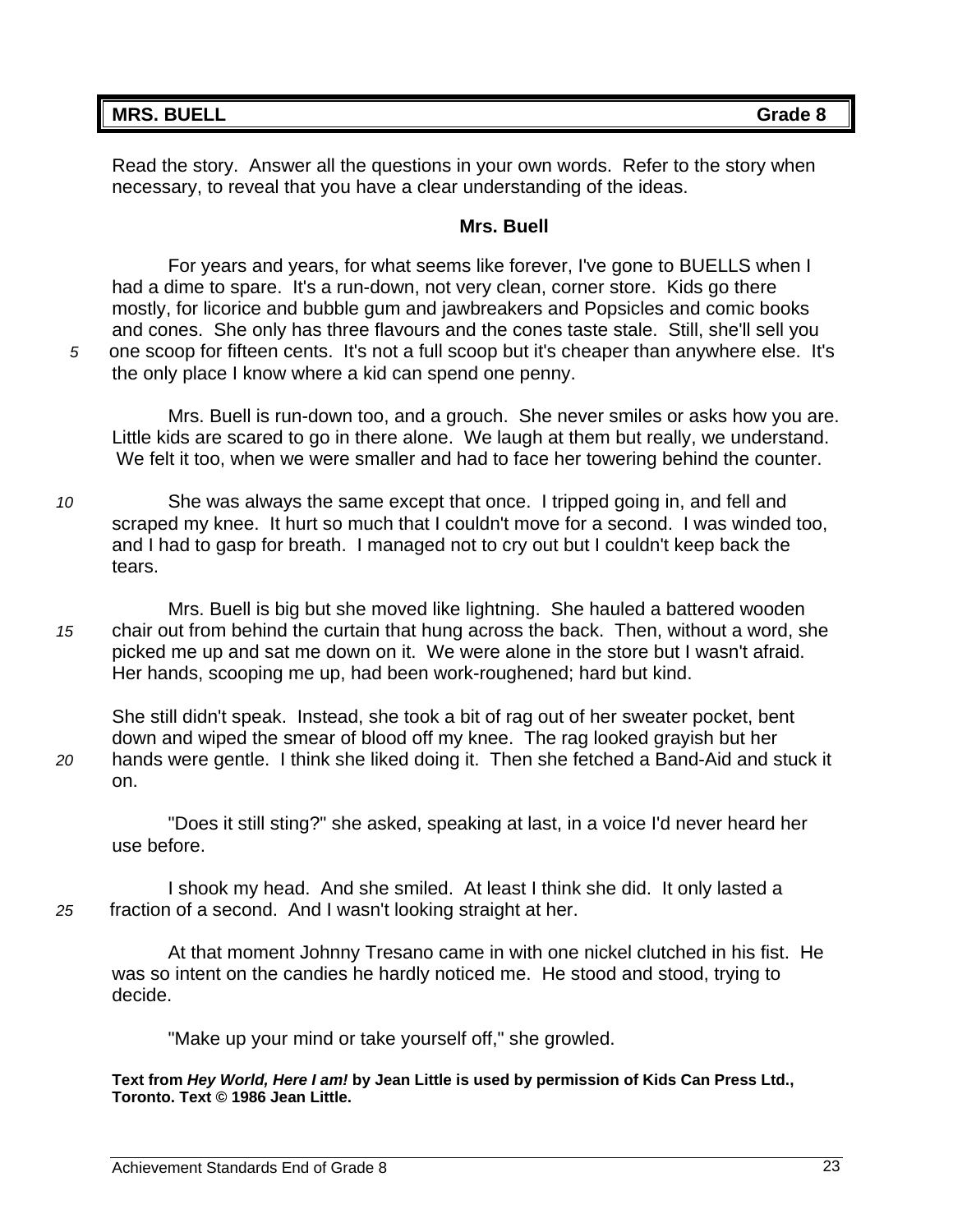#### **MRS. BUELL Grade 8**

- *30* She had gone back behind the counter. I waited for her to look at me again so that I could thank her. But when he left she turned her back and began moving things around on the shelves. I had meant to buy some jujubes but I lost my nerve. After all, everybody knew she hated kids. She was probably sorry now that she'd fixed my knee. I slunk out without once opening my mouth.
- *35* Yet, whenever I looked down and saw the Band-Aid, I felt guilty. As soon as one corner came loose, I pulled it off and threw it away. I didn't go near the store for weeks.

She was terribly fat. She got so hot in summer that her hair hung down in wet strings and her clothes looked limp. In winter she wore the same sweater every day, a man's gray one, too big, with the sleeves pushed up. They kept slipping down and *40* she'd shove them back a million times a day. Yet she never rolled up the cuffs to make them shorter.

She never took days off. She was always there. We didn't like her or hate her. We sort of knew that selling stuff to kids for a trickle of small change wasn't a job anybody would choose - especially in that pokey little place with flies in summer and the *45* door being opened all winter, letting in blasts of cold air. Even after that day when she fixed my knee, I didn't once wonder about her life.

 Then I stopped at BUELLS one afternoon and she wasn't there. Instead, a man and woman I'd never laid eyes on were behind the counter sorting through stacks of stuff. They were getting some boxes down off a high shelf right then so they didn't hear me *50* come in. I was so amazed I just stood there gawking.

"How Ma stood this cruddy hole I'll never know!" the woman said, backing away from a cloud of dust. "Didn't she ever clean?"

 "Give the subject a rest, Glo," he answered. "She's dead. She won't bother you any longer."

*55* "I tried, Harry. You know I tried. Over and over, I told her she could move in with us. God knows I could have used a bit of cash and her help looking after those kids."

 I think I must have made a sound then. Anyway, she whirled around and saw me.

*60* "This place is closed," she snapped. "Harry, I thought I told you to lock the door. What did you want?"

**Text from** *Hey World, Here I am!* **by Jean Little is used by permission of Kids Can Press Ltd., Toronto. Text © 1986 Jean Little.**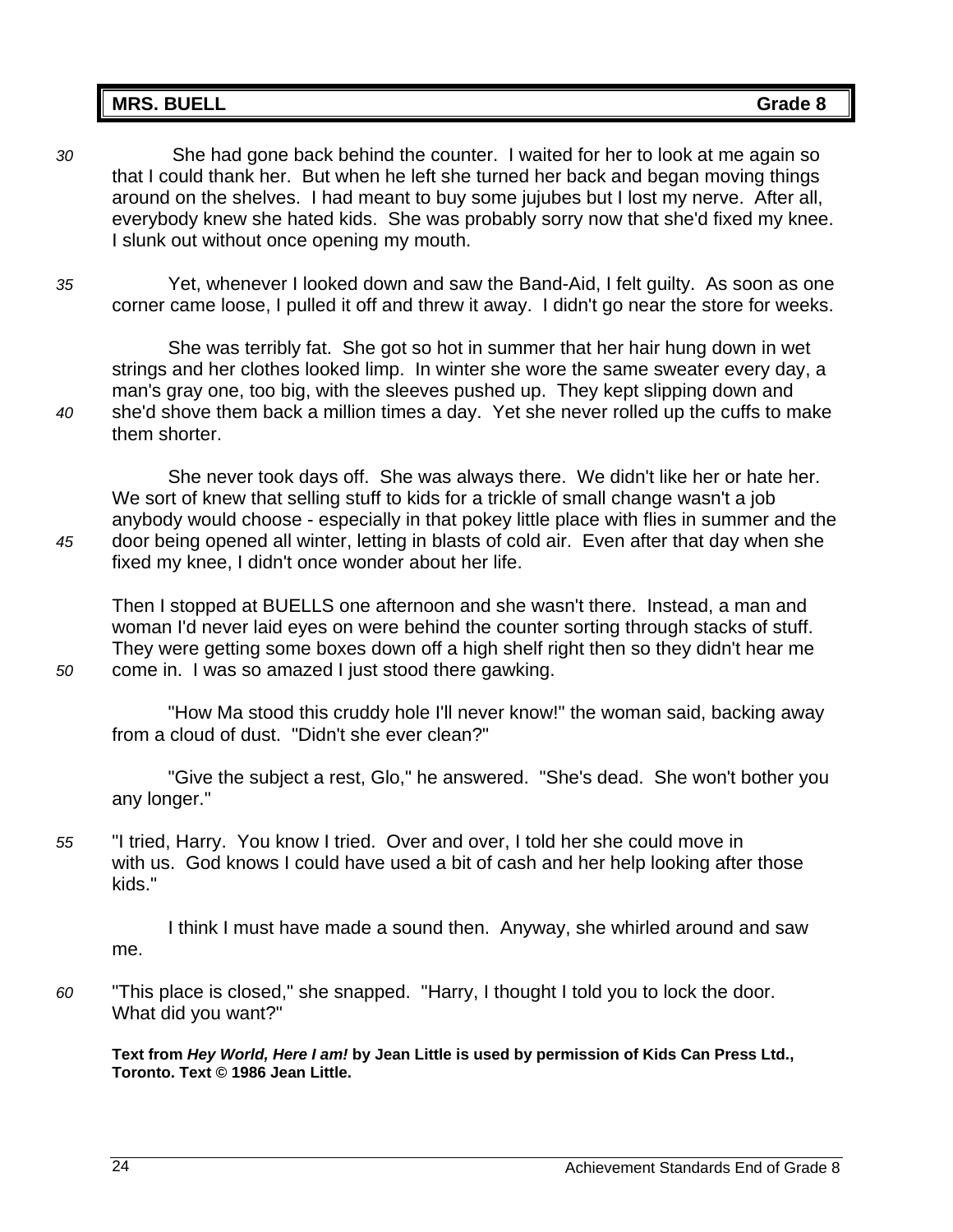#### **MRS. BUELL** Grade 8

I didn't want anything from her. But I still could not believe Mrs. Buell wasn't there. I stared around.

"I said we're shut. If you don't want anything, beat it," she told me.

*65* The minute I got home I phoned Emily. She said her mother had just read it in the paper.

"She had a daughter!" Emily said, her voice echoing my own sense of shock. "She died of a heart attack. Kate, her whole name was Katharine Ann Buell."

 "Katharine," I said slowly. My name is really Katharine although only Dad calls *70* me by it. "I can't believe it somehow."

"No," Emily said. "She was always just Mrs. Buell."

I told her about Glo and Harry. After we hung up though, I tried to imagine Mrs. Buell as a child. Instead, I saw her bending down putting that Band-Aid on my knee. Her hair had been thin on top, I remembered, and she'd had dandruff. She had *75* tried not to hurt me. Glo's voice, talking about her, had been so cold. Had she had anyone who loved her? It seemed unlikely. Why hadn't I smiled back?

But, to be honest, something else bothered me even more. Her going had left a hole in my life. Because of it I knew, for the first time, that nothing was safe - not even the everyday, taken-for-granted, background of my being. Like Mrs. Buell, pushing up *80* her sweater sleeves and giving me my change.

*Jean Little* 

**Text from** *Hey World, Here I am!* **by Jean Little is used by permission of Kids Can Press Ltd., Toronto. Text © 1986 Jean Little.**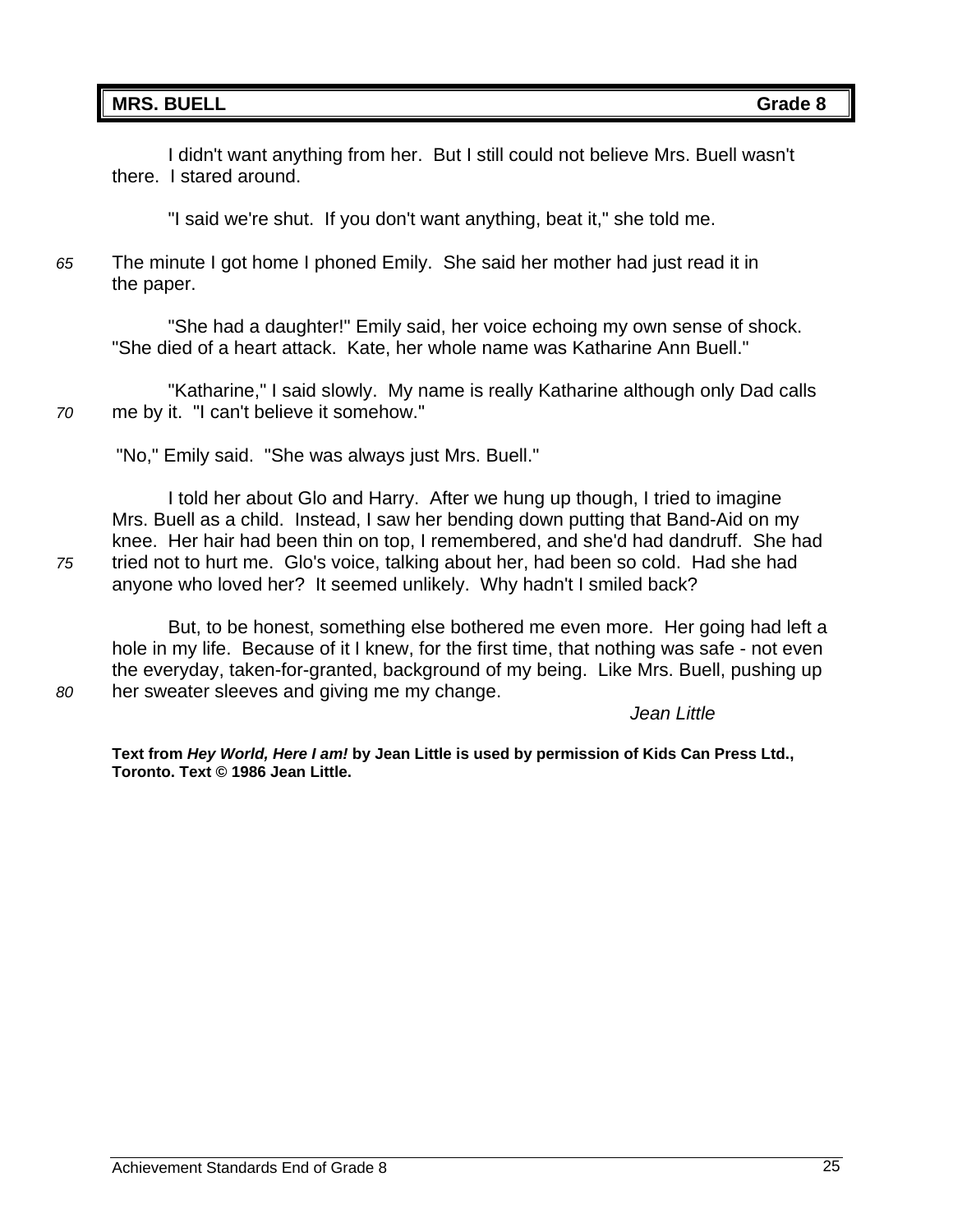#### **MRS. BUELL Grade 8 Grade 8**

#### **Literal Response – Reading "the lines"**

#### **1. What is the price for one scoop of ice cream at BUELLS?**

(This question generates one level of response.)

#### **Criteria for Response**

Students respond accurately to the literal question, giving the price of a scoop of ice cream, as specifically stated in the story.

*Student Exemplars (In students' words and spelling)* 

- It was 15¢ a scoop of ice cream.
- The price of one scoop is 15  $\phi$  (line 5).

#### **2. Line 7 says that Mrs. Buell is "run-down" and "never smiles". What other clue leads you to believe that Mrs. Buell is "run-down"?**

(This question generates one level of response.)

#### **Criteria for Response**

Students identify key information about the character.

*Student Exemplars (Appropriate – In students' words and spelling)* 

- Another clue is "her hair hung down in wet strings and her clothes looked limp" (lines 34-35) so I think she looked kind of run-down.
- Mrs. Buell "wore the same sweater every day" and it was too big so she must have been too run-down to care what she wore.
- Mrs. Buell would have to be run-down because it says "she never took days off and she was always there."

#### **Inferential/Interpretive Response – Reading "between the lines"**

#### **3. Why is the narrator feeling guilty in line 32?**

(This question generates one level of response.)

#### **Criteria for Response**

Students make logical inferences about the characters feelings referring to relevant textual details.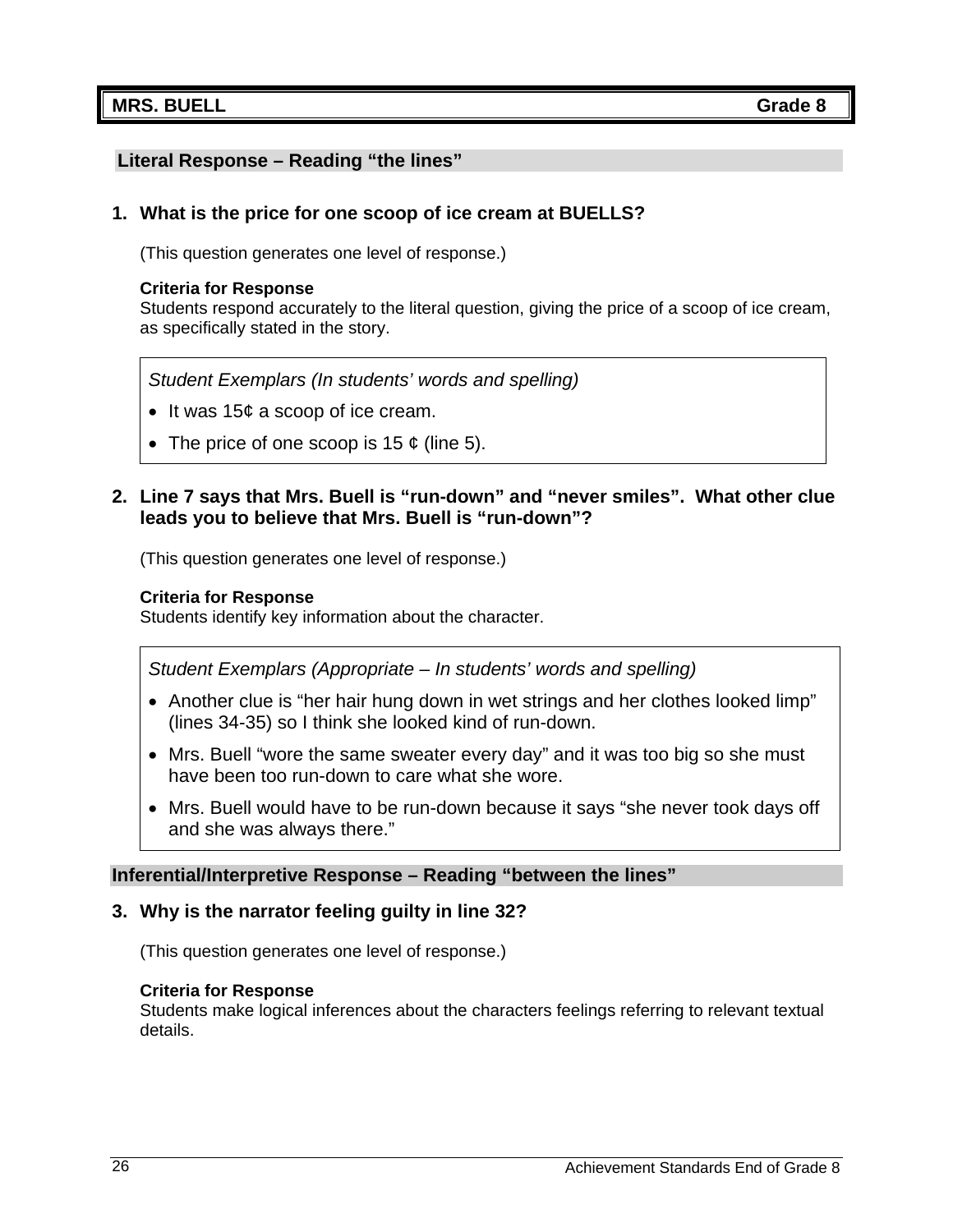#### **MRS. BUELL Grade 8 Grade 8**

*Student Exemplars (Appropriate – In students' words and spelling)* 

- The narrator is guilty because she never said thank you to Mrs. Buell (lines 27- 31).
- The narrator feels bad because Mrs. Buell was really kind to her when she hurt

her knee but she didn't smile back at Mrs. Buell (lines 69-72).

• The narrator realizes maybe Mrs. Buell helped her because they had the same name. Now she feels guilty because she wasn't nice back to her.

#### **4. Explain how Mrs. Buell and her daughter are different.**

(This question generates two levels of response.)

#### **Criteria for Appropriate Response**

Students interpret relationships among ideas, recognizing an inferred difference between Mrs. Buell and her daughter.

*Student Exemplars (Appropriate – In students' words and spelling)* 

- Mr Buell was careing but Glo wasn't.
- Mrs. Buell didn't clean her store but the daughter would have kept it cleaner.
- Mrs. Buell had no one to love her but her daughter had Harry.

#### **Criteria for Strong Response**

Students interpret relationships among ideas, recognizing an inferred difference between Mrs. Buell and her daughter, and supporting the response with a specific textual reference.

- Mrs. Buell was caring but she didn't show it (lines 26-31). Glo was not caring and she showed it (lines 56-60).
- As her daughter says "How ma stood this cruddy hole I'll never know!" showing the reader her daughter would've kept the store much neater than her mother did, if she'd keep it at all.
- Mrs. Buell was alone (lines 71-72) but her daughter wasn't. ("Over and over, I told her she could move in with us.")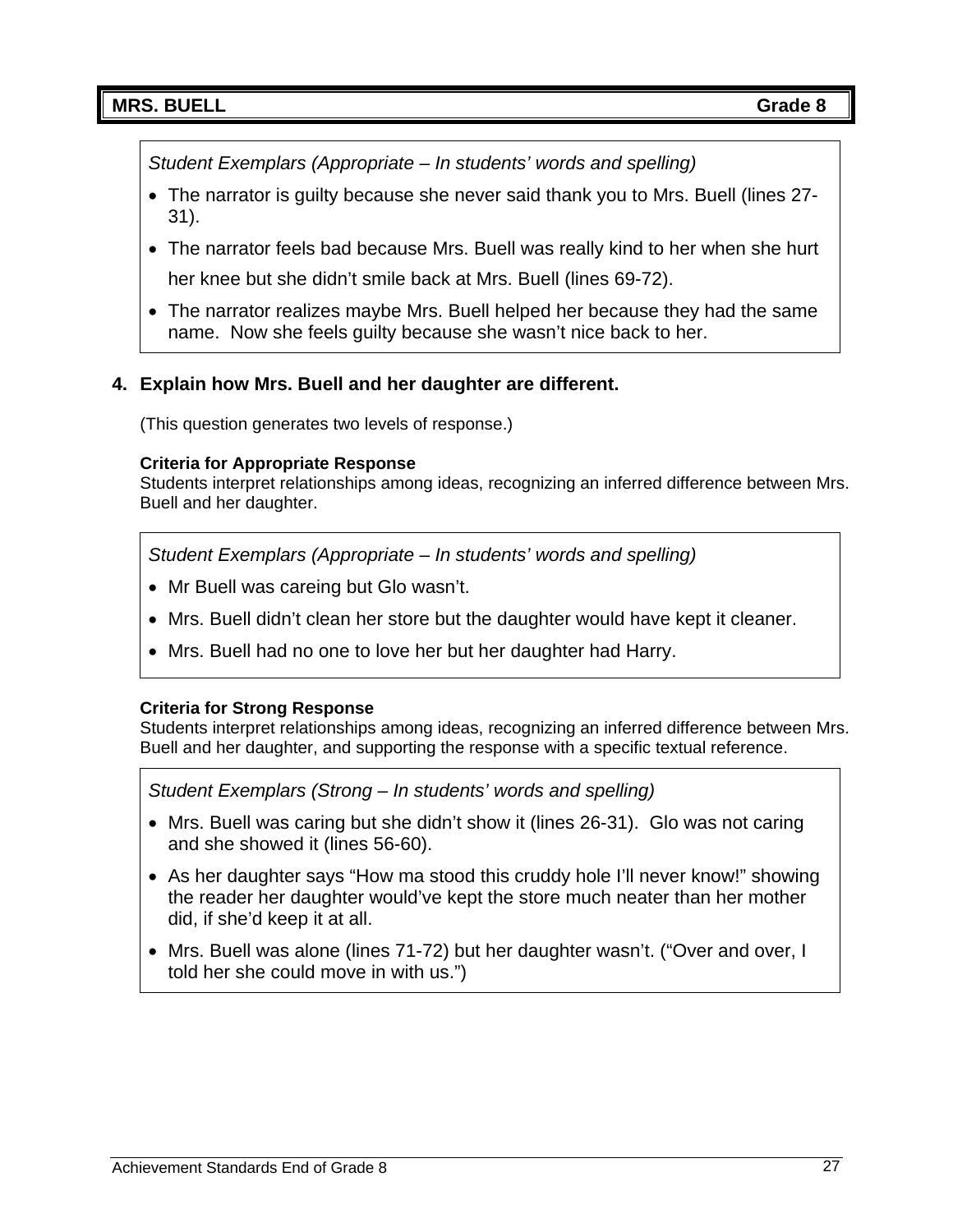#### **MRS. BUELL Grade 8 Grade 8**

#### **5. Explain the expression "nothing was safe" as found in the last paragraph.**

(This question generates two levels of response.)

#### **Criteria for Appropriate Response**

Students use context clues/prior knowledge to interpret subtle shades of meaning and provide a picture of Kate's future following the death of Mrs. Buell.

*Student Exemplars (Appropriate – In students' words and spelling)* 

- It means Kate's world would change now without Mrs. Buell around.
- Kate is worried that everything will change now without BUELLS on the corner.
- Kate thinks nothing will be the same now without Mrs. Buell and her store so the author said "nothing was safe".

#### **Criteria for Strong Response**

Students provide thoughtful inferences supported by specific and relevant examples as they explain both the significance of Mrs. Buell's absence, after being such a routine part of Kate's life, and its impact on Kate's future.

- I think the author is saying that "nothing was safe" because now Mrs. Buell is not there anymore, and it felt not real, as if it was all a dream. Kate couldn't believe she was really gone and all that was left was short, simple memories so there was a big hole in her life.
- The author says "nothing was safe" because Kate knows now that she will miss Mrs. Buell and her store. Even her feelings weren't safe because now she realizes that she liked Mrs. Buell and Mrs. Buell must have liked kids to sell candy in her store cheaper than anywhere else.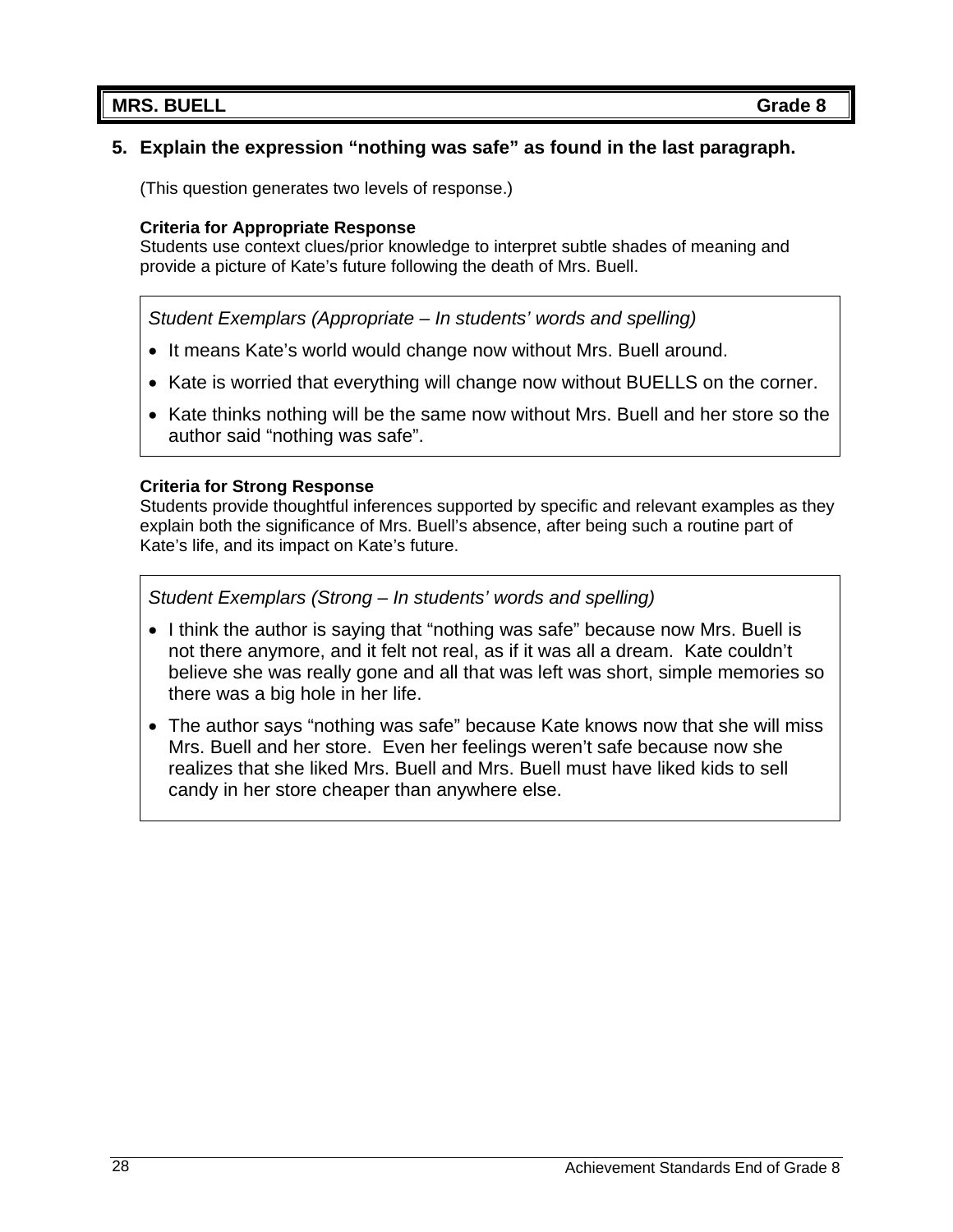**Writing Achievement Standards** 

**End of Grade Eight** 

**Writing Achievement Standards Appropriate and Strong** 

**Student Writing Exemplars with Rationales**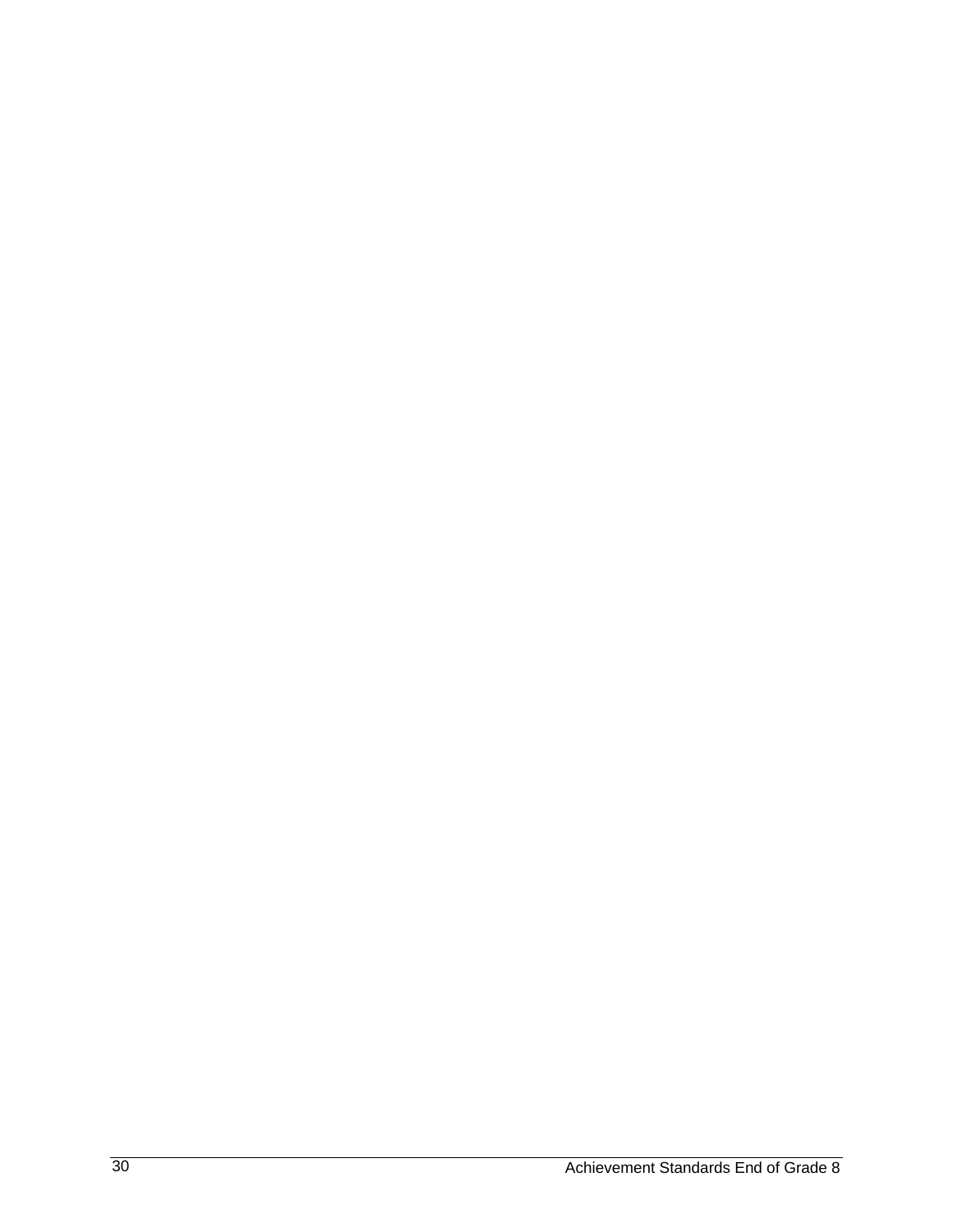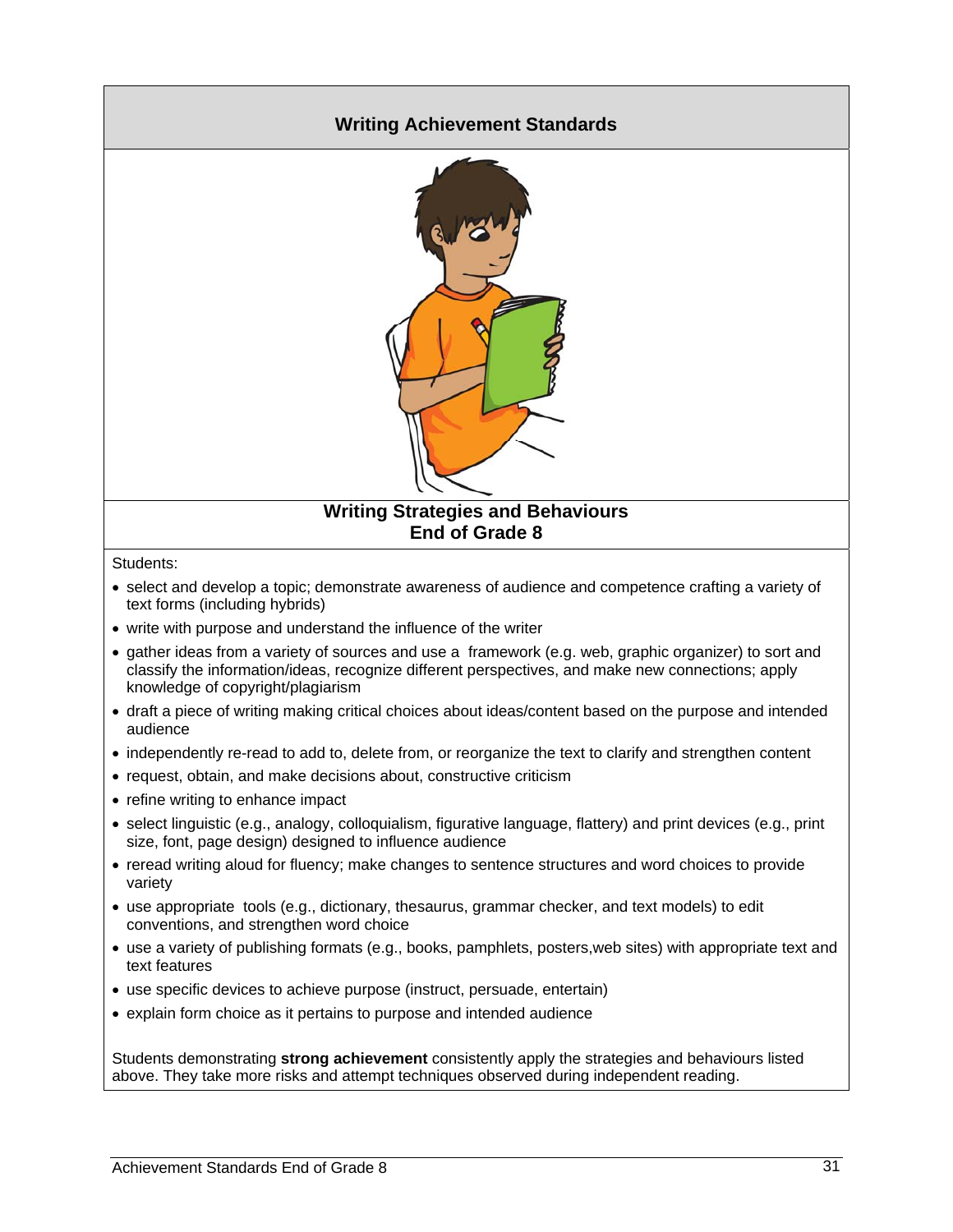# **Traits of Writing**

|                                                                                        | <b>Appropriate Achievement</b>                                                                                                                                                                                                                                                                                                                                                                                                                                                                                                                                               |
|----------------------------------------------------------------------------------------|------------------------------------------------------------------------------------------------------------------------------------------------------------------------------------------------------------------------------------------------------------------------------------------------------------------------------------------------------------------------------------------------------------------------------------------------------------------------------------------------------------------------------------------------------------------------------|
| <b>Content</b><br>overall topic, degree of<br>focus, and related<br>details            | <b>Students</b><br>• select a specific topic with a main idea that supports the purpose<br>and audience<br>• include thoughtful ideas/events relevant to the topic<br>• include relevant/well-researched details to enhance the ideas                                                                                                                                                                                                                                                                                                                                        |
| Organization<br>structure and form,<br>dependent on purpose<br>and audience            | • select an appropriate form and clearly establish the purpose in the<br>introduction<br>• use an underlying structure to present information (e.g., temporal<br>sequence, cause and effect, compare and contrast)<br>• use transitions between and within paragraphs to show sequencing<br>and connections<br>• provide an adequate conclusion<br>See Text Forms for elements of narrative and information texts.                                                                                                                                                           |
| <b>Word Choice</b><br>vocabulary, language,<br>and phrasing                            | • include interesting words and/or technical/subject-specific language<br>to enhance meaning (strong nouns and verbs, colourful adjectives<br>and adverbs)<br>• use figurative language (e.g., metaphor, analogy, symbolism)                                                                                                                                                                                                                                                                                                                                                 |
| <b>Voice</b><br>evidence of author's<br>style, personality, and<br>experience          | • skilfully connect the audience to the topic<br>• show care and commitment to the topic<br>• generate strong feeling, energy, and individuality                                                                                                                                                                                                                                                                                                                                                                                                                             |
| <b>Sentence Structure</b><br>variety and complexity<br>of sentences                    | • include different kinds of sentences, with a variety of complex<br>structures<br>• include a variety of sentence lengths and beginnings to create<br>fluidity                                                                                                                                                                                                                                                                                                                                                                                                              |
| <b>Conventions</b><br>spelling, punctuation,<br>capitalization, and<br>usage (grammar) | • include internal punctuation (e.g., commas, semi-colons, colons,<br>dash, hyphen, parentheses, apostrophes) and paragraphing of<br>dialogue<br>• correctly spell almost all words; use spelling support (e.g.,<br>dictionary, spell checker); correctly use homophones<br>• use standard grammatical structures (subject/verb agreement, verb<br>tense, all parts of speech, numbers, contractions, plurals)<br>• use a range of print characteristics and layout to enhance the<br>meaning (e.g., headings, visuals, white space, italics, bold, font size,<br>and style) |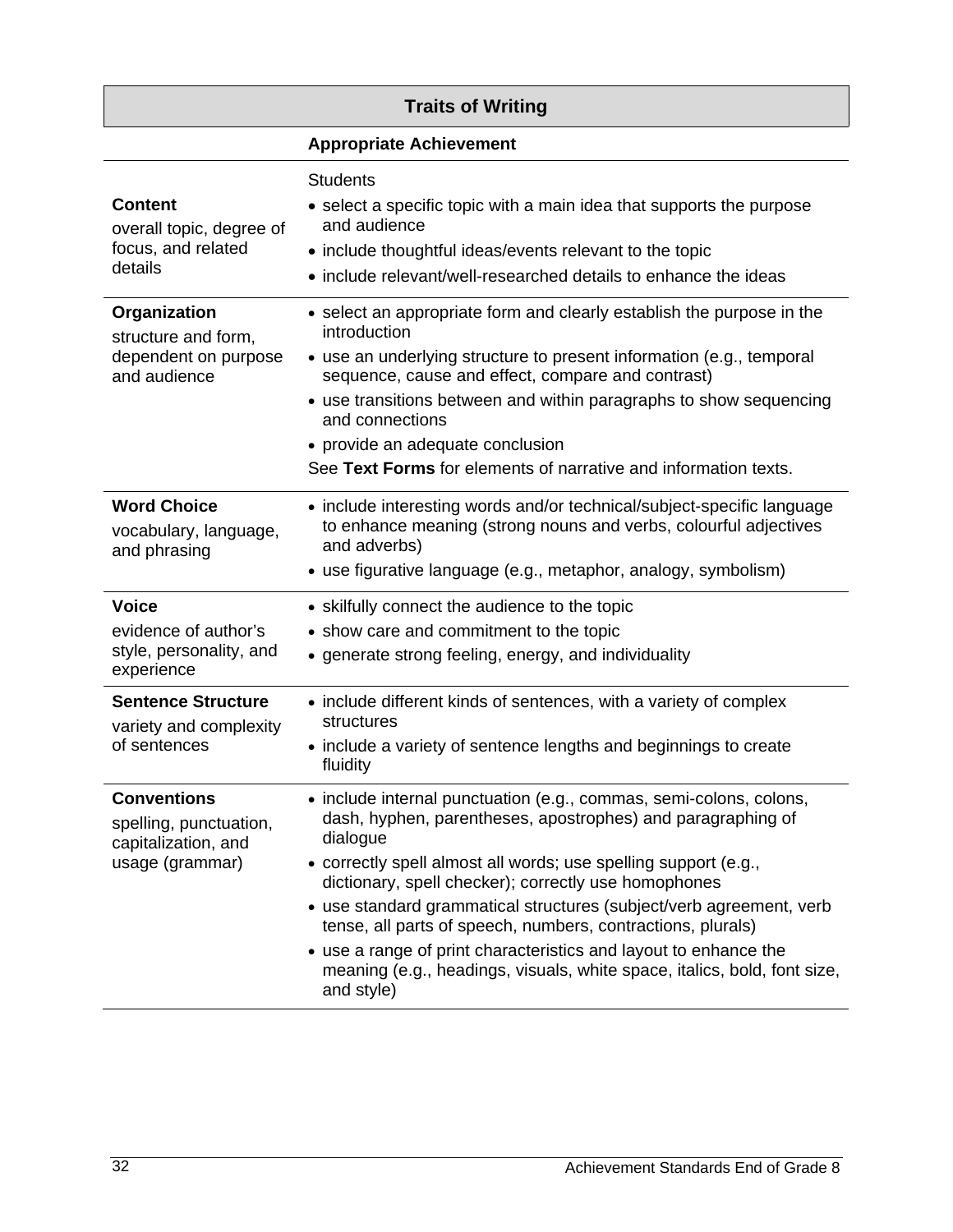# **Traits of Writing**

| <b>Strong Achievement</b>                                                                                                                                                                                                                                                                                                                                                                  | <b>Conference Prompts</b>                                                                                                                                                                                                                                                                                                                                                                                                                                                                             |
|--------------------------------------------------------------------------------------------------------------------------------------------------------------------------------------------------------------------------------------------------------------------------------------------------------------------------------------------------------------------------------------------|-------------------------------------------------------------------------------------------------------------------------------------------------------------------------------------------------------------------------------------------------------------------------------------------------------------------------------------------------------------------------------------------------------------------------------------------------------------------------------------------------------|
| <b>Students</b>                                                                                                                                                                                                                                                                                                                                                                            |                                                                                                                                                                                                                                                                                                                                                                                                                                                                                                       |
| • introduce a specific topic with a main idea that clearly<br>defines the purpose and engages the audience<br>• include original and thoughtful ideas<br>• support the strong main idea with relevant details and<br>examples                                                                                                                                                              | What specific details do you think would enhance this part<br>for your audience?<br>Do you need to do more research/further explore?<br>What can be accomplished through this piece of writing?                                                                                                                                                                                                                                                                                                       |
| • begin with an engaging lead that establishes the<br>purpose and form<br>• vary the organizational structures to enhance interest<br>(e.g., hybrids, flashback, story within a story)<br>• use a variety of ways to focus the topic (e.g., time<br>structures, theme)<br>• provide an effective/creative conclusion<br>See Text Forms for elements of narrative and<br>information texts. | What did you do to help you organize your writing before<br>you began?<br>How did you get your reader's attention?<br>Does your ending pull your ideas together?<br>Here's where I got confused<br>How can you show that this part connects to the part you<br>wrote here?<br>What text features or illustrations could be used to make<br>this part clearer to the reader?                                                                                                                           |
| • effectively include vivid descriptive vocabulary/<br>precise technical words (strong nouns and verbs,<br>colourful modifiers)<br>• use figurative language effectively                                                                                                                                                                                                                   | Find a place in your writing where you wrote so the reader<br>could visualize.<br>What did you do to make that part work so well?<br>Show me the thesaurus words that you used to replace<br>some of your ordinary words?<br>What are some words we've been learning in (subject area)<br>that would help you tell about this topic?                                                                                                                                                                  |
| • skilfully connect with the audience by sharing<br>thoughts, feelings, inner conflict, and convictions<br>• demonstrate a strong commitment to the topic<br>· develop ideas in a unique or unusual way, revealing<br>the writer's perspective                                                                                                                                             | Where did you really try to make the reader agree with<br>you? What devices did you use?<br>Will your reader be able to tell that you know a lot about<br>This part made me feel _____.                                                                                                                                                                                                                                                                                                               |
| • use a striking variety of complex sentence structures<br>and types<br>• connect ideas with smooth transitions to add flair                                                                                                                                                                                                                                                               | What is the strongest sentence in your piece and what<br>makes it strong?<br>How can we make this sentence<br>(longer, shorter,<br>$etc.$ )<br>Reread this part and see if it is easy to read aloud.                                                                                                                                                                                                                                                                                                  |
| • Use conventions skilfully to enhance meaning and<br>voice<br>• make informed decisions about text layout and print<br>characteristics to enhance meaning (e.g. headings,<br>visuals, white space, italics, bold, font size, and style)                                                                                                                                                   | Let's look at the spell and grammar checker suggestions.<br>Did you use a mentor text to help you with text layout?<br><b>General Conference Prompts</b><br>What did you decide to revise after you shared your draft with<br>a peer?<br>On what would you like to work to improve in your next<br>piece?<br>What is the best way to publish this writing?<br>What form of writing would you like to work on next? What<br>are you reading right now that could be a mentor text for<br>your writing? |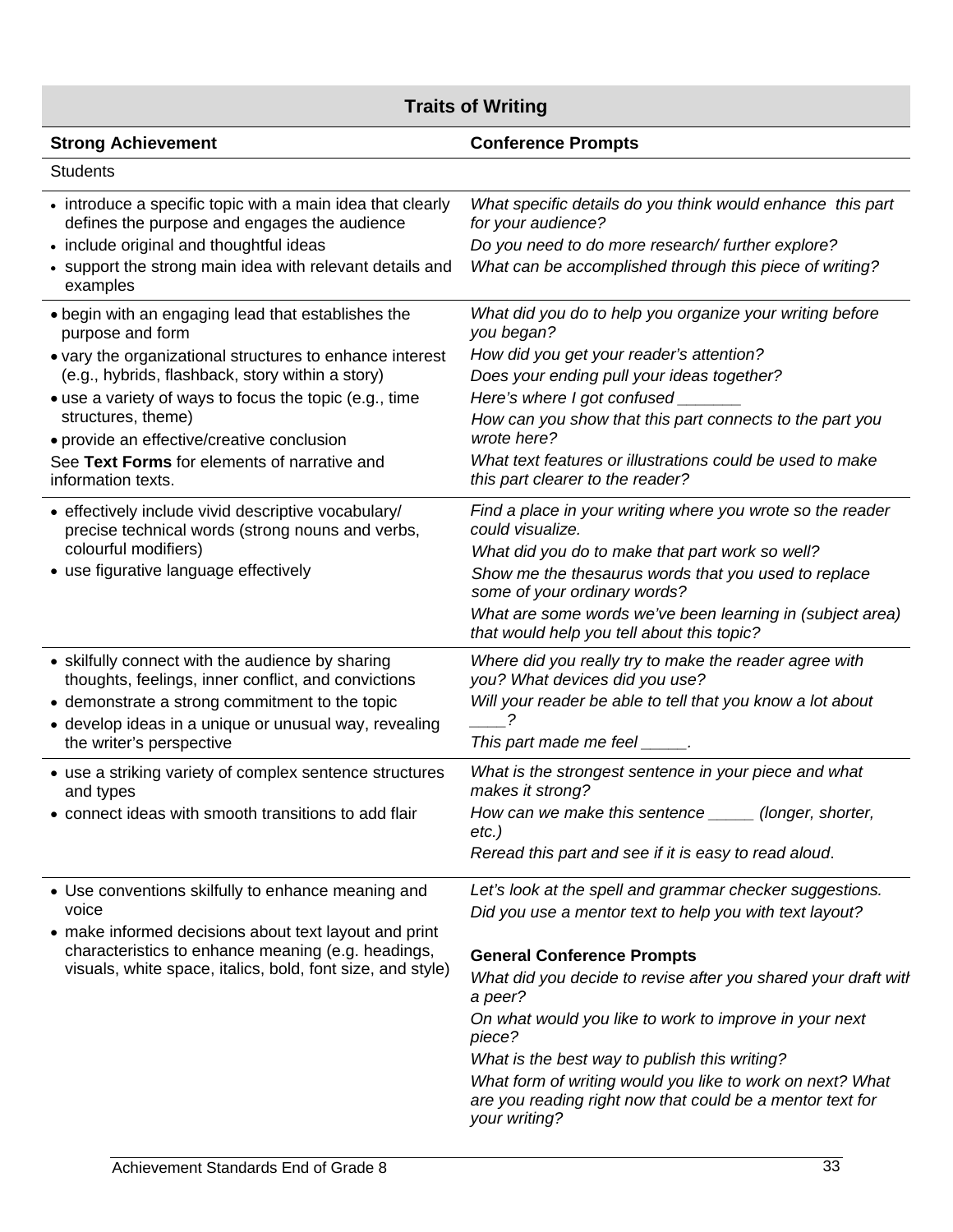#### **Text Forms**

#### **The following describe the specific elements of common text forms explored in grade six, seven, and eight. Refer to the Organization Trait to distinguish between appropriate and strong achievement. Form: Persuasive Purpose:** to discuss and/or debate ideas developing an argument to convince the reader to agree with the writer's premise **Opening Statement:** provides an overview of the topic and states the writer's position (e.g. *Racial slurs are damaging and should not be permitted.*) **Arguments and Reasons:** provides three or more arguments or assertions that have supporting statements (*I believe…because…)*  drawn from facts or personal experience; begins to identify other points of view and counter-arguments **Conclusion:** includes a statement to reinforce or summarize position **Special Features**  persuasive devices (quotes from experts, examples, anecdotes, flattery, authorial intrusion, irony, wit, humour) - linking words/phrases (*because, however, also*) present tense first person singular or plural (*I, we*) - persuasive adjectives/adverbs (*most, must, strongly*) - technical terms which are often verbs changed into nouns (e.g. *new comers* becomes *immigrants*) **Form : Explanatory Report Purpose:** to tell how/why something came to be or to explain how something works **Statement or definition:** identifies topic with a statement, question or definition **Explanation or how or why:** to analyze a process (movements in the earth's crust) showing the relationship among the parts including cause and effect connections **Summary:** can state unusual features of the phenomenon and/or reiterate the main points **Special Features**  may include a title, illustrations or diagrams connecting words to signal cause-effect (if, because, then) and/or sequence *(*next, then, when) present tense with some passive verbs (e.g. are folding/faulting) technical, subject-specific vocabulary **Form: Memoire Purpose:** to capture a defining personal memory **Orientation:** begins with a purposeful lead, identifies the personal event and may give the reason for selecting the topic **Key Events:** has key events in logical order (e.g. single day, flashback) with sufficient relevant details including the subjects feelings revealed through describing actions or using quotes **Conclusion:** communicate the larger meaning or reason for the writing **Special Features**  literary language (powerful nouns and verbs, figurative language) - linking words and phrases (*later that afternoon, as I walked out*) past tense **Form: Biography and Autobiography Purpose:** to give a true or fictionalized account of a person's life **Orientation:** identifies the subject, the important events in the subject's life, and the reason for the selections **Events:** important events are described in a logical order (e.g., chronological, categories); provides reasons for omitting significant parts of the subject's life (e.g., only focusing on the childhood or adult years) **Conclusion:** includes a personal response, evaluative statement, or a comment on the significance of the subject Special Features subjects feelings may be revealed in quotes supplemental texts (e.g., interviews, awards, newspaper clippings, foreword, afterword) dialogue **Form: Descriptive Report Purpose:** to describe a topic **Introduction:** introduces a manageable topic with a definition or a classification (*Three types of soil are)* **Description of Topic:** includes factual details, from a variety of sources (books, photographs, websites), to support sub-topics (e.g., attributes, weather systems) sequenced in a specific way **Conclusion:** summarizes, or restates, key ideas; may include an impersonal evaluative comment **Special Features**  includes a title, headings, illustrations, maps, or photographs with labels or captions - connecting words and phrases (*also, many other, has a variety of*) present tense - language to show comparisons/contrasts (*as hard as),* definitions (*are called*), classification (*belong to*) **Form: Instructions/Procedures Purpose:** to tell how to do something Goal or aim: identifies topic by title or opening statement(s) **Materials/ingredients:** lists materials **Method/process –** includes key steps in correct order with adequate details focusing on how/when **Conclusion or Evaluation:** includes a closing statement or an evaluation which may be a photograph or drawing of the completed item **Special Features**  may include headings, illustrations, diagrams or labels - numbered-steps or words showing sequence (*first, next, then*) point form or full sentences starting with sequence words or verbs present tense often written as commands - technical language- verbs, adverbs and adjectives (e.g., *whip the cooled creme vigorously*) **Form: Narrative (short story) Purpose:** to entertain with an imaginative experience **Orientation (time, place and characters):** attempts to establish an emotional response through the development of character, setting, and plot and setting the mood or tone (e.g. humor, personalization, sarcasm) **Events:** involve the main character development, including insights into their actions and feelings, and building the tension that leads to the climax **Resolution:** the complication is generally resolved and the loose ends are tied up **Special Features**  use of literary devices to create imagery (metaphor, personification, idiom, hyperbole) connecting words related to time (later on, after that, ) action verbs and verbs related to character's thoughts and feelings include dialogue (with change in tense from past to present) pronouns refer to specific characters **Form: Poetry Purpose:** to entertain, communicate deep meaning or create a new perspective on a subject **Organization:** a variety of forms with specific structures (e.g. ballad, Haiku, Cinquain, sonnet, diamantes) as well as free verse which has no set structure or conventions **Special Features**  title communicates the meaning of the poem lines of text usually short and concise words evoke strong images, moods, and/or emotions poetic devices (e.g., repetition, refrain, rhyme, rhythm, sensory images) literary devices are used (e.g. alliteration, assonance, onomatopoeia, symbolism, personification, rhetorical question) the line breaks and white space on the page can have meaning **Form: Hybrid Texts (multigenre texts)**  As writers become familiar with certain writing forms and as they read mentor texts that mix two or more genres, they begin to produce hybrid texts to communicate information in different ways (e.g. procedures and explanation, narrative and letters). The different forms to be combined are chosen with a clear purpose and integrated into one harmonious text that communicates a message. **Important Note: In all forms of writing, where appropriate, all research references are cited.**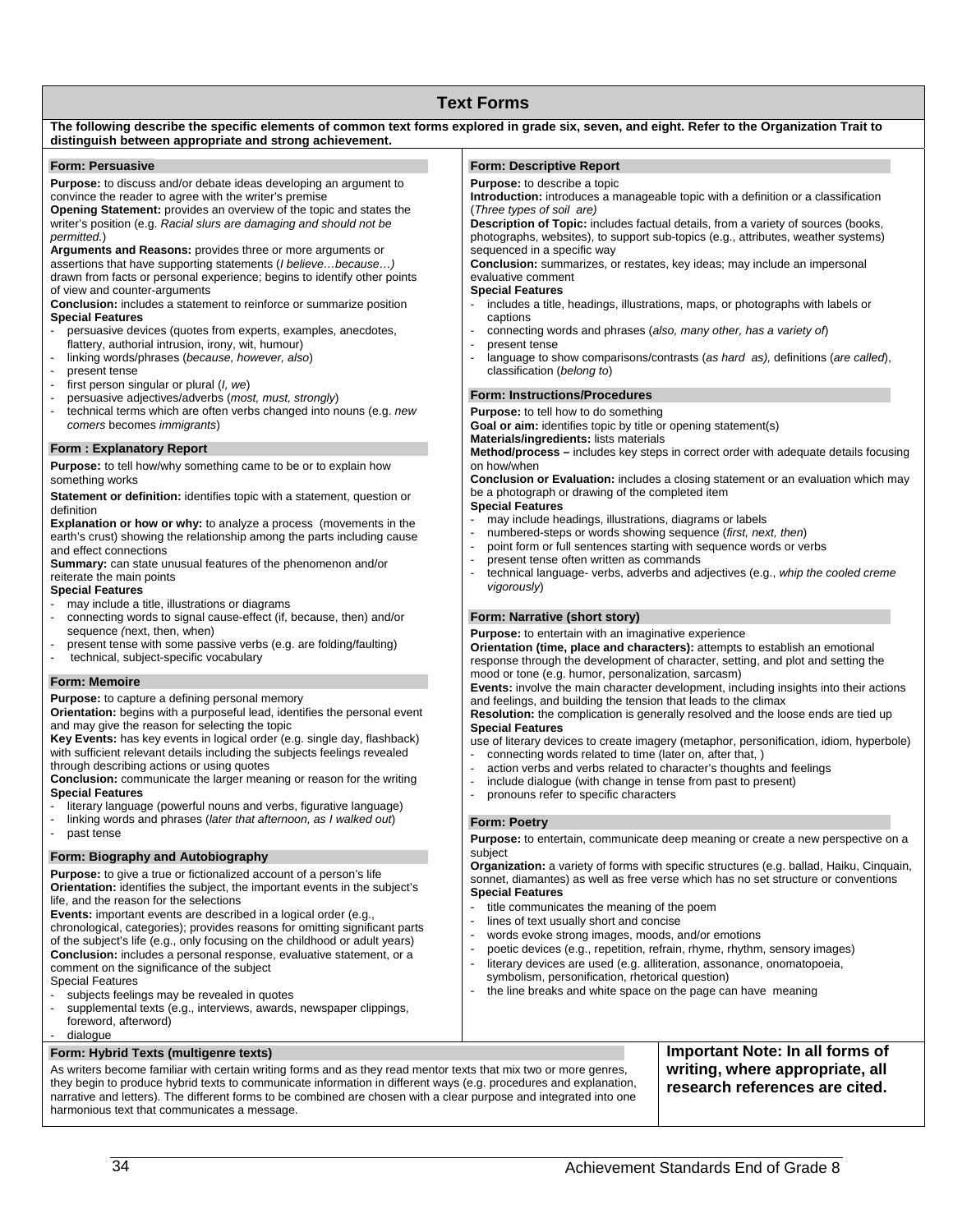# **Student Writing Exemplars with Rationales**

# **Grade 8**

**Writing exemplars are listed by title or by the first line of the writing piece. The pieces written to a prompt are indicated above the title.**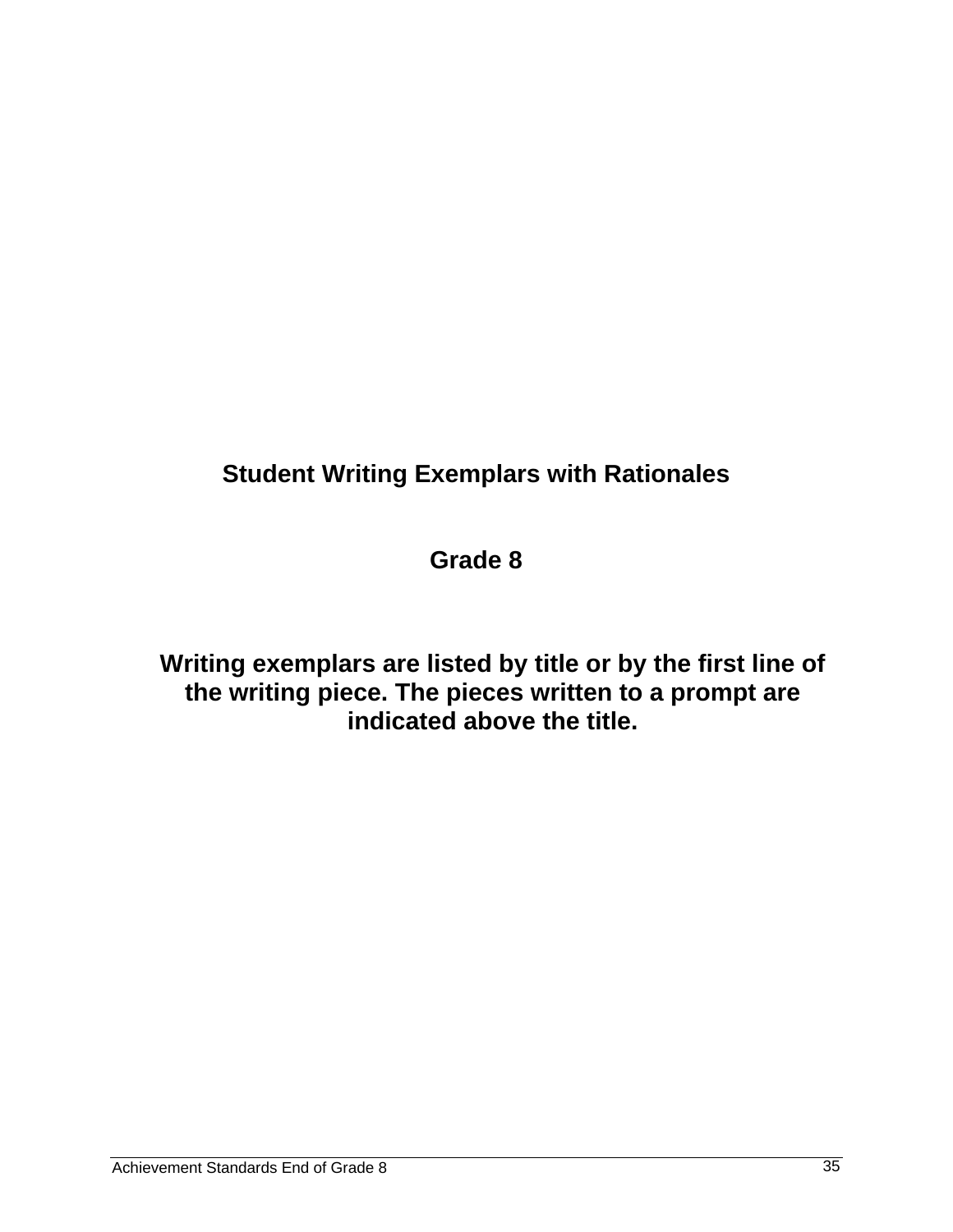# **END OF GRADE 8 – SAMPLE I**

# **Appropriate Achievement Page 1 of 1**

poem titled "*It's Over*"

| 1              | "It's Over"                                       |
|----------------|---------------------------------------------------|
|                |                                                   |
| $\overline{2}$ | "Take a breath." he said                          |
| 3              | She pulled herself together                       |
| $\overline{4}$ | There is a suitcase packed at the foot of the bed |
| 5              | "We'll find a way to make this right."            |
| 6              | She doesn't want to go,                           |
| 7              | But she can't take another fight                  |
| 8              | "You always say that," she told him,              |
| 9              | With tears rolling down her face,                 |
| 10             | She goes to grab the suitcase,                    |
| 11             | He tries to hold her back,                        |
| 12             | She closes her eyes and thinks to herself,        |
| 13             | When will this be over?                           |
| 14             | She lets go and heads for the door,               |
| 15             | He can't take it anymore                          |
| 16             | "This is heading in the wrong direction!"         |
| 17             | "At least the hurt is some connection."           |
| 18             | He never saw her again after that day,            |
| 19             | He only wishes she would have stayed.             |
| 20             | But now its too late to make it right             |
| 21             | If only they wouldn't of had that fight.          |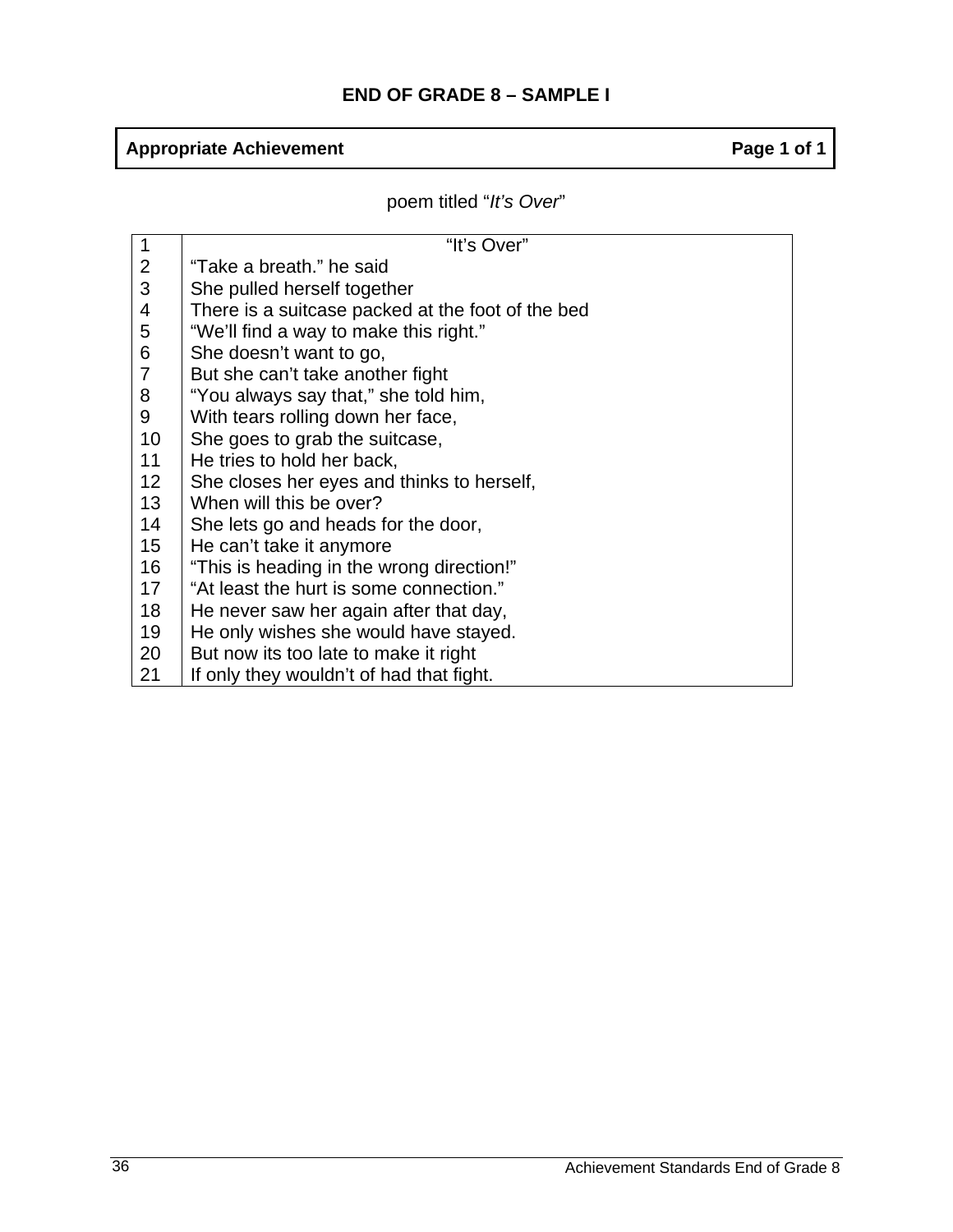### **Rationale for Appropriate Achievement Page 1 of 2 Page 1 of 2**

#### **The writing sample poem titled "***It's Over***"**

#### **Content/Ideas**

- selects a specific topic with a main idea that supports the purpose and audience *being to explore feelings of a relationship ending* line(s) 18 "He never saw her again after that day," line(s) 11 "She lets go and heads for the door,"
- includes straightforward and predictable ideas line(s) 13 "When will this be over?" line(s)1 5 "He can't take it anymore."
- supports the ideas with relevant details line(s) 9 "With tears rolling down her face," line(s) 4 "There is a suitcase packed at the foot of the bed"

### **Organization**

- gives an introduction to establish the purpose and selects an appropriate form *title "It's Over"*
- uses transitions within the stanza to show sequencing and connections line(s) 20 "But now its too late…" line(s) 6-7 "She doesn't want to go, But she can't take another fight"
- provides an adequate conclusion line(s) 20-21 reflecting on the event

### **Word Choice**

- includes interesting words to enhance meaning line(s) 16-17 "wrong direction- some connection"
- uses figurative language line(s) 3 "She pulled herself together" line(s) 14 …"heads for the door"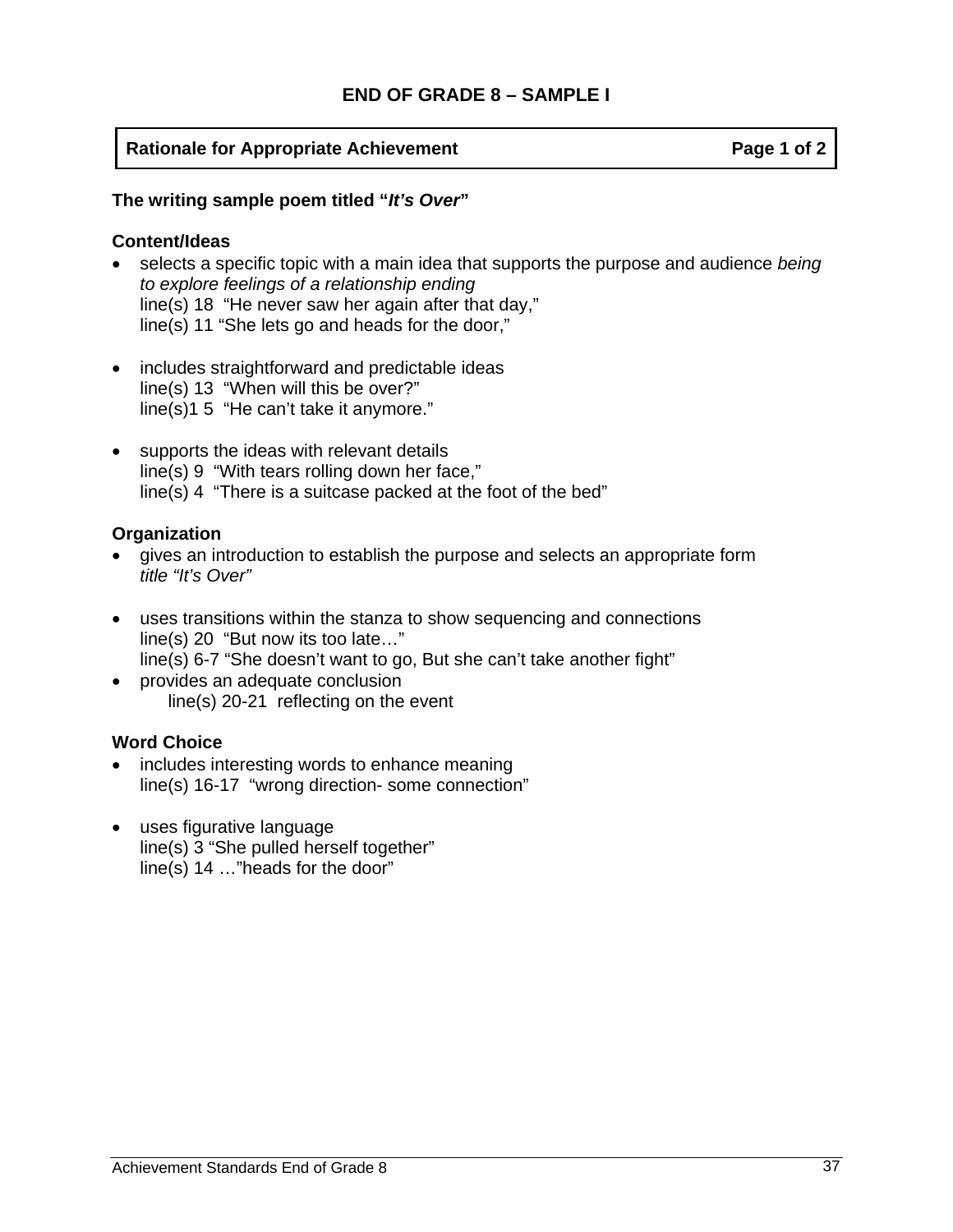# **Rationale for Appropriate Achievement Page 2 of 2 Page 2 of 2**

### **The writing sample poem titled "It's Over"**

### **Voice**

includes glimpses of personal feeling, energy and individuality line(s) 13 "…I realized that things positively had to change"

### **Sentence Structure**

- includes different kinds of sentences, with a variety of complex structures effectively begins as free verse with last eight lines as couplets
- includes a variety of sentence lengths and beginnings to create fluidity introducing the rhyming at the climax of the tension-when the girl decides to leave.

# **Conventions**

*The student demonstrates skill in the conventions of good writing, with occasional errors.* 

- includes internal punctuation (commas/quotation marks/apostrophes) and paragraphing of dialogue line(s) 2, 5, 8, 16, 17 line separations for dialogue
- spells almost all words correctly line(s) 20 "its" incorrect contraction
- uses standard grammatical structures line(s) 21 incorrect but colloquial use of "of" instead of "have"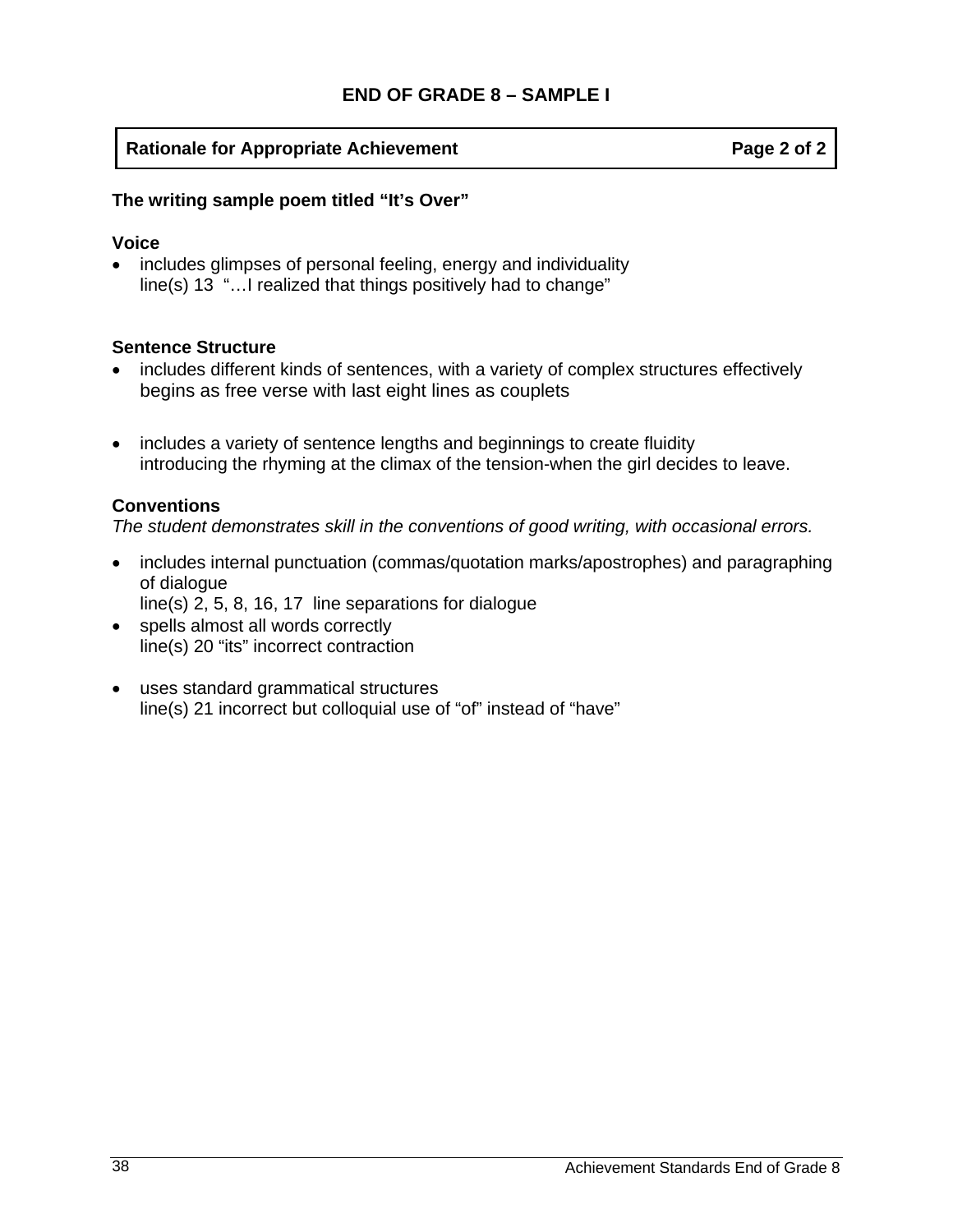# **Strong Achievement Contract Contract Contract Contract Contract Contract Contract Contract Page 1 of 2**

# **Prompt provided.**

# *"To my most treasured friends,".*

| To my most treasured friends,                       |
|-----------------------------------------------------|
| On December 4th, as you know, I will turn 15.       |
| In nonour of this important day, I have been        |
| planning a spectacular party. You, my best friends, |
| are all invited.                                    |
| <u>The party will have an outer-space theme.</u> It |
| will feature a clown that juggles plastic           |
| UFO's, a cake shaped like a space shuttle,          |
| a demonstration from a man pretending               |
| to be a Jedi Master, and a game of                  |
| musical craters. It's going to be a blast!          |
| On the 4th of December, all six                     |
| of you will meet by the foot ball field.            |
| As a group you will advance to my                   |
| nouse.                                              |
| To get to my house you must first                   |
| descend Main Street for 5 blocks, then              |
| turn right on Melba Street. Continue down           |
| Melba street past the ESSO station whill you        |
| reach the University. Turn Jeft down                |
| University Avenue and you will see my               |
| 22 house on the corner of University and            |
|                                                     |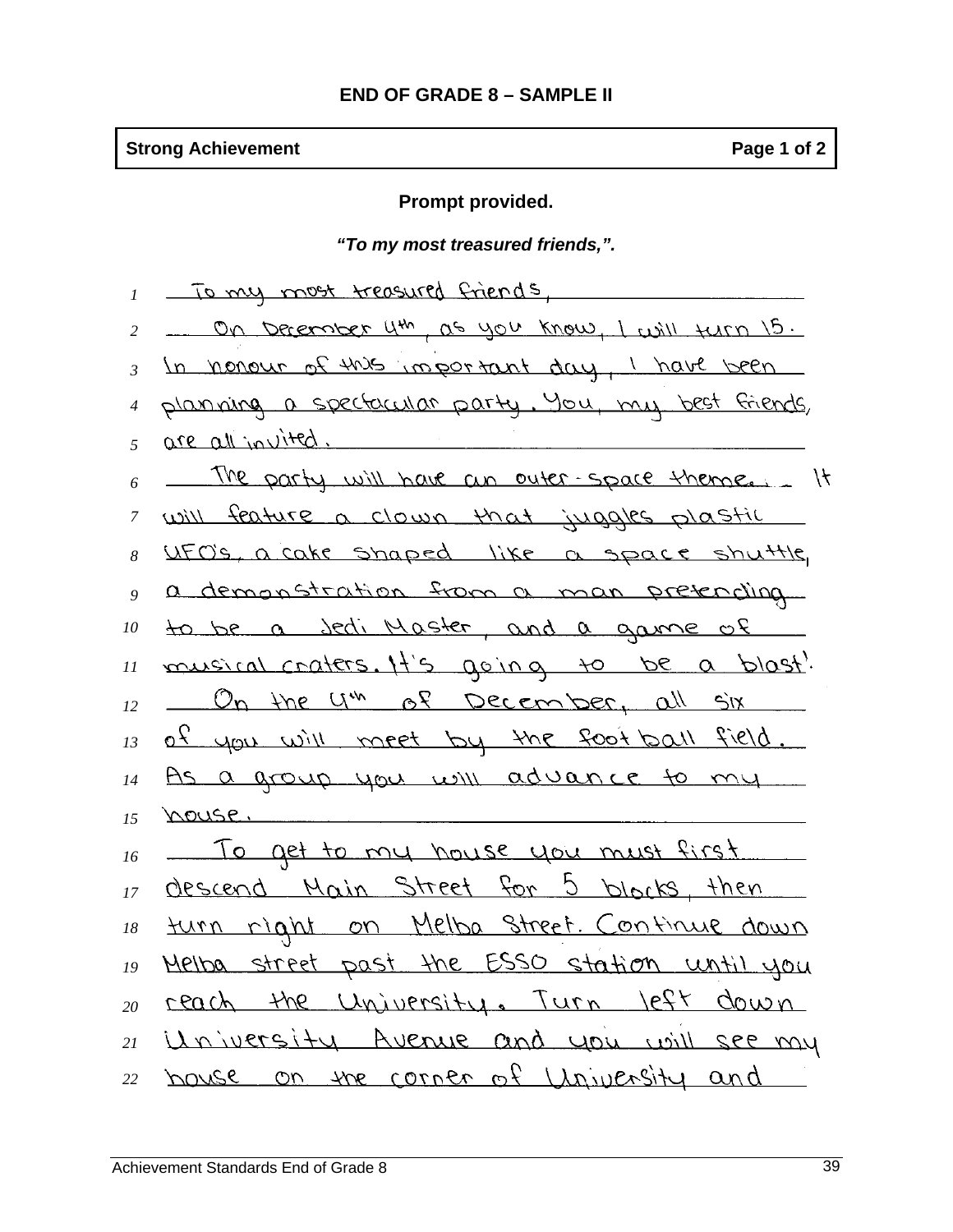# **Strong Achievement Page 2 of 2**

# **Prompt provided.**

*"To my most treasured friends,".* 

| 23 | Alexandra street. It is a large, black house         |
|----|------------------------------------------------------|
| 24 | <u>With white shutters.</u>                          |
| 25 | Upon your arrival at my house you will               |
| 26 | be greeted by my mother. She will help               |
| 27 | you fabricate your party hats. Once you have         |
| 28 | finished your hats, I will descend the stairs. I     |
| 29 | will be dressed as an astronaut. We will play        |
| 30 | <u>musical craters and I will open my presents</u> . |
| 31 | At that point the juggler and the jedi will          |
| 32 | arrive. When they have performed their tricks        |
| 33 | <u>We will all devour the care together.</u>         |
| 34 | 1 Simply cannot wait until the 4th! It will          |
| 35 | be such fun't hope all of you can make               |
| 36 | 11. PICOSE RSUPOMIS Dumber: 561 - 2113. 111          |
| 37 | <u>see you all then!</u>                             |
| 38 | P.S. If you want you can dress up like               |
| 39 | your favourite Star Wars Character!                  |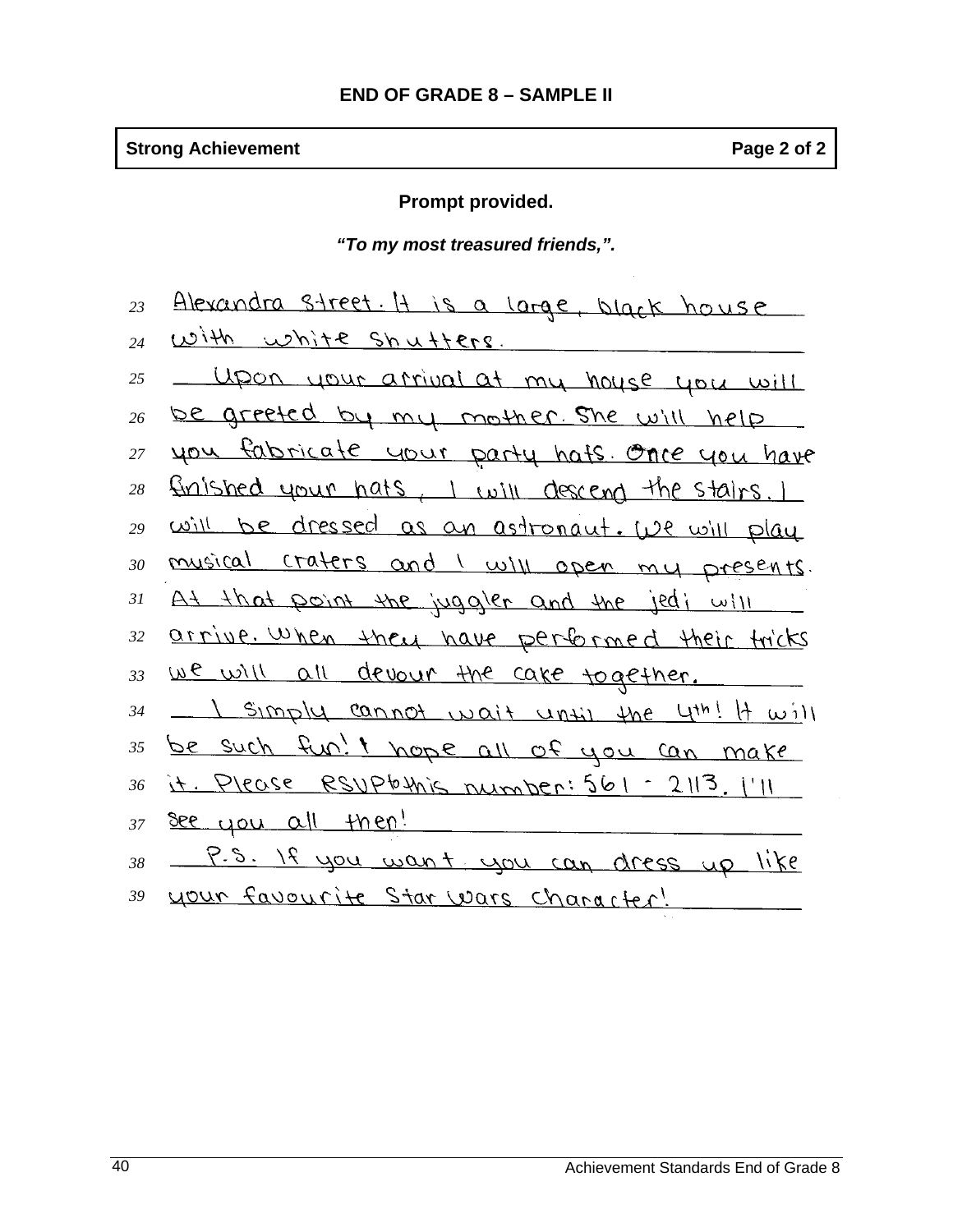### **Rationale for Strong Achievement Community Community Page 1 of 2 and 2 and 2 and 2 and 2 and 2 and 2 and 2 and 2 and 2 and 2 and 2 and 2 and 2 and 2 and 2 and 2 and 2 and 2 and 2 and 2 and 2 and 2 and 2 and 2 and 2 and 2**

#### **This writing sample begins with** *"To my most treasured friends,".*

#### **Content/Ideas**

- introduces a specific topic with a main idea that clearly defines the purpose and engages the audience line(s) 2 "On December 4th, as you know, I will turn 15." line(s) 3-4 "In honour of this important day, I have been planning a spectacular party."
- includes original and thoughtful ideas line(s) 8 "a cake shaped like a space shuttle" line(s) 11 "It's going to be a blast!"
- includes a strong main idea that is well supported with details and examples line(s) 2-4 "On December 4th,...15. In honour of this important day, I have been planning a spectacular party." line(s) 6 "The party will have an outer-space theme."

#### **Organization**

- begins with a purposeful lead that engages the audience line(s) 4-5 "You, my best friends, are all invited."
- controls the sequence of ideas line(s) 25-26 "Upon your arrival at my house you will be greeted by my mother." line(s) 31-32 "At that point the juggler and the jedi will arrive."
- varies the organizational structure to enhance interest line(s) 12-13 "On the 4th of December, all six of you will meet by the football field." line(s) 16-18 "To get to my house you must...Melba Street." This text is a hybrid combining invitation, description, and instructions.
- provides an effective/creative ending line(s) 38-39 "P.S. If you want you can dress up like your favourite Star Wars character!"

#### **Word Choice**

• effectively provides vivid descriptive vocabulary/precise/technical words line(s) 26-27 "She will help you fabricate your party hats." line(s) 29-30 "We will play musical craters and I will open my presents." line(s) 28 "I will descend the stairs."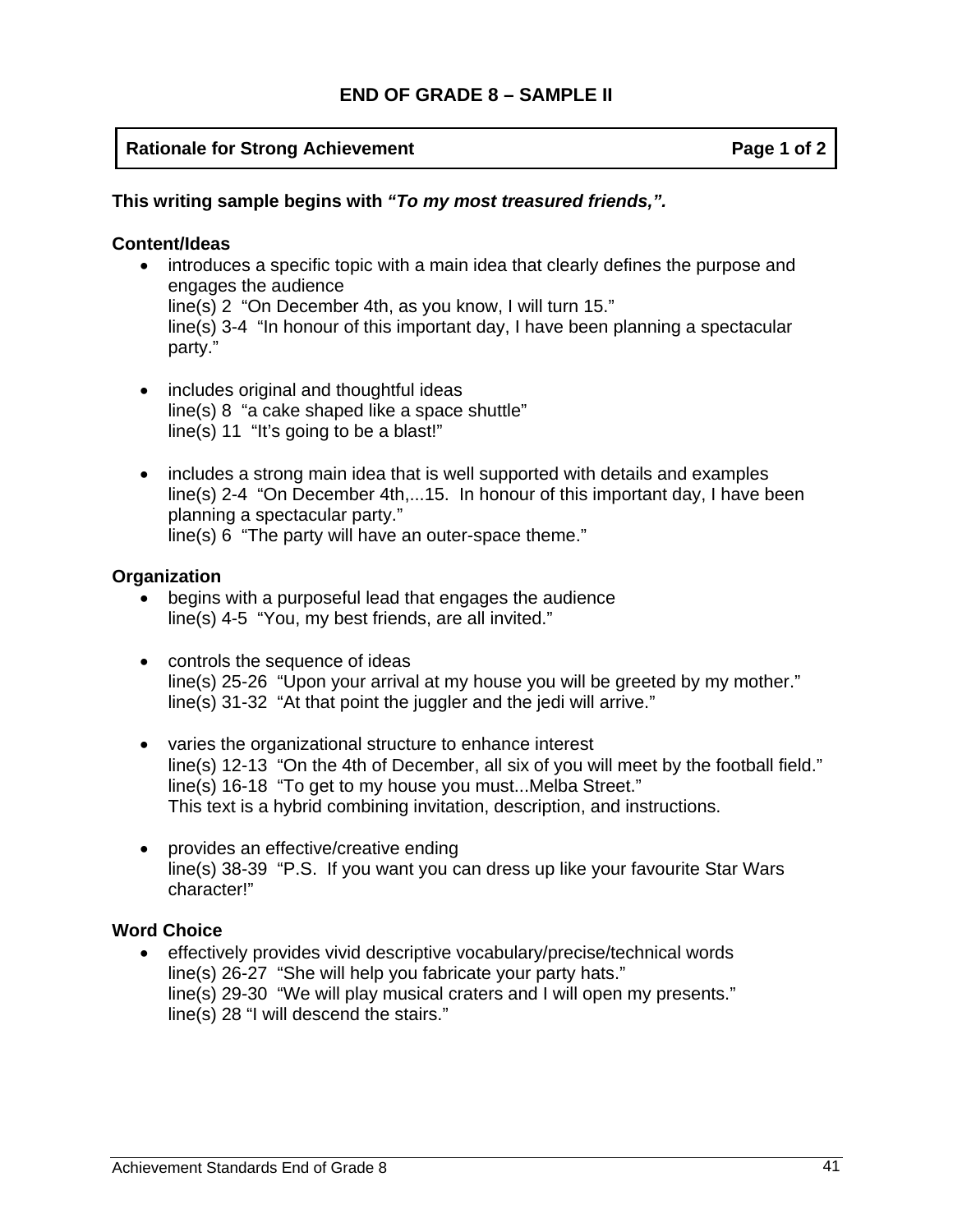# **Rationale for Strong Achievement Community Community Page 2 of 2 and 2 and 2 and 2 and 2 and 2 and 2 and 2 and 2 and 2 and 2 and 2 and 2 and 2 and 2 and 2 and 2 and 2 and 2 and 2 and 2 and 2 and 2 and 2 and 2 and 2 and 2**

### **This writing sample begins with** *"To my most treasured friends,".*

### **Voice**

- skillfully connects with the audience line(s) 1 "To my most treasured friends," line(s) 34-35 "It will be such fun!"
- demonstrates strong commitment to the topic line(s) 3-4 "In honour of this important day, I have been planning a spectacular party." line(s) 6 "The party will have an outer-space theme." line(s) 11 "It's going to be a blast!"

### **Sentence Structure**

- uses a striking variety of sentence structures, logically connecting ideas with smooth transitions to add flair line(s) 6-11 "It will feature a clown that juggles plastic UFO's, a cake shaped like a space shuttle, a demonstration...musical craters."
- is a smooth and natural easy-to-read piece of writing line(s) 23-24 "It is a large, black house with white shutters." line(s) 28-29 "I will be dressed as an astronaut."

### **Conventions**

- uses effective sentences that maintain precise punctuation line(s) 1, 3-4, 11, 18-20, 36-37
- uses correct internal punctuation (dash, ellipsis, colon, semi-colon, parentheses, etc.) line(s) 2, 6, 27-28, 36, 38-39
- enhances message and creates interest with dialogue The writer uses third-person to speak to the audience. line(s) 18-20, 38-39
- uses correct grammatical structures (parentheses, parallelism, interjections) line(s) 1, 4-5, 12-13, 13-14, 29-30, 34-35
- includes informed decisions about text layout when publishing line(s) 38 "P.S….."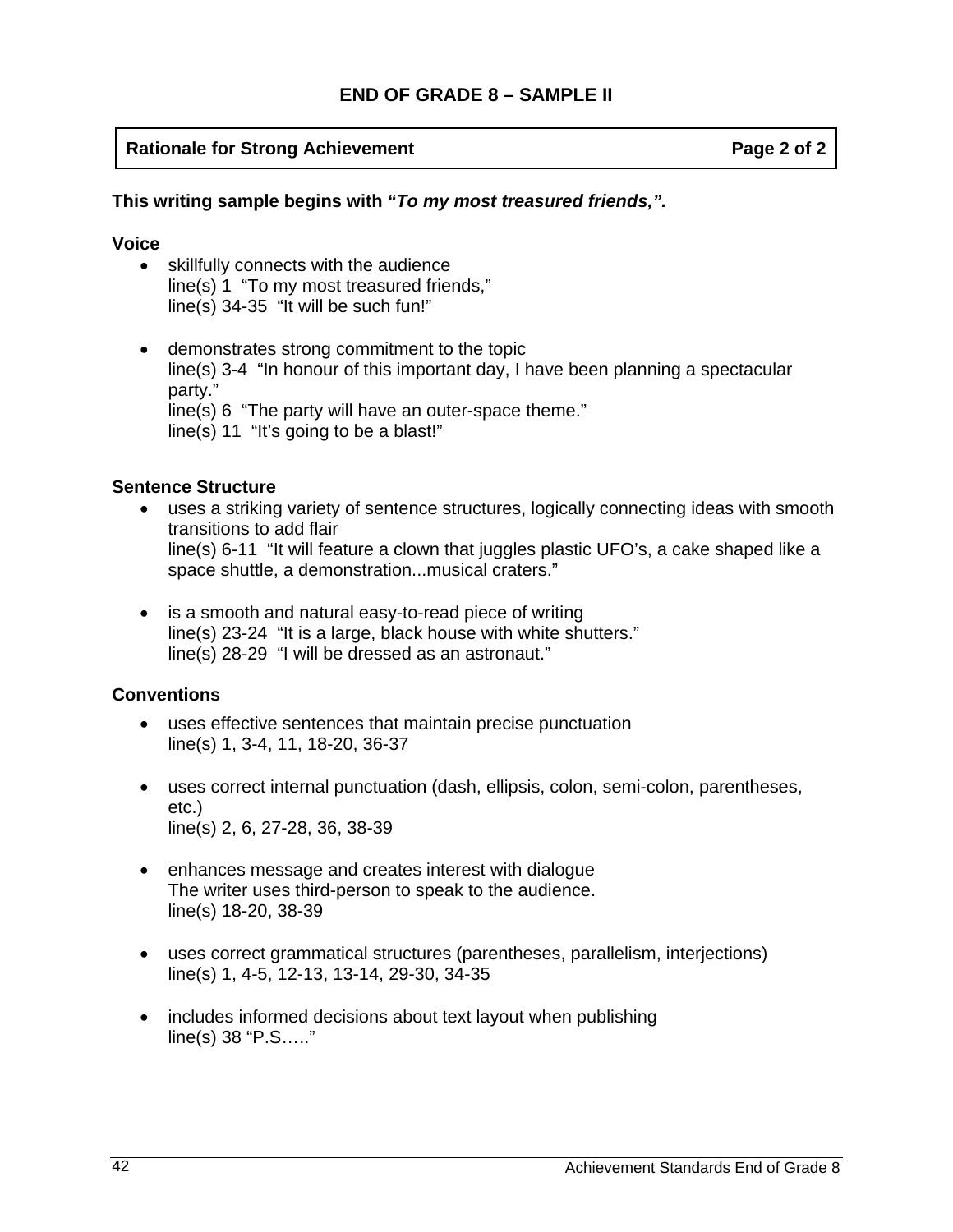# **Appropriate Achievement Page 1 of 2 Page 1 of 2**

# **Prompt provided.**

*"A great person once said..."* 

|    | <u>Keep Your Eyes on the Sun.</u>                       |
|----|---------------------------------------------------------|
| 2  | <u>A great person once said, "Keep your eyes on</u>     |
| 3  | the sun and you won't see the shadows." To do           |
|    | this you must set goals for the future, focus on        |
| 5  | the good in life, and never give up.                    |
| 6  | Set goals for yourself in life. After you set           |
| 7  | your goals strive to achieve them, make a plan for      |
| 8  | your life. Setting goals for your life will nelp you in |
| 9  | the future, like after you graduate and are looking     |
| 10 | for a college or university. You acomplish more         |
| 11 | <u>In life when you have goals in which you have</u>    |
| 12 | <u>set.</u>                                             |
| 13 | Focus on the good things in life. Do not let            |
| 14 | the bad or negative things interfere with what you are  |
| 15 | doing. Remember, bad things happen to both good and bad |
| 16 | people. So when bad things happen du not quell on       |
| 17 | them, look for the positive in the situation. Be a      |
| 18 | positive thinker!                                       |
| 19 | Anothe great person once said, "If at first             |
|    |                                                         |
| 20 | you don't succeed, try, try again, "So in other words,  |
| 21 | never give up Life isn't always young to be             |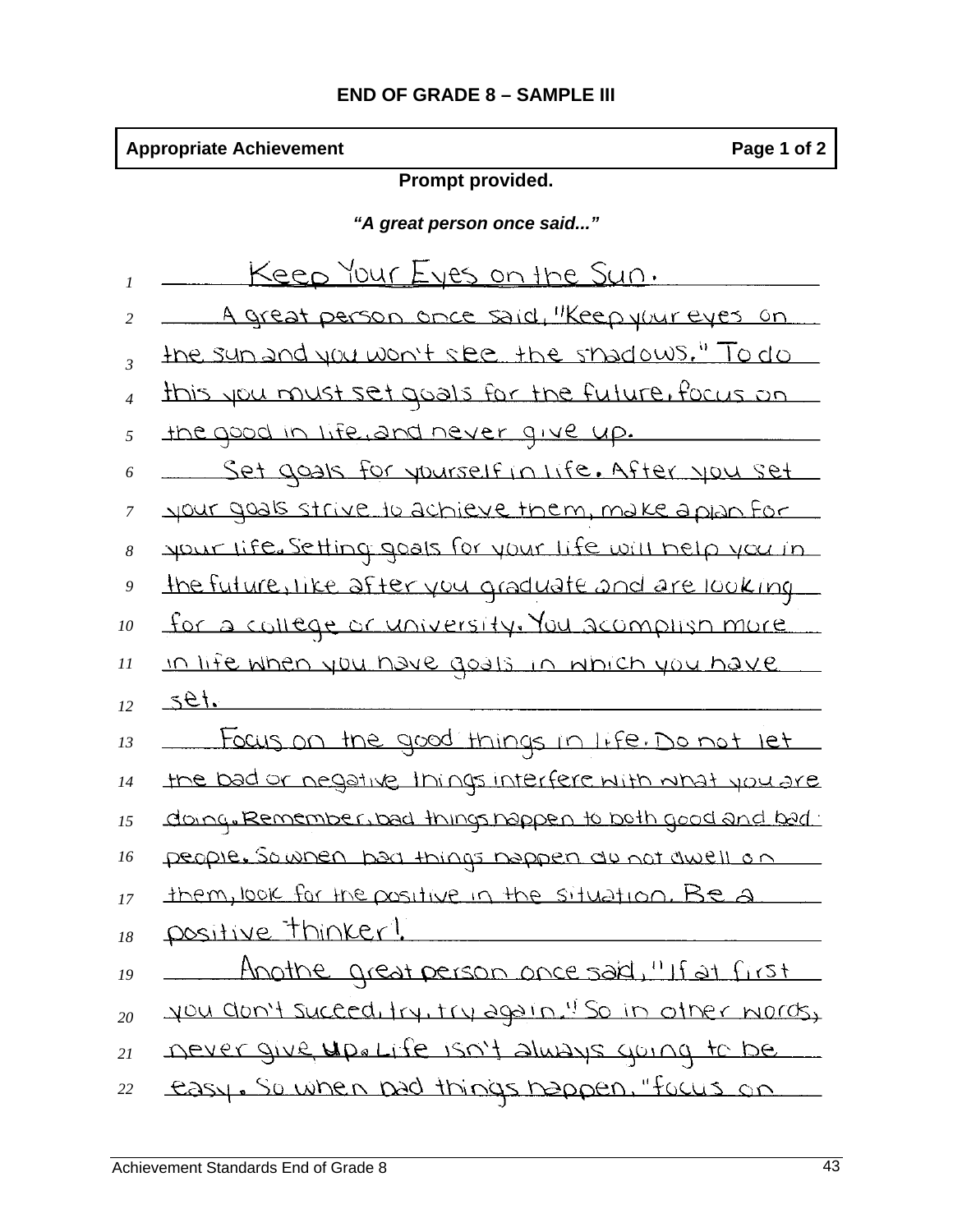# **END OF GRADE 8 – SAMPLE III**

# **Appropriate Achievement Page 2 of 2 Page 2 of 2**

*"A great person once said..."* 

- the sun" or look at the good things, or your *23*
- plans and try again. *24*
- A great person once said, "Keep your *25*
- eyes on the sun and you won't see the *26*
- shadows." In life you should set goals, focus *27*
- on the good and never give up, If you *28*
- apply these things to your life you will *29*
- 30 <u>make it further in life</u>.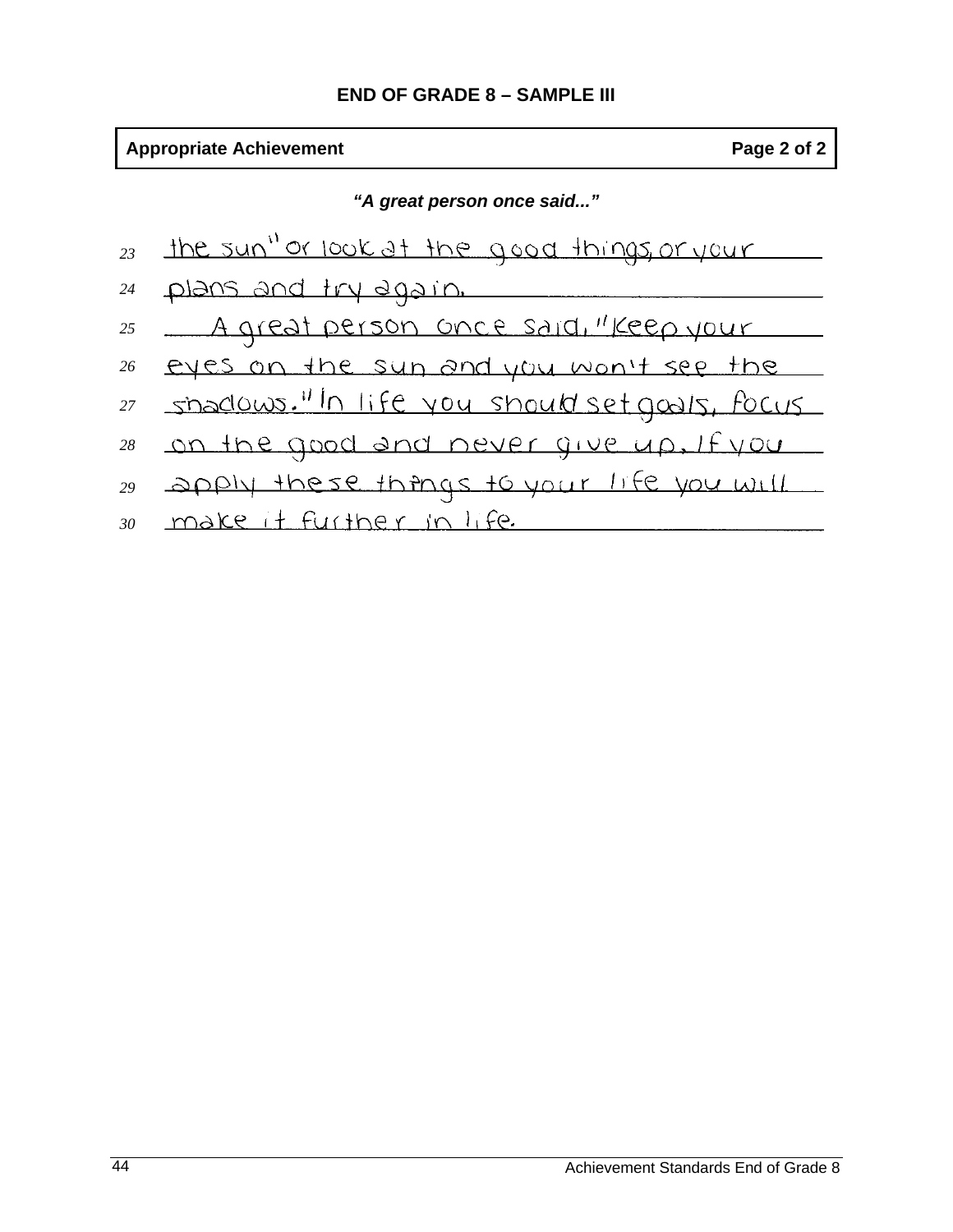### **Rationale for Appropriate Achievement Page 1 of 2 Page 1 of 2**

**The writing sample titled** *"Keep Your Eyes on the Sun."* **begins with** *"A great person once said, 'Keep your...sun...won't see...shadows.' "* 

### **Content/Ideas**

- selects a specific topic with a main idea that supports the purpose and audience *using the metaphor provided* line(s) 3-5 "To do this you must set goals for the future, focus on...never give up."
- includes ideas relevant to the topic line(s) 2-3 "A great person once said, 'Keep your eyes on the sun and you won't see the shadows.''
- includes relevant/well-researched details to enhance the ideas line(s) 6 "Set goals for yourself in life." line(s) 13 "Focus on the good things in life." line(s) 20-21 "So in other words, never give up."

### **Organization**

- gives a thoughtful introduction, establishing purpose line(s) 3-5 "To do this you must...and never give up."
- uses transitions between and within paragraphs to show sequencing and connections line(s) 15 "Remember, bad things" line(s) 22 "So when bad things happen"
- has clearly developed paragraphs line(s) 2-5 Paragraph  $# 1$  – Introduction line(s) 6-12 Paragraph  $# 2 - Set$  goals line(s) 13-18 Paragraph  $# 3$  – Focus on good line(s) 19-24 Paragraph  $# 4$  – Try again line(s) 25-30 Paragraph  $# 5 -$  Conclusion
- provides an adequate conclusion line(s) 28-30 "If you apply these things to your life you will make it further in life."

### **Word Choice**

- uses interesting words and/or technical/subject-specific language to enhance meaning line(s) 7 "strive to achieve them" line(s) 14 "negative things interfere"
- uses figurative language line(s)16 "things happen…do not dwell on them,"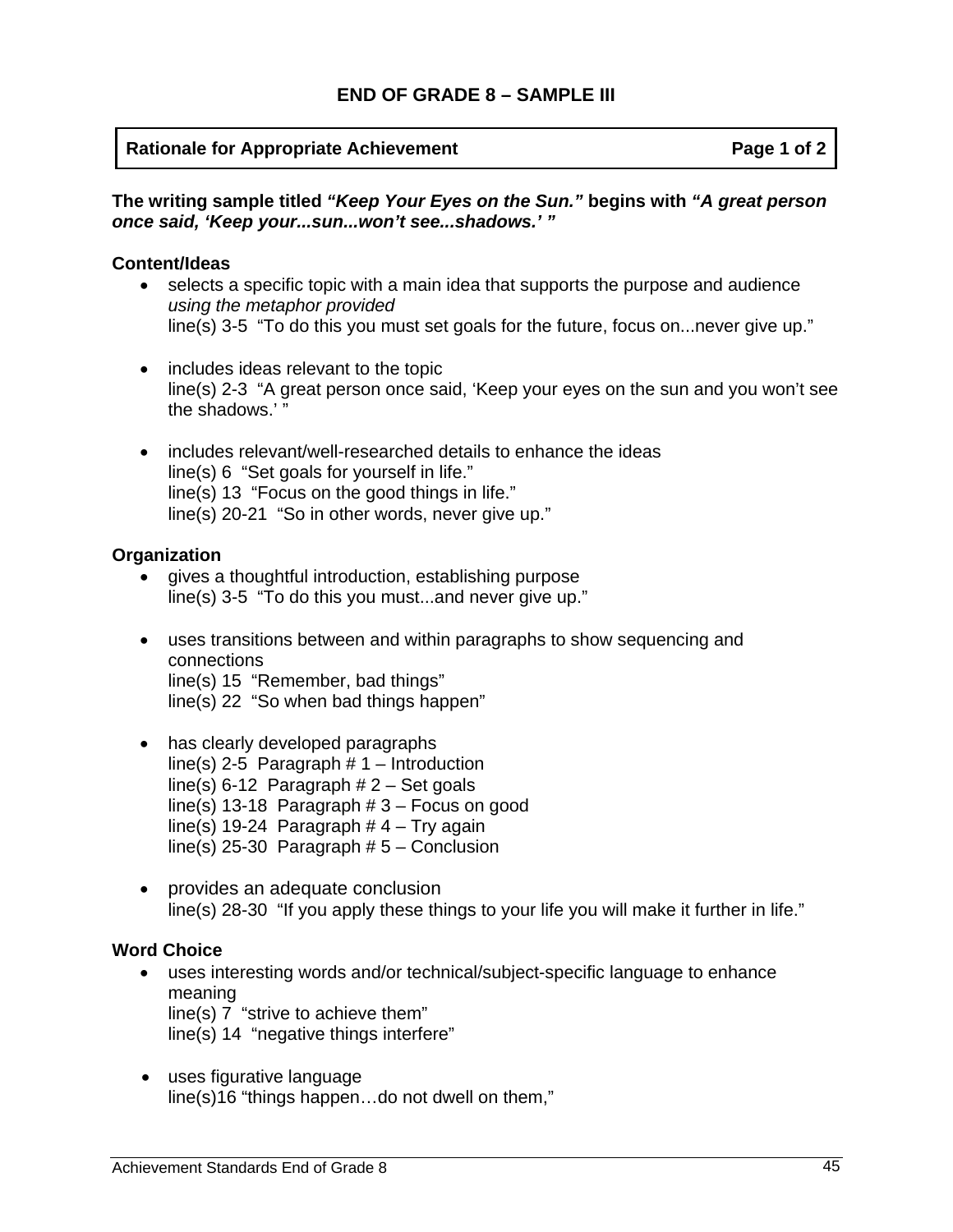# **Rationale for Appropriate Achievement Page 2 of 2 Page 2 of 2**

**The writing sample titled** *"Keep Your Eyes on the Sun."* **begins with** *"A great person once said, 'Keep your...sun...won't see...shadows.' "* 

### **Voice**

- skillfully connects the audience to the subject line(s) 15-16 "Remember, bad things happen to both good and bad people." line(s) 21-22 "Life isn't always going to be easy."
- generates strong feeling, energy, and individuality line(s) 6-8 "After you set your goals...plan for your life." line(s) 17-18 "Be a positive thinker!"

### **Sentence Structure**

- includes different kinds of sentences with a variety of complex structures line(s) 6 "Set goals for yourself in life." line(s) 7 "After you set your goals strive to…"
- includes a variety of sentence lengths and beginnings to create fluidity line(s) 10-12 "You acomplish more...set."

# **Conventions**

*The student demonstrates skill in this area with occasional errors.* 

- makes use of internal punctuation (apostrophe, dash, comma, etc.) to create fluency in the writing line(s) 3-5, 15-16, 22-24
- spells almost all words correctly line(s)19 "r" missing in "Anothe"
- uses correct grammatical structures (numbers, contractions, plurals, all parts of speech, verb tense, subject/verb agreement,) line(s) 13, 19-20, 21-22, 26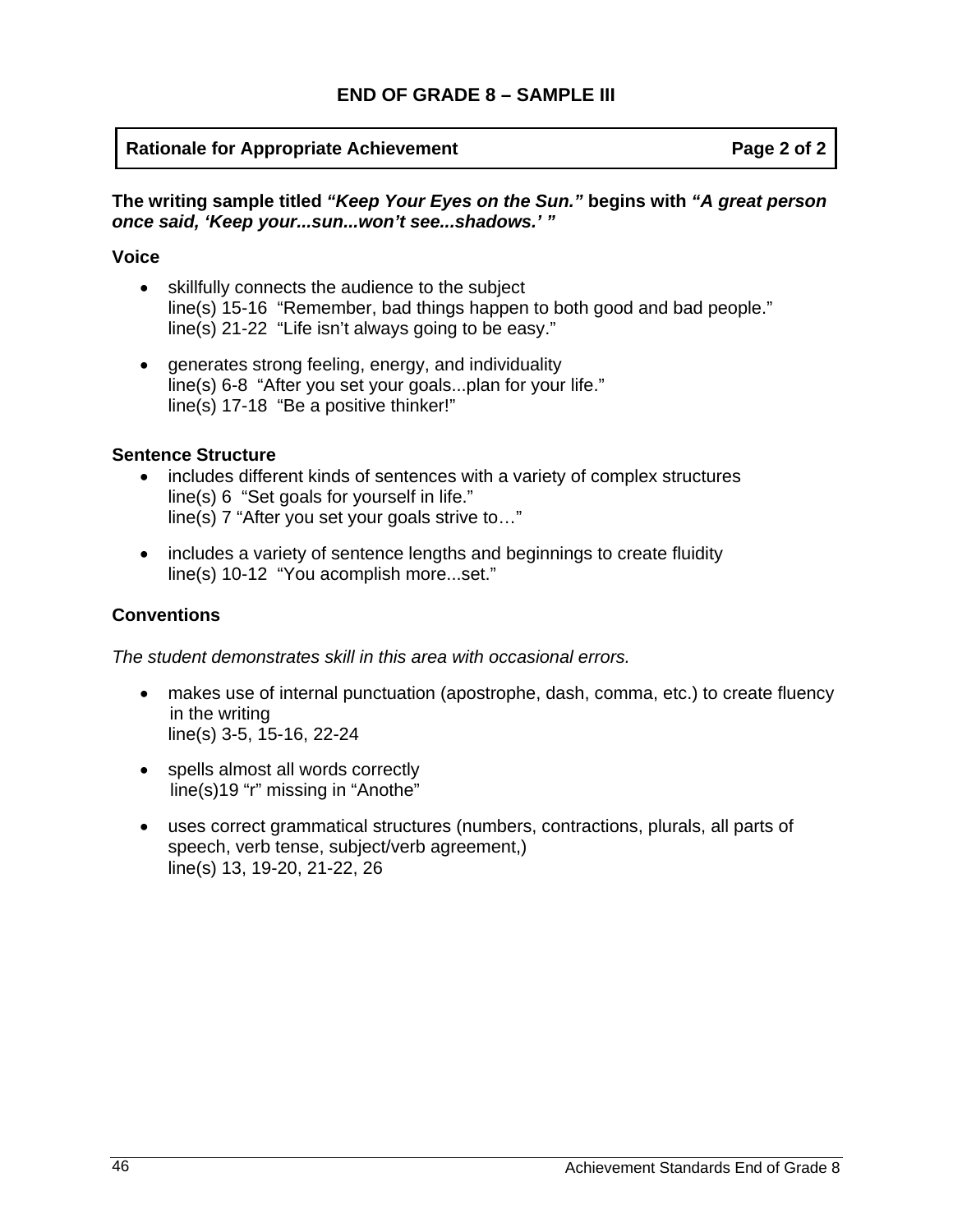# **Strong Achievement Page 1 of 2**

# **Prompt provided.**

*"Keep your eyes on the sun and you won't see the shadows'...different ways."* 

|                | The appte," Keep your eyes on the sun and you won't see the                             |
|----------------|-----------------------------------------------------------------------------------------|
|                | shadows"can be interpreted in many different ways. It could mean to                     |
|                | 3 focus on your goals in life, or it could mean to ignore minor set backs and           |
|                | to concertante on the big picture. However in my personal opinion, I believe it         |
| $\mathfrak{H}$ | <u>means to be optimistic.</u>                                                          |
|                | Although this interpretation is cather obvious, I believe it has a                      |
| 7              | strong message. Many people say to stay positive, but when the going gets               |
| 8              | tough it's incredibly hard to do so. At times of depression and peril, we               |
|                | tend to wallow in our own self-pitry, forgetting that a new day will come and that      |
| 10             | we have to continue living our lives. To be opinistic is to look past all the sadorss   |
| 11             | and to be strang and carry an with our lives, However, this is just one of many         |
| 12             | different interpretations.                                                              |
| 13             | The quote could also depict how in a bod situation, there is always                     |
| l <sub>4</sub> | Something good that comes out of it. Whether you made a mistake, or you're just         |
| 15             | <u>having a lot of bod luck, if you have a positive attitude, you can almost always</u> |
| 16             | see the silver lining on the cloud. In almost any situation, there is something good    |
| 17             | that comes with it, it just takes an optimistic outlook on life to see it. As           |
| 18             | <u>my father says, "What doesn't kill you, makes you stronger.".</u>                    |
| 19             | In fact, this interpretation reminds me of my own outlook on life.                      |
| 20             | I believe that everything happens for a reason whether it be good or bad.               |
| 21             | We make millions of decisions everyday, and every, single one has an effect on          |
| 22             | our lives. One bad decision may cause a lot of heartache, but it also enables           |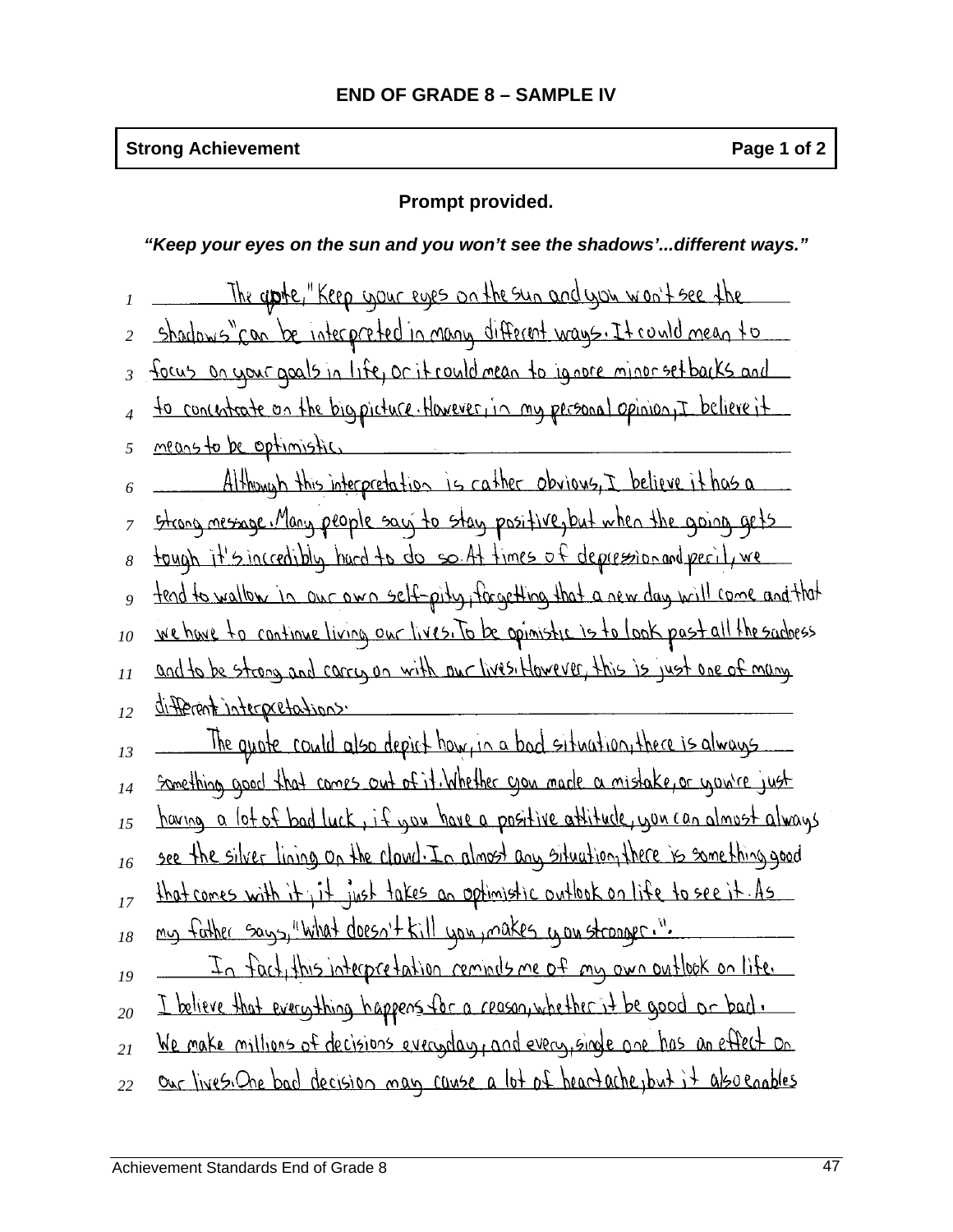# **Strong Achievement Contract Contract Contract Contract Contract Contract Contract Page 2 of 2**

*"Keep your eyes on the sun and you won't see the shadows'...different ways."* 

| 2 <sub>3</sub>   | us to learn and grow from our mistakes. For example, this year I hurt my Knee    |
|------------------|----------------------------------------------------------------------------------|
| $\overline{24}$  | Just before our last, and most important, soccer game. I couldn't play the game, |
| 25               | which hurt a lot more than my knee, but the experience wasn't all bad. I learned |
| $26\overline{)}$ | that sports aren't everything jand as a "jock" I had a hard time understanding   |
| 27               | that. In the end though, I learned a valuable lesson.                            |
| 28               | Keep your eyes on the sun and you won't see the shadows " is a                   |
| 29               | strong and inspirational quote. It may mean many different things for            |
| 30               | many different people, however, forme it means to be optimistic. It means        |
| 31               | that some good, can always come from some bad luck, and that govered             |
|                  | 32 to find the strength within yourself to see it.                               |
|                  |                                                                                  |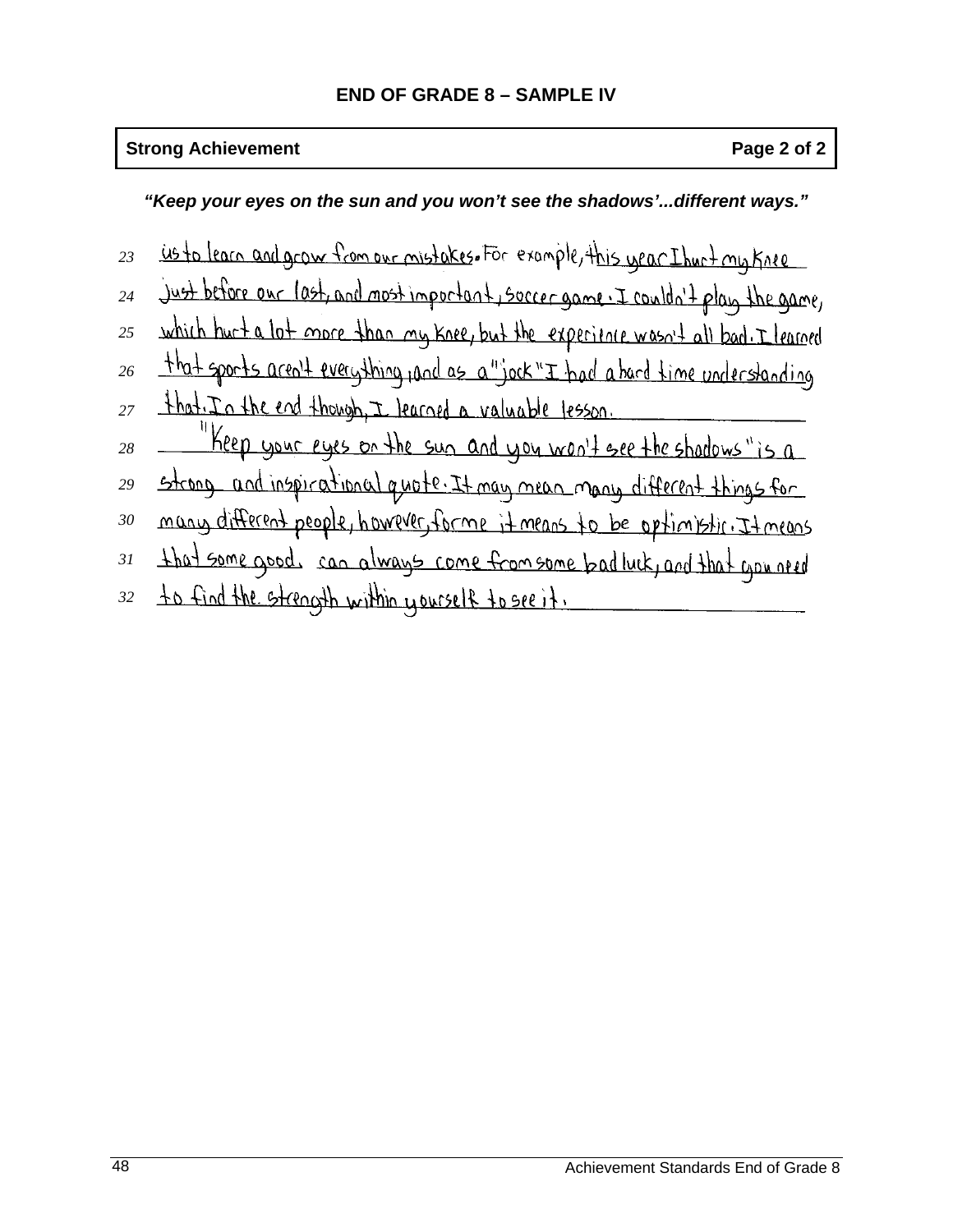### **Rationale for Strong Achievement Community Community Page 1 of 2 and 2 and 2 and 2 and 2 and 2 and 2 and 2 and 2 and 2 and 2 and 2 and 2 and 2 and 2 and 2 and 2 and 2 and 2 and 2 and 2 and 2 and 2 and 2 and 2 and 2 and 2**

#### **This writing sample begins with** *"The quote, 'Keep your eyes on the sun and you won't see the shadows'...different ways."*

### **Content/Ideas**

- introduces a specific topic with a main idea that clearly defines the purpose and engages the audience *in determining the meaning of the quote* line(s) 4-5 "...in my personal opinion, I believe it means to be optimistic."
- includes original and thoughtful ideas line(s) 7-8 "Stay positive" line(s) 16 "see the silver lining"
- supports the strong main idea with relevant details and examples line(s) 3 "focus on your goals in life,...ignore minor set backs" line(s) 4 "to concentrate on the big picture." line(s) 5 "means to be optimistic."

### **Organization**

- begins with an engaging lead that indicates purpose line(s) 1-2 "The quote, 'Keep your eyes...shadows' can be interpreted in many different ways." line(s) 30-32 "It means that some good...to see it."
- connects sentences and ideas through smooth transitions line(s) 6 "Although this interpretation" line(s) 13 "This quote could also depict" line(s) 19 "In fact, this interpretation reminds me of"
- develops sentences and ideas into cohesive paragraphs line(s) 7 "strong message" line(s) 17 "optimistic outlook on life to see it."
- provides an effective/creative conclusion line(s) 27 "In the end though, I learned a valuable lesson." line(s) 30-32 "It means that some good can always come...find the strength...to see it."

### **Word Choice**

• effectively provides vivid vocabulary/precise technical words line(s) 8 "depression and peril" line(s) 29 "strong and inspirational quote" line(3) 30 "means to be optimistic"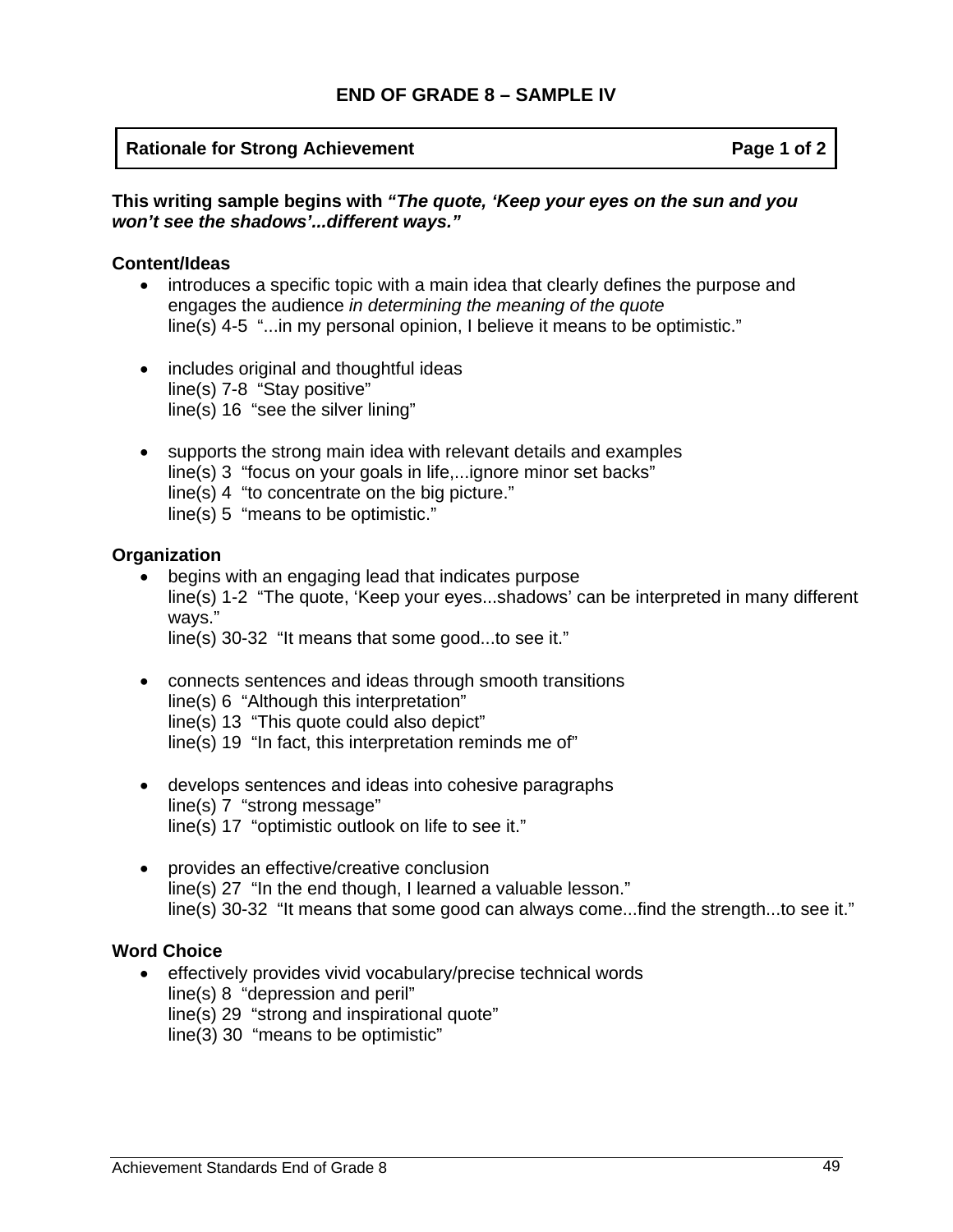### **Rationale for Strong Achievement Community Community Page 2 of 2 and 2 and 2 and 2 and 2 and 2 and 2 and 2 and 2 and 2 and 2 and 2 and 2 and 2 and 2 and 2 and 2 and 2 and 2 and 2 and 2 and 2 and 2 and 2 and 2 and 2 and 2**

### **This writing sample begins with** *"The quote, 'Keep your eyes on the sun and you won't see the shadows'...different ways."*

### **Voice**

- skillfully connects with the audience by sharing feelings, inner conflict, and convictions through inner dialogue line(s) 4 "my personal opinion" line(s) 6 "I believe" line(s) 27 "I learned a valuable lesson."
- demonstrates strong commitment to the topic line(s) 8 "it's incredibly hard to do" line(s) 11 "to be strong and carry on"

### **Sentence Structure**

- uses a striking variety of complex sentence structures and types line(s) 6-7 "Although this interpretation is rather obvious, I believe it has a strong message."
	- line(s) 14-16 "Whether you made a mistake,...see the silver lining on the cloud."
- connects ideas with smooth transitions to add flair Throughout this piece of writing, the writer presents a fluid and compelling message. line(s) 13-14 "The quote could also depict how, in a bad situation, there is always something good that comes out of it." line(s) 19 "In fact, this interpretation reminds me of my own outlook on life." line(s) 29-30 "It may mean many different things for many different people, however, for me it means to be optimistic."

### **Conventions**

- uses effective sentences that maintain precise punctuation line(s) 6-7, 11-12, 14-16, 28-29
- uses correct internal punctuation (dash, ellipsis, colon, semi-colon, parentheses, etc.) line(s) 1-2, 2-4, 6-7, 8-10, 17-18, 20, 23-24, 30-32
- uses correct grammatical structures (parentheses, parallelism, interjections) line(s) 6-7, 19, 20-23
- makes informed decisions about text layout when publishing line(s) 16, 18, 26, including other quotes that are similar to the prompt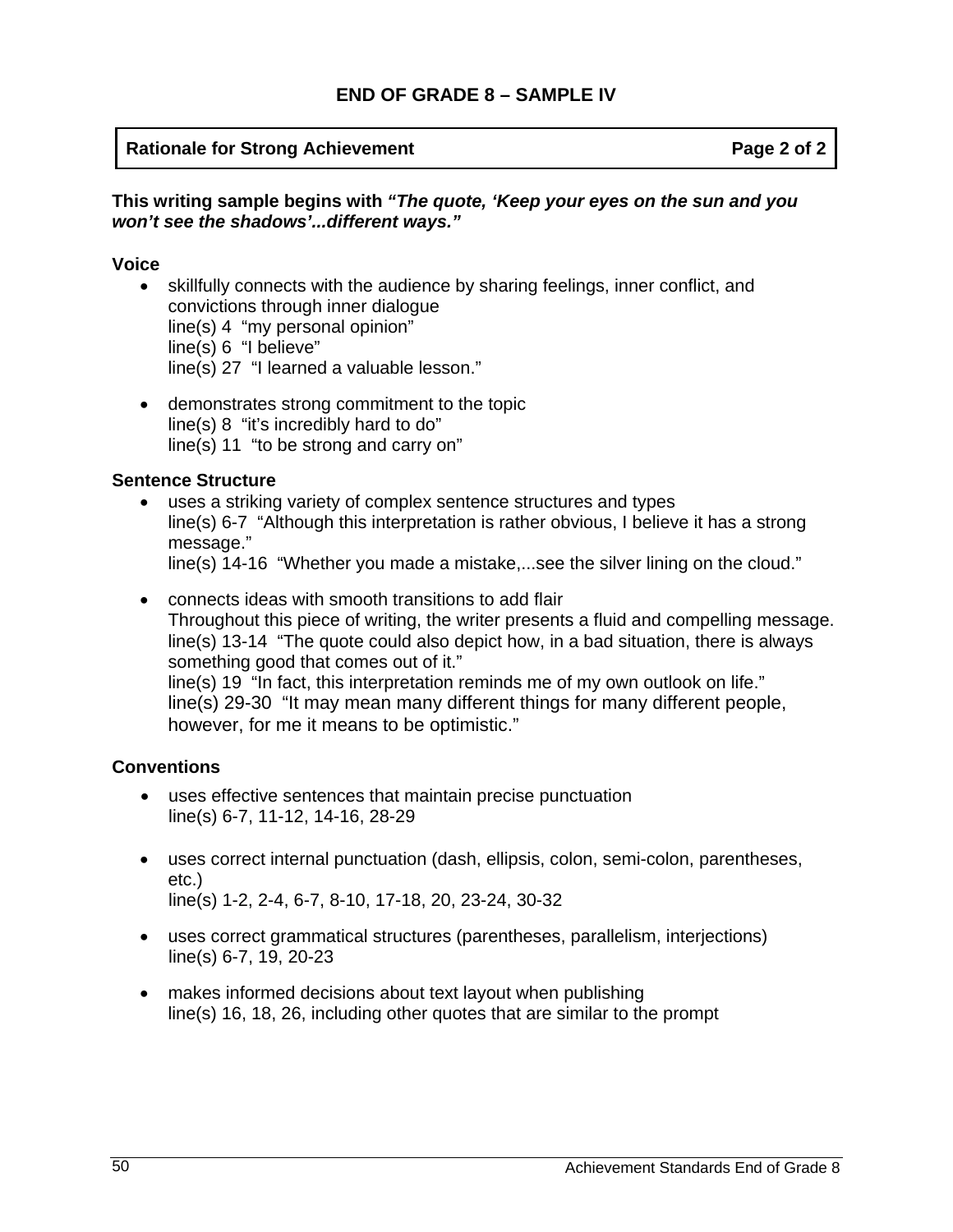**Prompt provided.** 

| <b>FIUIIIDI DIUVIUCU.</b>                                              |
|------------------------------------------------------------------------|
| "We all have lost someone very close to us from drinking and driving." |
| Drinking and Driving                                                   |
| We cill have lost someone very close to us from                        |
| drinking and driving. It's a very stupid mistake                       |
| to go behind the wheel while your infoxicated, and                     |
| it only takes that one time to make the biggest                        |
| mistake of your life                                                   |
| When someone dies from drinking and driving it                         |
| hurts the family and friends. It hurts the whole                       |
| community. I never got to see my grandparents                          |
| because they were killed by a drunk driver.                            |
| There was a boy on our reserve that made                               |

the biggest mistake one night. If only he was in *11* 

the right state of mind he could of still been *12* 

- here with us today. He got into a vehicle of a *13*
- drunk driver and before they knew it they *14*
- were mongled to a telephone post. The girl *15*
- is still glive today but suffers from brain damage *16*
- which causes her not to be the same as she *17*
- was before the accident. But the boy died *18*
- instantly He was only 16 years old. He left be *19*
- hind a big family. 4 brothers and one sister, also *20*
- clot of hurting friends. I still remember that *21*
- day everyone looked depressed. It hurted the *22*

**Appropriate Achievement Page 1 of 2 Page 1 of 2** 

*1* 

*2* 

*3* 

*4* 

*5* 

*6* 

*7* 

*8* 

*9* 

*10*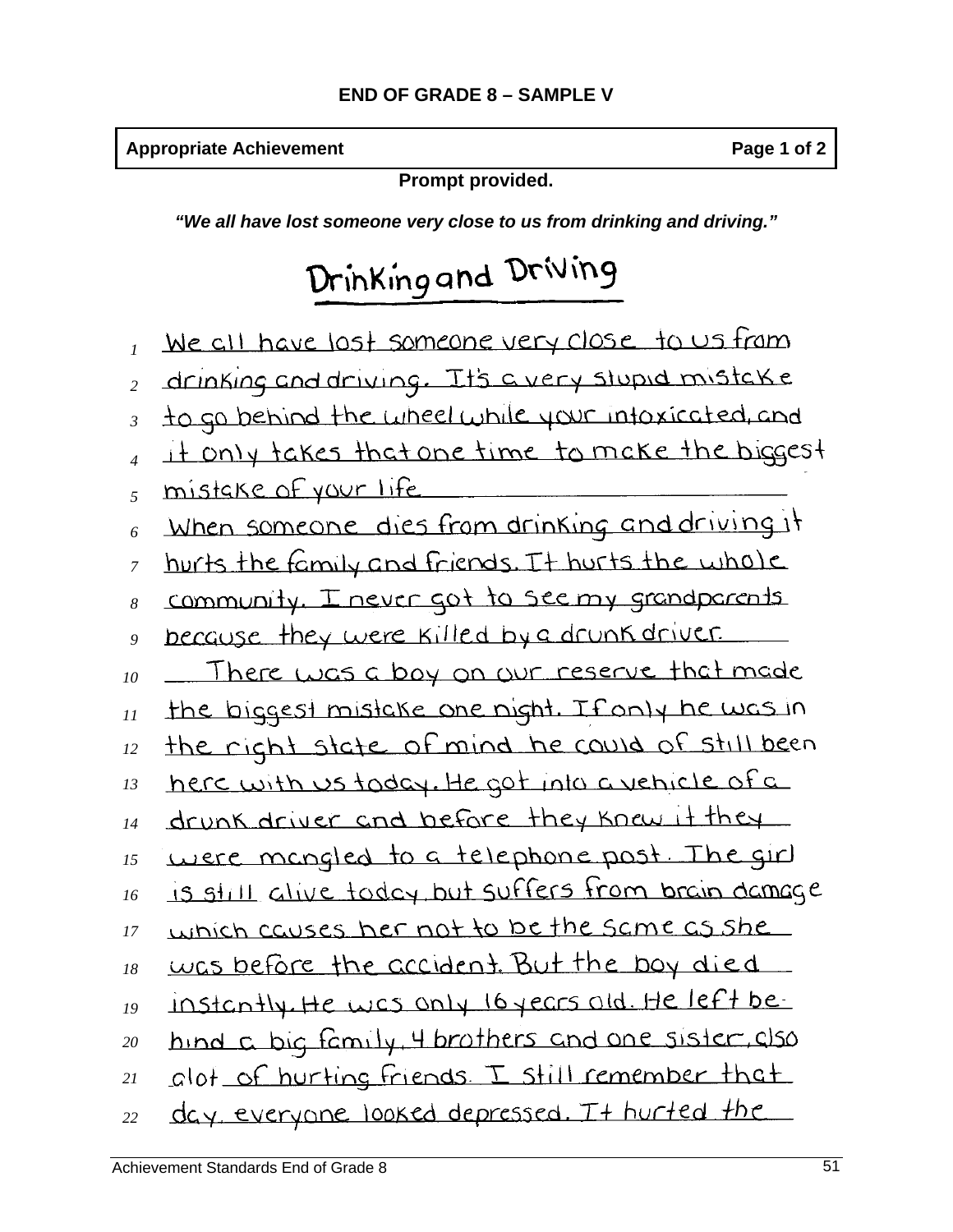# **Appropriate Achievement Page 2 of 2 Page 2 of 2**

*"We all have lost someone very close to us from drinking and driving."*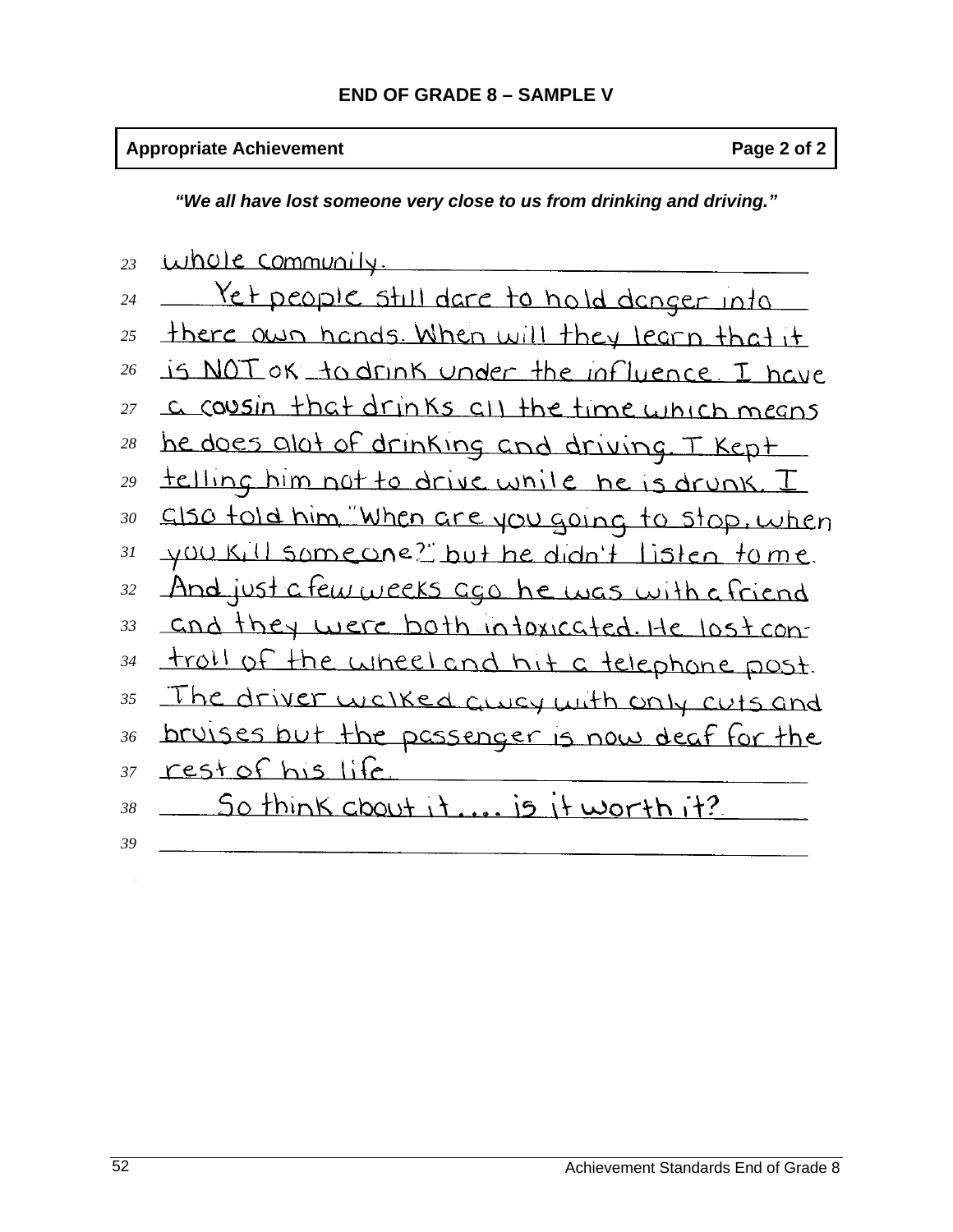### **Rationale for Appropriate Achievement Constrainer Achievement Rational Page 1 of 2**

### **The writing sample titled "***Drinking and Driving"* **begins with** *"We all have lost someone very close to us from drinking and driving."*

#### **Content/Ideas**

- selects a specific topic with a main idea that shows awareness of purpose and audience *on the consequences of driving while intoxicated* line(s) 1-2 "We all have lost someone very close to us from drinking and driving."
- includes thoughtful ideas/events line(s) 2-5 "It's a very stupid mistake to go behind the wheel while your intoxicated,..." line(s) 6-7 "When someone dies from drinking and driving...friends." line(s) 10-11 "There was a boy on our reserve that made the biggest mistake one night."
- Includes relevant/well-researched details to enhance the line(s) 8-9 "I never got to see my grandparents because they were killed by a drunk driver." line(s) 18-19 "But the boy died instantly."

#### **Organization**

- gives a thoughtful introduction, establishing purpose line(s) 1-2 "We all have lost someone very close to us from drinking and driving."
- uses transitions between and within paragraphs to show sequencing and connections line(s) 11-13 "If only he was...with us today." line(s) 24-25 "Yet some people still...there own hands." line(s) 32-33 "And just a few weeks ago..."
- has clearly developed paragraphs line(s) 1-2 "We all have lost someone very close to us from drinking and driving." line(s) 10-11 "There was a boy on our reserve that made the biggest mistake one night." line(s) 24-25 "Yet people still dare to hold danger into there own hands."
- provides an adequate conclusion line(s) 38 "So think about it...is it worth it?"

#### **Word Choice**

- uses interesting and/or technical/subject-specific language to enhance meaning line(s) 13 "vehicle" line(s) 24-25 "hold danger into there own hands" line(s) 26 "under the influence." line(s) 35-36 "The driver walked away...but the passenger..."
- uses figurative language line(s) 38 rhetorical question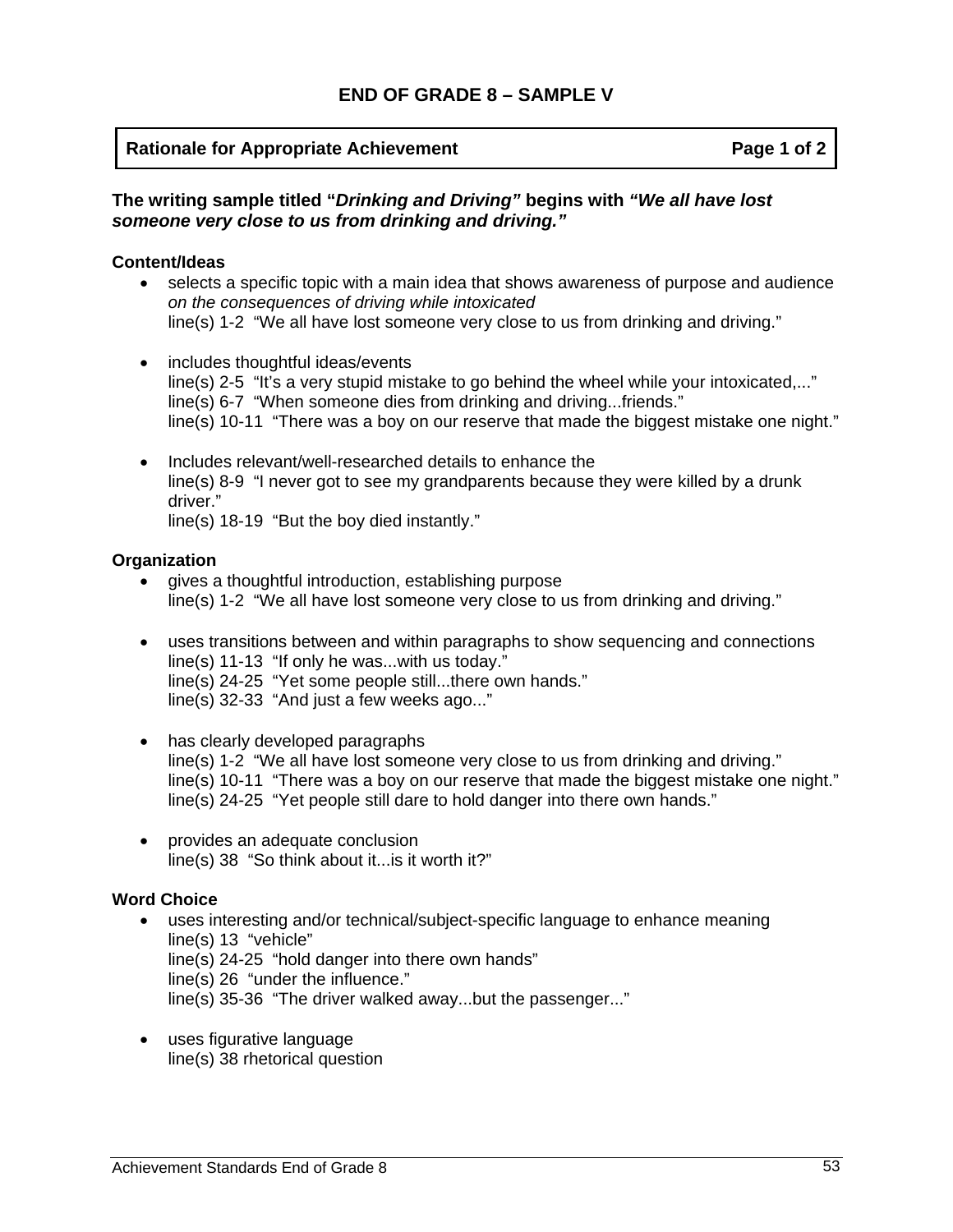### **Rationale for Appropriate Achievement Constrainer Achievement Rational Page 2 of 2**

### **The writing sample titled "***Drinking and Driving"* **begins with** *"We all have lost someone very close to us from drinking and driving."*

### **Voice**

- skillfully connects the audience to the subject line(s) 8-9 "I never got to see my grandparents...killed by a drunk driver." line(s) 26-27 "I have a cousin that drinks all the time"
- provides evidence of strong feeling, energy, and individuality throughout line(s) 21-22 "I still remember that day" line(s) 28-29 "I kept telling him not to drive"

### **Sentence Structure**

- includes different kinds of sentences with a variety of complex structures line(s) 2-5 "It's a very stupid mistake...of your life." line(s) 29-31 "I also told him….but"
- includes a variety of sentence lengths and beginnings to create fluidity line(s) 15-18 "The girl is still alive...before the accident." This sentence is a bit awkward. line(s) 26-28 "I have a cousin that drinks all the time..." line(s) 19 " He was only 16 years old."

### **Conventions**

*The student demonstrates skill in this area with occasional errors.* 

- shows well-developed sentences beginning and ending with correct punctuation line(s) 1-2, 2-5, 7-8 35-37
- makes use of internal punctuation (apostrophe, dash, comma, etc.) to create fluency in the writing line(s) 2, 26, 29-31, 38
- spells almost all words correctly line(s) 33-34 "control"
- standard grammatical structures (numbers, contractions, plurals, subject-verb agreement, verb tense, all parts of speech, etc.) line(s) 19, 20-21, 35-37 line(s) 1, 2, 3, 16, 24, 26, 35, 36, 38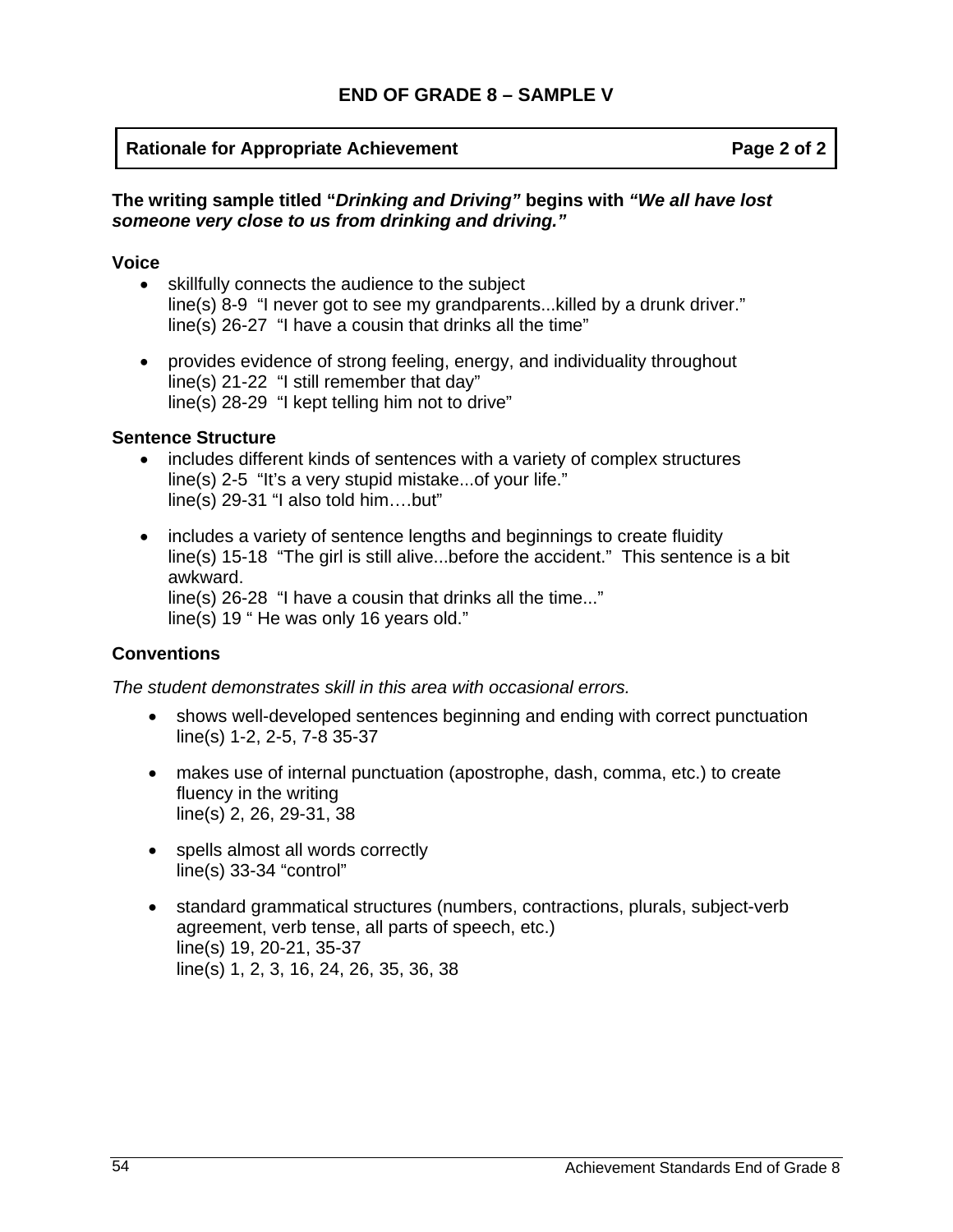# **Strong Achievement Contract Contract Contract Contract Contract Contract Contract Contract Page 1 of 2**

# **Prompt provided.**

*"Back in grade three, guests...."* 

|    | <u>Backingrade three, guests came into our classes to talk</u>  |
|----|-----------------------------------------------------------------|
| 2  | about recycling and its importance in the community. They would |
|    | repeat over and over again the significance of the three.       |
|    | B's until they were drilled into our brains. At fourteen years  |
|    | oldy you should understand the global situation well            |
|    | enough to understand that this is not just for little kids.     |
|    | It saves trees, movey, and gives a person the satisfaction of   |
|    | deing the right thing.                                          |
|    | Recycling's main point is obvious: to conserve trees and the    |
| 10 | environment. As one of the world's main explies of exygen,      |
| 11 | We should keep as many trees intact as possible. With the       |
| 12 | world's trees being felled all the time, we are beginning to    |
| 13 | see the proof that we need to save them, in the form of global  |
| 14 | warming. That alone should make people willing to recycle.      |
| 15 | Not only does the globes bealth improve, but humans benefit     |
| 16 | directly. Recycled paper is cheaper than newer material.        |
| 17 | Many books are printed with one hundred per cent recycled       |
| 18 | papes, and gain from it. More practical people would recycle    |
| 19 | just by looking at the issue economically.                      |
| 20 | If none of this interests a person, they should try to          |
| 21 | recycle anyoury, because it will give them a sense of           |
| 22 | satisfaction. Just doing what they should be doing can be       |
|    |                                                                 |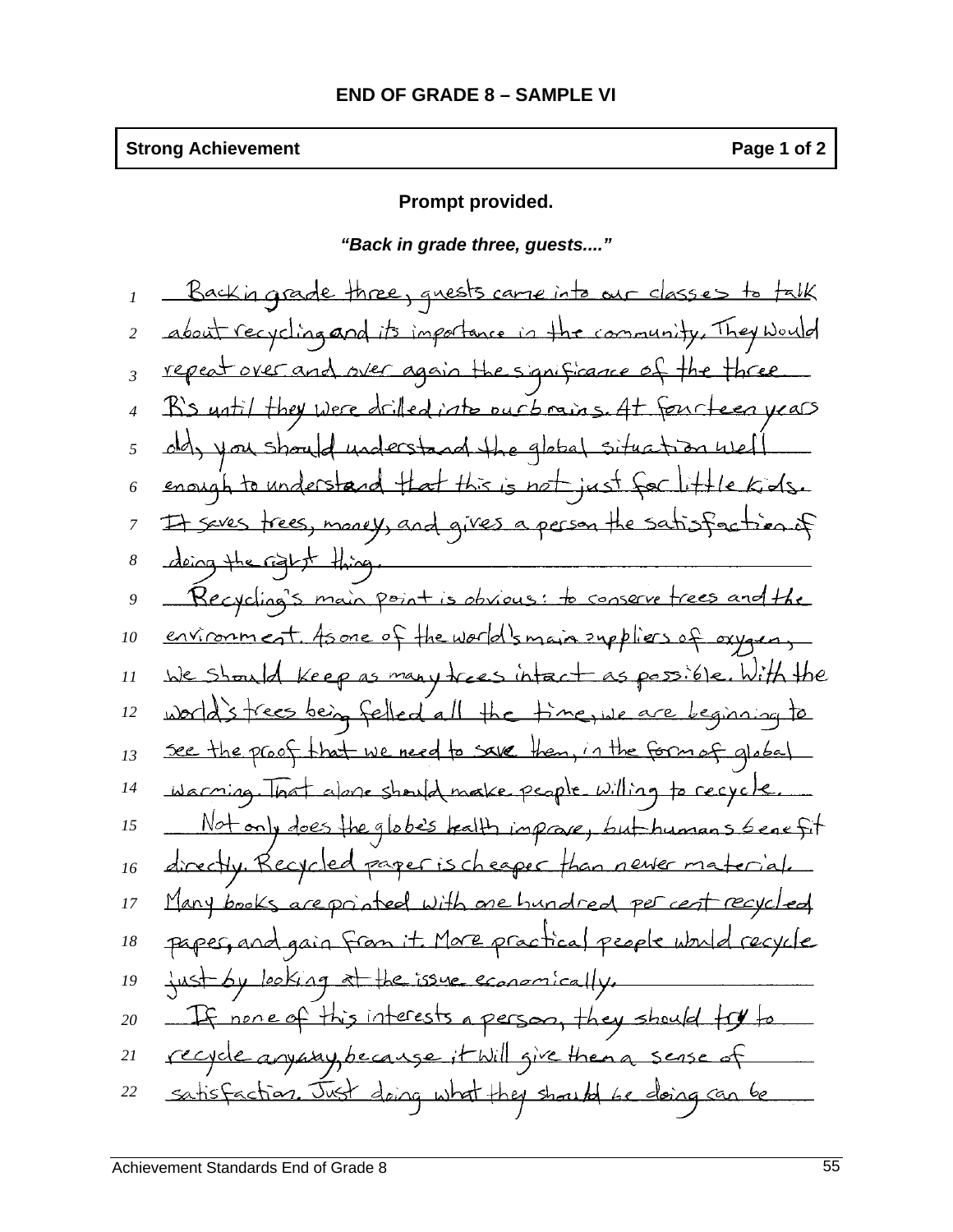### **Strong Achievement Page 2 of 2 Page 2 of 2**

### *"Back in grade three, guests...."*

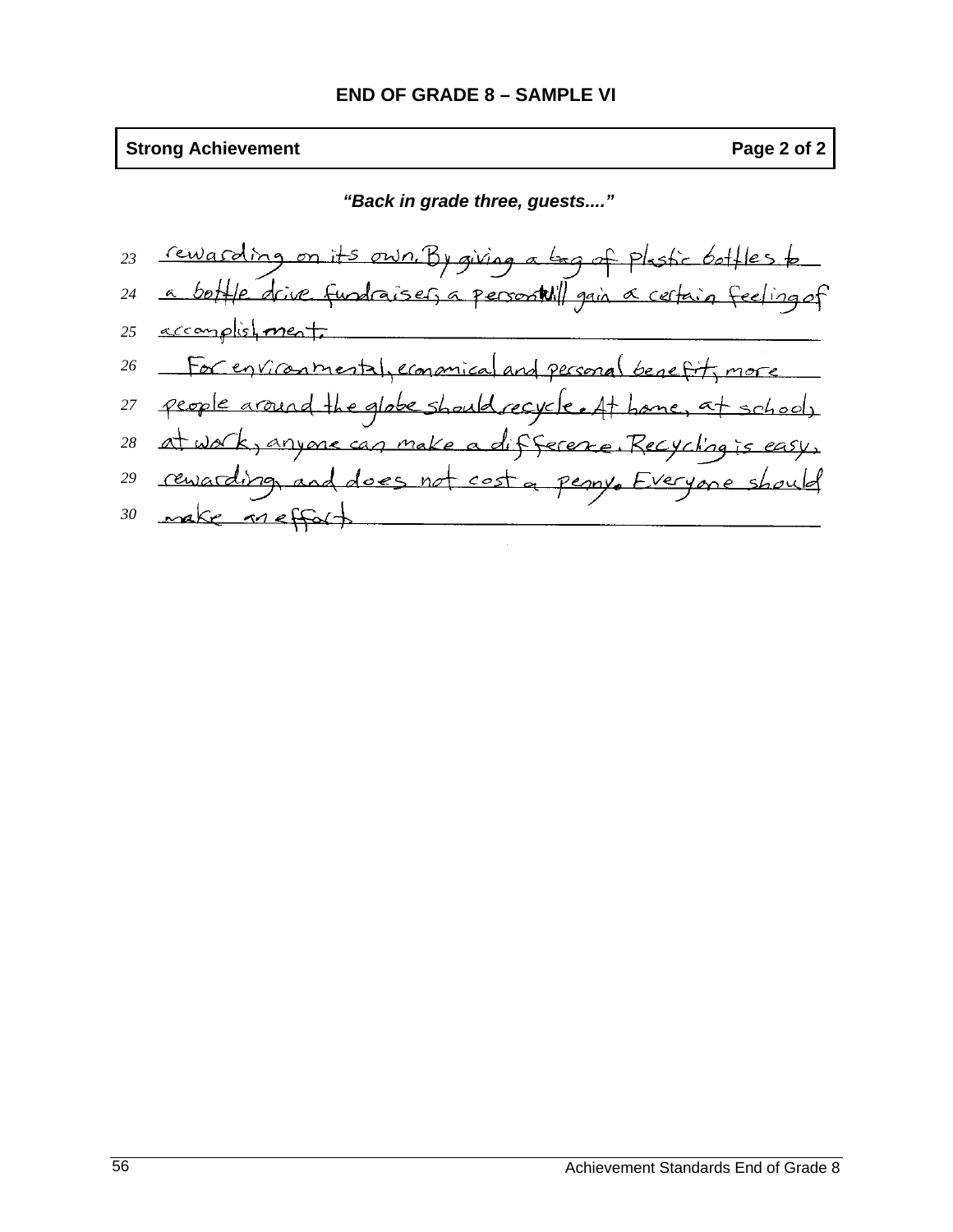### **Rationale for Strong Achievement Community Community Page 1 of 2 and 2 and 2 and 2 and 2 and 2 and 2 and 2 and 2 and 2 and 2 and 2 and 2 and 2 and 2 and 2 and 2 and 2 and 2 and 2 and 2 and 2 and 2 and 2 and 2 and 2 and 2**

### **This writing sample begins with** *"Back in grade three, guests...."*

#### **Content/Ideas**

- introduces a specific topic with a main idea that clearly defines the purposes and engages the audience *in the importance and benefits of recycling* line(s) 4-6 "At fourteen years old, you should understand the global situation..."
- includes original and thoughtful ideas line(s) 9-10 "conserve trees and the environment." line(s) 13-14 "proof...we need to save them, in the form of global warming."
- supports a strong main idea with relevant details and examples line(s) 2 "recycling and its importance in the community." line(s) 3-4 "the significance of the three R's" line(s) 10 "suppliers of oxygen,"

### **Organization**

- begins with an engaging statement that indicates purpose line(s) 1-2 "Back in grade three, guests came into our classes to talk about recycling and its importance in the community." line(s) 28-29 "Recycling is easy, rewarding, and does not cost a penny."
- connects sentences and ideas through smooth transitions line(s) 15 "Not only does" line(s) 20 "If none of this interests a person," line(s) 26 "For environmental, economical and personal benefit,"
- develops sentences and ideas into cohesive paragraphs line(s) 9 "conserve trees" line(s) 15-16 "humans benefit directly." line(s) 21-22 "it will give them a sense of satisfaction." line(s) 26-27 "For environmental, economical and personal benefit...."
- provides an effective ending line(s) 27-28 "At home, at school, at work, anyone can make a difference." line(s) 29-30 "Everyone should make an effort."

### **Word Choice**

- effectively provides vivid descriptive vocabulary/precise technical words line(s) 3 "significance" line(s) 9 "conserve"
	- line(s) 11 "intact"
	- line(s) 18 "practical"
	- line(s) 25 "accomplishment"
- uses figurative language line(s) 15 "globe's health improve"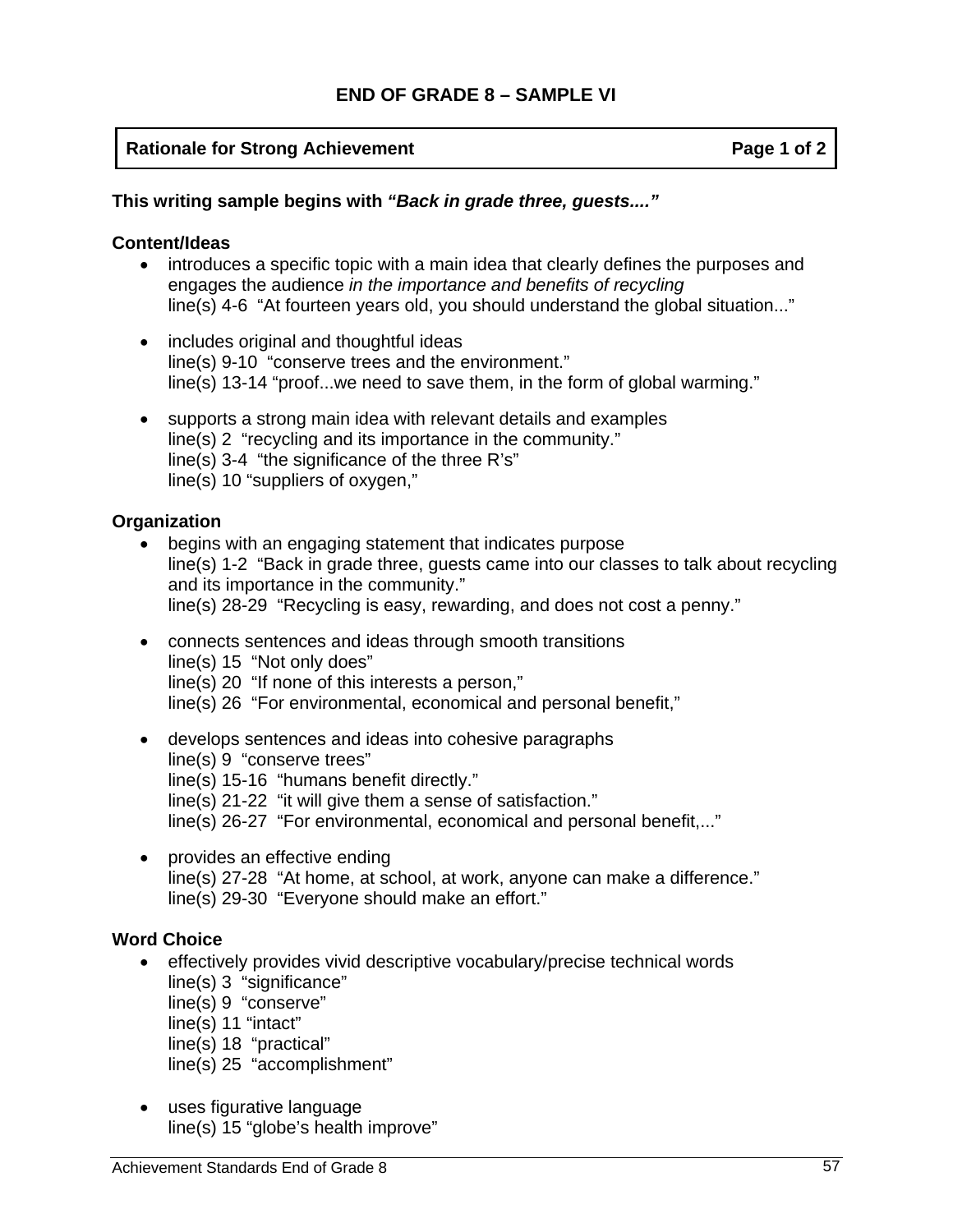# **Rationale for Strong Achievement Community Community Page 2 of 2 and 2 and 2 and 2 and 2 and 2 and 2 and 2 and 2 and 2 and 2 and 2 and 2 and 2 and 2 and 2 and 2 and 2 and 2 and 2 and 2 and 2 and 2 and 2 and 2 and 2 and 2**

### **This writing sample begins with** *"Back in grade three, guests...."*

### **Voice**

- skillfully connects with the audience by sharing thoughts, inner conflict, and convictions through inner dialogue line(s) 9 " Recyling's main point is obvious:" line(s) 11 "we should keep"
- demonstrates strong commitment to the topic line(s) 13 "we need to save them" line(s) 14 "That alone should make people willing to recycle." line(s) 21-22 "give them a sense of satisfaction."

### **Sentence Structure**

- uses a striking variety of complex sentence structures and types line(s) 9-10 "Recycling's main point is obvious: to conserve trees and the environment." line(s) 23 "By giving a bag of plastic bottles to a bottle drive fundraiser, a person will gain a certain feeling of accomplishment."
- connects ideas with smooth transitions to add flair line(s) 7-8 "It saves trees, money, and gives...satisfaction doing the right thing." line(s) 18-19 "More practical people would recycle just by looking at the issue economically."

### **Conventions**

- uses effective sentences that maintain precise punctuation line(s) 1-2, 3-4, 4-6, 7-8, 22-23
- uses correct internal punctuation (dash, ellipsis, colon, semi-colon, parentheses, etc.) line(s) 4, 9-10, 11-14, 20-22
- uses correct grammatical structures (parentheses, parallelism, interjections) line(s) 4-6, 15-16, 28-29
- make informed decisions about text layout when publishing five paragraph exposition form followed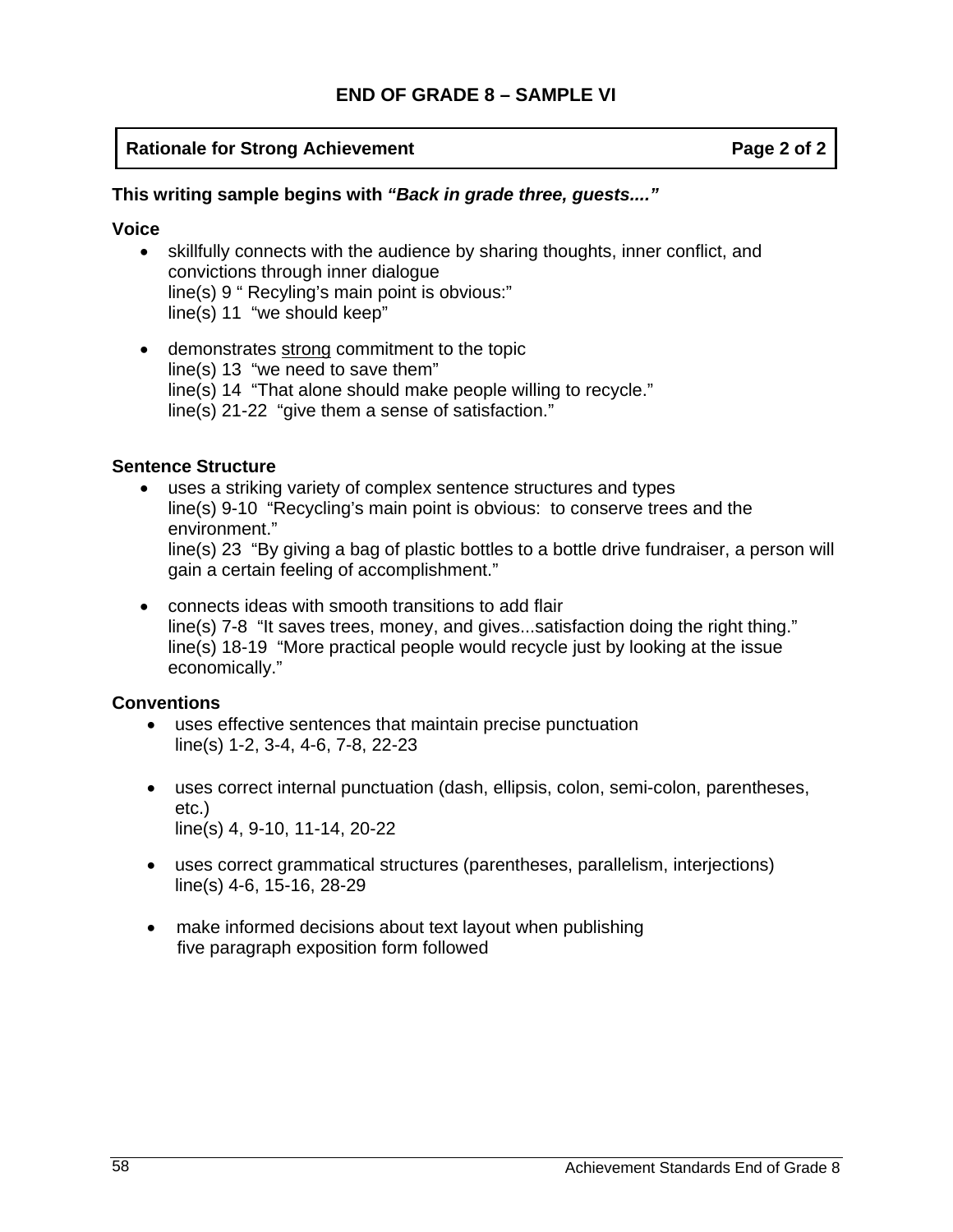# **Appropriate Achievement Page 1 of 2 Page 1 of 2**

# **Prompt provided.**

*"Hockey is a very challenging and fast-paced game."*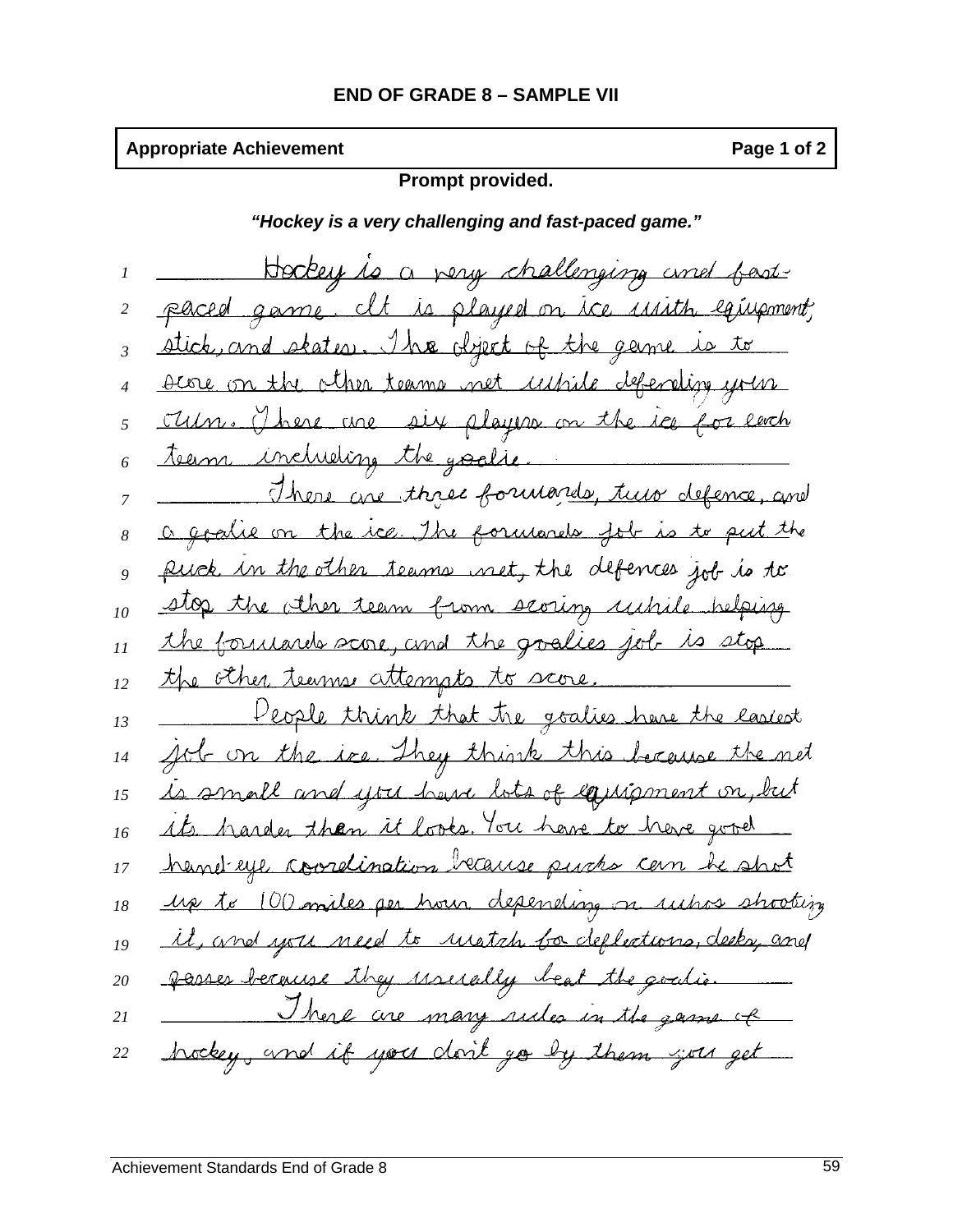# **Appropriate Achievement Page 2 of 2 Page 2 of 2**

# *"Hockey is a very challenging and fast-paced game."*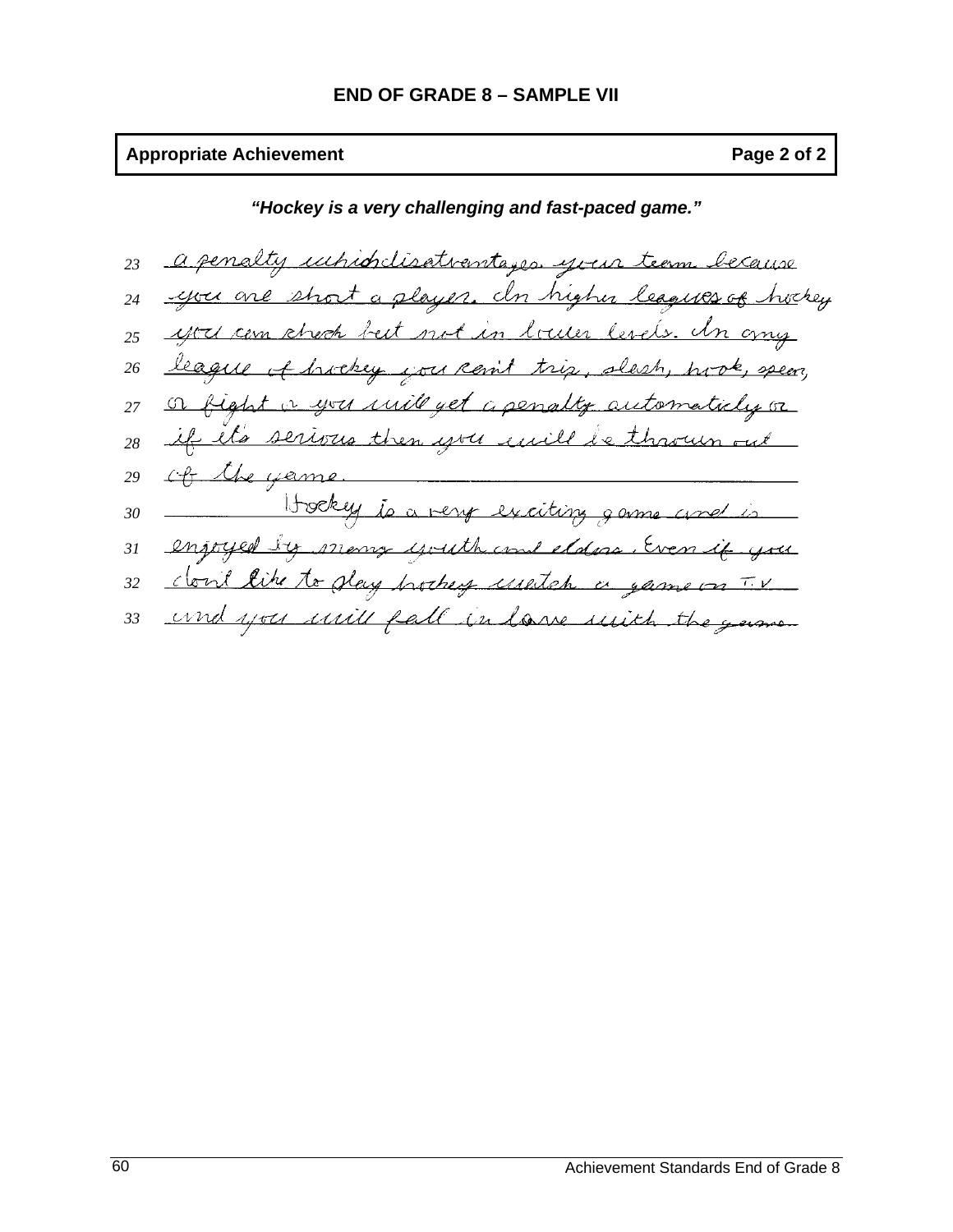# **Rationale for Appropriate Achievement Page 1 of 2 Page 1 of 2**

### **This writing sample begins with** *"Hockey is a very challenging and fast-paced game."*

### **Content/Ideas**

- selects a specific topic with a main idea that shows awareness of purpose and audience *about hockey* line(s) 1-2 "Hockey is a very challenging and past-paced game." line(s) 3-5 "The object of the game is to score on the other teams net while defending your own."
- includes thoughtful ideas/events relevant to the topic line(s) 2-3 "It is played on ice with equipment, stick, and skates." line(s) 16-20 "You have to have good hand-eye coordination"
- includes relevant/well researched details to enhance the ideas maintaining focus (may have a few distractions) line(s) 7-8 "There are three forwards, two defence, and a goalie on the ice." line(s) 21-24 "There are many rules in the game of hockey"

### **Organization**

- gives a thoughtful introduction, establishing purpose line(s) 1-2 "Hockey is a very challenging and fast-paced game."
- uses transitions in sequencing, to make connections line(s) 8-9 "The forwards job..., the defences job" line(s) 13-14 "the goalies have the easiest job" line(s) 21 "There are many rules" line(s) 33 "You will fall in love with the game."
- has clearly developed paragraphs line(s) 8-12 "The forwards job is to put the puck in the other teams net,...to score." line(s) 13-14 "People think that the goalies have the easiest job on the ice." line(s) 16-20 "You have to have good hand-eye coordination...beat the goalie."
- provides an adequate conclusion line(s) 30-31 "Hockey is a very exciting game and is enjoyed by many youth and elders."

### **Word Choice**

- includes interesting and/or technical/subject-specific language to enhance meaning line(s) 19-20 "watch deflections, deeks, and passes" line(s) 30-31 " you can't trip, slash, hook, spear or fight"
- uses figurative language line(s) 28 "…thrown out of…" line(s) 20 "beat the goalie"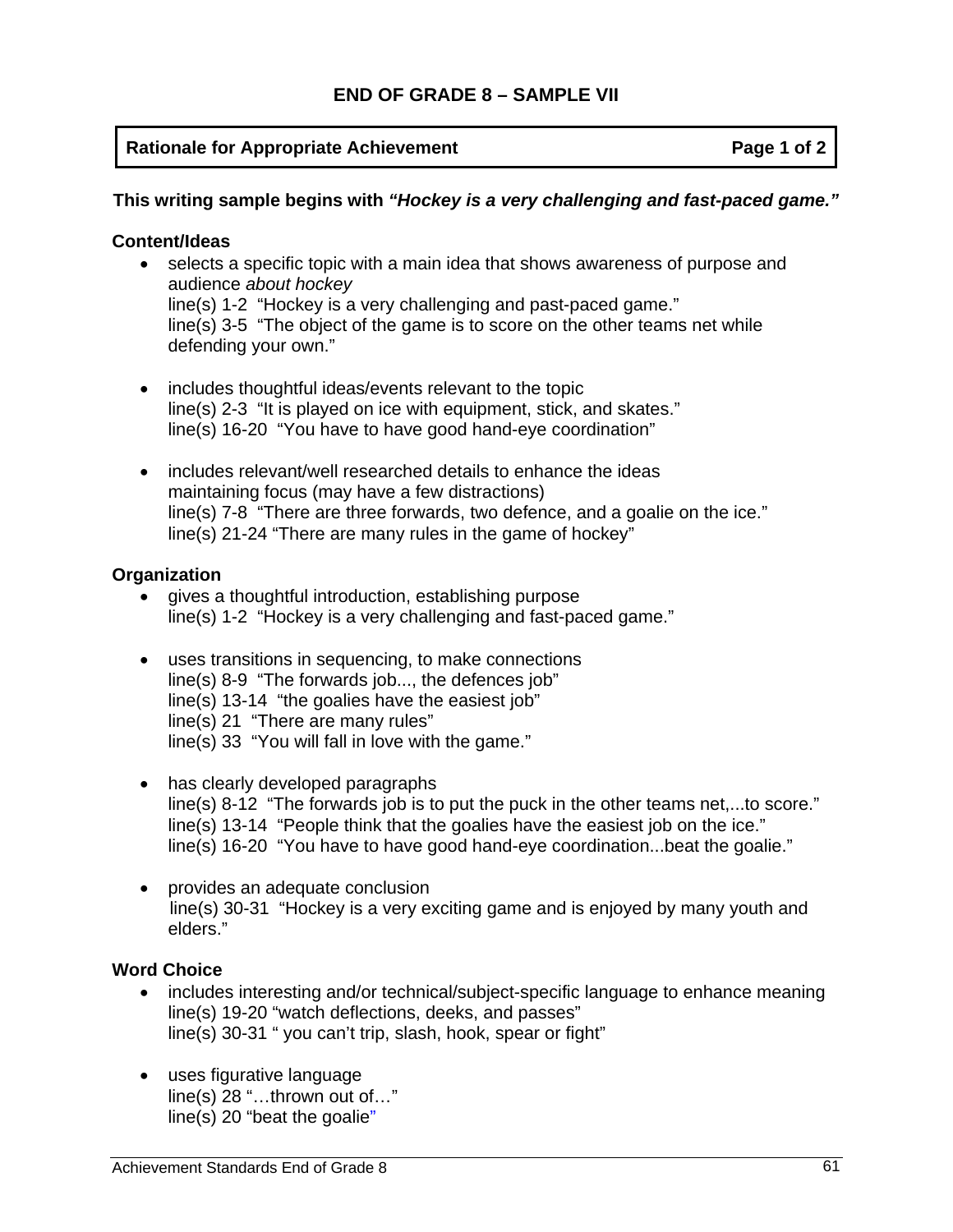# **Rationale for Appropriate Achievement Constrainer Achievement Page 2 of 2**

### **This writing sample begins with** *"Hockey is a very challenging and fast-paced game."*

### **Voice**

- skillfully connects the audience to the topic line(s) 13-14 "People think that the goalies have the easiest job on the ice." line(s) 32-33 "...watch a game on T.V. and you will fall in love with the game."
- generates strong feeling, energy and individuality line(s) 16 "its harder then it looks." line(s) 33 "you will fall in love with the game."

### **Sentence Structure**

- includes different kinds of sentences with a variety of complex structures line(s) 21-24 "There are…short a player." line(s) 8-12 "The forwards job is...and the goalies job is to stop the other teams attempts to score."
- is generally fluid and easy to read (may have some choppy sentences) line(s) 25-29 "In any league...then you will be thrown out of the game." line(s) 31-33 "Even if you don't like to play hockey watch a game on T.V. and you will fall in love with the game."

# **Conventions**

*The student demonstrates skill in this area with occasional errors.* 

- shows well-developed sentences beginning and ending with correct punctuation line(s) 1-2, 2-3, 7-8, 30-31
- makes use of internal punctuation (apostrophe, dash, comma, etc.) to create fluency in the writing line(s) 2-3, 7-8, 16-20, 21-24 some possessive errors line(s) 8,9, "forwards", "teams",
- standard grammatical structures that make the text readable (numbers, contractions, plurals, subject-verb agreement, verb tense, all parts of speech, etc.) line(s) 16-20, 25-29, 31-33 some contraction errors line(s) 18 "whos"
- spells almost all words correctly and uses correct homophones line(s) 16 "then" should be than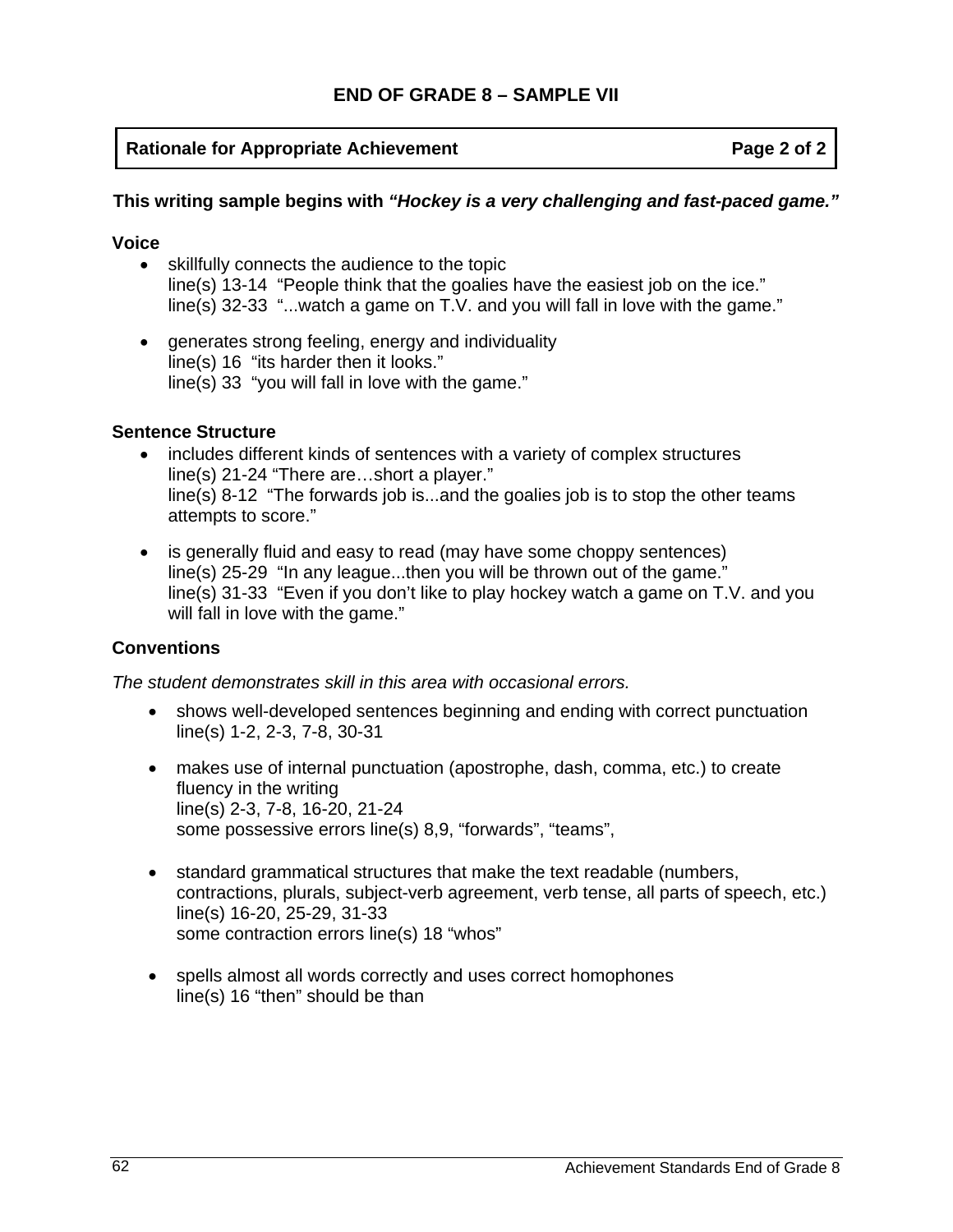# **Strong Achievement Contract Contract Contract Contract Contract Contract Contract Contract Page 1 of 2**

# **Prompt provided.**

*"I recycle every day."* 

|    | I recycle every day. It is of high importance to me. But                                                                          |
|----|-----------------------------------------------------------------------------------------------------------------------------------|
| 2  | although I strongly encourage recycling, it is an aet that globally                                                               |
| 3  | ts not of high in partance. This is wrong, and needs to change. In                                                                |
| 4  | order to maintain and sustain a healthy environment, the world needs                                                              |
| 5  | to group the initiative of recycling.                                                                                             |
| 6  | Recycling is the act of recirculating used materials. Author                                                                      |
| 7  | than placing bottles, plastic, and paper products in the gar bage, are                                                            |
| 8  | may place these articles in a recycling container It may appear                                                                   |
| 9  | to make such a miniscule difference that has no effect on society.                                                                |
| 10 |                                                                                                                                   |
| 11 | However on de global scale if every one recycled, the difference<br>Would be susstantially great Let's lake a look at the effects |
| 12 | or recycling                                                                                                                      |
| 13 | <u>In global economy, recycling has a cary positive effect.</u>                                                                   |
| 14 | It creates hundsels of thousands of jobs around the world, and                                                                    |
| 15 | saves people a let of time and money producing more product.<br>Consequently this reduces pollution and ensures the protection    |
| 16 |                                                                                                                                   |
| 17 | of our valuable, notwal resources This is of high in portance when                                                                |
| 18 | evening a better future for forther generations. We nust leave                                                                    |
| 19 | <u>behind and bestor upon our tuture citizens a healthy environment</u>                                                           |
| 20 | in which they can live . We must respect that right to live in                                                                    |
| 21 | a dean, prosperous, and resourceful environt let, us part generations                                                             |
| 22 | <u>have done so to us.</u>                                                                                                        |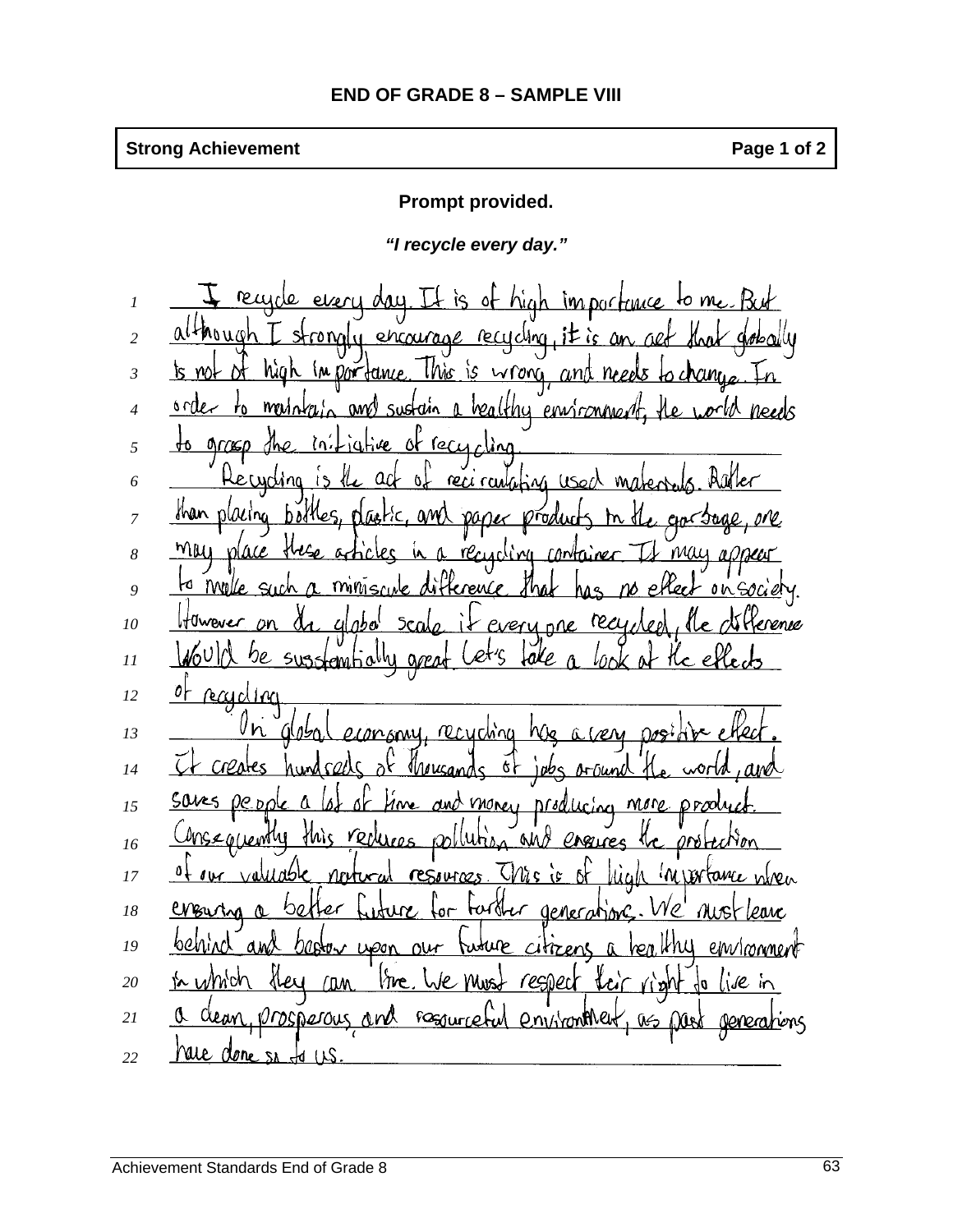**Strong Achievement Contract Contract Contract Contract Contract Contract Contract Contract Page 2 of 2** 

*"I recycle every day."* 

*23 24 25 26 27 28*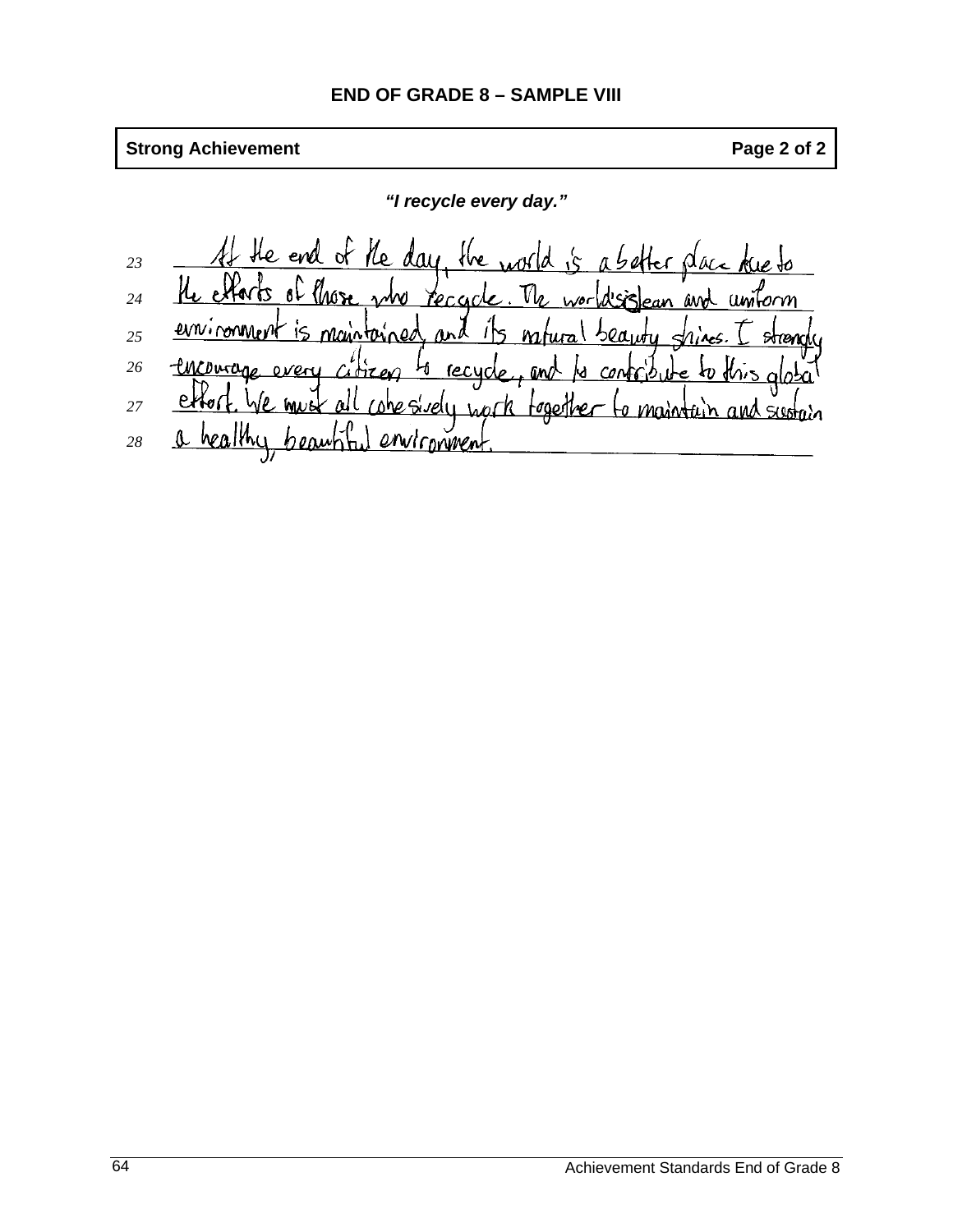### **Rationale for Strong Achievement Community Community Page 1 of 2 and 2 and 2 and 2 and 2 and 2 and 2 and 2 and 2 and 2 and 2 and 2 and 2 and 2 and 2 and 2 and 2 and 2 and 2 and 2 and 2 and 2 and 2 and 2 and 2 and 2 and 2**

**This writing sample begins with** *"I recycle every day."* 

#### **Content/Ideas**

- introduces a specific topic with a main idea that clearly defines the purpose and engages the audience *encouraging all to recycle for the benefit of our environment* line(s) 3-5 "In order to maintain and sustain a healthy environment, the world needs...recycling."
- includes original and thoughtful ideas line(s) 10-11 "However on the global scale if everyone recycled, the difference would...great." line(s) 16 "Consequently this reduces pollution"
- supports the strong main idea details and examples line(s) 1 "I recycle every day. It is of high importance to me." line(s) 3-4 "In order to maintain and sustain a healthy environment,"

### **Organization**

- begins with an engaging statement that indicates purpose line(s) 3-5 "In order to maintain...grasp the initiative of recycling."
- connects sentences and ideas through smooth transitions line(s) 10 "However," line(s) 16 "Consequently" line(s) 23 "At the end of the day"
- develops sentences and ideas into cohesive paragraphs line(s) 6 "Recycling is the act of recirculating used materials." line(s) 13 "On a global economy, recycling has a very positive effect." line(s) 23-24 "At the end of the day, the world is a better place..."
- provides an effective ending line(s) 23-24 "At the end of the day, the world is a better place due to the efforts of those who recycle." line(s) 27-28 "We must all cohesively work together to maintain and sustain a healthy, beautiful environment."

### **Word Choice**

- effectively includes vivid descriptive vocabulary/ precise technical language line(s) 5 "grasp", "initiative"
	- line(s) 6 "recirculating"
	- line(s) 9 "miniscule"
	- line(s) 19 "bestow upon our future citizens"
	- line(s) 27 "cohesively work together"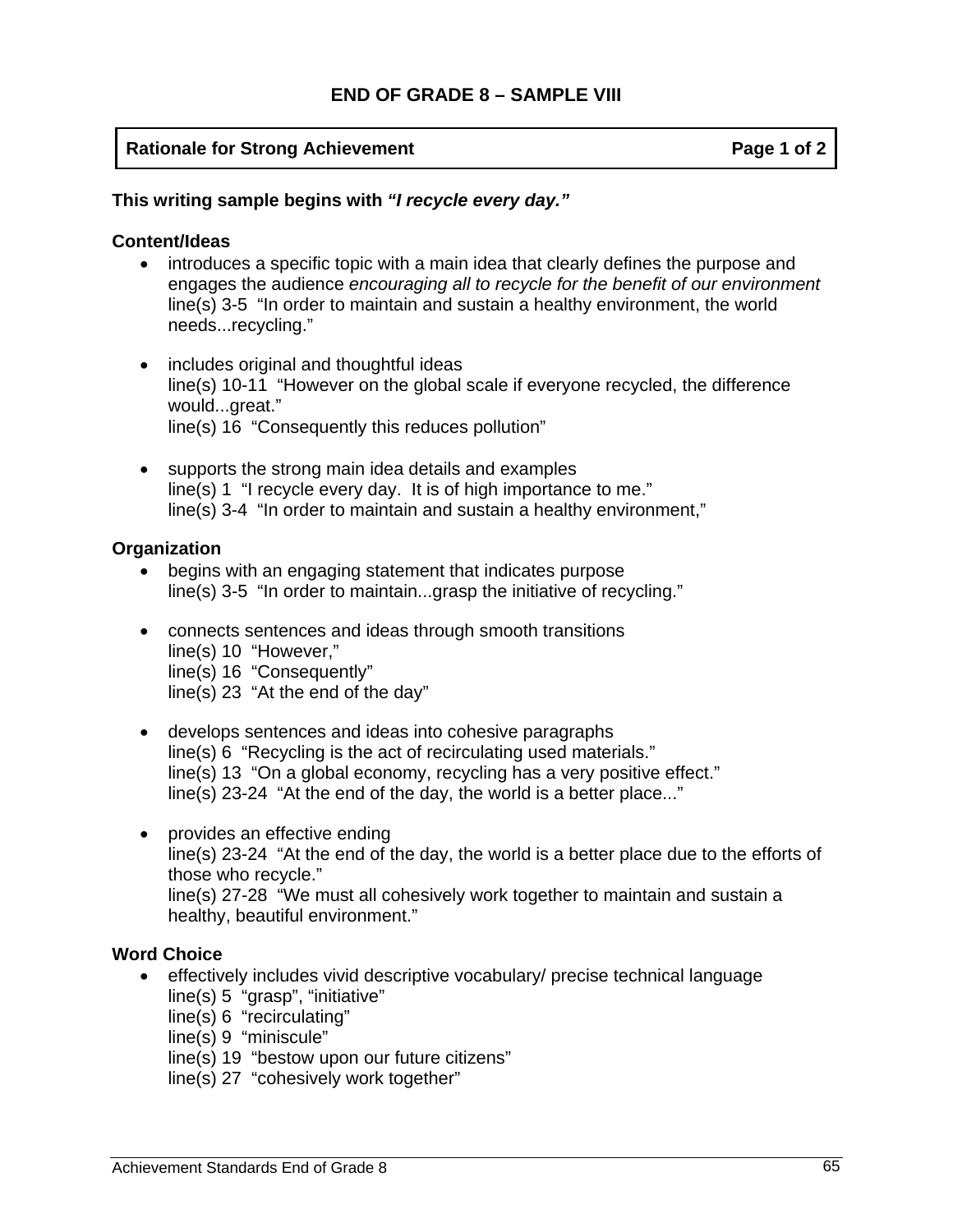# **Rationale for Strong Achievement Community Community Page 2 of 2 Page 2 of 2**

### **This writing sample begins with** *"I recycle every day."*

### **Voice**

- skillfully connects with the audience by sharing thoughts, inner conflict and convictions through inner dialogue line(s) 1 "I recycle every day." line(s) 3 "This is wrong."
- demonstrates strong commitment to the topic line(s) 2 "I strongly encourage"

### **Sentence Structure**

- uses a striking variety of complex sentence structures and types line(s) 1 "It is of high importance to me." line(s) 6-8 "Rather than placing bottles, plastic, and paper products in the garbage, one may place these articles in a recycling container."
- connects ideas with smooth transitions to add flair line(s) 1 "I recycle every day. It is of high importance to me." line(s) 23-24 "At the end of the day, the world is a better place due to the efforts of those who recycle."

### **Conventions**

- uses effective sentences that maintain precise punctuation line(s) 3-5, 6-8, 18-20, 24-25
- is easily read because of internal punctuation (dash, ellipsis, colon, semi-colon, parentheses, etc.) line(s)1-3, 3, 3-5, 11-12, 24-25)
- correctly spells virtually all words error line(s) 11 "sustemically"
- uses correct grammatical structures (parentheses, parallelism, interjections) line(s) 3-5, 6-8, 14-15, 20-22, 24-25
- makes informed decisions about text layout when publishing four paragraph exposition with one point of view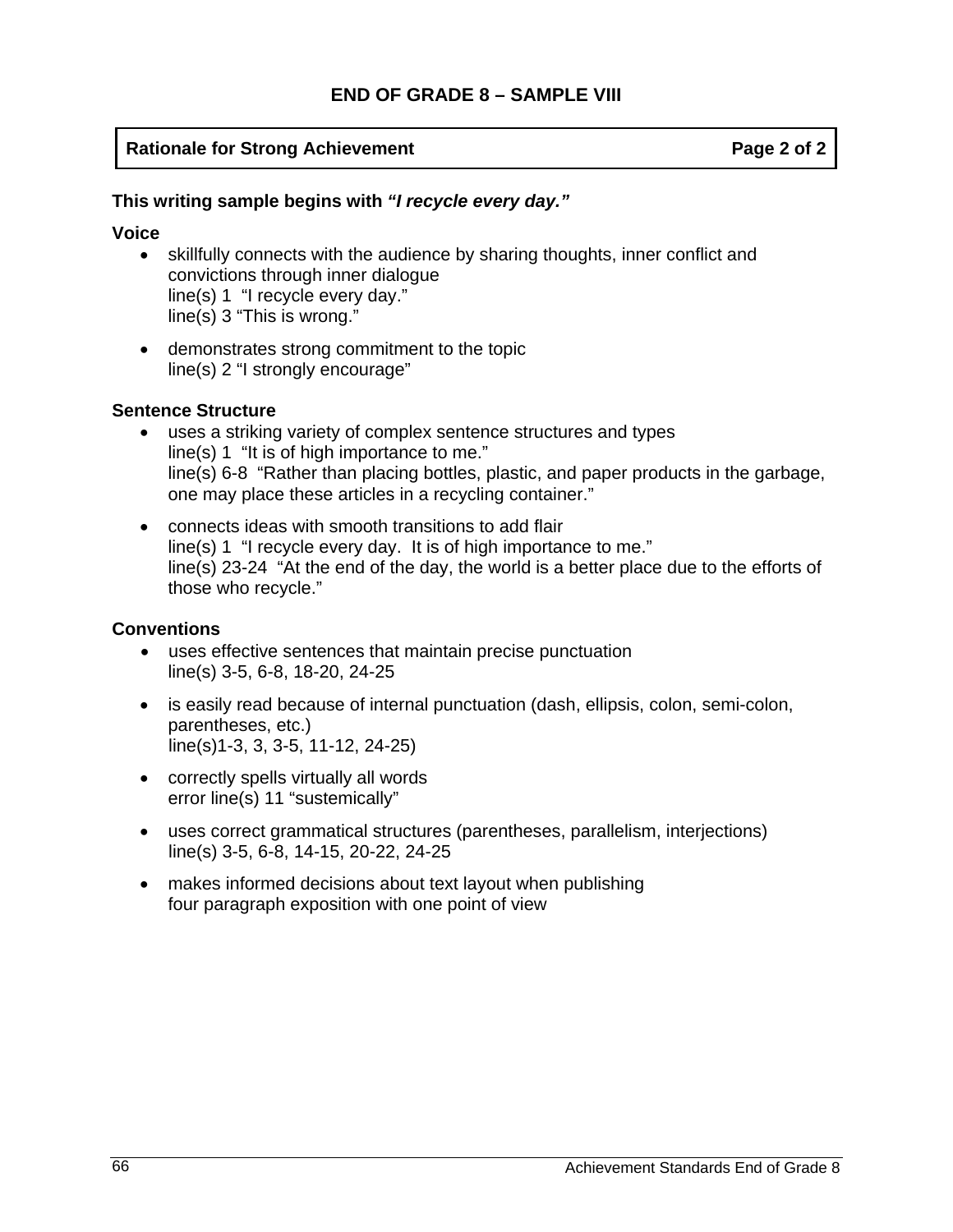| <b>Appropriate Achievement</b><br>Page 1 of 2 |                                                                   |                            |
|-----------------------------------------------|-------------------------------------------------------------------|----------------------------|
|                                               | Prompt provided.                                                  |                            |
|                                               | "The day my brothers and I received our dog was"                  |                            |
| 1                                             | The day my brathers and I received our dog was one of             |                            |
| 2                                             | the most undertal days of our lives. I can still remember how     |                            |
| 3                                             | excited we were and the look on my younger brothers face as       |                            |
| 4                                             | my dad walked in the door with the puppy in his armo, his eyes    |                            |
| 5                                             | MELE SPOCKTING WITH TOP OUT EXCITENCEMITING 157 DOR OTHER PROTHER |                            |
| 6                                             | Jamie Pick ber name, beflicked Darsie                             |                            |
|                                               |                                                                   |                            |
| 8                                             | Her saft golder fur was so beautiful and it                       | <del>feit so good to</del> |
| 9                                             | WH arms My oldest dog Fanny was treating Daisir                   |                            |
| 10                                            | her awa child and would follow her everywhere, it was adocable.   |                            |
| 11                                            |                                                                   |                            |
| 12                                            | first few nights we had her were terrible, She would              |                            |
| 13                                            | I mean cry. Her bed was in my ream so I<br>Exy all night, and     |                            |
| 14                                            | the one who had to get up and put her back to sleep. She was      |                            |
| 15                                            | like a real baby. It was getting very fust rating, but eventually |                            |
| 16                                            | She became a lot better and would sleep all night.                |                            |
| 17                                            |                                                                   |                            |
| 18                                            | As time went by my family and I were trying to train.             |                            |
| 19                                            | her so she would stop using the bathrown on the floor. It was     |                            |
| 20                                            | discussing when she would pee on the floor and we would           |                            |
| 21                                            | step in it. It was very hard to get up early in the morning       |                            |
| 22                                            | to take her outside before she did enything on the floor.         |                            |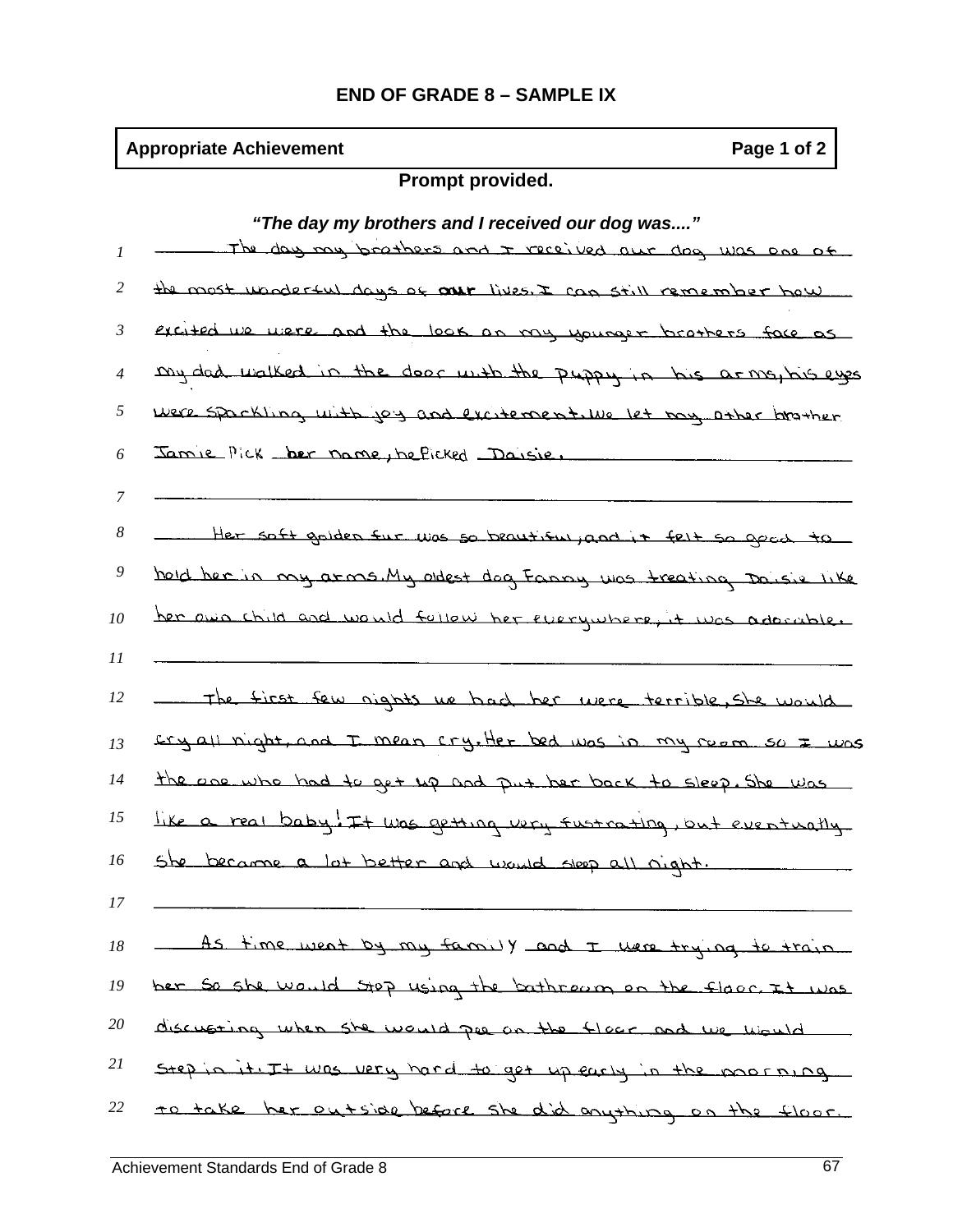# **Appropriate Achievement Page 2 of 2 Page 2 of 2**

*"The day my brothers and I received our dog was...."* 

| 23              | But I had no chove my parents said she was my               |
|-----------------|-------------------------------------------------------------|
| 24              | responsibility to take care of her. After all those though  |
| 25              | marrings, she is finally trained and can wait until someone |
| 26              | makes up before going outside.                              |
| 27              |                                                             |
| 28              | Now its been a few months since we've bad her.              |
| 29              | she is almost perfect, she goes to the door and barks       |
| 30              | when she wants to go outside, she sleeps all night and      |
| 31              | She is very friendly with everyone. I enjoy her company     |
| 32              | wery rouch. Even after all the trouble she gave the by      |
| 33              | Keeping me up all night and cleaning her mess, I still      |
| 34              | Care about her very much. She will always be my little      |
| 35 <sup>7</sup> | <u>baby.</u>                                                |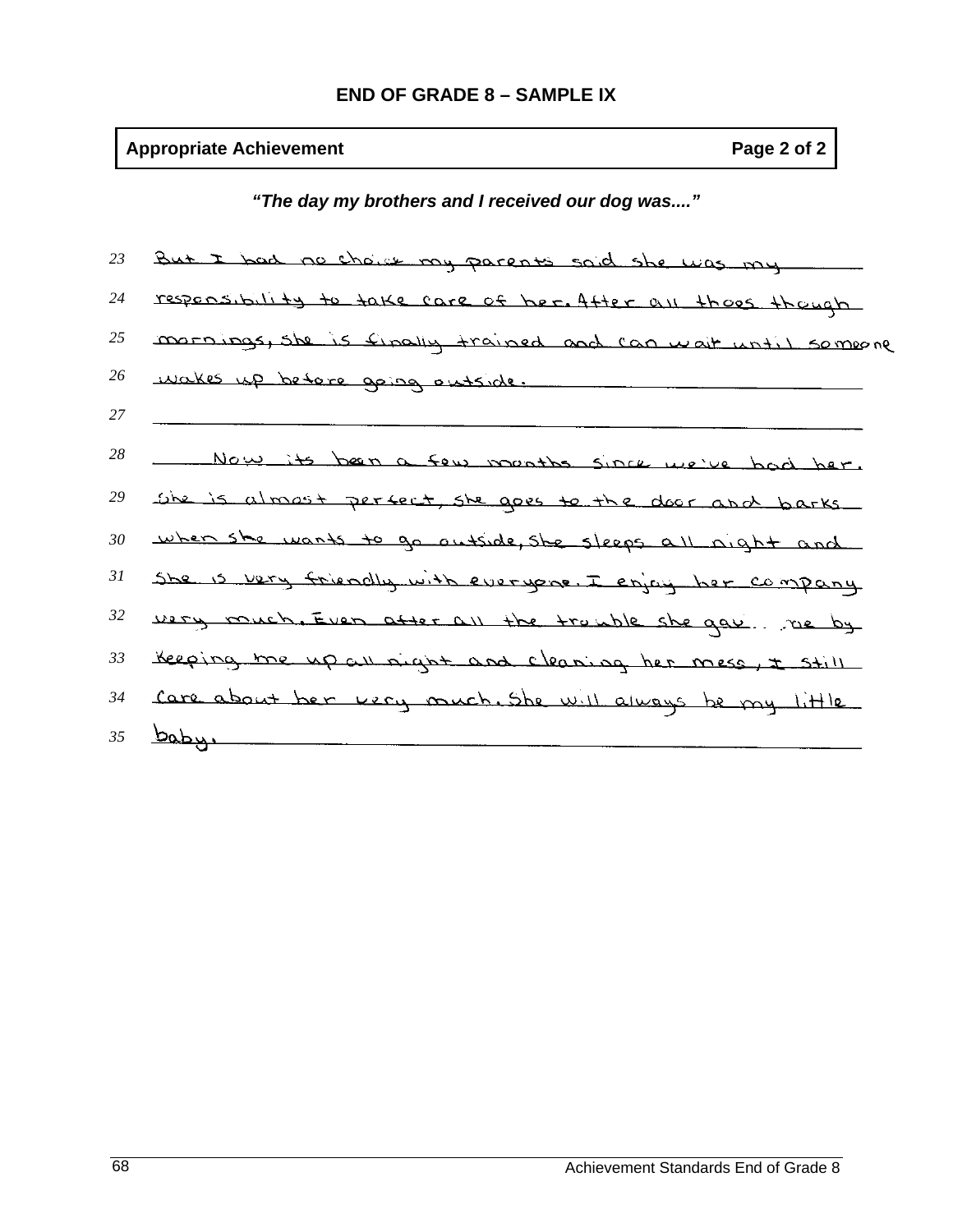## **Rationale for Appropriate Achievement Constrainer Achievement Rational Page 1 of 2**

#### **This writing sample begins with** *"The day my brothers and I received our dog was...."*

#### **Content/Ideas**

- selects a specific topic with a main idea that supports the purpose and audience *about the addition of a puppy in our family* line(s) 1 "The day my brothers received our dog was...wonderful...." line(s) 4 "...my dad walked in the door with the puppy..."
- includes thoughtful ideas/events relevant to the topic line(s) 5-6 "We let my other brother Jamie pick her name," line(s) 8 "Her soft golden fur was so beautiful,"
- includes relevant/well researched details to enhance ideas line(s) 2 "I can still remember how excited we were..." line(s) 4-5 "...his eyes were sparkling with joy and excitement."

#### **Organization**

- gives a thoughtful introduction, establishing purpose line(s) 1-2 "The day my brothers and I received our dog was one of the most wonderful days of our lives." line(s) 31 "I enjoy her company very much."
- uses transitions between and within paragraphs to show sequencing and connections line(s) 12 "The first few nights..." line(s) 18 "As time went by..."

line(s) 28 "Now it's been a few months..."

- has clearly developed paragraphs line(s) 1-6 Paragraph  $# 1 -$  obvious introduction with clearly stated main idea line(s) 8-10 Paragraph  $# 2$  – describes the dog line(s) 12-16 Paragraph  $# 3 - dog's$  arrival at home line(s) 18-26 Paragraph  $# 4 -$  Training Puppy line(s) 28-35 Paragraph  $# 5$  – The joy of having the dog
- provides an adequate conclusion line(s) 34-35 "She will always be my little baby."

## **Word Choice**

- includes interesting words and/or technical/subject-specific language to enhance meaning line(s) 5 "sparkling with joy" line(s) 9 "...treating her like her own child" line(s) 15 "...getting very frustrating"
- uses figurative language line(s) 5 "…like a real baby!"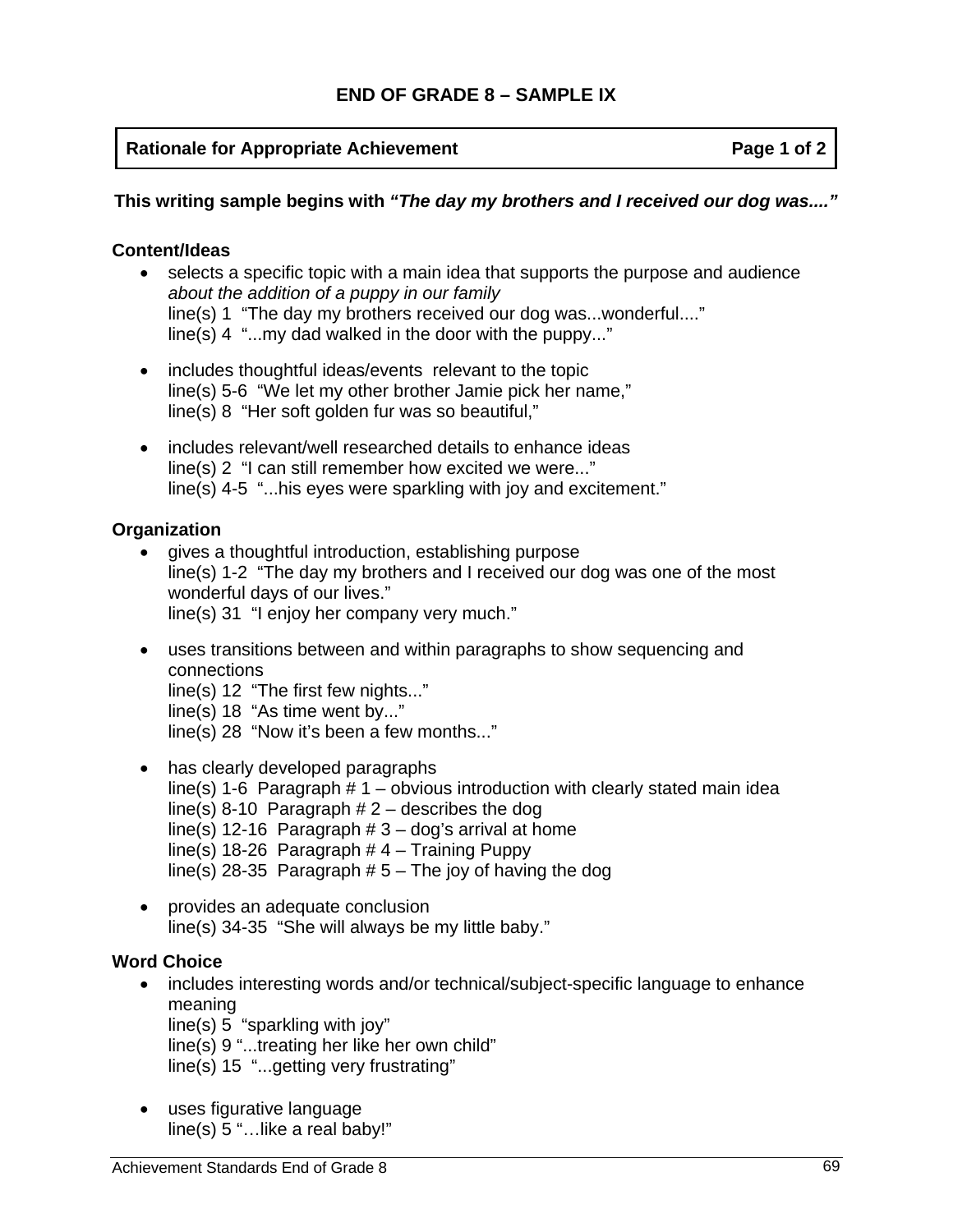## **Rationale for Appropriate Achievement Constrainer Achievement Rational Page 2 of 2**

## **This writing sample begins with** *"The day my brothers and I received our dog was...."*

#### **Voice**

- skillfully connects the audience to the topic line(s) 8 "Her soft golden fur was so beautiful..." line(s) 14 "She was like a real baby."
- generates strong feeling, energy and individuality line(s) 13 "...and I mean cry." line(s) 12 "The first few nights…were terrible…"

#### **Sentence Structure**

- includes different kinds of sentences with a variety of complex structures line(s) 29-31 "She is almost perfect,…with everyone." line(s) 32-34 "Even after all...care about her very much."
- includes a variety of sentence lengths and beginnings to create fluidity line(s)14-15 "She was like a real baby!"

## **Conventions**

*The student demonstrates skill in this area with occasional errors.* 

- makes use of internal punctuation (apostrophe, dash, comma, etc.) to create fluency in the writing line(s) 8-9, 15-16, 28 missing some plural apostrophes : line(s)3 "brothers"
- uses correct grammatical structures (numbers, contractions, plurals, subject-verb agreement, verb tense, all parts of speech, etc.) line(s) 15-16, 18-19, 28, 32-34
- spells almost all words correctly and uses the correct homophones line(s) 20 "discusting" line(s) 24 "thoes", "though"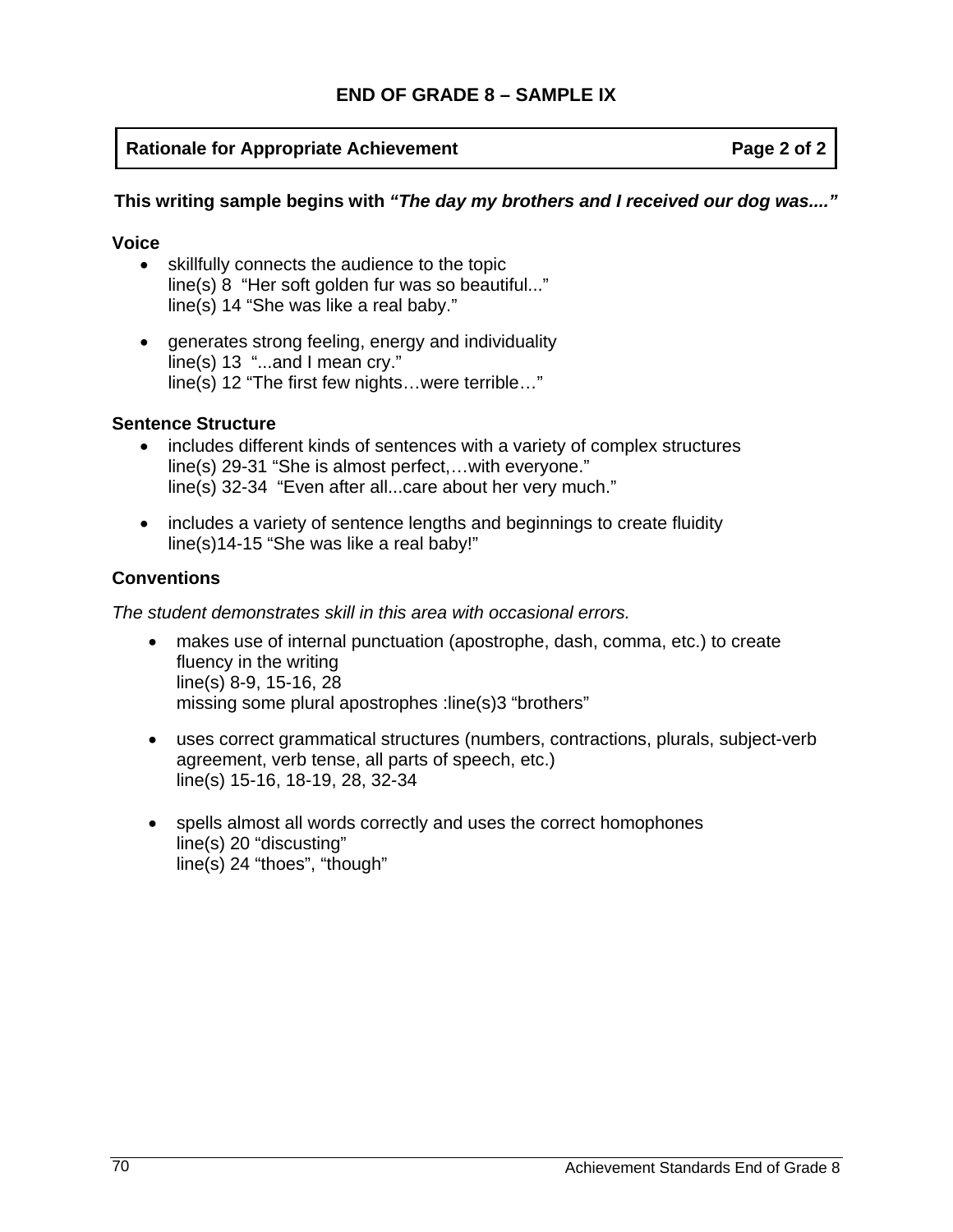# **Strong Achievement Page 1 of 2**

## **Prompt provided.**

*"It was the first day of third grade..."* 

|                | It was the firstday of third grade, and I was having a great day.               |
|----------------|---------------------------------------------------------------------------------|
| $\overline{c}$ | I had a large clussroom, a couple of friends as classmates, a friendly teacher, |
| $\mathfrak{Z}$ | and best of all, I was going to take the bus home for the first time,           |
| $\overline{4}$ | I was waiting anxiously as the seconds ticked by on the clock, MM               |
| 5              | eventually, the last bell rang. I strutted out of the classroom, walked         |
| 6              | up a set of stairs, and stood in my bus line. I was a bus student               |
| 7              | now, not a walker, and my new journey was about to begin.                       |
| 8              | After studing in the line for what seemed like bows. I heard                    |
| 9              | the sound of something large pulling up to the school, and the                  |
| 10             | Squeeking of brakes. My time has come. Quickly, I can down the                  |
| $l\bar{l}$     | stars, out the door, and climbed into the large, yellow automobile.             |
| 12             | I stood near the bus driver, looking at the crowd of unfamiliar                 |
| 13             | Faces, with I seen a sept near the back that looked inviting                    |
| 14             | and sat in it. I was seated on the bus. I couldn't believe 12                   |
| 15             | I watched as my peers filed into the seats around ne. How                       |
| 16             | can they treat such a exciting experience with little to                        |
| 17             | <u>no enthusiusm?</u>                                                           |
| 18             | At last, after a couple of minutes of sitting there, jumply                     |
| 19             | up and down from the bumps the bus drove over my                                |
| 20             | exciting adventure was about to end. I stood up as the                          |
| 21             | driver reared my spot, and to my surprise, he just kept                         |
| 22             | going, He nissed my stop' what was there is going to do? I                      |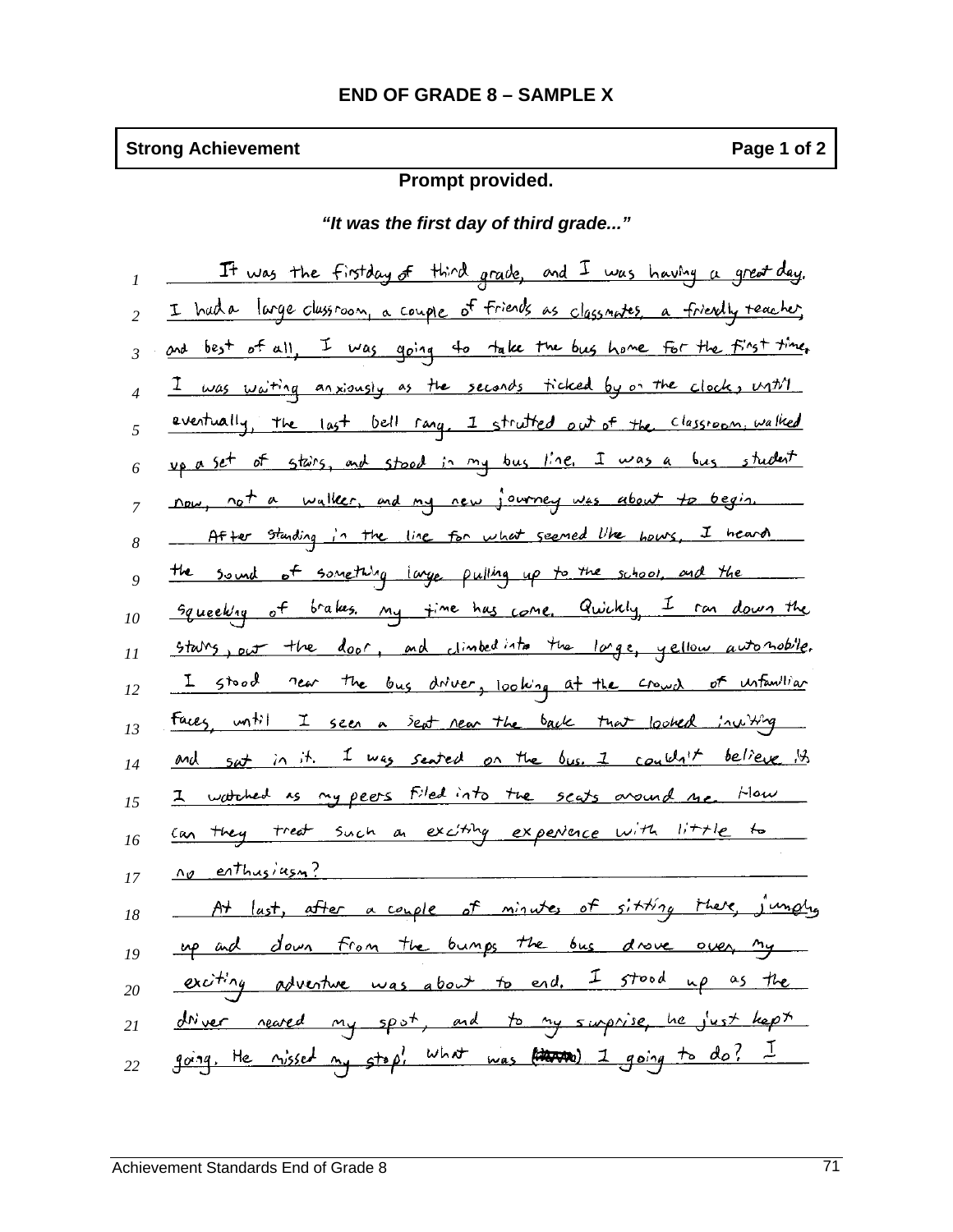## **Strong Achievement Page 2 of 2**

*"It was the first day of third grade..."* 

| 23 | Set back down, with tears in my eyes, I was niserable. How          |
|----|---------------------------------------------------------------------|
| 24 | could soncore do that to a poor little eight year old?              |
| 25 | I stored out the window and watched the kids climb out of           |
| 26 | the bus, with jealousy in my eyes, as they shipped home             |
| 27 | happily to tell their parents about their First day back is         |
| 28 | School. Why couldn't I be the lucky one who was able to             |
| 29 | get of t the bus? What if I was going to be on this                 |
| 30 | bus forever?                                                        |
| 31 | After a couple more stops, a (2) girl that looked a bit older       |
| 32 | than we said,                                                       |
| 33 | "Hey! There's a crying hid back her!" I was offended                |
| 34 | by her rudeness, but it was the least of my worries. The bus        |
| 35 | driver seemed quite surprised, and he asked me to come up           |
| 36 | <u>Front to talk to him. Apparently, the stop where I wanted to</u> |
| 37 | stop wasn't in his route. Then how come they told me to             |
| 38 | go on this bus? He did say that he could drop ne off                |
| 39 | there everyday, and I thought that would be great.                  |
| 40 | As I was getting a bus drive home, I was glad that things were      |
| 41 | resolved, when I look back at it, it doesn't seem                   |
| 42 | that bad of an experience. At least 1 got a town                    |
| 43 | of the bus route!                                                   |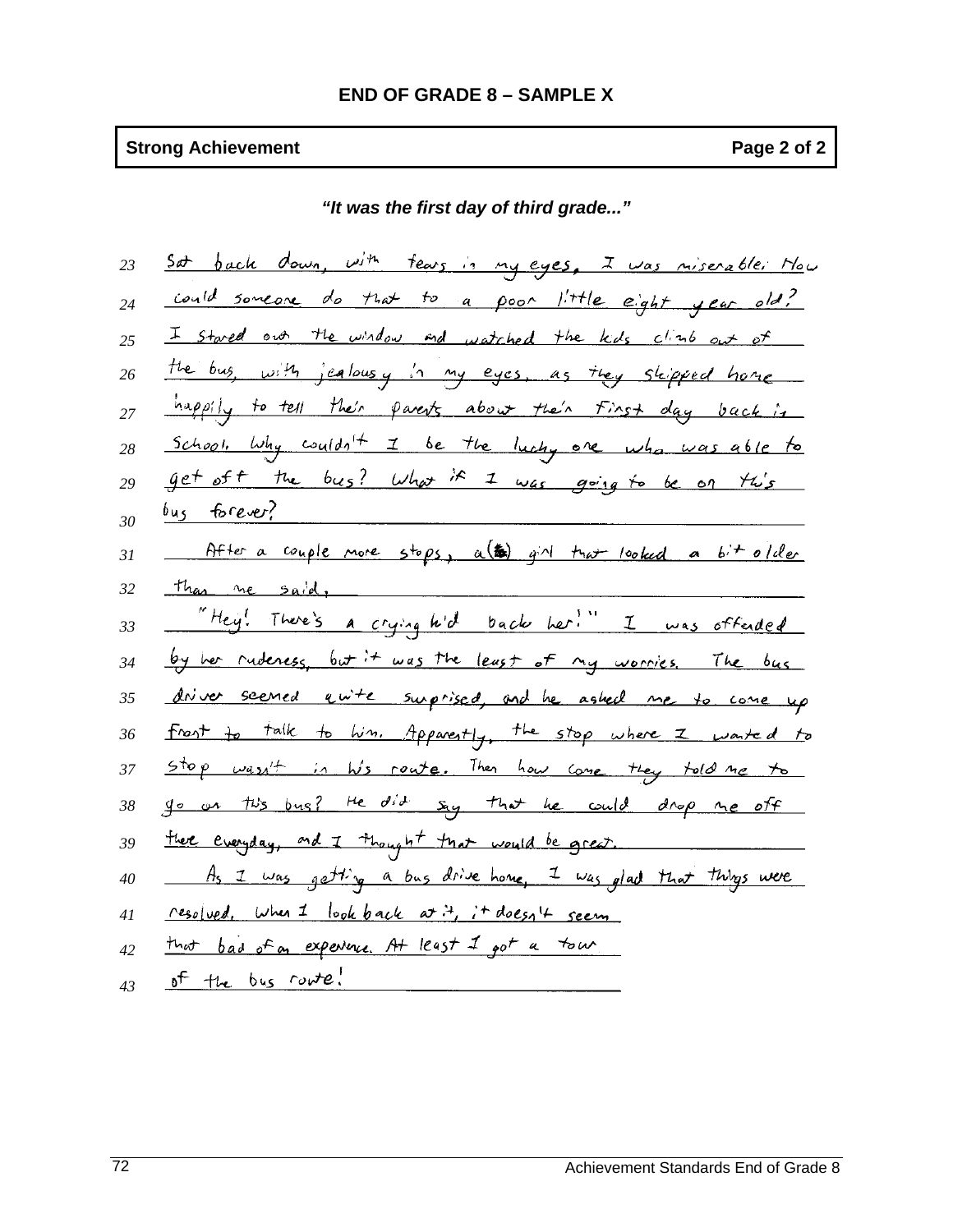#### **Rationale for Strong Achievement Community Community Page 1 of 2 and 2 and 2 and 2 and 2 and 2 and 2 and 2 and 2 and 2 and 2 and 2 and 2 and 2 and 2 and 2 and 2 and 2 and 2 and 2 and 2 and 2 and 2 and 2 and 2 and 2 and 2**

#### **This writing sample begins with** *"It was the first day of third grade..."*

#### **Content/Ideas**

- introduces a specific topic with a main idea that clearly defines the purpose and engages the audience *in the bus drive home on the first day of the third grade* line(s) 3 "and best of all, I was going to take the bus home"
- includes original and thoughtful ideas line(s) 29 "What if I was going to be on the bus forever?"
- includes a strong main idea that is well supported with details and examples line(s) 3 "take the bus for the first time..." line(s) 4 "...waiting anxiously..." line(s) 8 "...in the line for what seemed like hours..."

#### **Organization**

- begins with a purposeful lead that engages the audience line(s) 3 "I was going to take the bus home for the first time." line(s) 4 "...waiting anxiously as the seconds ticked by..."
- uses a variety of ways to focus the topic (time structures, theme) line(s) 4 "until eventually" line(s) 8 "after standing" line(s) 18 "At last" line(s) 31 "After a couple more stops..." line(s) 36 "Apparently,"
- thoughtfully develop characters showing how they change and create tension line(s) 1 "first day of third grade" line(s) 3 "take the bus home for the first time" line(s) 41 "When I look back..."
- provides an effective ending that communicates the larger meaning of the piece line(s) 40 -43 "I was glad that things were resolved….bus route."

#### **Word Choice**

- effectively includes vivid descriptive vocabulary line(s) 4 "I was waiting anxiously" line(s) 10 "My time has come." line(s) 12-13 "unfamiliar faces" line(s) 20 "exciting adventure" line(s) 23 "I was miserable"
	- line(s) 26 "with jealousy in my eyes"
- uses figurative language five rhetorical questions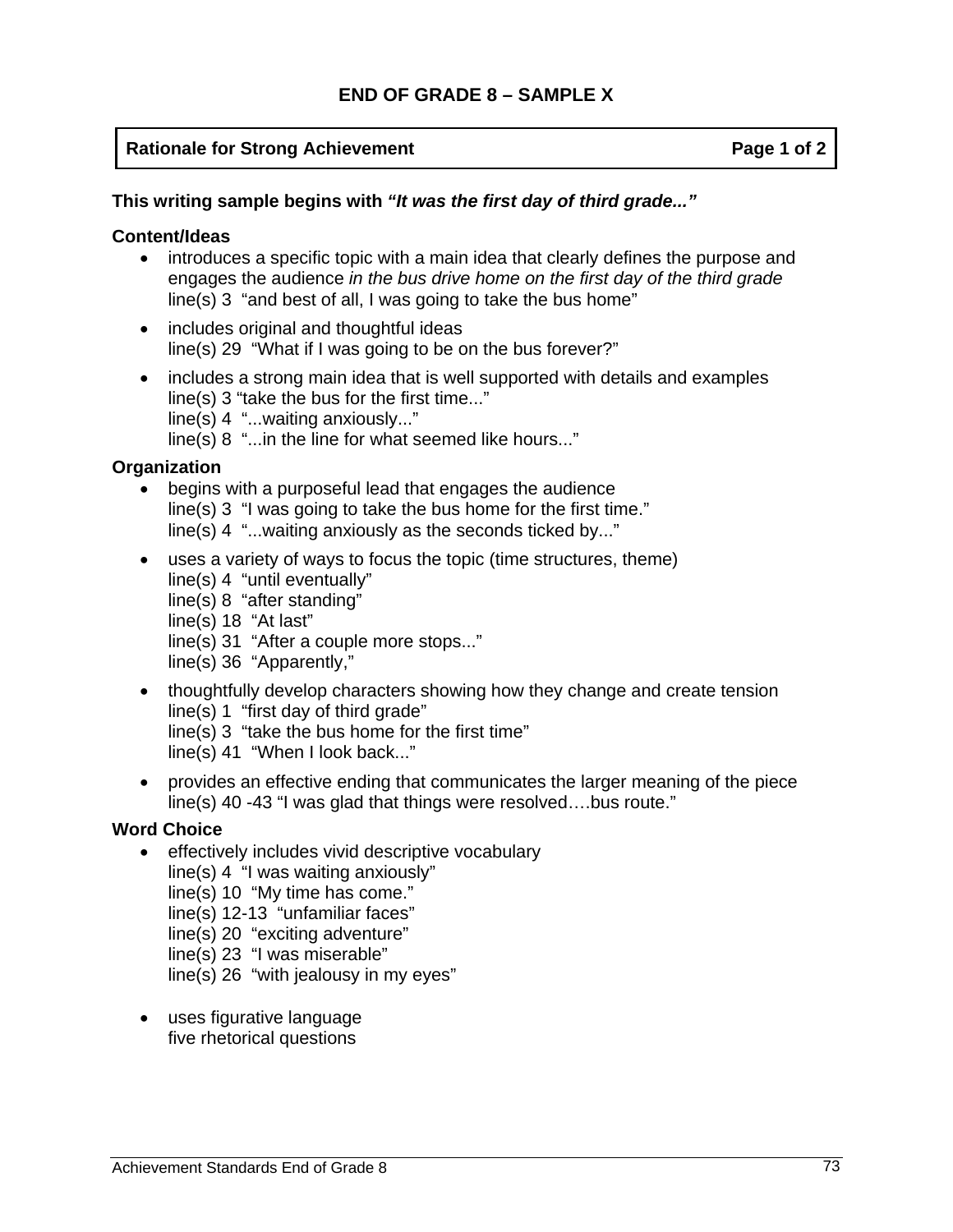## **Rationale for Strong Achievement Community Community Page 2 of 2 and 2 and 2 and 2 and 2 and 2 and 2 and 2 and 2 and 2 and 2 and 2 and 2 and 2 and 2 and 2 and 2 and 2 and 2 and 2 and 2 and 2 and 2 and 2 and 2 and 2 and 2**

## **This writing sample begins with** *"It was the first day of third grade..."*

#### **Voice**

- skillfully connects with the audience by sharing thoughts, feelings, inner conflict, convictions through inner dialogue line(s) 6-7 "I was a bus student now, not a walker, and my new journey was about to begin." line(s) 23 "How could someone do that to a poor little eight year old?"
- demonstrates strong commitment to the topic line(s) 22 "He missed my stop! What was I going to do?" line(s) 33 "Hey! There's a crying kid back her! I was offended by her rudeness,..."

## **Sentence Structure**

- uses a striking variety of complex sentence structures and types line(s) 2-3 "I had a large classroom, a couple of friends as classmates, a friendly teacher" line(s) 16-17 "How can they….enthusiasm?"
- connects ideas with smooth transitions to add flair line(s) 8 "After standing in line for what seemed like hours," line(s) 23-24 "How could someone do that to a poor little eight year old?"

## **Conventions**

- uses effective sentences that maintain precise punctuation Exclamatory and interrogative sentences are used effectively to capture a heightened emotional appeal. line(s) 14, 15-17, 23-24, 33, 37-38
- uses correct internal punctuation (dash, ellipsis, colon, semi-colon, parentheses, etc.) line(s) 2-3, 8-10, 10-11, 20-22, 22, 25-28
- uses correct grammatical structures line(s) 6-7, 18-20, 28-29, 33
- make informed decisions about text layout when publishing (it would be interesting to see page break- illustration connections)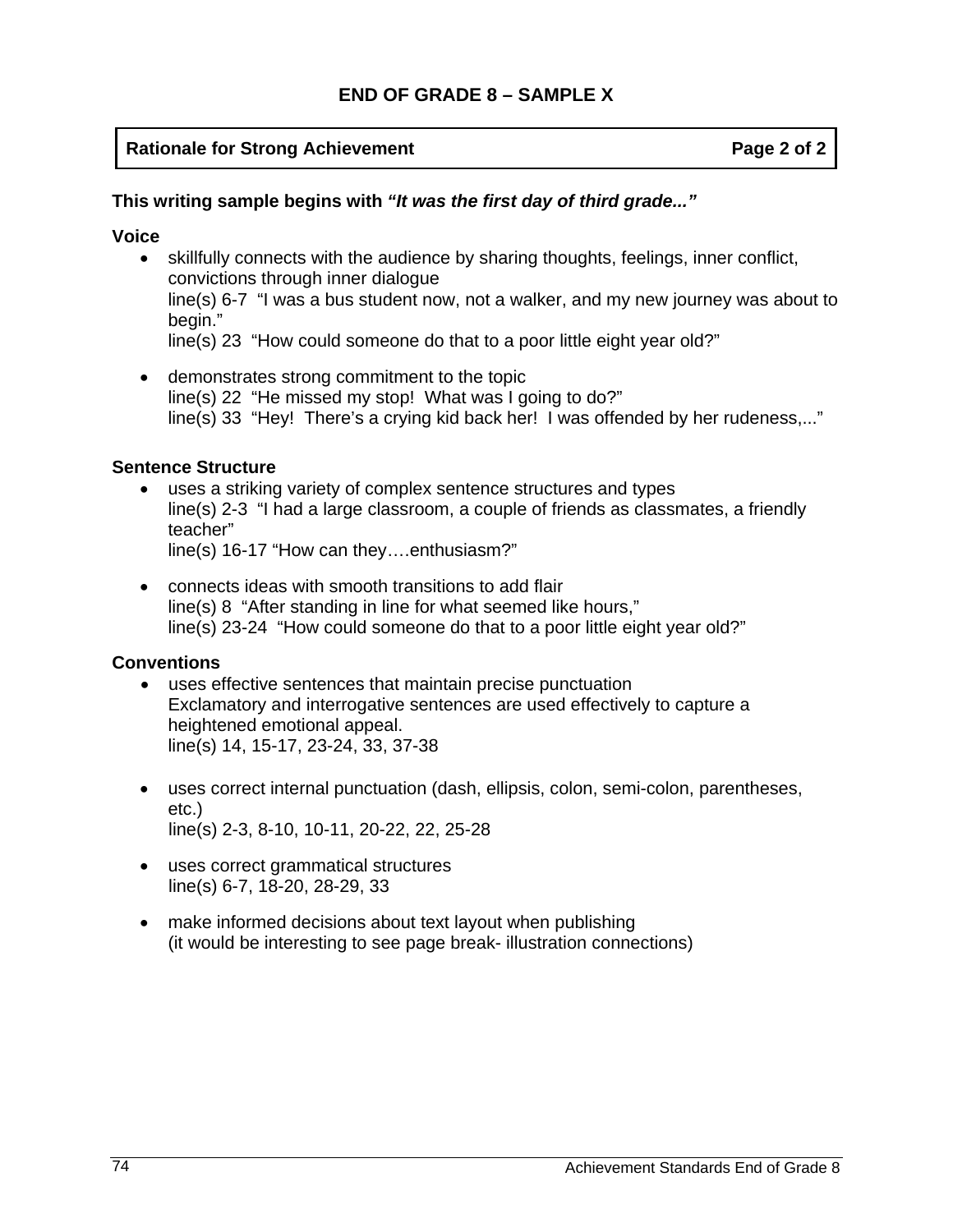## **Appropriate Achievement Page 1 of 1**

#### *"My name is Leo..."*

1 2 3 4 5 6 7 8 9 10 11 12 13 14 15 16 17 18 19 20 21 22 23 24 25 26 27 28 29 30 My name is Leo, or my name was Leo. Nobody has names here. I am known to the Ring as 206385R and to my friends as Red, the colour of the shirt I was wearing when I was brought in. I live in Barrack R, hence the suffix at the end of my number. I am 13 years old and ready for active service in the army of the emperor. My barrack leader, a member of the ring, says I should do well in the service of the emperor. I hope so, as I have been training for 10 years, longer than anyone else in Barrack R. I don't remember much about my life before training, just my name and a voice. I know my name because I asked my barrack leader, and I know the voice because I have dreamed of it. I told my barrack leader this and he said keep that to yourself, 206385, and would speak no more of it. One morening, at 0500 hours, I was woken up by a huge shake. Knowing this could be important, I leaped out of bed and was met by a ring member I had never seen before. He said, "Get dressed quickly." And handed me a sword. This was no practice blade but a real weapon expertly ground to the sharpest of edges. I followed the man out of the barrack and down the main street. I was surprised when he turned left towards the gate instead of towards the palace. He held his finger to his mouth . "Shhhh," he whispered and then we were through the gate and running towards a tree behind which two horses were tied. He jumped on one and I got on the other. He said, "Follow me." And we galloped down the road away from the emperor's city. By the end of the day we had reached the foothills of the Boelsbon Mountains. He said, "Quick follow me." and he jumped off his horse and jogged towards the base of the cliff. Me, still believing him to be one of the emperor's men, a member of the ring, quickly followed. He pushed hard against a small lump in the cliff face and a small door slid open. We lead our horses inside and the door slid shut. "Welcome to the base of the rebellion, Leo," he said. Unknown to me, the emperor was my father and he had put me into basic training to hide me from his enemies. But now they had found me and I wondered what would happen to me. "We are not going to kill you," said the man, " but you will be staying with us for a long, long time."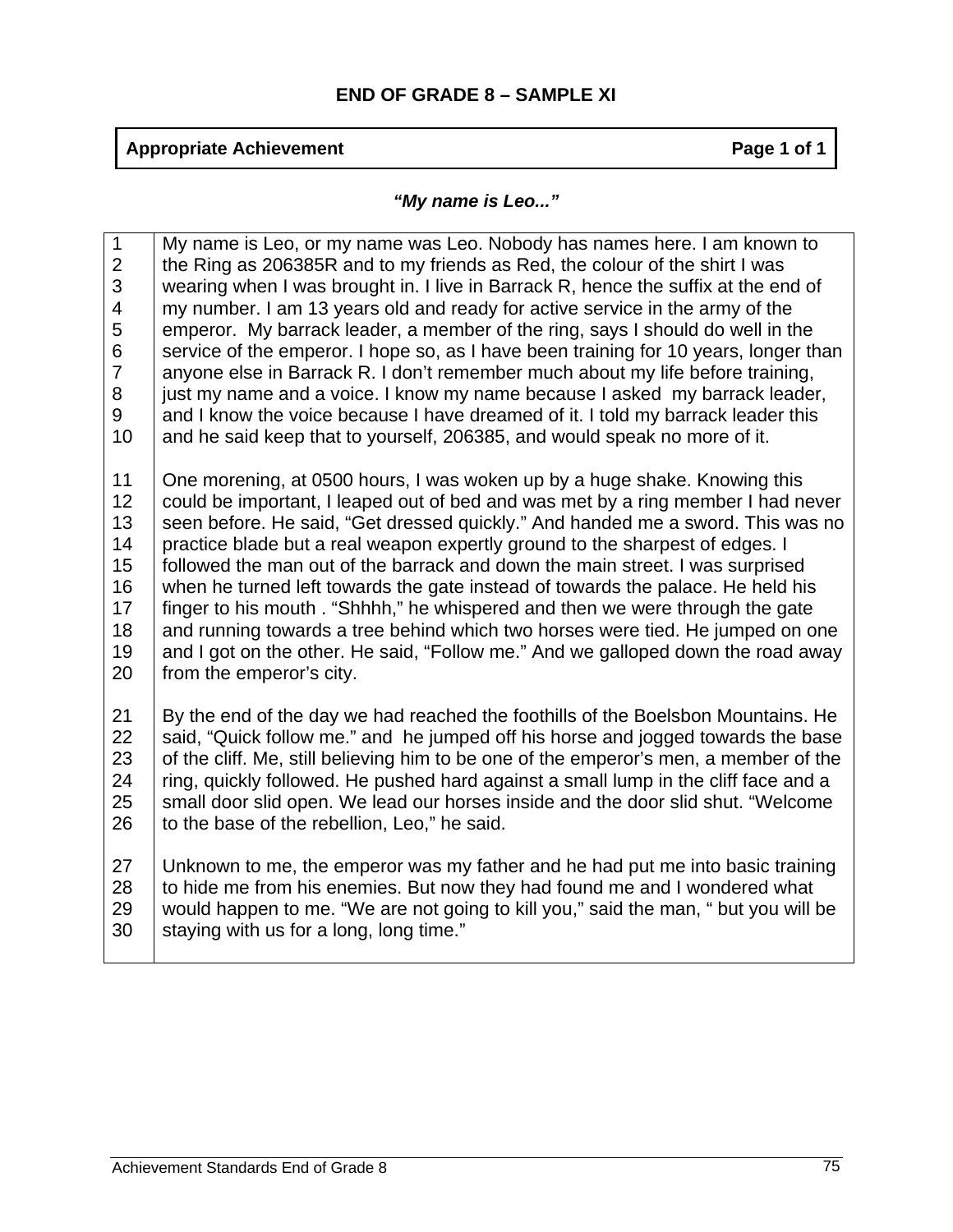## **Rationale for Appropriate Achievement Constrainer Achievement Rational Page 1 of 2**

#### **The writing sample begins** *"My name is Leo…"*

#### **Content/Ideas**

- selects a specific topic with a main idea that supports the purpose and audience *to entertain with imaginative fiction* line(s) 1 "Nobody has names here."
- includes ideas relevant to the topic line(s) 5-6 "My barrack leader, a member of the ring, says I should do well in the service of the emperor."
- includes relevant/well-researched details to enhance the ideas line(s) 3-4 "I live in Barrack R, hence the suffix at the end of my number." line(s) 23 "…still believing him to be one of the emperor's men,…" line(s) 27-28 "…he had put me into basic training to hide me from his enemies."

#### **Organization**

- gives a thoughtful introduction, establishing purpose line(s) 1 "My name is Leo, or my name was Leo. Nobody has names here."
- uses transitions between and within paragraphs to show sequencing and connections line(s) 21 "By the end of the day…." line(s) 12 "Knowing this could be important…"
- has clearly developed paragraphs line(s) 1-10 Paragraph  $# 1 - Introduces$  the military type setting and characters line(s) 11-20 Paragraph # 2 – events leading to the complication *being led away from the emperor's city*  line(s) 21-26 Paragraph # 3 – events leading to and the complication *taken to the enemy's base* line(s) 27-30 Paragraph # 4 – Conclusion *capture and uncertain future*

#### **Word Choice**

- interesting words and/or technical/subject-specific language to enhance meaning line(s) 14 "…a real weapon expertly ground to the sharpest of edges." line(s) 3-4 "…Barrack R, hence the suffix at the end of my number."
- uses figurative language line(s)9-10 "…keep that to yourself…."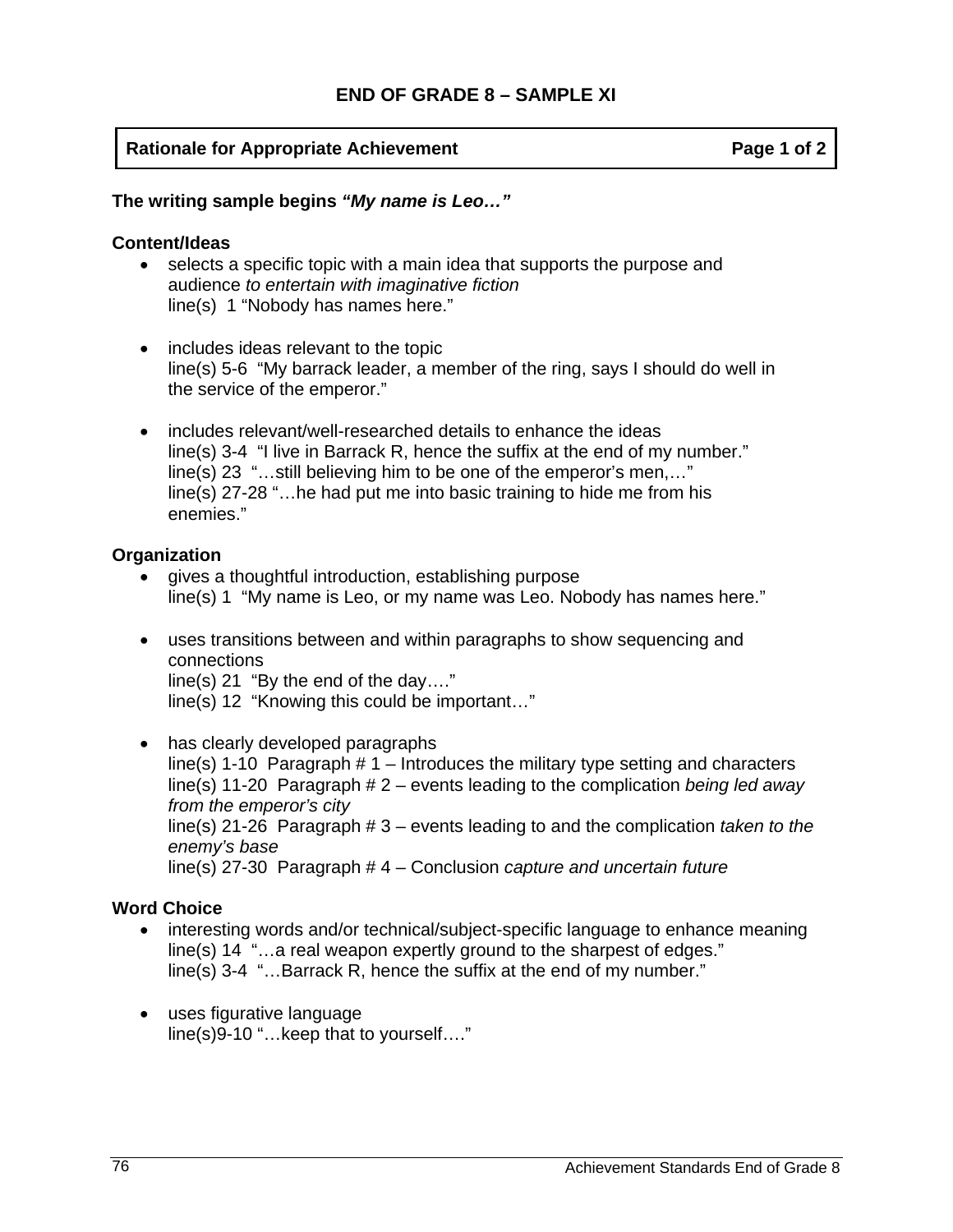## **Rationale for Appropriate Achievement Page 1 of 2 Page 1 of 2**

#### **The writing sample begins** *"My name is Leo…"*

#### **Voice**

- skilfully connects the audience to the subject line(s) 4 "I am 13 years old and ready for active service in the army of the emperor." line(s) 8-9 "..and I know the voice because I have dreamed of it."
- generates strong feeling, energy, and individuality line(s) 7 "I don't remember much about my life before training,…" line(s) 28-29 "But now they had found me and I wondered what would happen to me."

## **Sentence Structure**

- includes different kinds of sentences with a variety of complex structures line(s) 2-4 "…and to my friends as Red, the colour of the shirt I was wearing when I was brought in." line(s) 27-28 "Unknown to me, the emperor was my father and he had oput me into basic training to hide me from his enemies."
- includes a variety of sentence lengths and beginnings to create fluidity line(s) 6-7 "I hope so, as I have been training fot 10 years, longer than anyone else in Barrack R."

## **Conventions**

*The student demonstrates skill in this area with occasional errors.* 

- makes use of internal punctuation (apostrophe, dash, comma, etc.) to create fluency in the writing line(s) 5-6, 10, 20
- spells almost all words correctly line(s)11 "morening"
- uses correct grammatical structures (numbers, contractions, plurals, all parts of speech, verb tense, subject/verb agreement,) line(s) 1, 7, 18,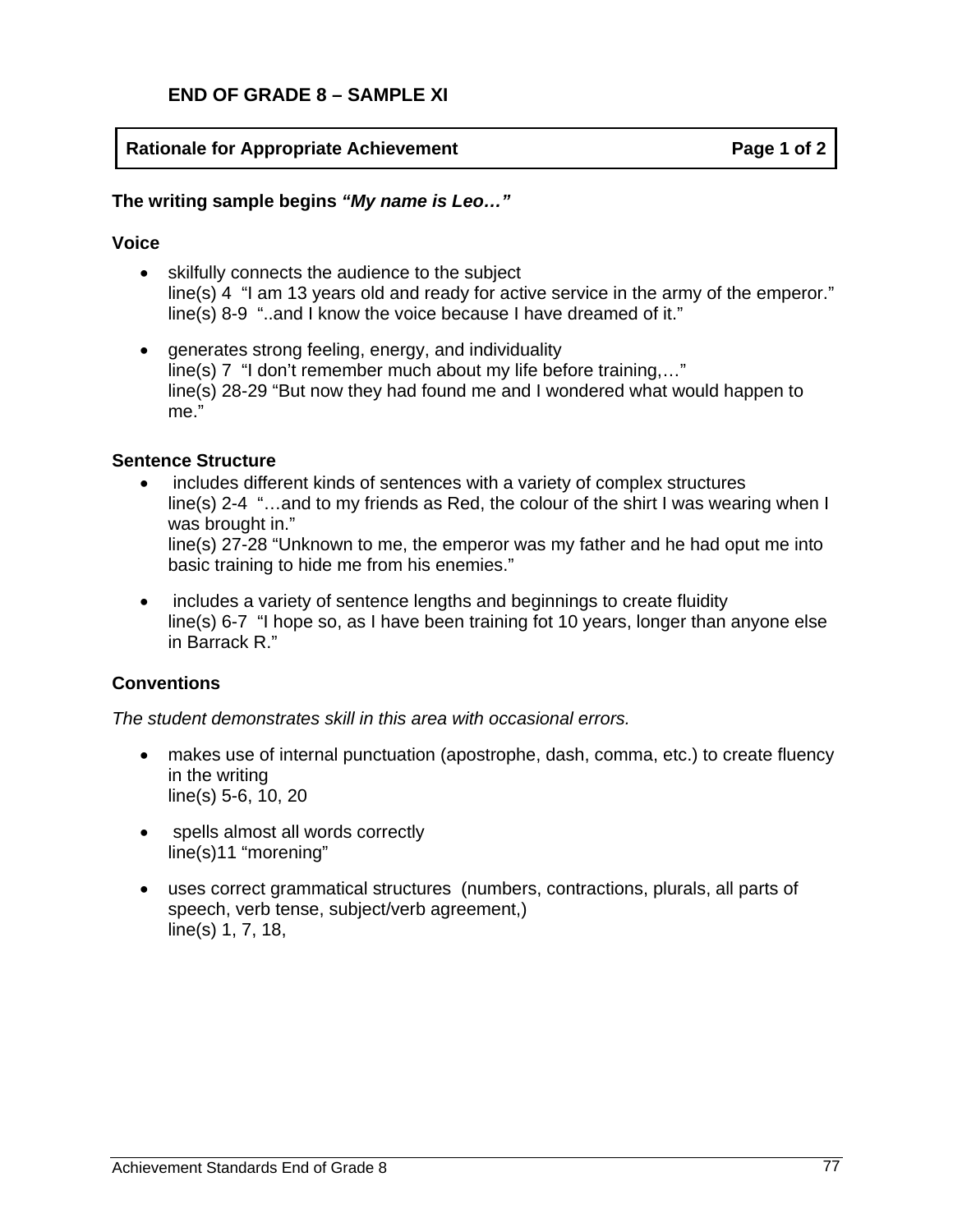## **Bibliography**

Alberta Education. (1997). G*rade 2 English language arts classroom assessment materials.* Edmonton, Alberta: Alberta Education.

Alberta Learning. (2004). G*rade 3 narrative writing scoring guide.* Edmonton, Alberta: Alberta Learning.

Allen, J. (2004). *Tools for teaching content literacy*. Portland, ME: Stenhouse.

Anderson, J. (2005). *Mechanically incline*d. York, ME: Stenhouse.

Atwell, N. (2002). *Lessons that change writers*. Portsmouth, NH: Heineman.

British Columbia Ministry of Education. (2002). *British Columbia performance standards: Reading* and w*riting,* Grades 1-5. Province of British Columbia.

British Columbia Ministry of Education. (2006). *English Language Arts Kindergarten to Grade 7: Integrated resource package 2006*. Province of British Columbia.

Colorado Department of Education. (1995). *Colorado model content standards.*  Denver, Colorado: Colorado Department of Education*.* 

Colorado Department of Education. (2005). *Colorado student assessment program proficiency levels*. Denver, Colorado: Colorado Department of Education - Unit of Student Assessment.

Culham, R. (2005). *6 + 1 Traits of writing: The Complete Guide for the Primary Grades*. New York, NY: Scholastic.

Curriculum Corporation. (2000). *Literacy benchmarks: Years 3, 5 & 7 writing, spelling and reading*. Australia: Curriculum Corporation.

Department of Education and Training in Western Australia. (2006). *First steps writing map of development*. Salem, MA: STEPS Professional Development and Consulting.

Department of Education and Training in Western Australia (2004). *First steps reading map of development*. Salem, MA: STEPS Professional Development and Consulting.

Foster, G. (2005). *What good readers do.* Markham, ON: Pembroke.

Fountas, I. & Pinnell, G. S. (2001). *Guiding readers and writers grades 3-6.*  Portsmouth, NH: Heinemann.

Fountas, I. & Pinnell, G. S. (2005). *Leveled books, K–8: Matching texts to readers for effective teaching.* Portsmouth, NH: Heinemann.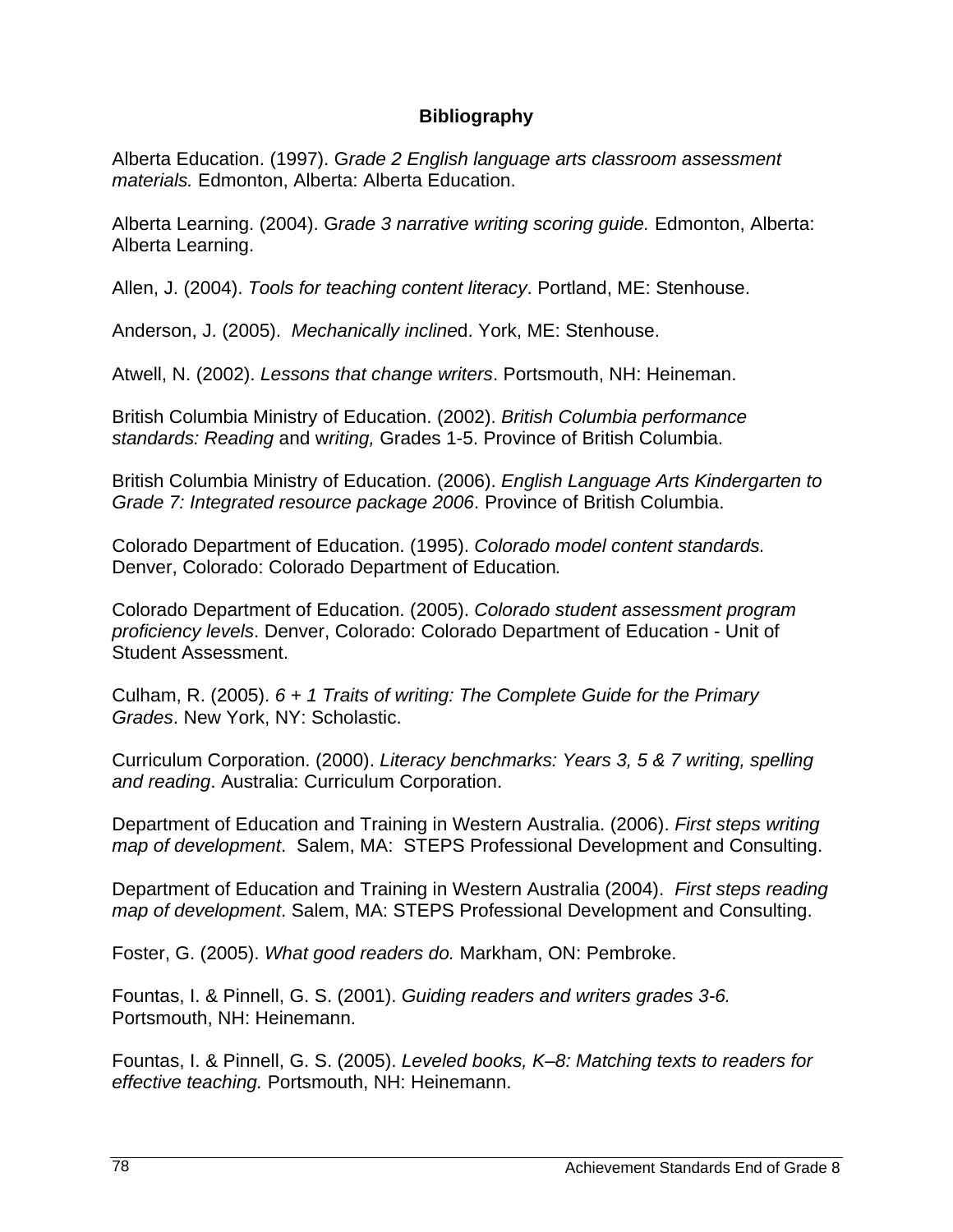Fountas, I. & Pinnell, G. S. (2007). *The continuum of literacy learning grades K–8.*  Portsmouth, NH: Heinemann.

Goldberg, G. L. & Roswell, B. S. (2002). *Reading, writing, and gender.* Larchmont, NY: Eye on Education.

Gregory, G. H. & Kuzmich, L. (2005). *Differentiated literacy strategies*. Thousand Oaks, California: Corwin Press.

Harvey, S. & Goudvis, A. (2000). *Strategies that work.* York, ME: Stenhouse.

Indiana State Department of Education (2006). *Indiana accountability system for academic progress: Academic standards English language arts K-5.* Indiana: State Department of Education.

Keene, E. & Zimmerman, S. (1997). *Mosaic of thought*. York, ME: Stenhouse.

Kemper, D., Nathan, R., & Sebranek, P. (1998). *Writers express*. Scarborough, ON: International Thomson Publishing.

Kiddey, P. & Chambers, R. M. (2006). *Stepping out* (Canadian Edition). Toronto, ON: Pearson Professional Learning. Co-published by: Western Australian Minister of Education and Training.

Miller, D. (2002). *Reading with meaning*. York, ME: Stenhouse.

Ontario Ministry of Education. (2006). *The Ontario curriculum grades 1-8 language.* Province of Ontario.

Peha, S. (2002). *What is good writing?* http://www.ttms.org*/.* 

Peterson, S. (2003). *Guided writing INSTRUCTION*. Winnipeg, MB: Portage & Main Press.

Peterson, S. S. (2005). *Writing across the curriculum*. Winnipeg, MB: Portage & Main Press.

Reeves, D. B. (2002). *Making standards work: How to implement standards-based assessments in the classroom, School and District.* Advanced Learning Press: Denver, CO.

Serafini, F. (2004). *Lessons in comprehension.* Portsmouth, NH: Heinemann.

Spandel, V. (2002). *Write traits grades 6-8*. USA: Great Source Education Group, a division of Houghton Mifflin Company.

Spandel, V. & Hicks, J. (2006). *Write traits advanced level I*. USA: Great Source Education Group, a division of Houghton Mifflin Company.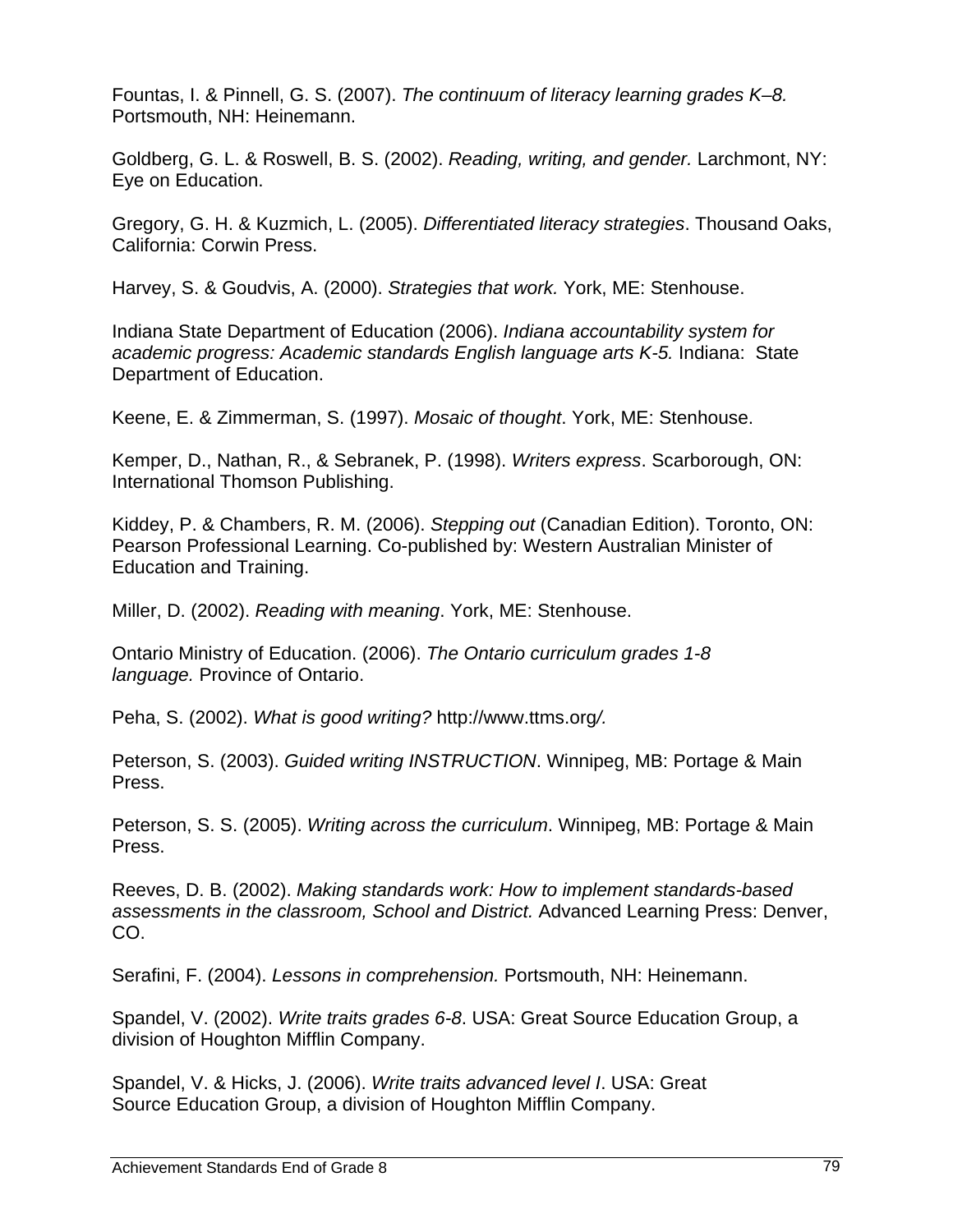Stead, T. (2006). *Reality checks*. York, ME: Stenhouse.

Trehearne, M., Hemming Healey, L., Cantalini-Williams, M., & Moore, J. (2004a). *Kindergarten teacher's resource book.* Toronto, ON*:* Thomson Nelson.

Trehearne, M., Healy, L. H., McBain, G., MacGregor, M., & Pynoo, S.G. (2004b). *Language arts grades 1-2 teacher's resource book.* Toronto, ON*:* Thomson Nelson.

Trehearne, M., et al. (2006). *Comprehensive literacy resource for grades 3-6 teachers.*  Toronto, ON: Thomson Nelson.

Wilhelm, J. D. (2001). *Improving comprehension with think-aloud strategies*. USA: Scholastic.

Wilson, R. J. (ed.). (2005). *Dilemmas in classroom assessment*. Winnipeg, MB: Portage & Main Press.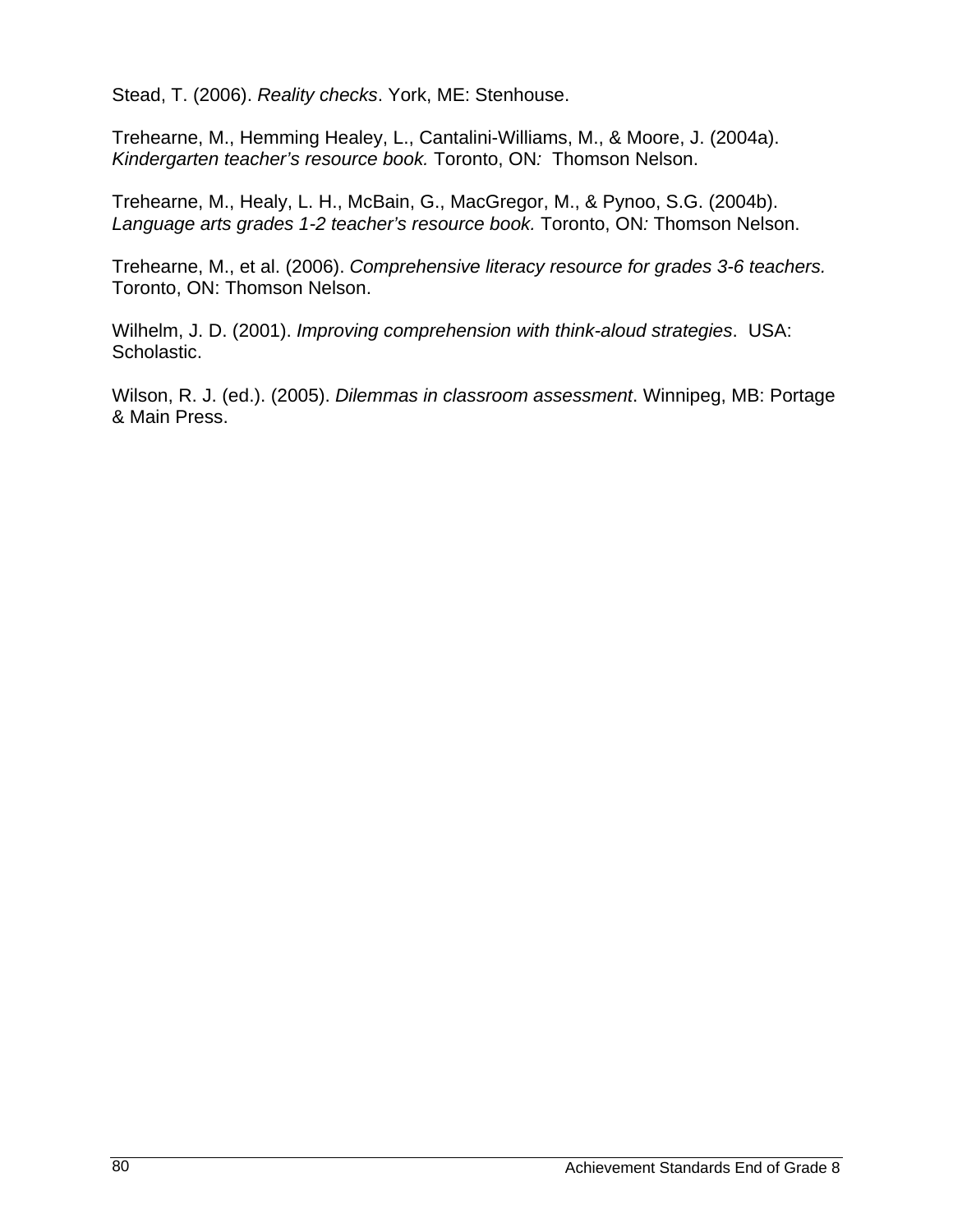**Appendix**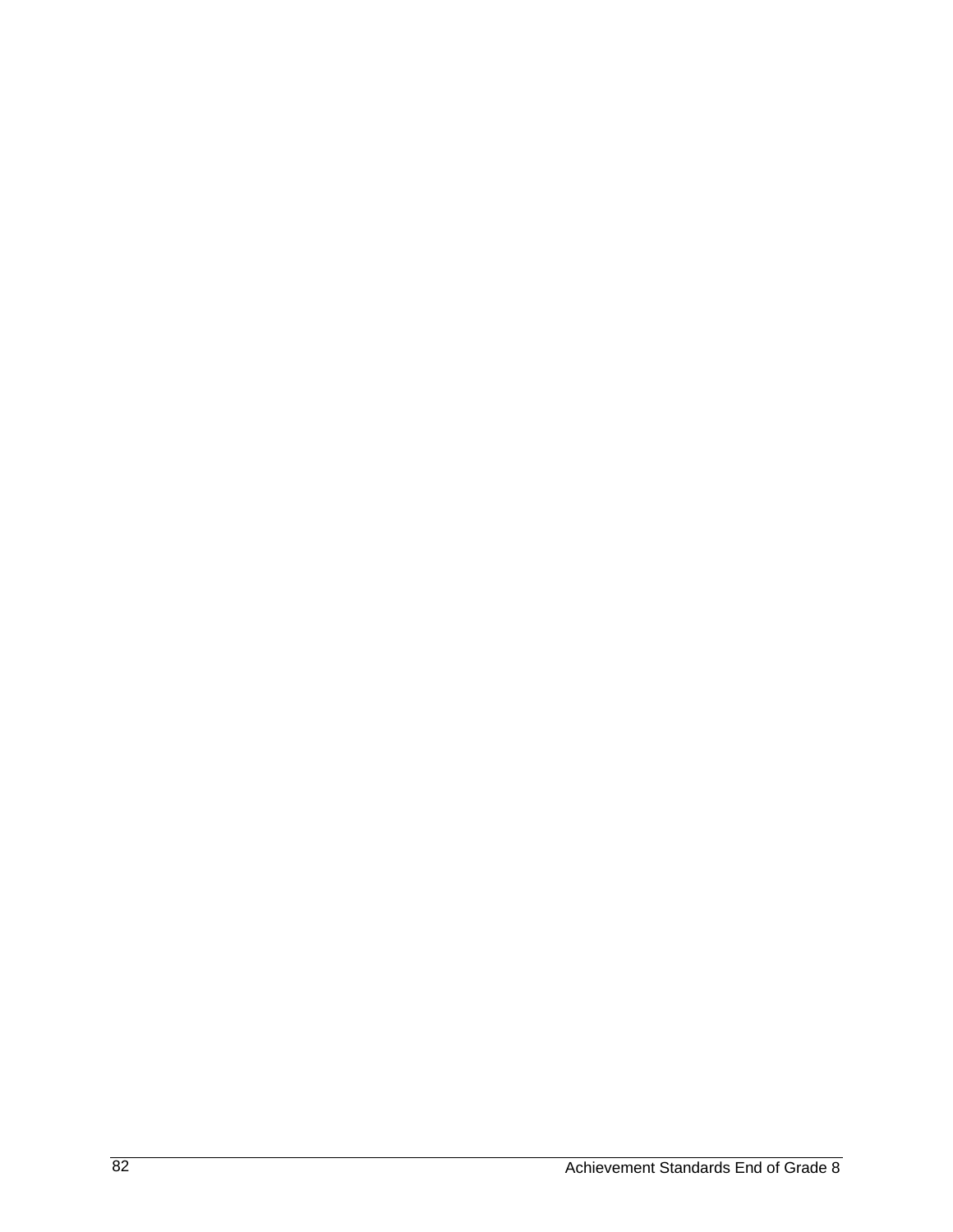| General Curriculum Outcome #4 – Students will be expected to select, read, and view with understanding a range of literature, information,<br>media, and visual texts. |                                                                                                                                                                                          |  |
|------------------------------------------------------------------------------------------------------------------------------------------------------------------------|------------------------------------------------------------------------------------------------------------------------------------------------------------------------------------------|--|
| Grade 8                                                                                                                                                                | <b>Reading Achievement Standard</b>                                                                                                                                                      |  |
| <b>Specific Curriculum Outcomes</b>                                                                                                                                    | End of Grade 8                                                                                                                                                                           |  |
| (from p. 24 Atlantic Canada ELA<br>curriculum: ML)                                                                                                                     |                                                                                                                                                                                          |  |
| select texts that address their                                                                                                                                        | <b>Text Complexity</b>                                                                                                                                                                   |  |
| learning needs and range of special                                                                                                                                    | Students select, read independently and understand a variety of fiction and nonfiction texts that include                                                                                |  |
| interests                                                                                                                                                              | • a range of genres that encompasses increasingly complex themes, ideas, topics and content                                                                                              |  |
|                                                                                                                                                                        | • language that becomes progressively elaborate and complex, incorporating challenging vocabulary and<br>varied sentence structure                                                       |  |
|                                                                                                                                                                        | Fiction (prose and poetry)                                                                                                                                                               |  |
|                                                                                                                                                                        | -Texts may be in media, web-based, and/or visual form: genres may include short stories, poems, novels<br>(including graphic novels), diaries, journals, magazines, and plays.           |  |
|                                                                                                                                                                        | -Plots generally follow chronological order and may include subplots.                                                                                                                    |  |
| read widely and experience a variety                                                                                                                                   | <b>Text Complexity</b>                                                                                                                                                                   |  |
| of young adult fiction and literature                                                                                                                                  | Students select, read independently and understand a variety of fiction and nonfiction texts that include                                                                                |  |
| from different provinces and<br>countries                                                                                                                              | • a range of genres that encompasses increasingly complex themes, ideas, topics and content                                                                                              |  |
|                                                                                                                                                                        | • language that becomes progressively elaborate and complex, incorporating challenging vocabulary and<br>varied sentence structure                                                       |  |
|                                                                                                                                                                        | Fiction(prose and poetry)                                                                                                                                                                |  |
|                                                                                                                                                                        | -Texts may be in media, web-based, and/or visual form: genres may include short stories, poems, novels<br>(including graphic novels), diaries, journals, magazines, and plays.           |  |
|                                                                                                                                                                        | -Conflicts may explore relationships through personal experiences.                                                                                                                       |  |
| explain with some regularity how                                                                                                                                       | Non-fiction (report, biography, procedures, explanations, speeches, essays, news articles)                                                                                               |  |
| authors use pictorial, typographical,                                                                                                                                  | -Texts may contain a table of contents, glossary, unit summary, and index                                                                                                                |  |
| and organizational devices such as<br>tables and graphs to achieve certain                                                                                             | -Information or non-continuous texts may include charts, graphs, maps timelines, and diagrams.                                                                                           |  |
| purposes in their writing, and rely on                                                                                                                                 | <b>Reading Strategies</b>                                                                                                                                                                |  |
| those devices to construct meaning                                                                                                                                     | <b>Students</b>                                                                                                                                                                          |  |
| and enhance understanding                                                                                                                                              | . Construct meaning using context clues, word/language structure, phonics, and/or references (e.g.,<br>dictionary, glossary, thesaurus, computer) to decode unknown and unfamiliar words |  |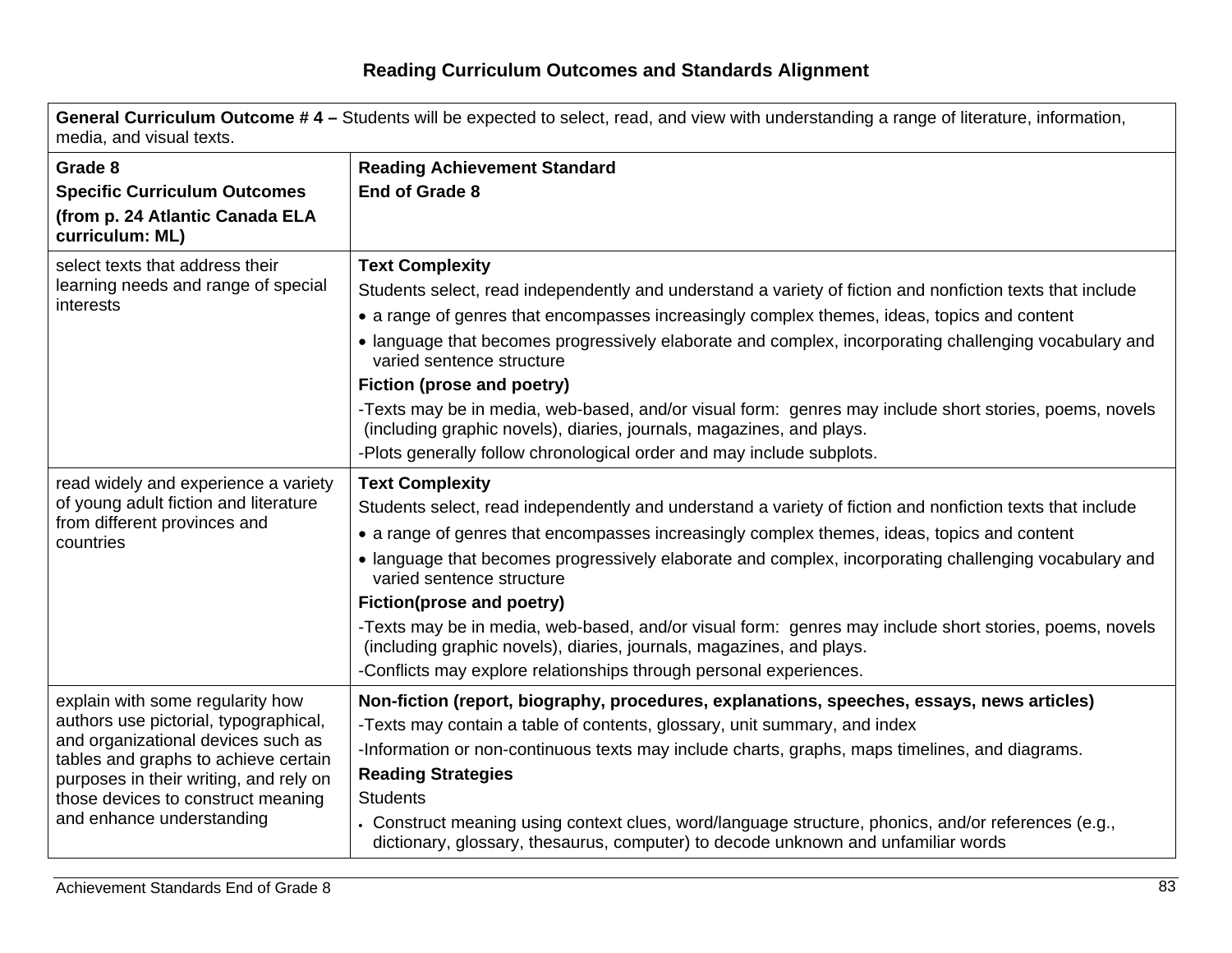| <b>OCHELAL CALLICATURITY ORIGINIES # 4 –</b> ORIGINS WILL DE EXPECTED TO SCIECH, LEAU, ALIU VIEW WILLI UNIQEISTANDING A LANGE OF INCLATURE, INIONITATION,<br>media, and visual texts. |                                                                                                                                                                                          |  |
|---------------------------------------------------------------------------------------------------------------------------------------------------------------------------------------|------------------------------------------------------------------------------------------------------------------------------------------------------------------------------------------|--|
| Grade 8                                                                                                                                                                               | <b>Reading Achievement Standard</b>                                                                                                                                                      |  |
| <b>Specific Curriculum Outcomes</b>                                                                                                                                                   | End of Grade 8                                                                                                                                                                           |  |
| (from p. 24 Atlantic Canada ELA<br>curriculum: ML)                                                                                                                                    |                                                                                                                                                                                          |  |
|                                                                                                                                                                                       | <b>Comprehension Responses</b>                                                                                                                                                           |  |
|                                                                                                                                                                                       | <b>Students</b>                                                                                                                                                                          |  |
|                                                                                                                                                                                       | Simplify, clarify, and categorize information using graphic organizers (e.g., webs, charts, KWL and Venn<br>diagrams, etc.)                                                              |  |
| read with greater fluency, confidence,                                                                                                                                                | <b>Reading Strategies</b>                                                                                                                                                                |  |
| and comprehension by furthering                                                                                                                                                       | <b>Students</b>                                                                                                                                                                          |  |
| personal understanding and<br>recognition; and use cueing systems                                                                                                                     | • monitor their reading and self correct when reading does not make sense, sound right, or look right                                                                                    |  |
| and strategies to read and view<br>increasingly complex texts                                                                                                                         | • construct meaning using context clues, word/language structure, phonics, and/or references (e.g.,<br>dictionary, glossary, thesaurus, computer) to decode unknown and unfamiliar words |  |
|                                                                                                                                                                                       | • generate questions to verify and adjust predictions                                                                                                                                    |  |
|                                                                                                                                                                                       | • make connections with text, self, and surroundings                                                                                                                                     |  |
| regularly identify the processes and                                                                                                                                                  | <b>Comprehension Responses</b>                                                                                                                                                           |  |
| strategies readers and viewers apply                                                                                                                                                  | <b>Students</b>                                                                                                                                                                          |  |
| when constructing meaning; develop<br>an understanding of the personal                                                                                                                | • identify the main ideas and summarize content                                                                                                                                          |  |
| processes and strategies applied                                                                                                                                                      | • respond to literal, vocabulary-related, and most inferential questions                                                                                                                 |  |
| when reading and viewing; reflect on                                                                                                                                                  | • understand information by connecting text to personal experiences                                                                                                                      |  |
| personal growth as readers and<br>viewers of texts and use this<br>awareness of personal development<br>to push reading and viewing ability<br>even further                           | • form logical opinions/reactions and support these ideas with general textual reference(s)                                                                                              |  |

**General Curriculum Outcomes # 4 –** Students will be expected to select, read, and view with understanding a range of literature, information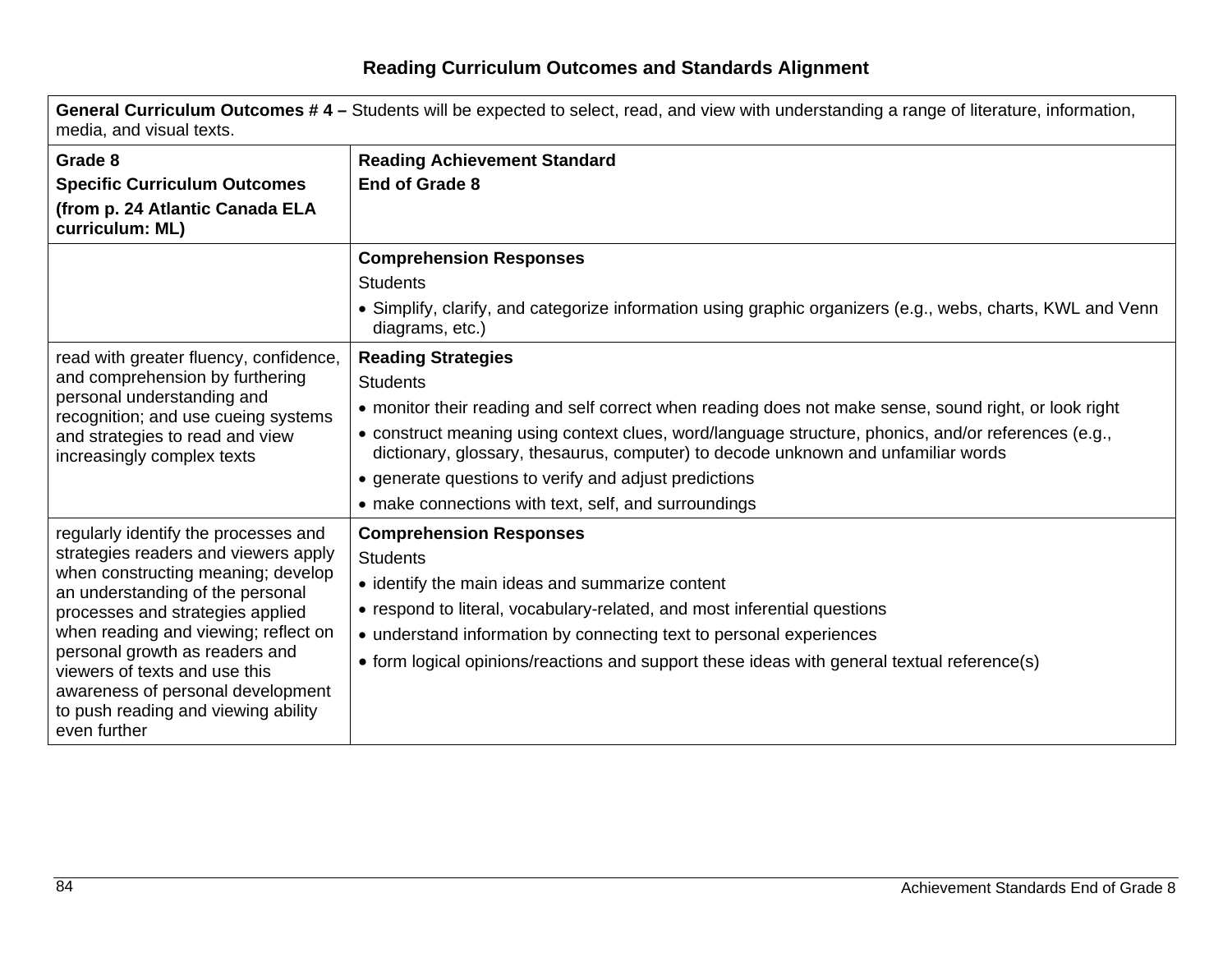**General Curriculum Outcome # 5 –** Students will be expected to interpret, select, and combine information, using a variety of strategies, resources, and technologies.

| Grade 8                                                            | <b>Reading Achievement Standard</b>                                                                                                                                            |  |
|--------------------------------------------------------------------|--------------------------------------------------------------------------------------------------------------------------------------------------------------------------------|--|
| <b>Specific Curriculum Outcomes</b>                                | End of Grade 8                                                                                                                                                                 |  |
| (from p. 25 Atlantic Canada ELA                                    |                                                                                                                                                                                |  |
| curriculum: ML)                                                    |                                                                                                                                                                                |  |
| access appropriate print and non-                                  | <b>Text Complexity</b>                                                                                                                                                         |  |
| print sources with increasing                                      | Students select, read independently and understand a variety of fiction and nonfiction texts that include                                                                      |  |
| independence and select information<br>to meet specific needs with | • a range of genres that encompasses increasingly complex themes, ideas, topics and content                                                                                    |  |
| increasing speed, accuracy, and<br>confidence                      | • language that becomes progressively elaborate and complex, incorporating challenging vocabulary and<br>varied sentence structure                                             |  |
|                                                                    | Fiction (prose and poetry)                                                                                                                                                     |  |
|                                                                    | -Texts may be in media, web-based, and/or visual form: genres may include short stories, poems, novels<br>(including graphic novels), diaries, journals, magazines, and plays. |  |
|                                                                    | <b>Reading Strategies</b>                                                                                                                                                      |  |
|                                                                    | <b>Students</b>                                                                                                                                                                |  |
|                                                                    | • monitor their reading and self-correct when reading does not make sense, sound right, or look right                                                                          |  |
|                                                                    | • skim/scan text for format and information                                                                                                                                    |  |
|                                                                    | • reread when comprehension is lost                                                                                                                                            |  |
|                                                                    | <b>Comprehension Responses</b>                                                                                                                                                 |  |
|                                                                    | • respond to literal, vocabulary-related, and most inferential questions                                                                                                       |  |
| experiment with and rely upon a                                    | <b>Text Complexity</b>                                                                                                                                                         |  |
| range of print and non-print (e-mail,                              | Students select, read independently and understand a variety of fiction and nonfiction texts that include                                                                      |  |
| CD-ROMs) sources for accessing<br>and selecting information        | • a range of genres that encompasses increasingly complex themes, ideas, topics and content                                                                                    |  |
|                                                                    | • language that becomes progressively elaborate and complex, incorporating challenging vocabulary and<br>varied sentence structure                                             |  |
|                                                                    | Fiction (prose and poetry)                                                                                                                                                     |  |
|                                                                    | -Texts may be in media, web-based, and/or visual form: genres may include short stories, poems, novels<br>(including graphic novels), diaries, journals, magazines, and plays. |  |
|                                                                    | Non-fiction (report, biography, procedures, explanations, speeches, essays, news articles)                                                                                     |  |
|                                                                    | -Information or non-continuous texts may include charts, graphs, maps, timelines, and diagrams.                                                                                |  |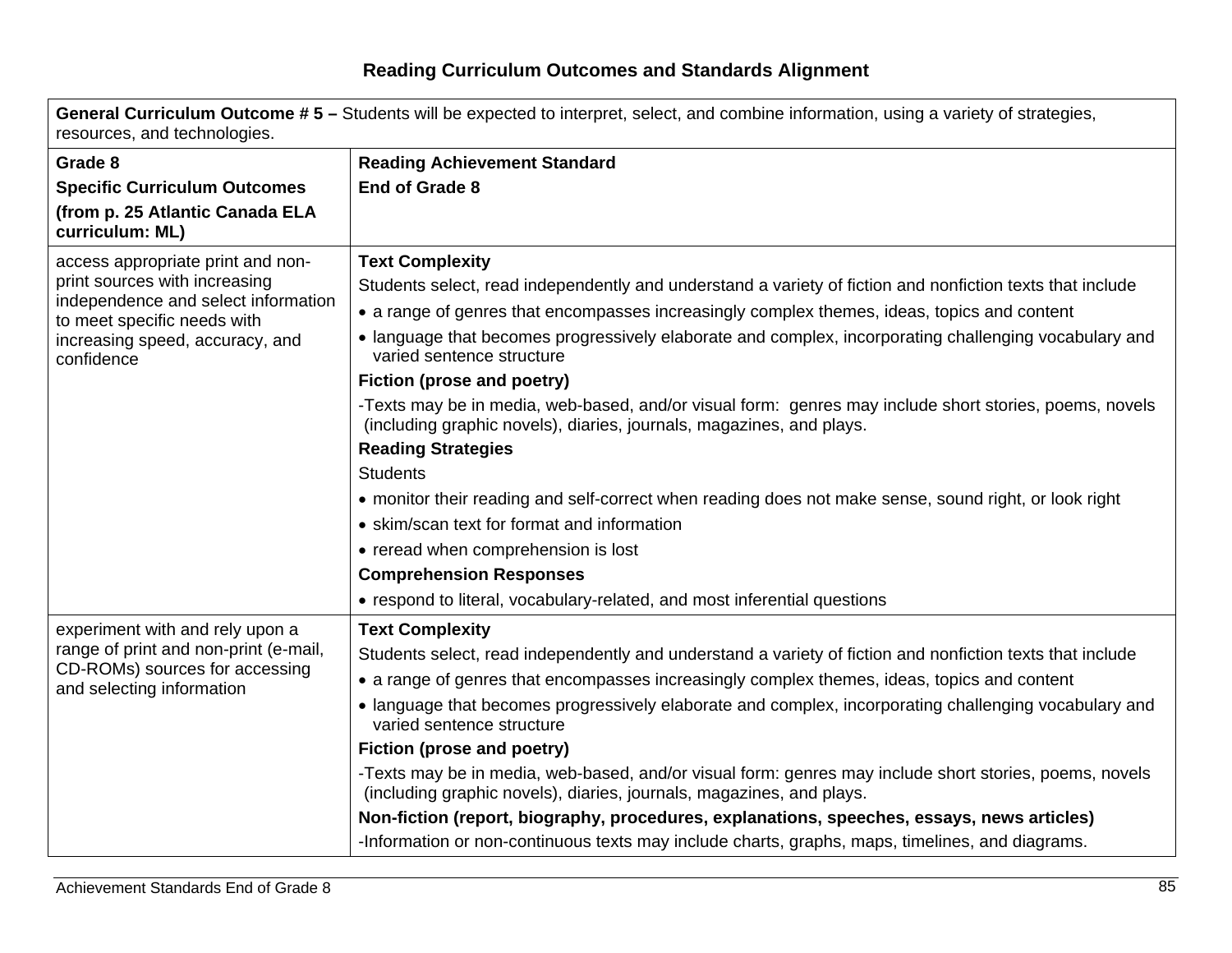| General Curriculum Outcome #5 – Students will be expected to interpret, select, and combine information, using a variety of strategies,<br>resources, and technologies. |                                                                                                                                                                                          |  |
|-------------------------------------------------------------------------------------------------------------------------------------------------------------------------|------------------------------------------------------------------------------------------------------------------------------------------------------------------------------------------|--|
| Grade 8                                                                                                                                                                 | <b>Reading Achievement Standard</b>                                                                                                                                                      |  |
| <b>Specific Curriculum Outcomes</b>                                                                                                                                     | End of Grade 8                                                                                                                                                                           |  |
| (from p. 26 Atlantic Canada ELA<br>curriculum: ML)                                                                                                                      |                                                                                                                                                                                          |  |
|                                                                                                                                                                         | <b>Reading Strategies</b>                                                                                                                                                                |  |
|                                                                                                                                                                         | <b>Students</b>                                                                                                                                                                          |  |
|                                                                                                                                                                         | • construct meaning using context clues, word/language structure, phonics, and/or references (e.g.,<br>dictionary, glossary, thesaurus, computer) to decode unknown and unfamiliar words |  |
|                                                                                                                                                                         | • use note-taking techniques to organize significant information                                                                                                                         |  |
|                                                                                                                                                                         | <b>Comprehension Responses</b>                                                                                                                                                           |  |
|                                                                                                                                                                         | <b>Students</b>                                                                                                                                                                          |  |
|                                                                                                                                                                         | • simplify, clarify, and categorize information using graphic organizers (e.g., webs, charts, KWL, Venn<br>diagrams, etc.)                                                               |  |
| employ various relevant research                                                                                                                                        | <b>Reading Strategies</b>                                                                                                                                                                |  |
| strategies such as generating                                                                                                                                           | <b>Students</b>                                                                                                                                                                          |  |
| questions, drafting an outline, or<br>interviewing peers to determine what                                                                                              | • generate questions to verify and adjust predictions                                                                                                                                    |  |
| questions they would like answered                                                                                                                                      | <b>Comprehension Responses</b>                                                                                                                                                           |  |
| by their research                                                                                                                                                       | <b>Students</b>                                                                                                                                                                          |  |
|                                                                                                                                                                         | • respond to literal, vocabulary-related, and most inferential questions                                                                                                                 |  |
|                                                                                                                                                                         | • form logical opinions/reactions and support these ideas with general textual reference(s)                                                                                              |  |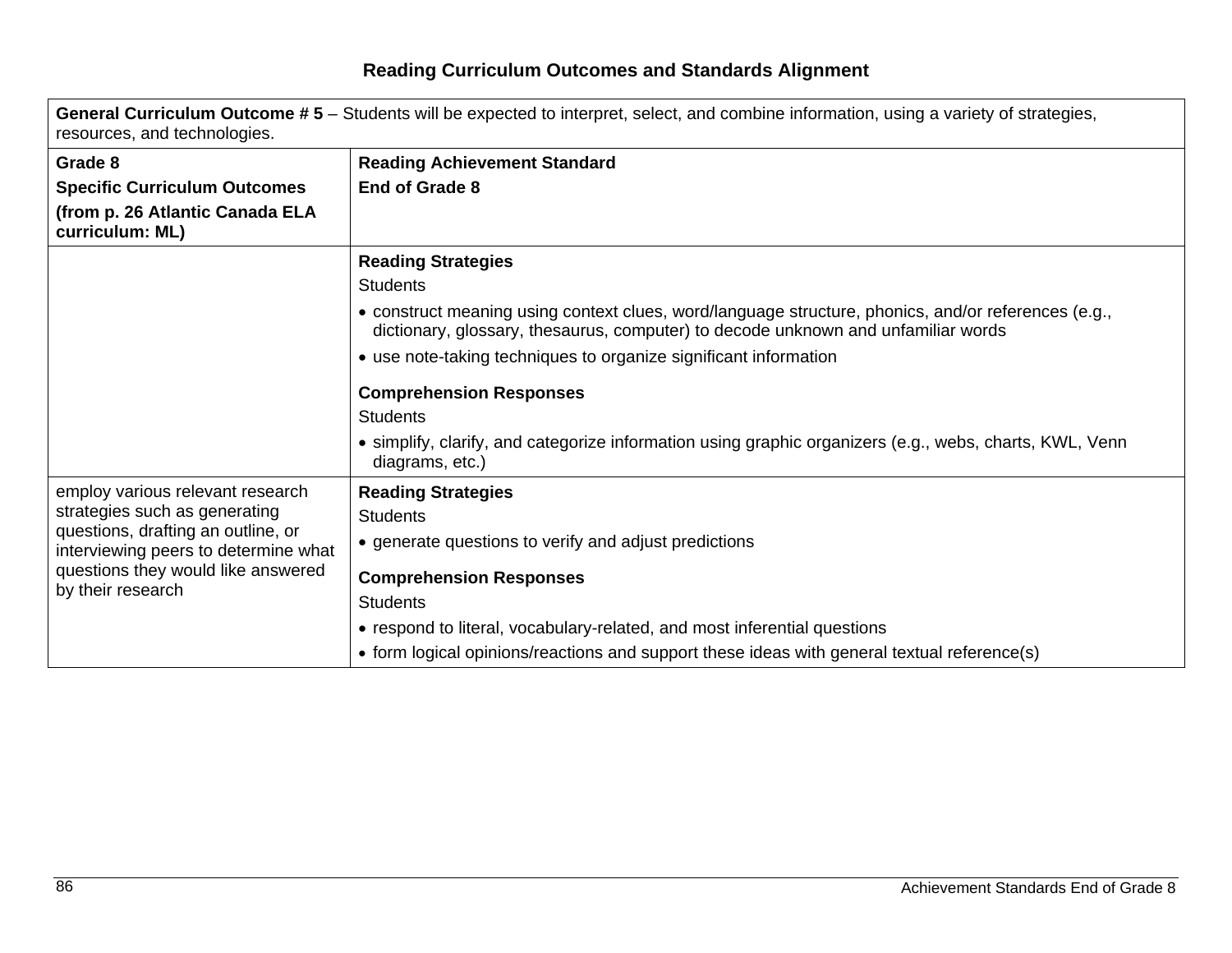# **Reading Curriculum Outcomes and Standards Alignment**

| General Curriculum Outcome $# 6 -$ Students will be expected to respond personally to a range of texts.                                                       |                                                                                                                                                                                                                                                                                                                                                                                                                                                                                                                                                                                                 |  |
|---------------------------------------------------------------------------------------------------------------------------------------------------------------|-------------------------------------------------------------------------------------------------------------------------------------------------------------------------------------------------------------------------------------------------------------------------------------------------------------------------------------------------------------------------------------------------------------------------------------------------------------------------------------------------------------------------------------------------------------------------------------------------|--|
| Grade 8<br><b>Specific Curriculum Outcomes</b><br>(from p. 26 Atlantic Canada ELA<br>curriculum: ML)                                                          | <b>Reading Achievement Standard</b><br>End of Grade 8                                                                                                                                                                                                                                                                                                                                                                                                                                                                                                                                           |  |
| elaborate personal reactions to what<br>is read and viewed by providing<br>some extended explanations,<br>examples, and supporting arguments                  | <b>Text Complexity</b><br>Students select, read independently and understand a variety of fiction and nonfiction texts.<br><b>Reading Strategies</b><br><b>Students</b><br>• generate questions to verify and adjust predictions<br>• make connections with text, self, and surroundings<br><b>Comprehension Responses</b><br><b>Students</b><br>• respond to literal, vocabulary-related, and most inferential questions<br>• understand information by connecting text to personal experiences<br>• form logical opinions/reactions and support these ideas with general textual reference(s) |  |
| state personal points of view about<br>what is read and viewed and justify<br>views with increasing regularity                                                | <b>Reading Strategies</b><br><b>Students</b><br>• generate questions to verify and adjust predictions<br>• make connections with text, self, and surroundings<br><b>Comprehension Responses</b><br><b>Students</b><br>• respond to literal, vocabulary-related, and most inferential questions<br>• form logical opinions/reactions and support these ideas with general textual reference(s)                                                                                                                                                                                                   |  |
| with increasing confidence and<br>flexibility, find evidence in texts to<br>support personal claims and<br>viewpoints about issues, themes, and<br>situations | Fiction (prose and poetry)<br>-Multiple-event plots may have vague resolutions.<br>-Conflicts may explore relationships through personal experiences.<br><b>Comprehension Responses</b><br><b>Students</b><br>• respond to literal, vocabulary-related, and most inferential questions<br>• understand information by connecting text to personal experiences<br>• form logical opinions/reactions and support these ideas with general textual reference(s)                                                                                                                                    |  |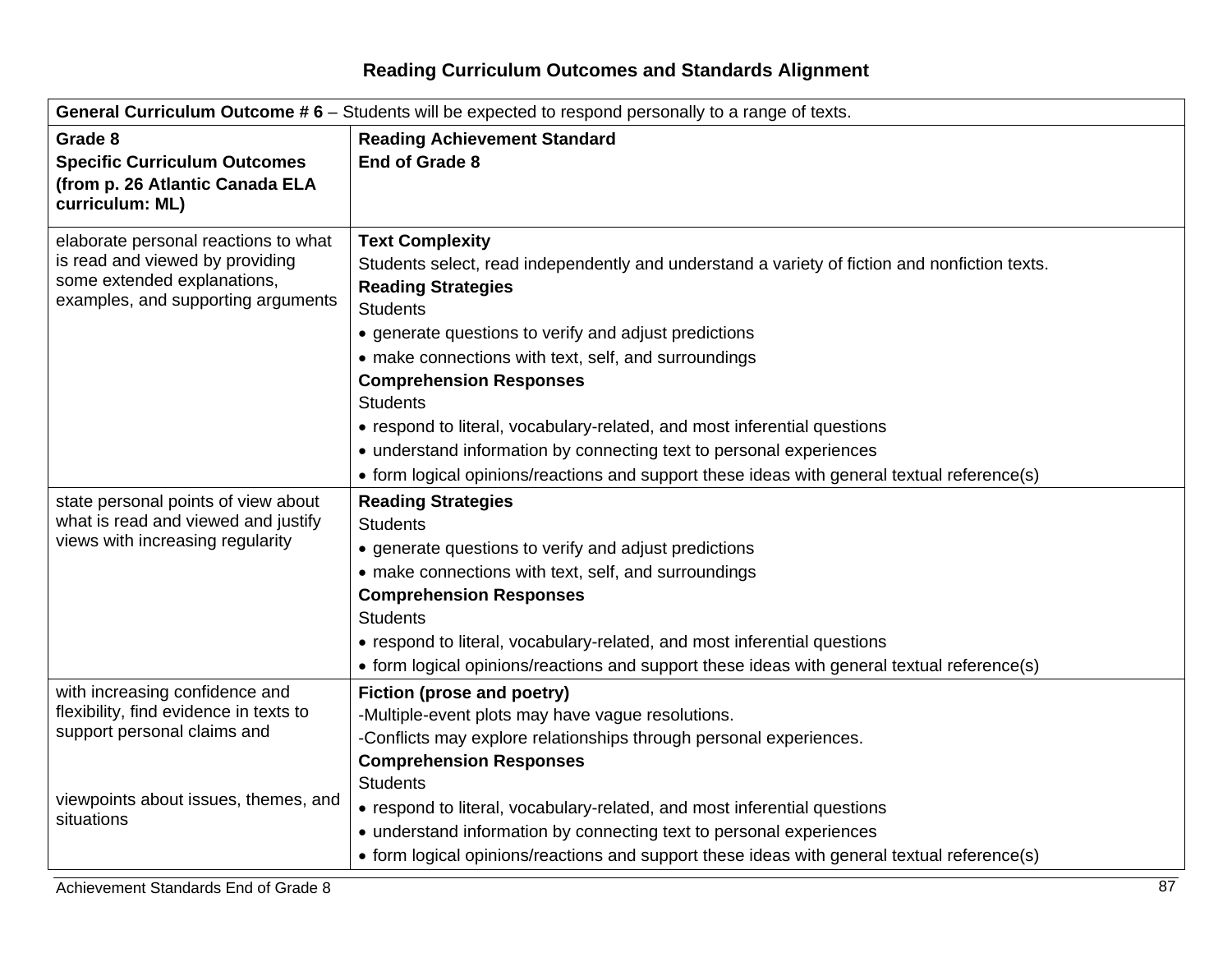**General Curriculum Outcome # 7 –** Students will be expected to respond critically to a range of texts, applying their understanding of language, form, and genre.

| Grade 8                                                                   | <b>Reading Achievement Standard</b>                                                                                                |
|---------------------------------------------------------------------------|------------------------------------------------------------------------------------------------------------------------------------|
| <b>Specific Curriculum Outcomes</b><br>(from p. 27 Atlantic Canada ELA    | <b>End of Grade 8</b>                                                                                                              |
|                                                                           |                                                                                                                                    |
| curriculum: ML)                                                           |                                                                                                                                    |
| recognize that texts are to be                                            | <b>Text Complexity</b>                                                                                                             |
| assessed for bias and are to broaden                                      | Students select, read independently and understand a variety of fiction and nonfiction texts that include                          |
| their understanding and awareness<br>of the ways in which print and media | • a range of genres that encompasses increasingly complex themes, ideas, topics and content                                        |
| texts can be biased; begin to<br>question and think critically about the  | • language that becomes progressively elaborate and complex, incorporating challenging vocabulary and<br>varied sentence structure |
| relevance and reliability of                                              | Fiction (prose and poetry)                                                                                                         |
| information when answering<br>questions and inquiries                     | -Figurative/Imaginative language contributes to setting, mood, atmosphere and tone.                                                |
|                                                                           | -Poetry includes literary devices that add imagery and voice to text, creating imaginative details and                             |
|                                                                           | encouraging critical reading.                                                                                                      |
|                                                                           | Non-fiction (report, biography, procedures, explanations, speeches, essays, news articles)                                         |
|                                                                           | -Texts may include transitional expressions (e.g., on the other hand, otherwise, thus, for instance) to                            |
|                                                                           | connect ideas.                                                                                                                     |
|                                                                           | <b>Comprehension Responses</b>                                                                                                     |
|                                                                           | <b>Students</b>                                                                                                                    |
|                                                                           | • simplify, clarify, and categorize information using graphic organizers (e.g., webs, charts, KWL, Venn<br>diagrams, etc.)         |
| identify the various features and                                         | Fiction (prose and poetry)                                                                                                         |
| elements writers use when writing for                                     | -Texts may be in media, web-based, and/or visual form: genres may include short stories, poems, novels                             |
| specific readers for specific                                             | (including graphic novels), diaries, journals, magazines, and plays.                                                               |
| purposes; describe how texts are<br>organized to accommodate particular   | -Plots generally follow chronological order and may include subplots.                                                              |
| readers' needs and to contribute to                                       | -Conflicts may explore relationships through personal experiences.                                                                 |
| meaning and effect                                                        | Non-fiction (report, biography, procedures, explanations, speeches, essays, news articles)                                         |
|                                                                           | -Texts may contain a table of contents, glossary, unit summary, and index                                                          |
|                                                                           | -Information or non-continuous texts may include charts, graphs, maps timelines, and diagrams.                                     |
|                                                                           |                                                                                                                                    |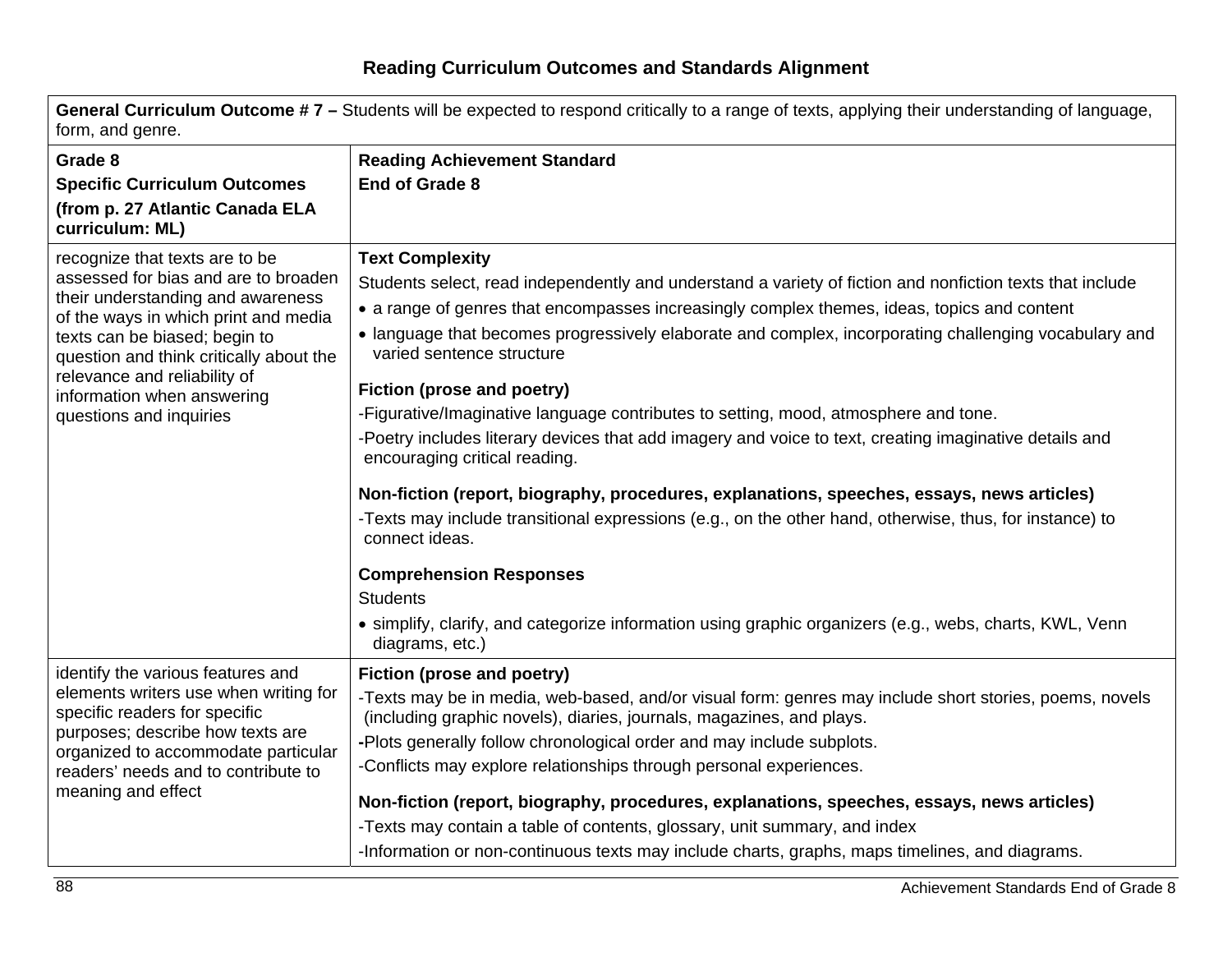| form, and genre.                                                    |                                                                                                                                                                                          |
|---------------------------------------------------------------------|------------------------------------------------------------------------------------------------------------------------------------------------------------------------------------------|
| Grade 8                                                             | <b>Reading Achievement Standard</b>                                                                                                                                                      |
| <b>Specific Curriculum Outcomes</b>                                 | End of Grade 8                                                                                                                                                                           |
| (from p. 27 Atlantic Canada ELA                                     |                                                                                                                                                                                          |
| curriculum: ML)                                                     |                                                                                                                                                                                          |
|                                                                     | <b>Reading Strategies</b>                                                                                                                                                                |
|                                                                     | <b>Students</b>                                                                                                                                                                          |
|                                                                     | • construct meaning using context clues, word/language structure, phonics, and/or references (e.g.,<br>dictionary, glossary, thesaurus, computer) to decode unknown and unfamiliar words |
|                                                                     | • skim/scan text for format and information                                                                                                                                              |
|                                                                     | • use note-taking techniques to organize significant information                                                                                                                         |
| expand on earlier abilities to respond                              | Fiction (prose and poetry)                                                                                                                                                               |
| critically to a range of texts in various<br>ways                   | -Texts may be in media, web-based, and/or visual form: genres may include short stories, poems, novels<br>(including graphic novels), diaries, journals, magazines, and plays.           |
| - understand how personal                                           | Conflicts may explore relationships through personal experiences.                                                                                                                        |
| knowledge, ideas, values,                                           | -Characters portray complex personalities, human qualities, and emotions.                                                                                                                |
| perceptions, and points of view                                     | -Figurative/Imaginative language contributes to setting, mood, atmosphere and tone.                                                                                                      |
| influence how writers create texts                                  | -Poetry includes literary devices that add imagery and voice to text, creating imaginative details and                                                                                   |
| - recognize how and when personal                                   | encouraging critical reading.                                                                                                                                                            |
| background influences meaning                                       | Non-fiction (report, biography, procedures, explanations, speeches, essays, news articles)                                                                                               |
| construction, understanding, and<br>textual response                | -Texts may contain a table of contents, glossary, unit summary, and index.                                                                                                               |
|                                                                     | -Texts may include transitional expressions (e.g., on the other hand, otherwise, thus, for instance) to<br>connect ideas.                                                                |
| - describe how cultures and reality<br>are portrayed in media texts | -Paragraphs increase in length and detail.                                                                                                                                               |
|                                                                     | <b>Reading Strategies</b>                                                                                                                                                                |
|                                                                     | <b>Students</b>                                                                                                                                                                          |
|                                                                     | • make connections with text, self, and surroundings                                                                                                                                     |
|                                                                     | • skim/scan text for format and information                                                                                                                                              |
|                                                                     | <b>Comprehension Responses</b>                                                                                                                                                           |
|                                                                     | <b>Students</b>                                                                                                                                                                          |
|                                                                     | • identify the main ideas and summarize content                                                                                                                                          |
|                                                                     | • understand information by connecting to personal experiences                                                                                                                           |
|                                                                     | form logical opinions/reactions and support these ideas with general textual reference(s)                                                                                                |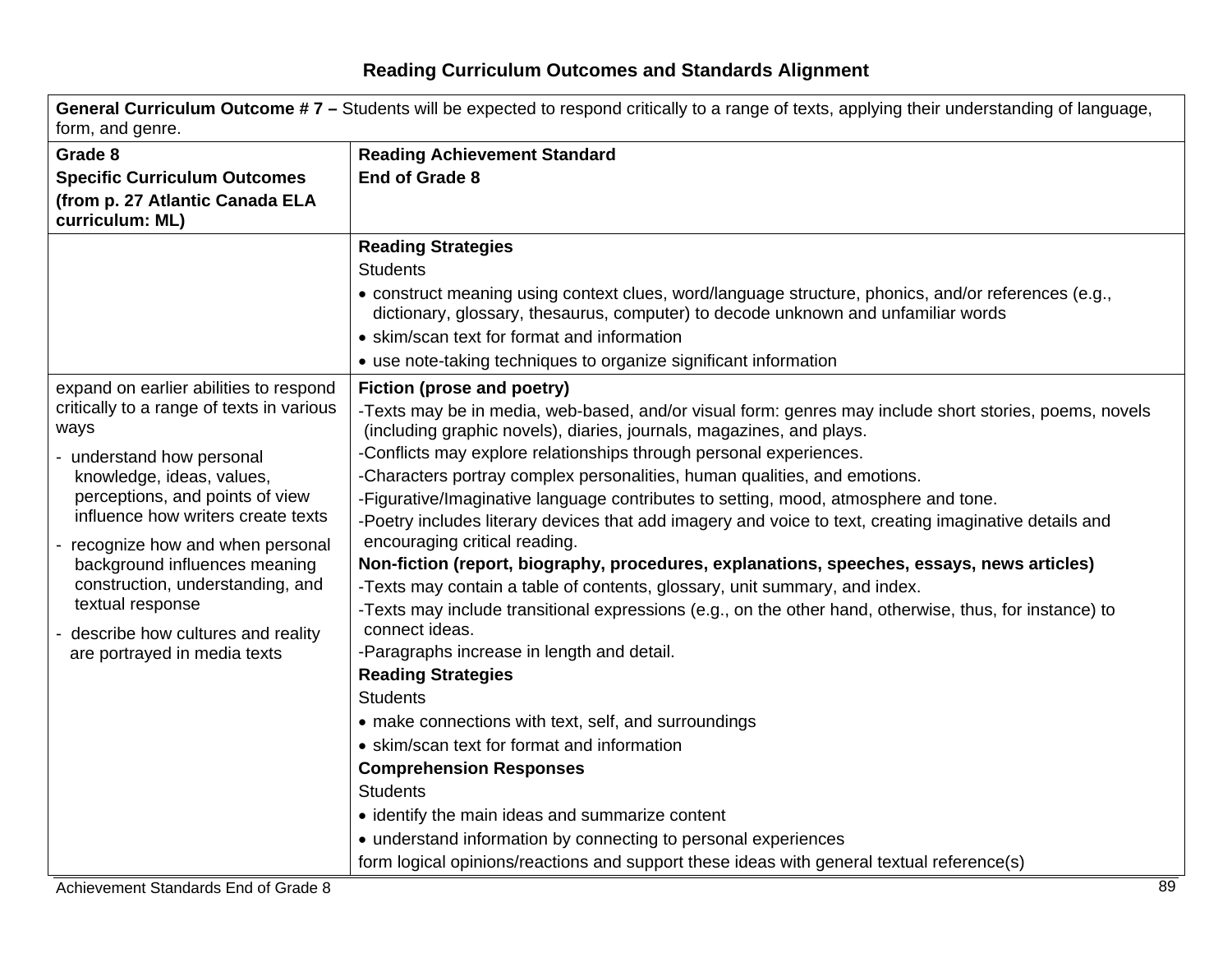| General Curriculum Outcomes #8 Students will be expected to use writing and other ways of representing to explore, clarify, and<br>reflect on their thoughts, feelings, experiences, and learnings; and to use their imagination.                                                                 |                                                                                                                                                                                                                                                                                              |  |
|---------------------------------------------------------------------------------------------------------------------------------------------------------------------------------------------------------------------------------------------------------------------------------------------------|----------------------------------------------------------------------------------------------------------------------------------------------------------------------------------------------------------------------------------------------------------------------------------------------|--|
| Grade 8<br><b>Specific Curriculum Outcomes</b><br>(from p. 28 Atlantic Canada ELA<br>curriculum: ML)                                                                                                                                                                                              | <b>Writing Achievement Standard</b><br>End of Grade 8                                                                                                                                                                                                                                        |  |
| demonstrate competence in the<br>frequent use of writing and<br>representing strategies to extend<br>learning; to explore their own thoughts<br>and consider others' ideas; to reflect<br>on their feelings, values, and<br>attitudes; and to identify problems and<br>describe logical solutions | <b>Writing Strategies and Behaviours</b><br>• gather ideas from a variety of sources and use a framework (e.g. web, graphic organizer)<br>to sort and classify the information/ideas, recognize different perspectives, and make new<br>connections; apply knowledge of copyright/plagiarism |  |
| identify and reflect upon strategies<br>that are effective in helping them to<br>learn; describe their personal growth<br>as language learners and language<br>users                                                                                                                              | <b>Writing Strategies and Behaviours</b><br>• request, obtain, and make decisions about, constructive criticism<br>• use appropriate tools (e.g., dictionary, thesaurus, grammar checker, and text models) to<br>edit conventions, and strengthen word choice                                |  |

 $\Gamma$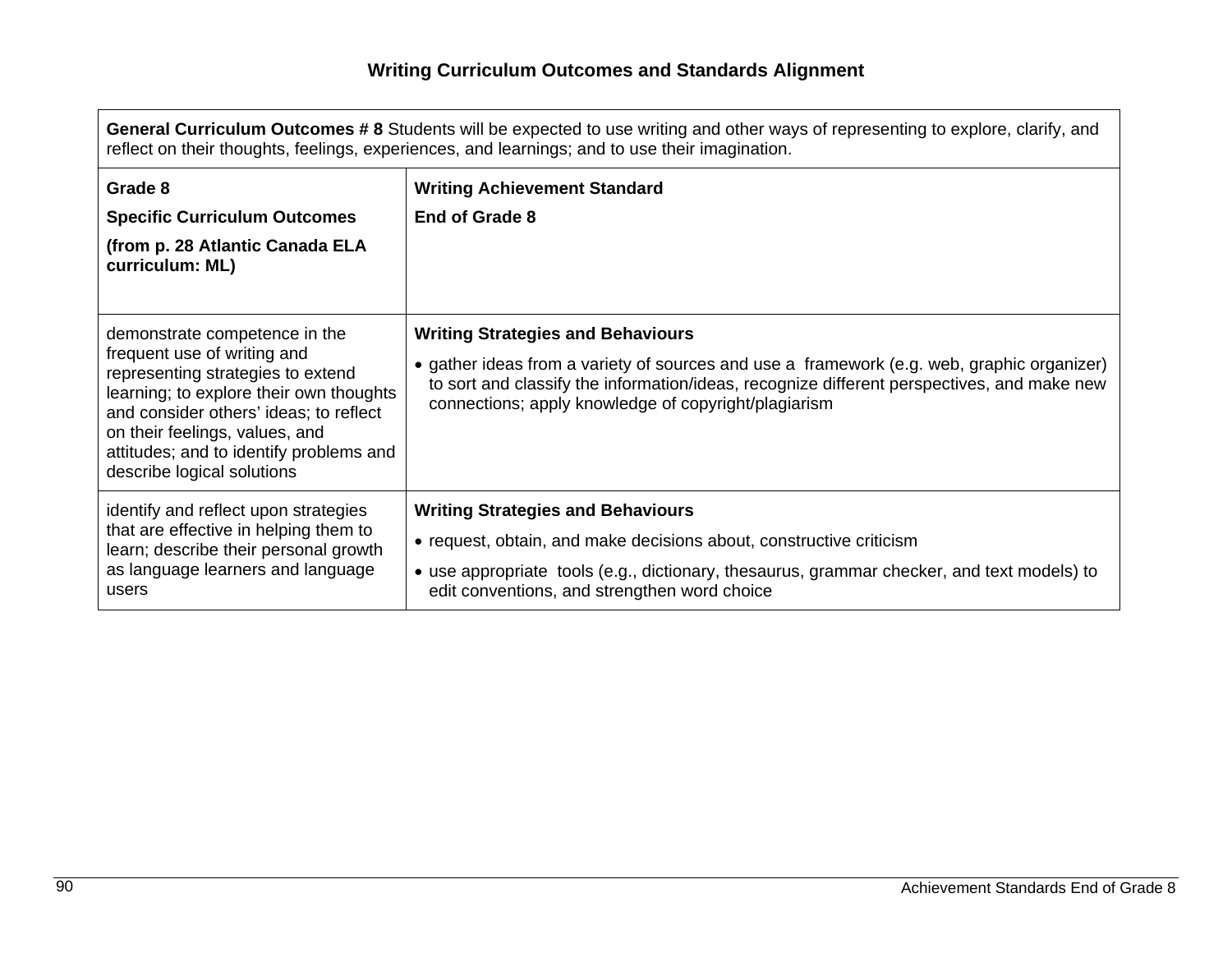| <b>General Curriculum Outcomes # 8</b> Students will be expected to use writing and other ways of representing to explore, clarify, and<br>reflect on their thoughts, feelings, experiences, and learnings; and to use their imagination.                                                                                                                                                                                                                                                                                           |                                                                                                                                                                                                                                                                                                                                                                                                      |  |
|-------------------------------------------------------------------------------------------------------------------------------------------------------------------------------------------------------------------------------------------------------------------------------------------------------------------------------------------------------------------------------------------------------------------------------------------------------------------------------------------------------------------------------------|------------------------------------------------------------------------------------------------------------------------------------------------------------------------------------------------------------------------------------------------------------------------------------------------------------------------------------------------------------------------------------------------------|--|
| Grade 8<br><b>Specific Curriculum Outcomes</b><br>(from p. 28 Atlantic Canada ELA<br>curriculum: ML)                                                                                                                                                                                                                                                                                                                                                                                                                                | <b>Writing Achievement Standard</b><br>End of Grade 8                                                                                                                                                                                                                                                                                                                                                |  |
| begin to use various forms of note<br>making appropriate to various<br>purposes and situations                                                                                                                                                                                                                                                                                                                                                                                                                                      | <b>Writing Strategies and Behaviours</b><br>• gather ideas from a variety of sources and use a framework (e.g. web, graphic organizer)<br>to sort and classify the information/ideas, recognize different perspectives, and make new<br>connections; apply knowledge of copyright/plagiarism                                                                                                         |  |
| demonstrate an awareness of how<br>and when to integrate interesting<br>effects in imaginative writing and other<br>ways of representing; include<br>thoughts and feelings in addition to<br>external descriptions and activities;<br>integrate detail that adds richness and<br>density; identify and correct<br>inconsistencies and avoid extraneous<br>detail; make effective language<br>choices relevant to style and purpose,<br>and, when appropriate, select more<br>elaborate and sophisticated<br>vocabulary and phrasing | <b>Text Forms</b><br><b>Writing Strategies and Behaviours</b><br>• refine writing to enhance impact<br>• select linguistic (e.g., analogy, colloquialism, figurative language, flattery) and print<br>devices (e.g., print size, font, page design) designed to influence audience<br>• reread writing aloud for fluency; make changes to sentence structures and word choices<br>to provide variety |  |

 $\mathbf{I}$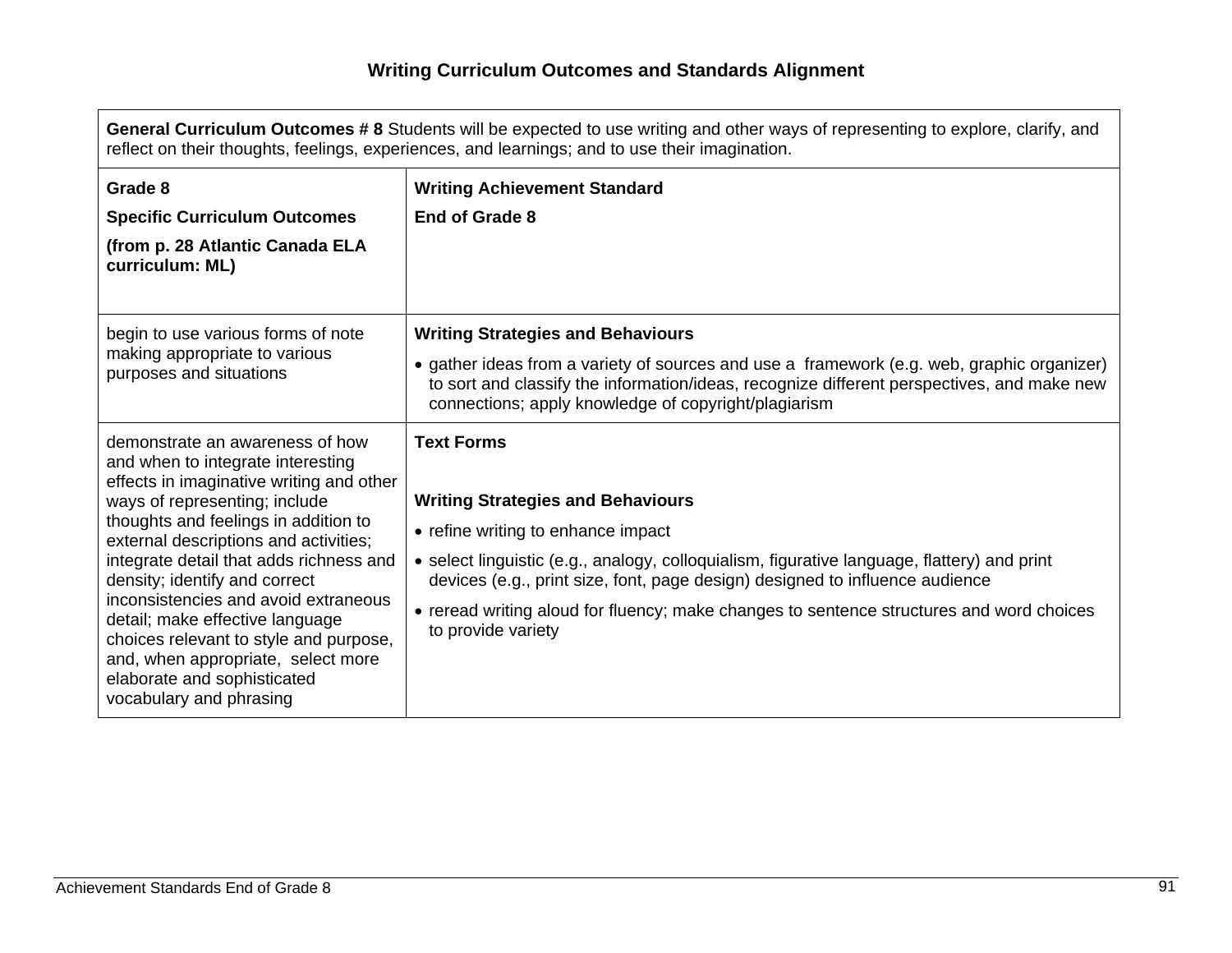| General Curriculum Outcomes #9 Students will be expected to create texts collaboratively and independently, using a variety of<br>forms for a range of audiences and purposes.                                                                                                                           |                                                                                                                                                                                                                                                                                                                                                                                                                                                                                                                                                                                                                                                                                                                        |  |
|----------------------------------------------------------------------------------------------------------------------------------------------------------------------------------------------------------------------------------------------------------------------------------------------------------|------------------------------------------------------------------------------------------------------------------------------------------------------------------------------------------------------------------------------------------------------------------------------------------------------------------------------------------------------------------------------------------------------------------------------------------------------------------------------------------------------------------------------------------------------------------------------------------------------------------------------------------------------------------------------------------------------------------------|--|
| Grade 8                                                                                                                                                                                                                                                                                                  | <b>Writing Achievement Standard</b>                                                                                                                                                                                                                                                                                                                                                                                                                                                                                                                                                                                                                                                                                    |  |
| <b>Specific Curriculum Outcomes</b>                                                                                                                                                                                                                                                                      | End of Grade 8                                                                                                                                                                                                                                                                                                                                                                                                                                                                                                                                                                                                                                                                                                         |  |
| (from p. 29 Atlantic Canada ELA<br>curriculum: ML)                                                                                                                                                                                                                                                       |                                                                                                                                                                                                                                                                                                                                                                                                                                                                                                                                                                                                                                                                                                                        |  |
| continue to develop writing forms<br>previously introduced and expand this<br>range to produce, for example,<br>autobiographies, drama, surveys,<br>graphs, literary responses,<br>biographies, illustrations, and reviews                                                                               | <b>Text Forms</b>                                                                                                                                                                                                                                                                                                                                                                                                                                                                                                                                                                                                                                                                                                      |  |
| consider and choose writing forms<br>that match both the writing purpose<br>(to define, report, persuade, compare)<br>and the reader for whom the text is<br>intended (understand why language<br>choice, organization, and voice used<br>in an essay differ from that used in a<br>media advertisement) | <b>Writing Strategies and Behaviours</b><br>• select and develop a topic; demonstrate awareness of audience and competence crafting<br>a variety of text forms (including hybrids)<br>• write with purpose and understand the influence of the writer<br>• use specific devices to achieve purpose (instruct, persuade, entertain)<br>• explain form choice as it pertains to purpose and intended audience<br><b>Traits of Writing</b><br>Organization: structure and form, dependent on purpose and audience<br>Voice: evidence of author's style, personality, and experience select an appropriate form<br>and clearly establish the purpose in the introduction<br>• skillfully connect the audience to the topic |  |
| understand that ideas can be<br>represented in more than one way<br>and used with other forms of<br>representing (speeches,<br>demonstrations, plays)                                                                                                                                                    | <b>Text Forms</b>                                                                                                                                                                                                                                                                                                                                                                                                                                                                                                                                                                                                                                                                                                      |  |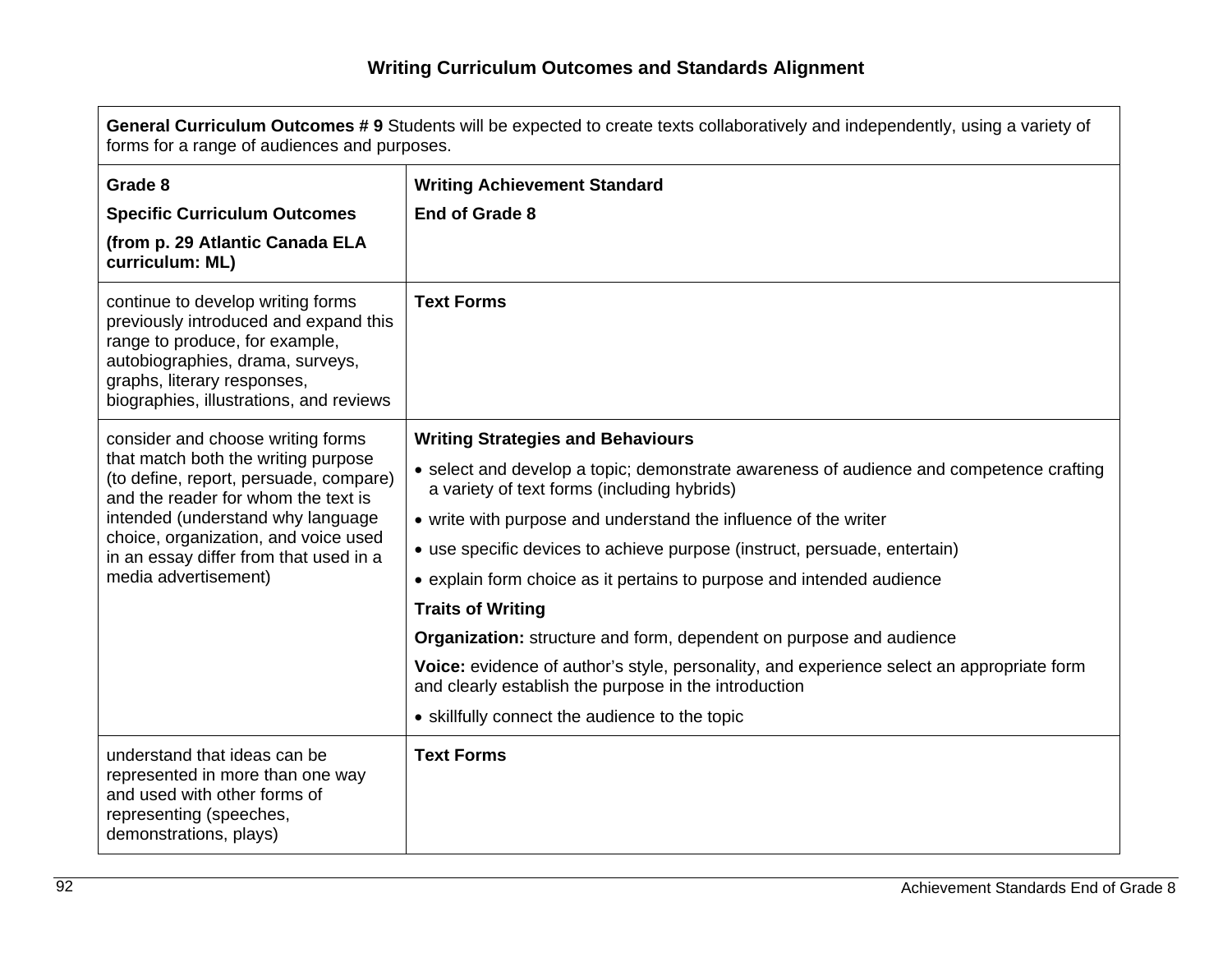| General Curriculum Outcomes #9 Students will be expected to create texts collaboratively and independently, using a variety of<br>forms for a range of audiences and purposes.                                                     |                                                                                                                                                                             |  |
|------------------------------------------------------------------------------------------------------------------------------------------------------------------------------------------------------------------------------------|-----------------------------------------------------------------------------------------------------------------------------------------------------------------------------|--|
| Grade 8                                                                                                                                                                                                                            | <b>Writing Achievement Standard</b>                                                                                                                                         |  |
| <b>Specific Curriculum Outcomes</b>                                                                                                                                                                                                | <b>End of Grade 8</b>                                                                                                                                                       |  |
| (from p. 29 Atlantic Canada ELA<br>curriculum: ML)                                                                                                                                                                                 |                                                                                                                                                                             |  |
| keep the reader and purpose for<br>writing in mind when choosing<br>content, writing style, tone of voice,<br>language choice, and text<br>organization                                                                            | <b>Text Forms</b>                                                                                                                                                           |  |
|                                                                                                                                                                                                                                    | <b>Traits of Writing</b>                                                                                                                                                    |  |
|                                                                                                                                                                                                                                    | <b>Writing Strategies and Behaviours</b>                                                                                                                                    |  |
|                                                                                                                                                                                                                                    | • select and develop a topic; demonstrate awareness of audience and competence crafting<br>a variety of text forms (including hybrids)                                      |  |
| know how and when to ask for reader<br>feedback while writing and incorporate<br>appropriate suggestions when<br>revising subsequent drafts; assess<br>self-generated drafts from a<br>reader's/viewer's/listener's<br>perspective | <b>Writing Strategies and Behaviours</b>                                                                                                                                    |  |
|                                                                                                                                                                                                                                    | • independently re-read to add to, delete from, or reorganize the text to clarify and<br>strengthen content                                                                 |  |
|                                                                                                                                                                                                                                    | • request, obtain, and make decisions about, constructive criticism                                                                                                         |  |
|                                                                                                                                                                                                                                    | • refine writing to enhance impact                                                                                                                                          |  |
|                                                                                                                                                                                                                                    | • select linguistic (e.g., analogy, colloquialism, figurative language, flattery) and print<br>devices (e.g., print size, font, page design) designed to influence audience |  |
|                                                                                                                                                                                                                                    | • reread writing aloud for fluency; make changes to sentence structures and word choices<br>to provide variety                                                              |  |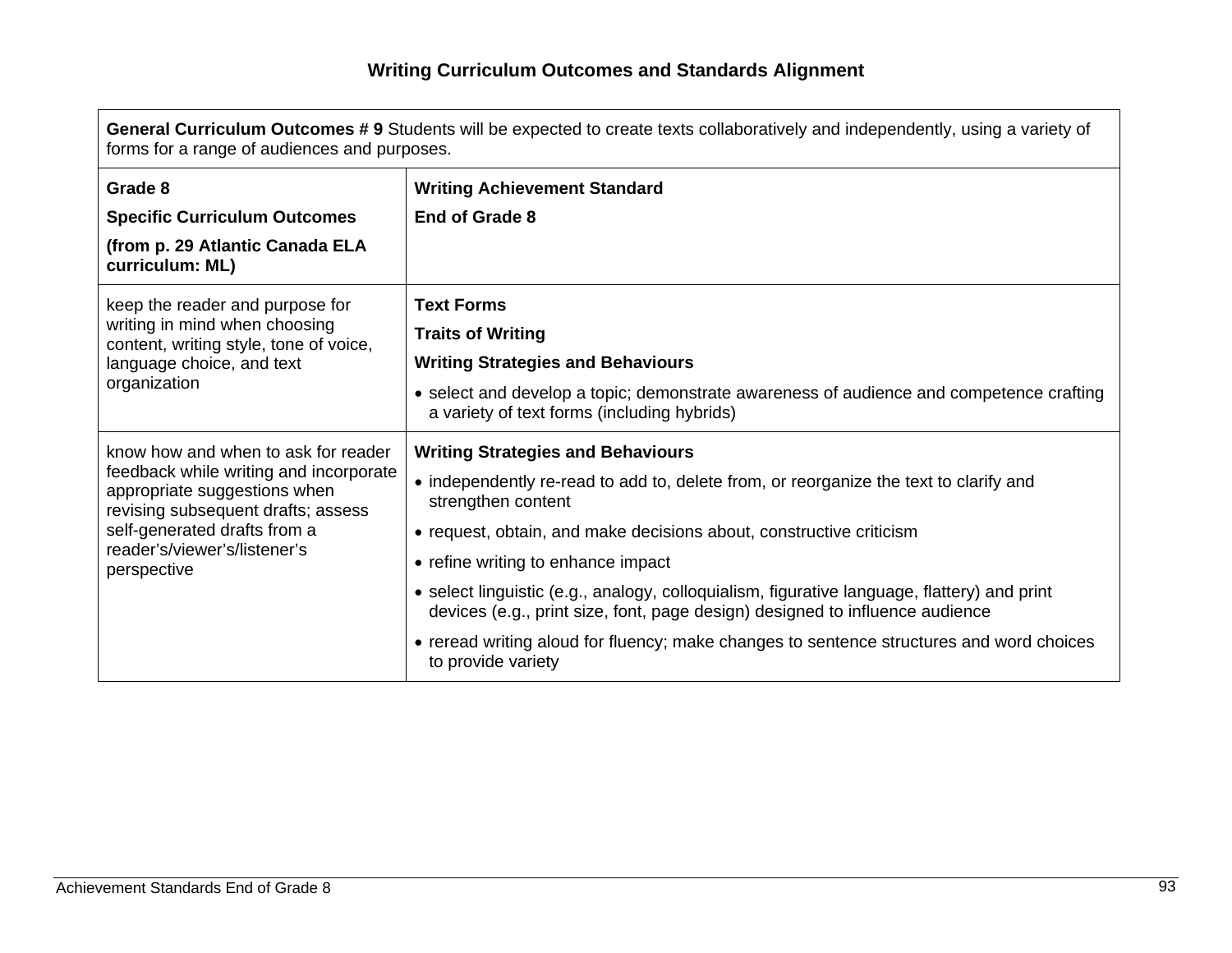| General Curriculum Outcomes #10 Students will be expected to use a range of strategies to develop effective writing and other<br>ways of representing, and to enhance clarity, precision, and effectiveness.                                                                                                                                                                                                                        |                                                                                                                                                                             |  |
|-------------------------------------------------------------------------------------------------------------------------------------------------------------------------------------------------------------------------------------------------------------------------------------------------------------------------------------------------------------------------------------------------------------------------------------|-----------------------------------------------------------------------------------------------------------------------------------------------------------------------------|--|
| Grade 8                                                                                                                                                                                                                                                                                                                                                                                                                             | <b>Writing Achievement Standard</b>                                                                                                                                         |  |
| <b>Specific Curriculum Outcomes</b>                                                                                                                                                                                                                                                                                                                                                                                                 | End of Grade 8                                                                                                                                                              |  |
| (from p. 30 Atlantic Canada ELA<br>curriculum: ML)                                                                                                                                                                                                                                                                                                                                                                                  |                                                                                                                                                                             |  |
| build and rely upon a broad<br>knowledge base of how words are<br>spelled and formed; use such<br>knowledge to spell unfamiliar words<br>and expand vocabulary; regularly use<br>resource texts to verify spelling; use<br>punctuation and grammatical<br>structures capably and accurately;<br>use a variety of sentence patterns,<br>vocabulary choices, and paragraphing<br>with flexibility and creativity to engage<br>readers | <b>Writing Strategies and Behaviours</b>                                                                                                                                    |  |
|                                                                                                                                                                                                                                                                                                                                                                                                                                     | • reread writing aloud for fluency; make changes to sentence structures and word choices<br>to provide variety                                                              |  |
|                                                                                                                                                                                                                                                                                                                                                                                                                                     | • use appropriate tools (e.g., dictionary, thesaurus, grammar checker, and text models) to<br>edit conventions, and strengthen word choice                                  |  |
|                                                                                                                                                                                                                                                                                                                                                                                                                                     | • select linguistic (e.g., analogy, colloquialism, figurative language, flattery) and print<br>devices (e.g., print size, font, page design) designed to influence audience |  |
|                                                                                                                                                                                                                                                                                                                                                                                                                                     | <b>Traits of Writing</b>                                                                                                                                                    |  |
|                                                                                                                                                                                                                                                                                                                                                                                                                                     | <b>Word Choice</b>                                                                                                                                                          |  |
|                                                                                                                                                                                                                                                                                                                                                                                                                                     | <b>Sentence Structure</b>                                                                                                                                                   |  |
|                                                                                                                                                                                                                                                                                                                                                                                                                                     | <b>Conventions</b>                                                                                                                                                          |  |
| choose, with increasing regularity, the<br>prewriting, drafting, revising, editing,<br>proofreading, and presentation<br>strategies to aid in producing various<br>texts                                                                                                                                                                                                                                                            | <b>Writing Strategies and Behaviours</b>                                                                                                                                    |  |
|                                                                                                                                                                                                                                                                                                                                                                                                                                     | <b>Traits of Writing</b>                                                                                                                                                    |  |
|                                                                                                                                                                                                                                                                                                                                                                                                                                     | Conventions: spelling, punctuation, capitalization, and usage (grammar)                                                                                                     |  |
|                                                                                                                                                                                                                                                                                                                                                                                                                                     | • use a range of print characteristics and layout to enhance the meaning (e.g., headings,<br>visuals, white space, italics, bold, font size, and style)                     |  |

 $\Gamma$